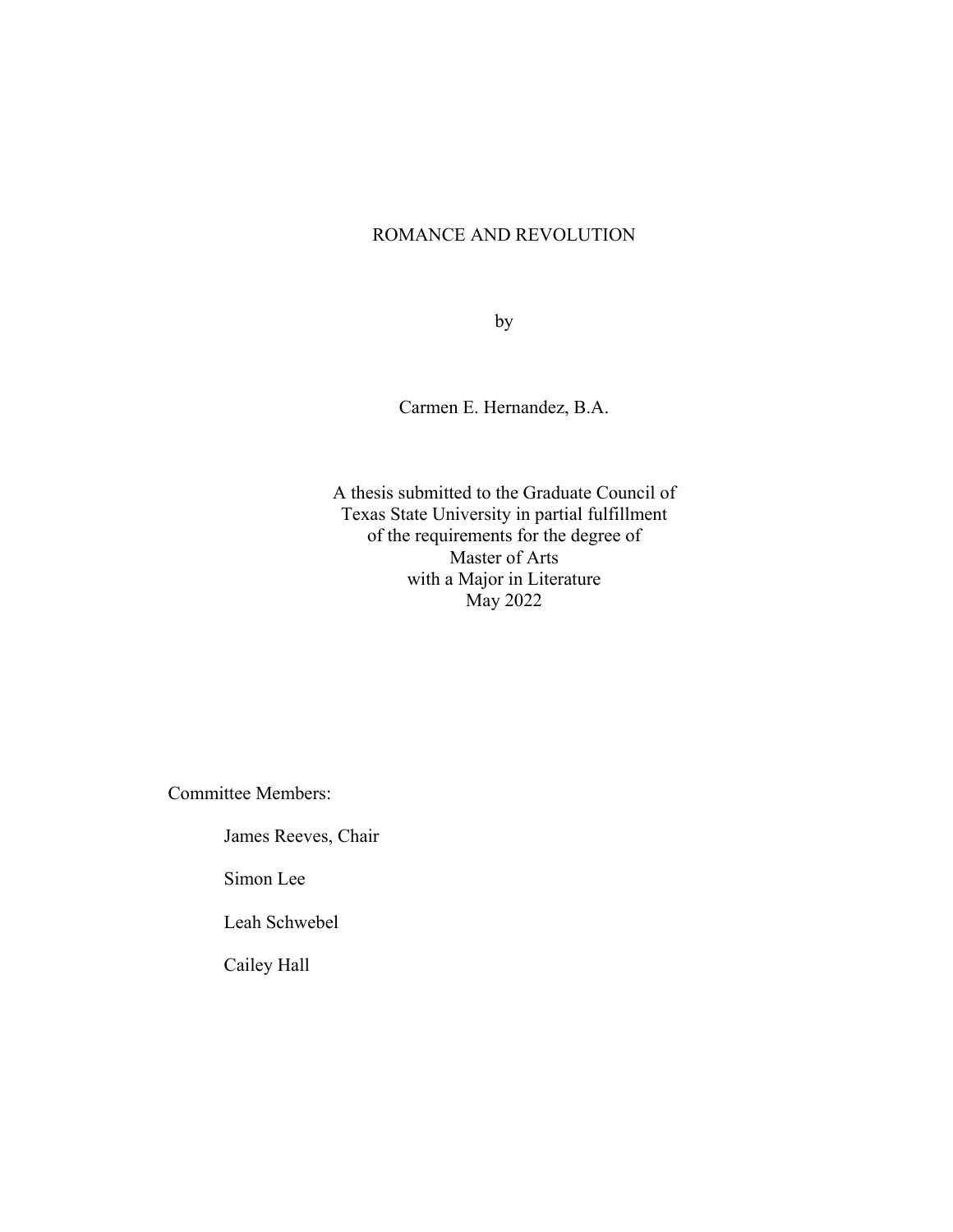# **COPYRIGHT**

by

Carmen E. Hernandez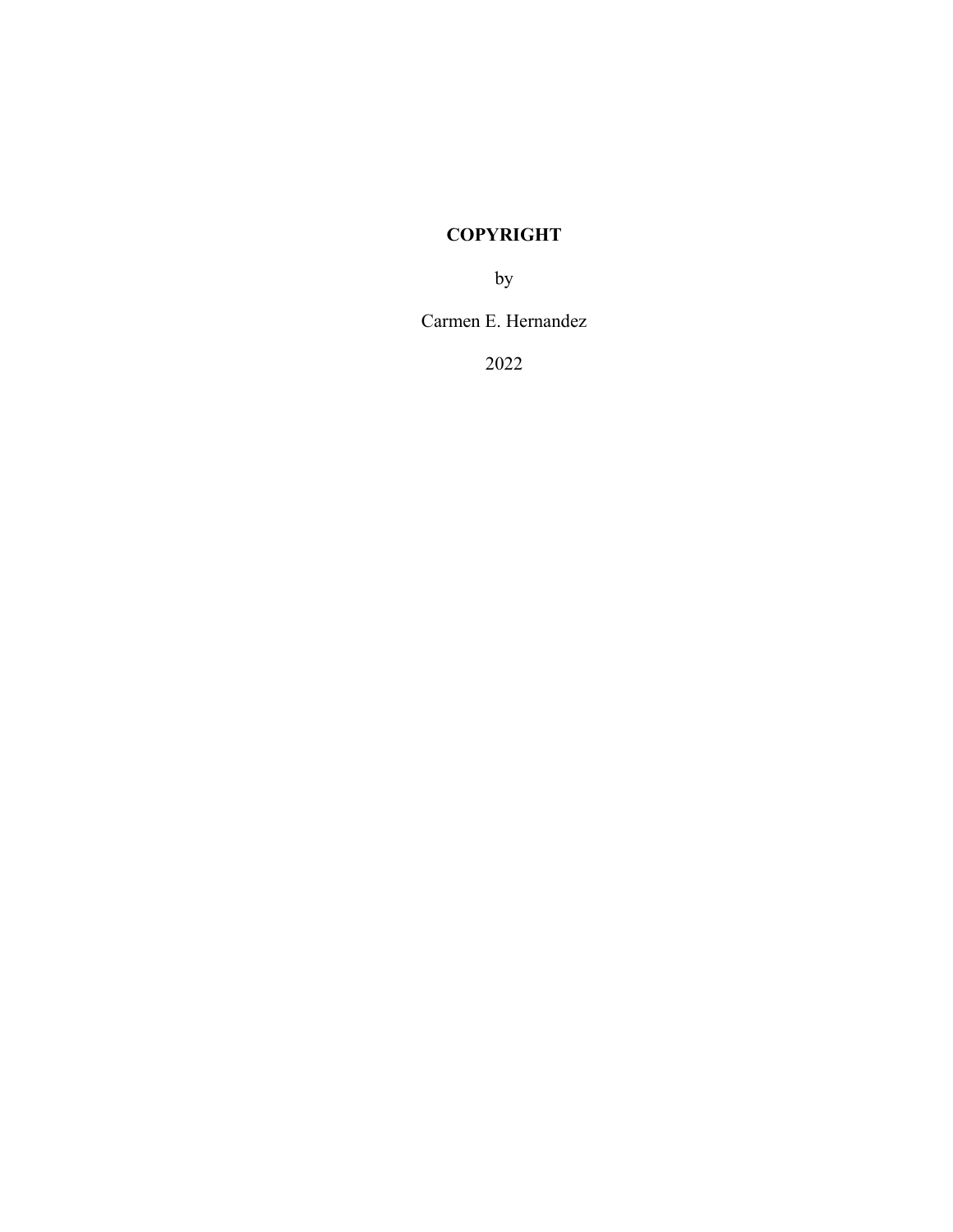# **FAIR USE AND AUTHOR'S PERMISSION STATEMENT**

### **Fair Use**

This work is protected by the Copyright Laws of the United States (Public Law 94-553, section 107). Consistent with fair use as defined in the Copyright Laws, brief quotations from this material are allowed with proper acknowledgement. Use of this material for financial gain without the author's express written permission is not allowed.

# **Duplication Permission**

As the copyright holder of this work I, Carmen E. Hernandez, authorize duplication of this work, in whole or in part, for educational or scholarly purposes only.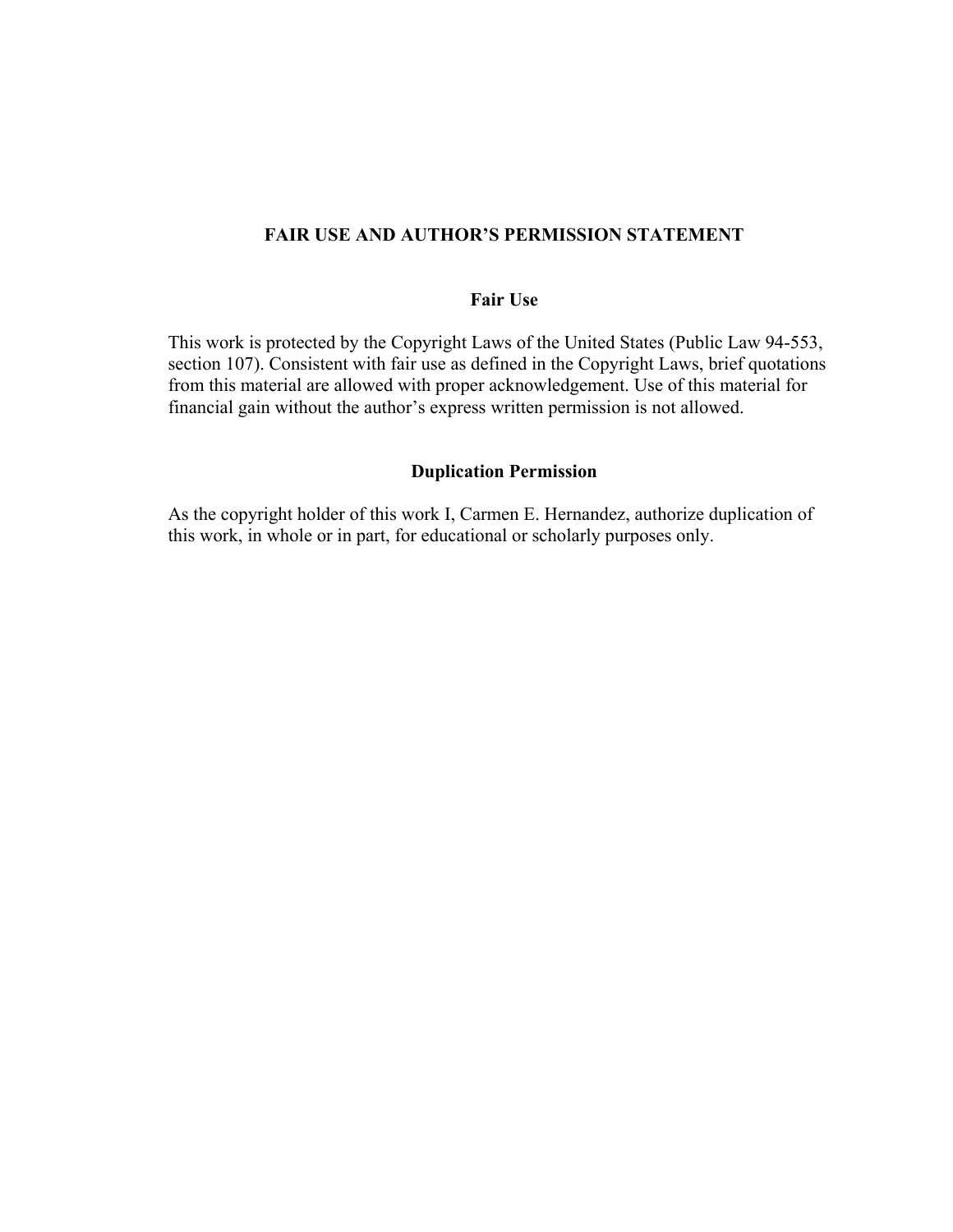#### **ACKNOWLEDGEMENTS**

 Without the following people, this thesis would not be possible: Dr. James Reeves, my director; my committee members, Dr. Simon Lee, Dr. Leah Schwebel, and Dr. Cailey Hall and Dr. Nancy Wilson and Dr. Teya Rosenberg; and my pastor, friends and family; and the Department of English.

 James, thank you for your wonderful support of me as an undergraduate and graduate student. I would not be here had I not taken your satire class in my junior year. Thank you for agreeing to help me with this strange topic in a genre we both may not enjoy. Our weekly conversations about what makes up romance have been incredibly helpful in my ability to form unbiased opinions. Similarly, your expertise in the eighteenth century has helped me form a solid base of understanding before jumping into the wild, and kinky world of twenty first century romance. Thank you for helping me become a better scholar by investing in my interests and challenging me to think in a more focused manner.

 Thanks to Dr. Lee and Dr. Schwebel for helping me expand my knowledge of Literature and Theory, as an undergraduate and graduate student. I see the influence of Chaucer, Zadie Smith and many other scholars I have learned about in your courses in this thesis, which makes me proud to have been a student of both of you. Without your continued support I would have not been able to complete this project. To the many hours spent in both of your offices, they are some of the happiest times in my life.

I want to extend a special thank you to Dr. Hall, who agreed to be on my thesis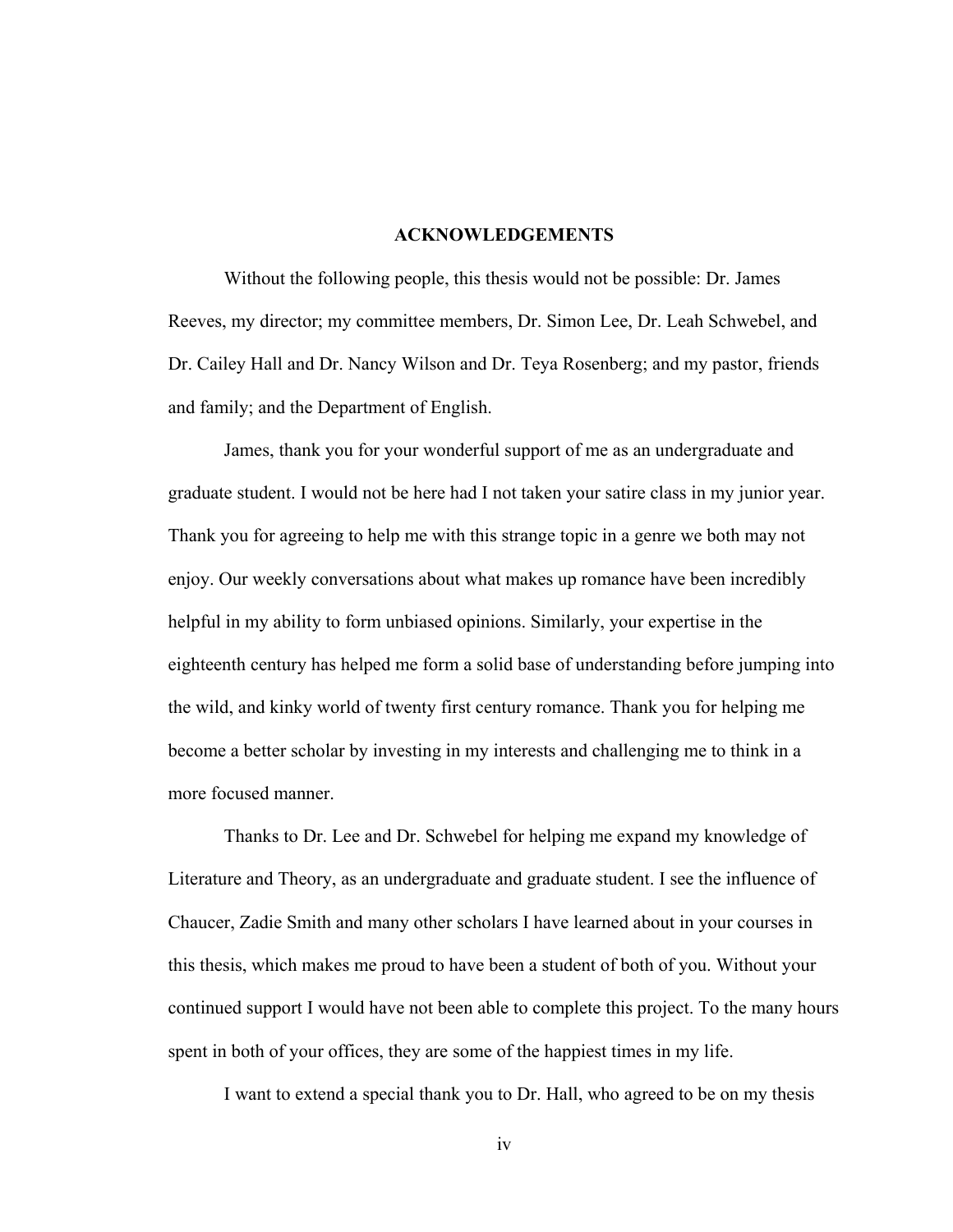board from another university, Oklahoma State University. I know that you are in a busy time in your own academic career, so your acceptance to help me is invaluable to me. Your primary and secondary reading recommendations have been perfect for my research, and our meeting and emails have always made me more excited about this topic! I cannot thank you enough for your involvement in this project.

 I would also like to thank Dr. Wilson and Dr. Rosenberg for guiding me in my educational career and being mentors to me. Working within this department has reminded me the passion I have for higher education.

 Pastor Bryan, thank you for talking about and reminding me that singleness is not a shame. When working in a genre that is obsessed with sex, dating, and marriage, I sometimes had to wonder, is there something wrong with me? Going back to your sermons, "Bible study," and other resources have helped me feel validated. Thank you for listeningFmodern to me talk about this paper, and many other things. Your friendship with me is so helpful and has shaped me into the person I am today.

 Mom, Eric, Paul, Sarah, and Colleen, what can I say but that I love you. Your support and kindness are everything to me. Thank you for pushing me to be my best, and being there when I needed help. Colleen, if you had not picked up that copy of *Fifty Shades of Grey* a few years ago, I may not be here. Thank you for listening to me joke about and critique these books so often. You all are truly the best team I could have asked for.

Lastly, thank you to the Department of English for six of the best years of my life!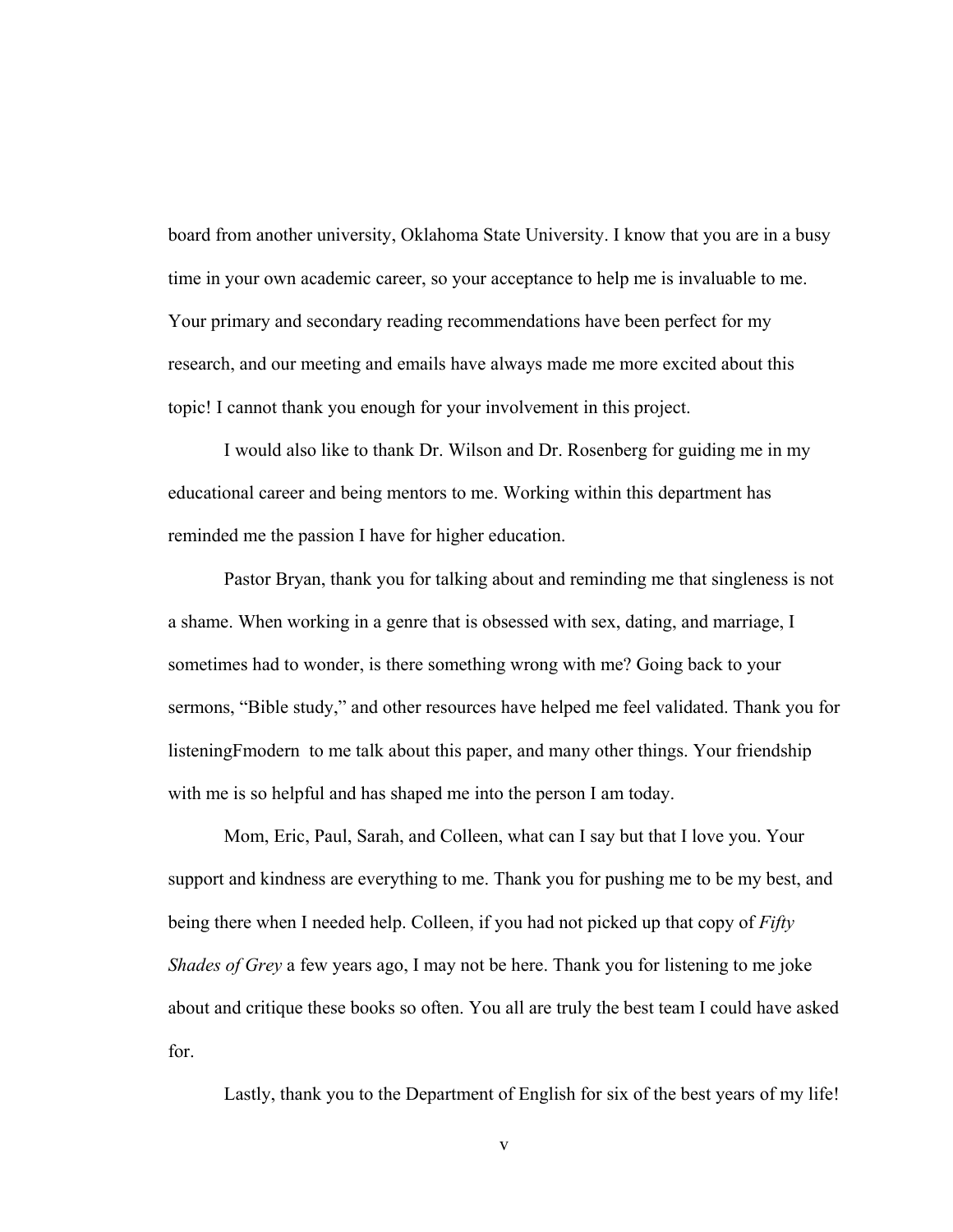# **TABLE OF CONTENTS**

| Page                                                       |  |
|------------------------------------------------------------|--|
|                                                            |  |
| <b>CHAPTER</b>                                             |  |
|                                                            |  |
| II. POWER: LAND, INDIVIDUALISM, AND LOVE IN THE EIGHTEENTH |  |
| III. POWER: PRADA, CONSUMERISM, AND LUST IN THE TWENTY     |  |
|                                                            |  |
|                                                            |  |
| VI. CONCLUSION: LOOKING FORWARD TO A HEALTHIER ROMANCE     |  |
|                                                            |  |
|                                                            |  |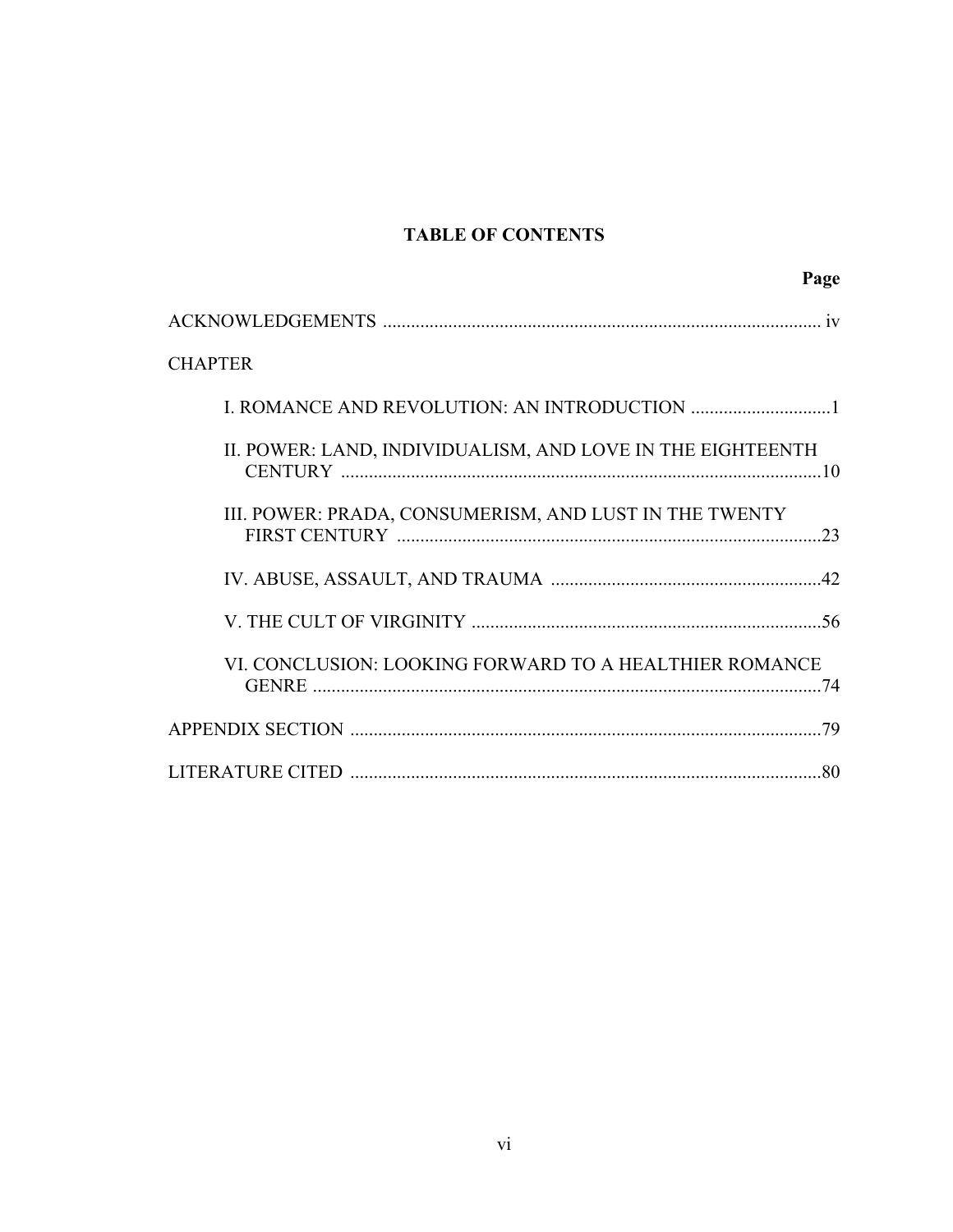### **I. ROMANCE AND REVOLUTION: AN INTRODUCTION**

*"It is a truth universally acknowledged that a single man in possession of a good fortune, must be in want of a wife*" Jane Austen $<sup>1</sup>$  $<sup>1</sup>$  $<sup>1</sup>$ </sup>

*"You know what I don't get? When like, people write romance stories where two characters are so in love with each other, it's all magnetism, but they don't even have fun together, or are even nice to each other sometimes. 'Our love could level a thousand mountains and conquer a million cities.' Okay, but are you even friends?"* Tumblr<sup>[2](#page-6-1)</sup>

Novelistic tropes are persistent. This is especially the case in the romance genre. From the early eighteenth century to the present day, a consistent set of themes and motifs emerges. "Romance" is an ambiguous term with multiple associations. There is Medieval romance which includes courtly love, highlights quests for love and knowledge, is didactic, and promotes Christian values and faith. Medieval romances also center narratives around becoming a good knight and keeping one's troth<sup>[3](#page-6-2)</sup> meant for moral or amoral characters. Women in these narratives remain pure and chaste, waiting for their lovers to triumph and find them. Narratives such as *Sir Gawain and the Green Knight* and *Le Morte d'Arthur* could be classified as Medieval Romances. These stories particularly looked at the good and bad elements of court life. Although these are a few consistent elements that can be seen in Medieval romances, Raluca Radulescu notes that the term is broader than these generalized categories. He states one must "acknowledge that the elasticity of the term 'romance' in Middle English is so great as to rob it of much

<sup>1</sup> Austen, Jane. *Pride and Prejudice*. Puffin Books, 1813. Penguin Classics, 2003.

<span id="page-6-1"></span><span id="page-6-0"></span><sup>2</sup> Paintinggraves. *Tumblr*, December 8, 2020.

<span id="page-6-2"></span>https://paintingraves.tumblr.com/post/636946178526806016/ofools-you-know-what-i-dont-get-when-like <sup>3</sup> Middle English: Truth. From the Oxford English Dictionary: (noun): Belief, a formula of belief, a creed. *Obsolete.*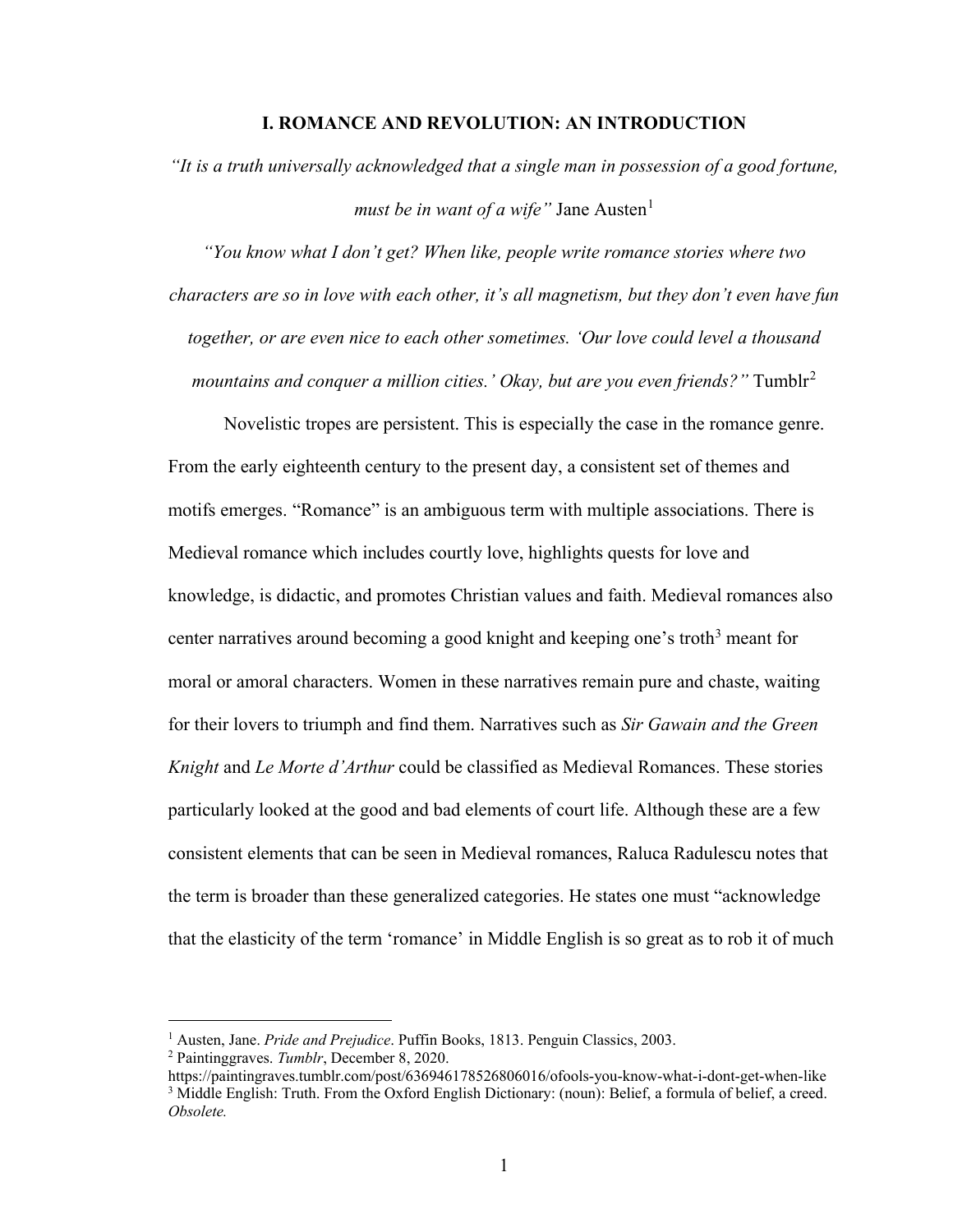useful definitional capacity" (Radulescu 33). From this early definition, it is clear that "romance" is hard to pin down.

Moving forward, English Romantic poets of the early nineteenth century such as William Wordsworth, Samuel Tyler Coleridge, and John Keats wrote poetry about the true nature of man, an escape to nature, and emotions surpassing reason. Nicholas Szenczi describes this Romantic period as "a transition from the sensualist empiricism of Locke and Hume to a revival of idealistic doctrines, as the rejection of mechanical materialism in favor of organic theories, as the dethronement of reason and the exaltation of feelings" (180). The desire to write poetry that challenged current political upheaval and thought processes began a new wave of Romantic poetry that pushed the norms of society.<sup>[4](#page-7-0)</sup>

Modern romance novels are also distinct from Medieval Romance, and Romantic poetry; however, romance novels are as hard to pin down as Medieval Romance and Romantic poetry. Novels that specifically highlight the courtship and romance plot have existed in many forms in the past. However, Pamela Regis highlights Samuel Richardson's *Pamela*, as the model for romance novels that swept the eighteenth century. Although Richardson leaned on older forms of the novel to create *Pamela*, Regis argues that,

Richardson mastered the form of the romance novel, and fully understood Pamela's financial vulnerability, both before and after her marriage to Mr. B. When Richardson chose to focus upon a courtship, he accomplished more than

<span id="page-7-0"></span><sup>&</sup>lt;sup>4</sup> The revolution I refer to is the French Revolution (May 5, 1989 – November 9, 1799). The French Revolution demonstrated how precarious power structures can be, as the French monarchy was murdered by the working-class members of society.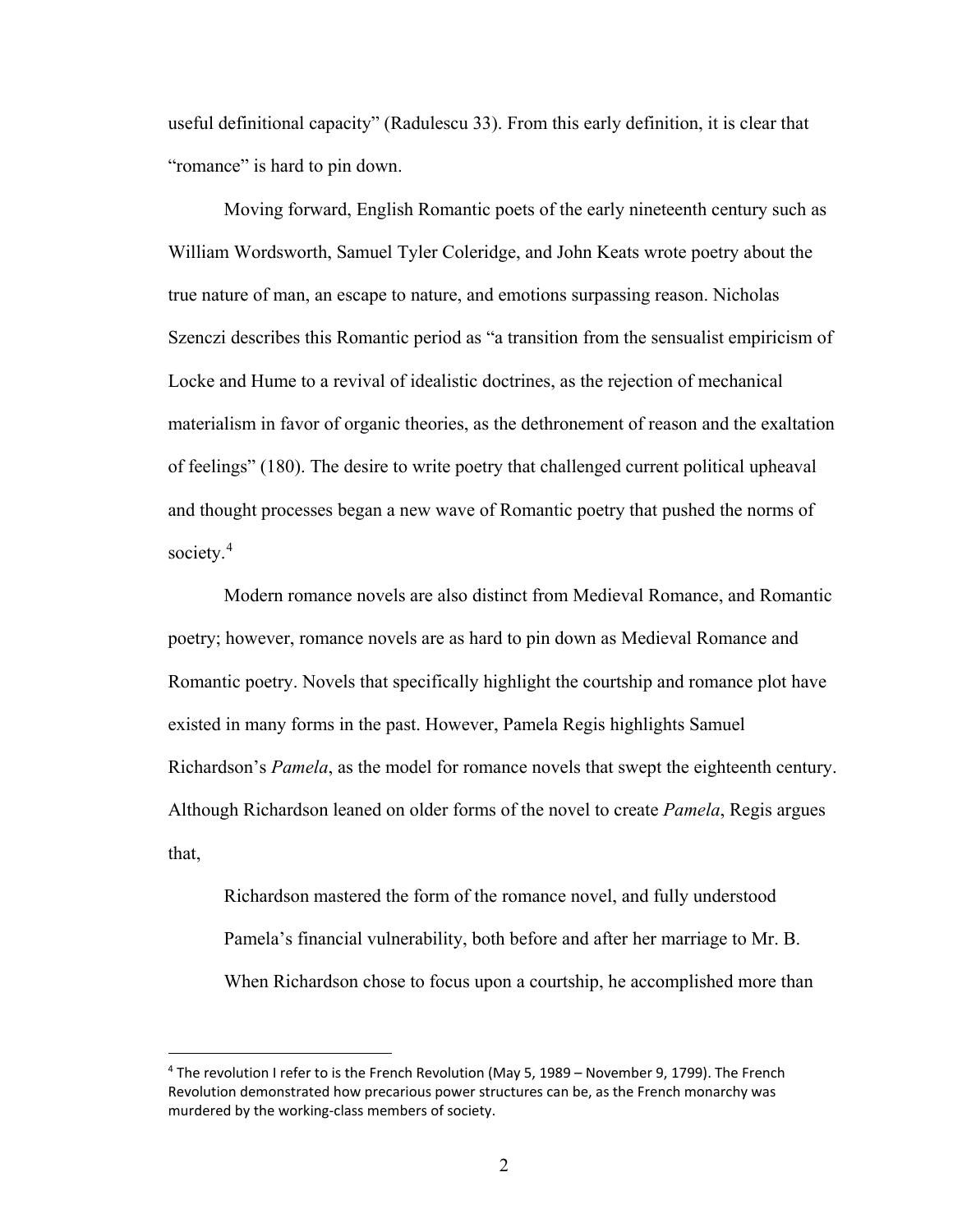simply avoiding fragmented episodic plots at work in the fiction of his contemporaries. In choosing to write a romance novel—the story of the courtship and betrothal of one or more heroines— he had at his disposal the elements of the form and elements of a romance novel<sup>[5](#page-8-0)</sup> $\dots$  and he exploited them to full advantage. (65)

Not only was *Pamela* incredibly popular upon its release, but its form and characters still influence romance writers today. Richardson's influence can be seen in novels such as *Pride and Prejudice* (Jane Austen), *Jane Eyre* (Charlotte Bronte), *A Room with a View*  (E. M. Forster), and more modern texts such as *Fifty Shades of Grey* (E. L. James), *Gabriel's Inferno* (Sylvain Reynard), and *Dirty, Sexy, Saint* (Carly Phillips and Erika Wilde). Although the term romance novel can be seen as a relative term to many books and stories, Regis helpfully provides a guideline for what constitutes a romance novel. According to Regis, these eight criteria are what make up a romance novel:

- 1. Society defined: when the present circumstances and expectations of a society, community, or town are made clear.
- 2. The meeting: The scene in which the male and female romantic interests meet for the first time. Regis notes that more than one couple can come together in a novel.
- 3. The barrier: The conflict in the romance novel: the barrier is anything that keeps the union of heroine and hero from taking place. This barrier can be internal, external, or both.
- 4. The attraction: When the couple(s) begin to feel attraction on one or both sides.

<span id="page-8-0"></span><sup>5</sup> Regis highlights eight thematic elements that make up a romance novel. These elements will be addressed later in this chapter.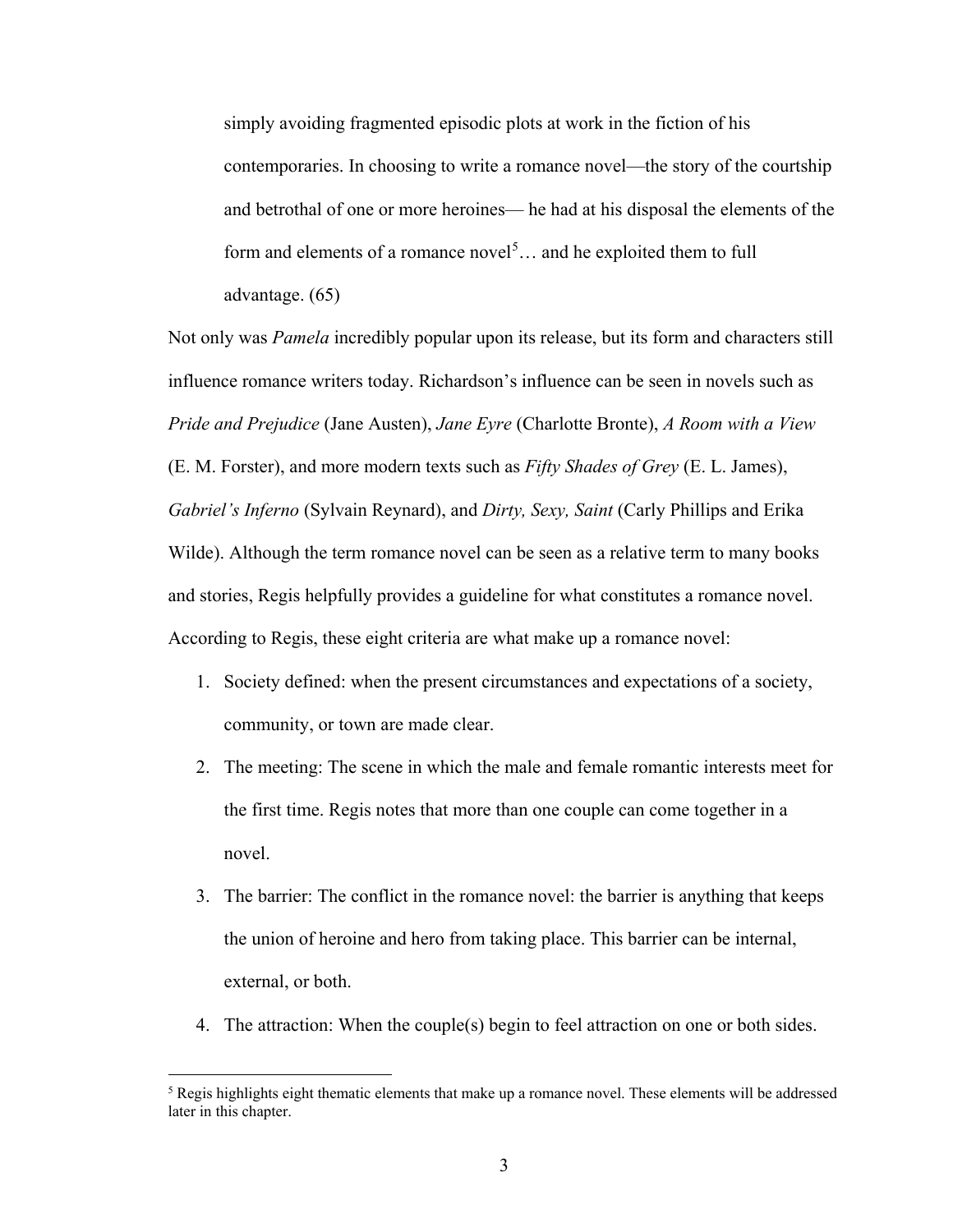- 5. The declaration: When one or both members of the couple make their feelings known. This does not mean that the relationship is solidified.
- 6. The point of ritual death: The moment in a romance novel when the union of heroine and hero seems completely impossible. It is marked by death or its simulacrum. The point of literal death can look like fainting away into a deathlike sleep, as in *Pamela*, or Ana refusing to return to Christian after she has been punished for the first time in *Fifty Shades of Grey*.
- 7. The recognition: The point when the couple(s) formally agree to date each other.
- 8. The betrothal: When the couple(s) is betrothed or married.

Along with these eight elements, Regis notes three more common elements which include

- 1. A wedding dance or fete.
- 2. The Scapegoat is exiled.
- 3. The bad converted. The bad characters in romance novels take the form of a rival lover or the primary antagonist of the story. Sometimes this character has a change of heart and is converted into a good character. (Regis 31-37)

Regis stipulates that these events do not always happen in this order, and some elements may be repeated. All of this paper's primary sources follow this classification of the romance novel except for *Fantomina: or Love in a Maze*, which does not include a betrothal or wedding scene. These criteria are important in narrowing down what does or does not constitute a romance. Similarly, the barrier(s) and point of ritual death define what type of relationship is possible for the protagonists: enemies to lovers, friends to lovers, forbidden romance, or traditional romance. Looking beyond the normal romance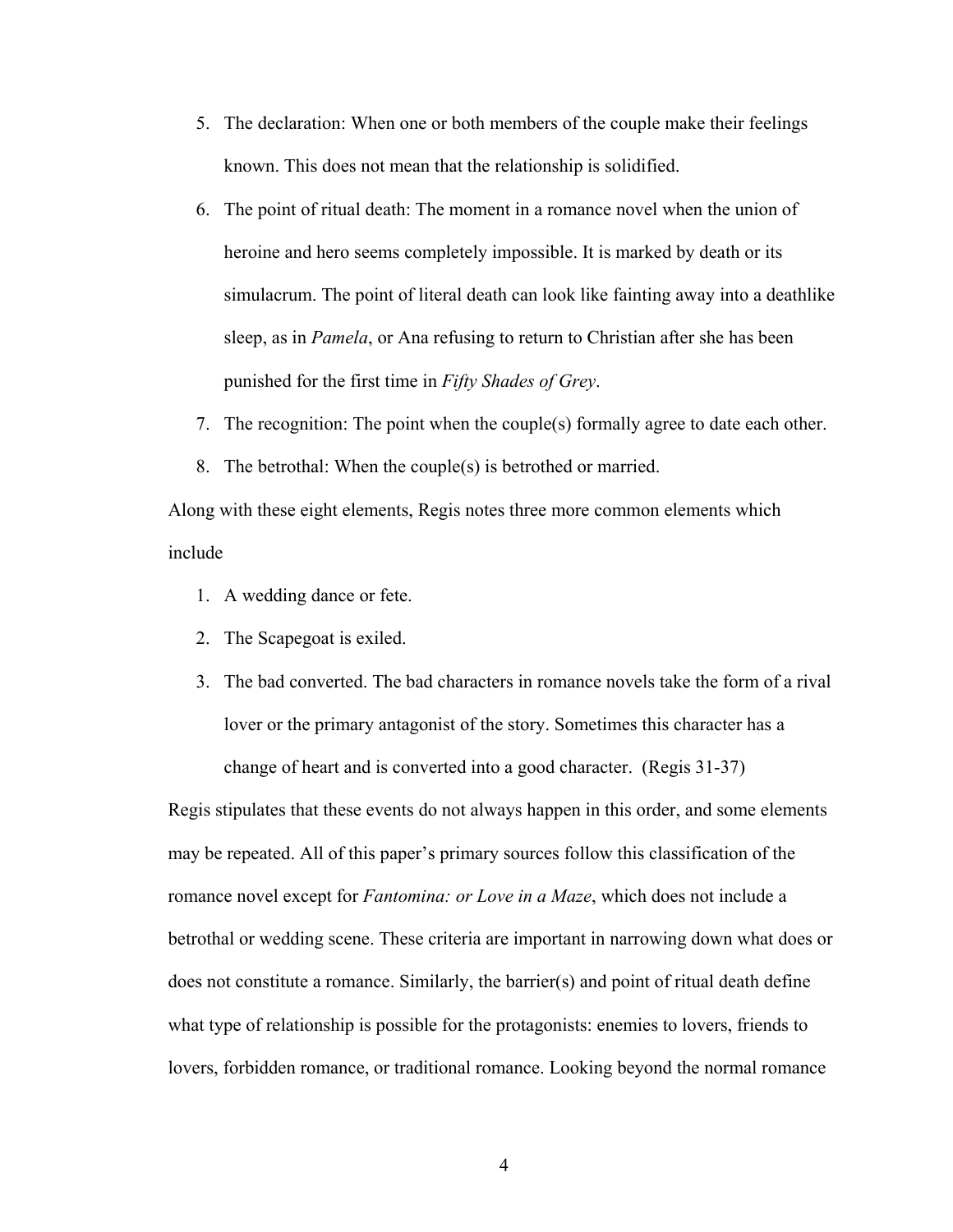plot shows how society placed barriers on men and women, such as the idea that men need to support women, while women remain chaste until they enter into a heterosexual, monogamous marriage with a man. These concepts were expected to be upheld. In this way, romance can be seen as an act of defiance against a society that upholds classist, sexist, patriarchal values, as the protagonists often break cultural norms to end up with the person they love. However, romances are still characterized by these norms, such as men being the stronger protective sex who convey little emotion to their female lovers, and who practice misogyny and abuse. Because romance plots are fantastical, none of the actions the characters preform matter in these books, as they do not reflect real life. Therefore, problematic elements in a novel can be ignored to enjoy the romance plot.

Multiple romantic subgenres remain popular, including western romance, gothic romance, paranormal romance, historical romance, and religious romance. These subgenres have groups of fans that may like one or more of these subgenres. Although all of these subgenres may contain trauma, abuse, and sexism, rarely do these elements make up the primary barrier of these types of novels. One of the romance novel subgenres that does capitalize on misogynistic, abusive relationships for the sake of the plot and barrier, is the forbidden romance genre. This genre uses male and female relationships that rely on a taboo of some kind to make the romance plot more intense, and the betrothal more satisfying, as the couple triumph over a prudish or strict society when the protagonists are betrothed. When the society that the protagonists live in reprimand and condemn the attempted relationship, when the couple enters into a formal relationship, the couple proves to themselves and society that their relationship is not wrong. An eighteenthcentury example of this trope is *Pamela*, where the title character, Pamela, who is a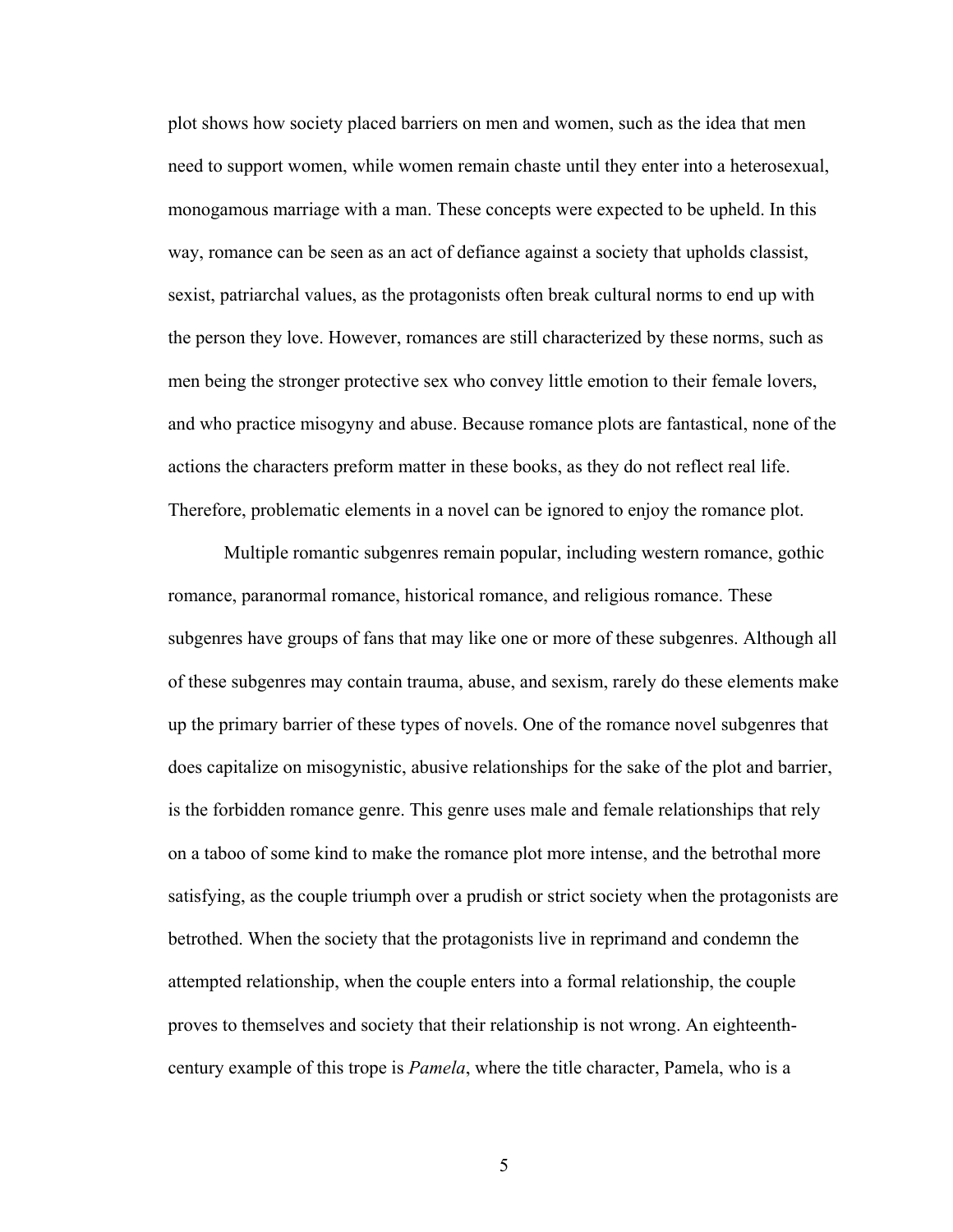servant maid, is kidnapped by her wealthy employer, Mr. B., and eventually falls in love with him. In the twenty-first-century, this trope takes the form of the taboo of BDSM in *Fifty Shades of Grey*, and a student-professor relationship in *Gabriel's Inferno*. When looking at the crossover between eighteenth century and twenty-first-century forbidden romance novels, certain plots and themes emerge as core elements of this subgenre. The first is that the heroines must be put in some physical or emotional danger outside and beyond the point of ritual death. Often the heroines are continuously worn down to the point of exhaustion or acquiescence. Heroines that are not emotionally coerced show a stronger sense of self-worth and autonomy. Elizabeth Bennet from *Pride and* Prejudice is one of those characters that is not worn down by Mr. Darcy. Secondly, the heroines are defined by their male lovers and sacrifice their autonomy for the male protagonist's sake. Thirdly, money is the root of the couple's relationship and becomes a barrier to the love plot. Lastly, though not always present, is the fact that the heroines often think that their male lovers' extravagant gift-giving is a means of payment for sexual gratification. By examining these common themes and tropes, much can be said about how romance can influence readers and their expectations of love. Catherine Roach describes the complexity of reading romance and desiring romance in real life. She states,

[s]o you're buffeted by mixed messages about being sexy but not tawdry, independent but in a perfect relationship: today's Superwoman, somehow having and doing it all. You're worn down. You want some time to yourself and you want to talk to other women who understand. You want to relax and play. Here's one possibility: You could read romance stories. (Roach 13)

Thus, Roach establishes how women would like to be independent, happy, and sexy,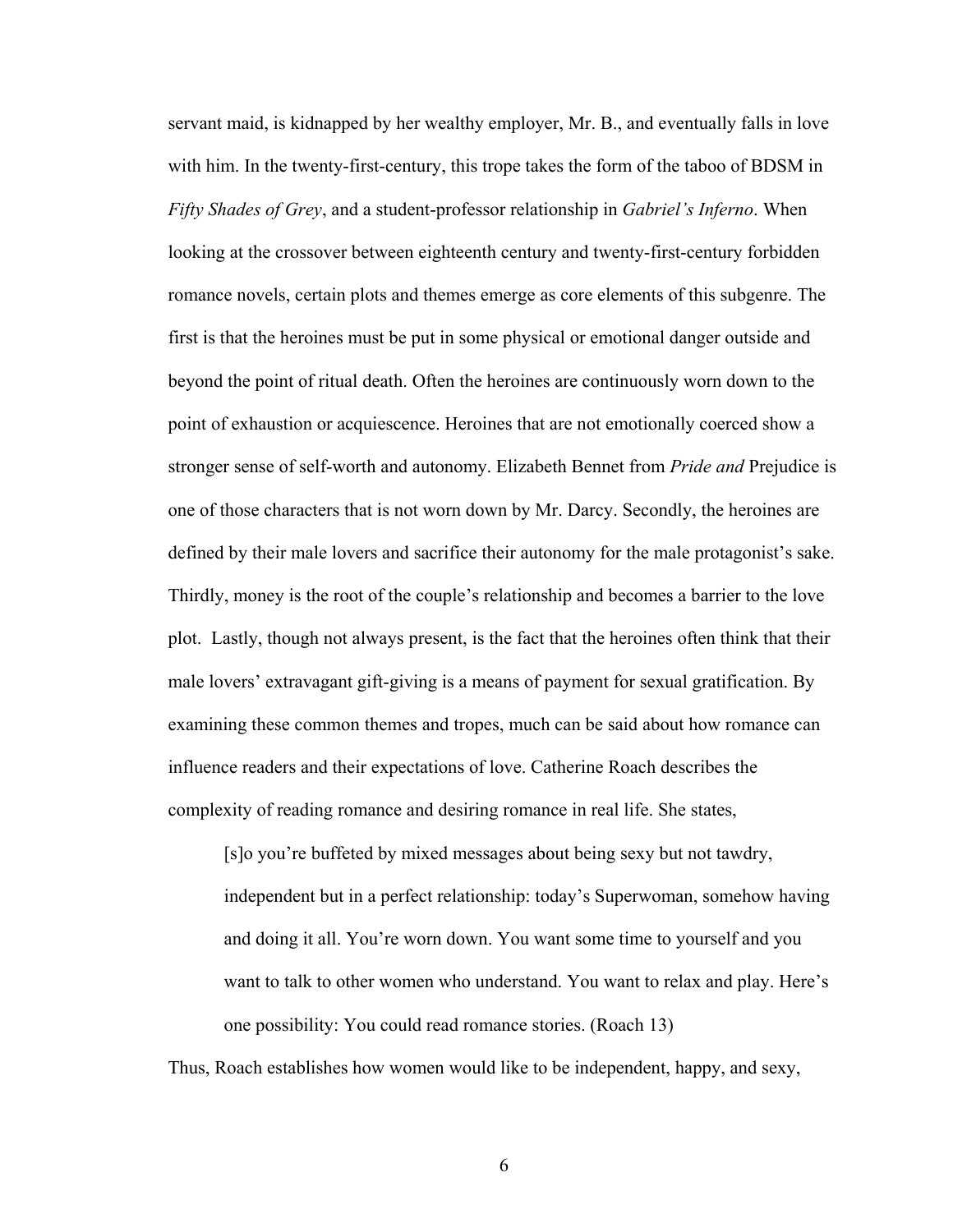while also being in love with a man that loves, protects, and supports them. These two desires do not mesh neatly together. Because of these conflicting desires, women turn to romance novels for an escape where female protagonists can have everything they want and deserve. Although romance novels may provide an escape for women, these same novels have created controversy and detractors as early as the eighteenth century. An example of this can be seen with *Pamela* when fans of the novel were called Pamelists, and those who did not like the novel were called Anti-Pamelists. Similarly, Austen's *Pride and Prejudices* sparked debates over whether Elizabeth was progressive or not. So even if a female protagonist can "have it all," those women are not free from criticism.

If *Pamela* is the progenitor of the romance novel the twenty-first-century equivalent are two popular fanfiction stories, *The University of Edward Mason* and *Master of the Universe*, based on the popular paranormal romance trilogy, *Twilight*, written in 2005 by Stephanie Meyer. Both of these fanfictions had a steady following and pushed the writers to publish their stories in a printed publication. The desire to write fanfiction shows how captivating a story can be. To be able to take characters a person loved and have free reign with them is liberating, as fans can create characters that relate more to their lives and circumstances. Also, fanfiction writers can create more stimulating scenarios. A once relevant example of this is the desire for more sex scenes in the text. Meyer does not include a sex scene in *Twilight* until the fourth book, *Breaking Dawn,* which does not include much detail about the couples' sexual relations. Meanwhile, Reynard and James include numerous and detailed sex scenes in their erotic writing. Sylvain Reynard's *The University of Edward Mason*<sup>[6](#page-12-0)</sup>, is a non-canonical story

<span id="page-12-0"></span><sup>6</sup> Edward Mason is Edward Cullen's human name. Once he became a vampire and was adopted by Carlisle Cullen, he changes his last name to Cullen to match his father's.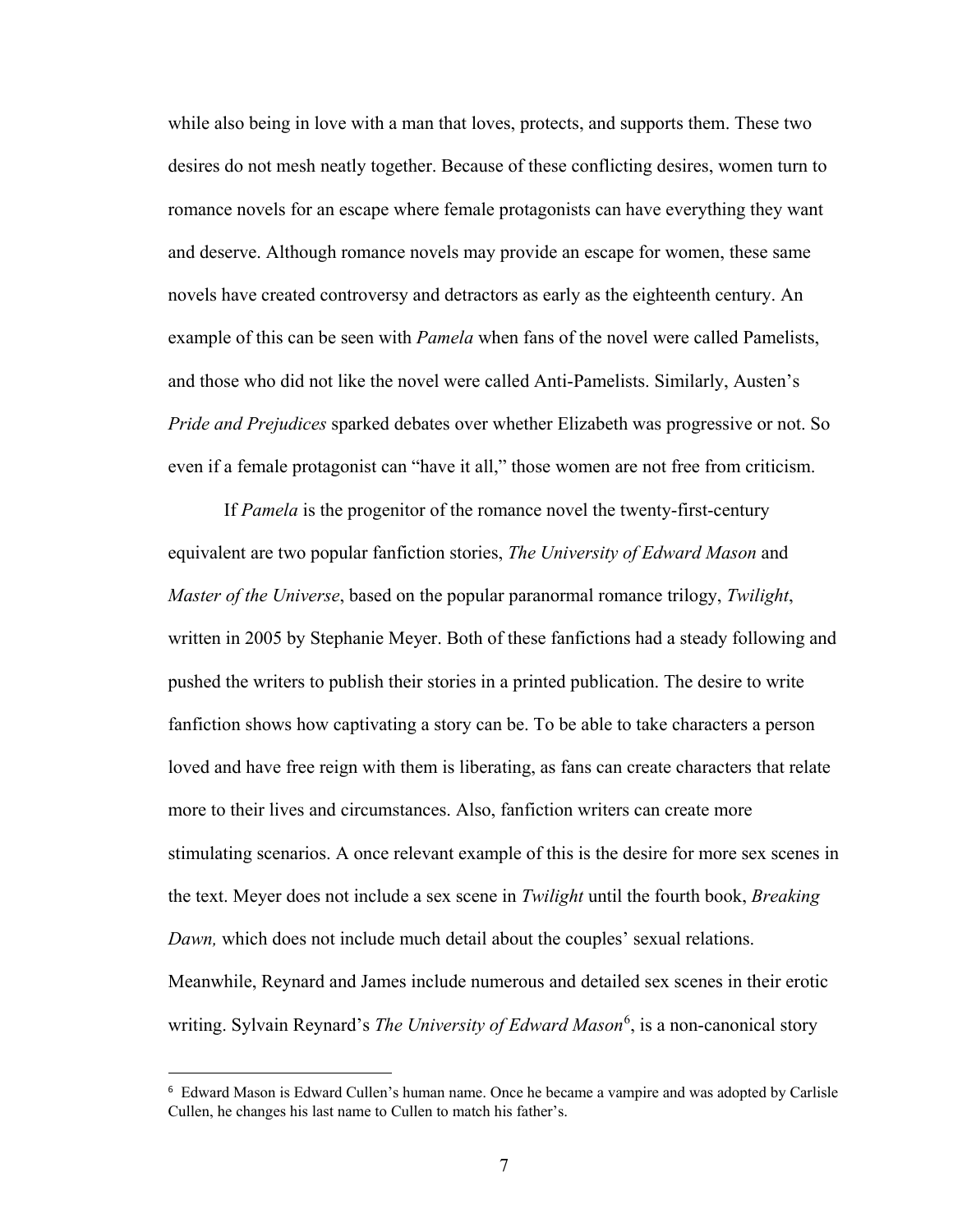about Bella Swan being a student of Edward Cullen's in graduate school. Similarly, E.L. James's fanfiction, *Master of the Universe*, tells the story of when Bella meets an enigmatic and rich billionaire, Edward Cullen, and falls in love with him. Once these texts were greenlit for publication, both James and Reynard changed the names of the main characters so no legal action would be taken. Once these books were published, James and Reynard took down their fanfictions from Achieve of Our Own and Fanfiction.net. Although snippets of the original fanfiction can be found online, the original copies are permanently off the internet. These books' successes have created a mass market for romance novels. Although *Fifty Shades of Grey* is more popular, James notes in her acknowledgments that Sylvain Reynard inspired her, and thus *Gabriel's Inferno* is the progenitor of the modern forbidden romance boom. *Fifty Shades of Grey* in particular made reading this type of romance novel more acceptable.<sup>[7](#page-13-0)</sup> Alison Flood notes in an article for *The Guardian* that "one-hundred-million copies of E.L. James erotic trilogy have now been sold around the world" (par. 1). This statistic came out after the trilogy had been published by Vintage Books two years prior. With the series of novels becoming mainstream, the door was opened for many romance writers to become more prominent and publicly recognized. Whether people were reading *Fifty Shades of Grey* to make fun of it or because they loved it, it became a cultural phenomenon in the early 2010s. *Fifty Shades of Grey* was turned into a film trilogy in 2015, and more recently the sister of Elon Musk, Tosca Musk, has created a romance-themed streaming service called Passionflix, whose only goal is to adapt romance novels as accurately as possible into

<span id="page-13-0"></span><sup>7</sup> Emanuella Grinberg notes in an article for CNN that part of what made *Fifty Shades of Grey* so acceptable in public was the cover design, which features a simple grey necktie instead of the traditional bodice ripper covers which feature scantily clad men and women. Greenberg, Emmanuella. "Explaining 'Fifty Shades' Wild Success." *CNN*, February 2017.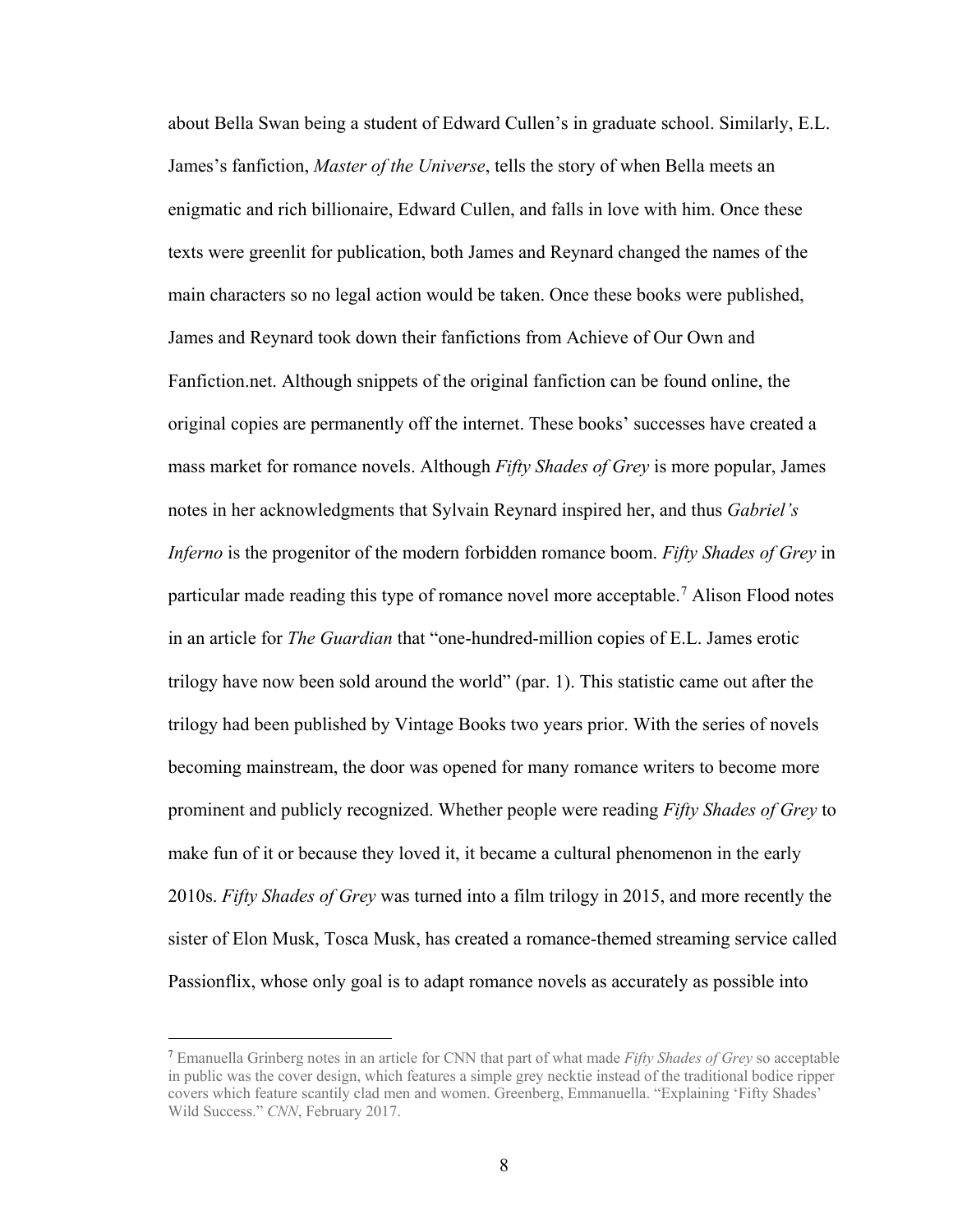film adaptations. Passionflix currently has the rights to the *Gabriel's Inferno* trilogy and has made four films so far, with five more coming in the future. This thesis argues despite third and fourth-wave feminist attempts to dismantle hegemonic patriarchal, and classist structures of power, these oppressions remain vital to the romance genre, from the eighteenth century to the present. The genre often utilizes patriarchy and classism to foster suspense and imperil its heroines, yet ultimately, these structures of power are meant to be accepted and seen as reflecting true love. With this in mind, I conclude by highlighting the inclusion of BIPOC and LGBT+ communities in mainstream society to suggest more productive avenues for the genre to explore in the future.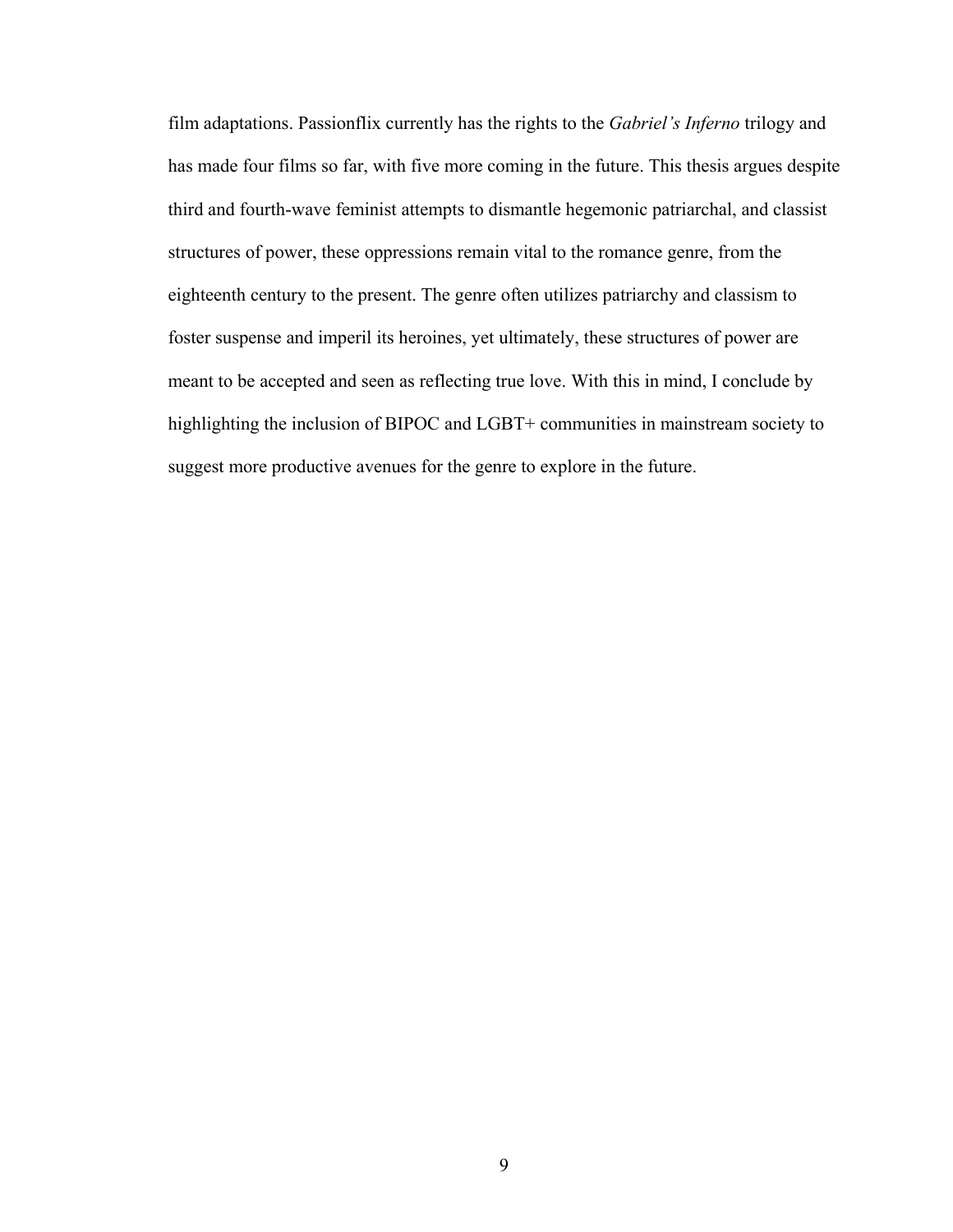### **II. POWER: LAND, INDIVIDUALISM, AND LOVE IN THE EIGHTEENTH CENTURY**

In romance novels, money talks and women listen. Through the control of sex, money, gift-giving, and unequal class status, male protagonists mostly have all the power to themselves in these novels. Land becomes the minima for men to show their lovers that they will be secure with them, and at its maxima, money, and gifts are nothing more than a gross display of Capitalism in a society that struggles with inequality and poverty. In these narratives, money and social rank are often displayed through fashion. After Pamela's mistress, who is her sole means of employment, dies, and Pamela senses a growing attraction toward her from Mr. B., she desires to return to the poverty of her parents. Pamela dreams of her simple "grey Russet [frock] again, and my poor honest Dress, with which you fitted me out" which would suit the hard labor she would perform if she returned home (Richardson 25). Opposite to Pamela's attire is the refinement of Mr. B.'s clothes and dress. In the middle of the eighteenth century, fashion entered the Rococo period. With the help of the single treadle sewing machine and lace and fabric imported from India, the dress of the elite changed rapidly. Charles II unintentionally followed the fashions of Paris and brought about the first real change of attire (Laver 55- 62). Mr. B. and his late mother followed these new fashion trends. Mr. B. gifts Pamela some of these expensive clothing articles including

Two suits of *Flanders* lac'd Headcloths, Three Pair of fine Silk shoes, two hardly the worse… and several ribbands and Topknots of all Colours, and Four Pair of fine white Cotton Stockens, and Three Pair of fine Silk ones; and Two Pair of rich Stays, and a Pair of rich Silver Buckles in one Pair of Shoes. (Richardson 19) Pamela is astounded at the amount of wealth that Mr. B. has just given her. These clothes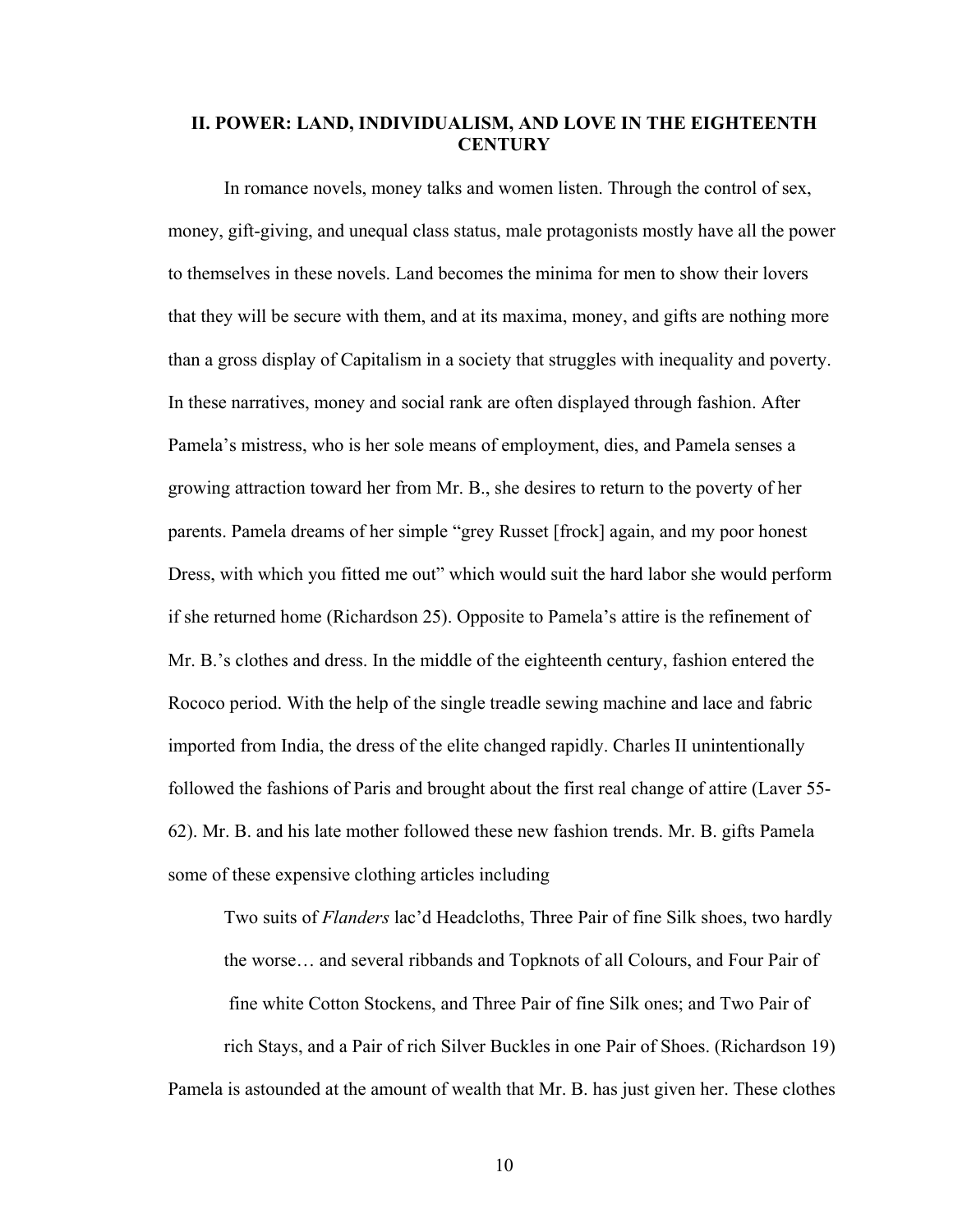would cost years of labor for Pamela. Later in the novel when Pamela and Mr. B. become betrothed and then married, the cost and importance of wearing the proper clothing are brought up again. Mr. B. gifts her three bolts of fabric, of which she will pick the color and pattern. He states clearly in the pseudo-contract, or proposition before their engagement, that "I will, besides, order Patterns to be sent you for chusing four complete Suits of rich Clothes, that you may appear with Reputation, as if you were my Wife. And I will give you two Diamond Rings, and two Pair of Ear-rings, and [a] Diamond Necklace" (Richardson 190). Later, when he is instructing Pamela on how to behave as his wife, he tells her to always look ready for polite society, as it would reflect badly on him if she did not.

 Although Mr. B. demonstrates his wealth via clothing and fashion, his real wealth lies in his multiple estates and tenants living on his land. B. A. Holderness confirms that during this period the landed gentry "increased territorial concentration, as the economic gap between gentry and small free holders and the aristocracy widened" (557). Mr. B. owns land in both Bedfordshire, Lincolnshire, and Kent, as well as possibly owning a home in London. Thus, he is one of the gentlemen that took the opportunity to buy out smaller farms, and profit from the property taxes he would receive from his tenants. Pamela describes his Lincolnshire estate as "noble" in its grandeur (Richardson 41). When Pamela is taken away to Bedfordshire, she meets one of the tenant farmers' daughters who admits that Mr. B. is her "'Father's Landlord!'" (Richardson 103). Because Mr. B. owns so much of the land that makes up his estate, Pamela finds it very difficult to escape to safety. She knows that if she does escape the great house, it is likely that she will be captured by one of Mr. B's tenants. When Pamela arrives at the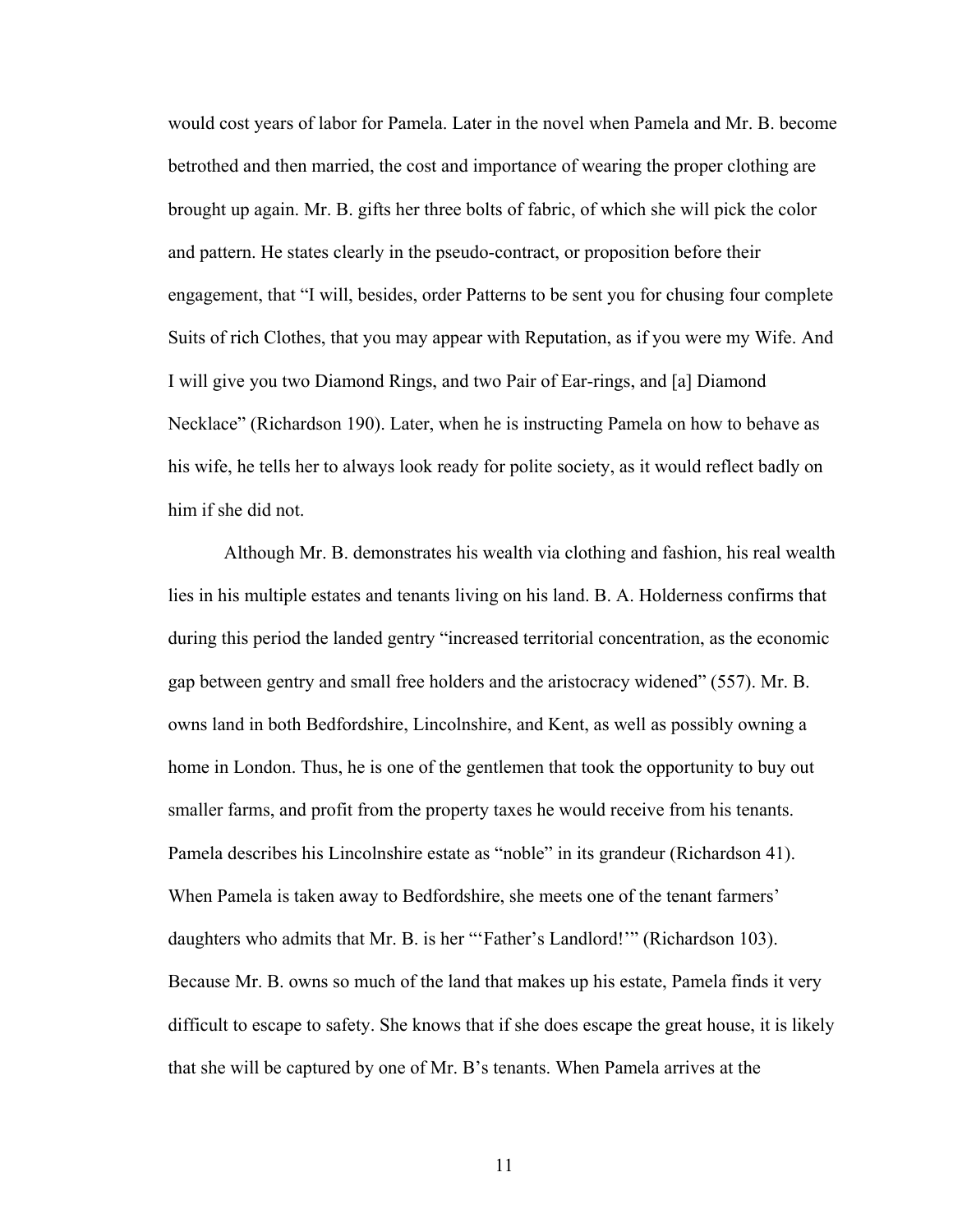Bedfordshire house, she describes it as a "handsome, large, old, and lonely mansion, that looks made for solitude and mischief" (Richardson 108). This house, though not as grand as the one in Lincolnshire, includes a pond, gardens, courtyards, and stables. Mr. B. pines for Pamela so badly that he offers up his fortune via land to her. He states, "I cannot live without you; I would divide with all my soul, my Estate with you, to make you mine upon my own terms" (Richardson 213). This statement of love shows three things about Mr. B.'s lifestyle and opinions. First, he increasingly lusts after Pamela if he is willing to share his fortune with her. Second, because of his money, he has become accustomed to getting what he wants when he wants it. He is generally able to throw money at a problem and have it be solved. Third, because of this attitude, he desires Pamela on his terms, and when she rejects him, he becomes angry. Later Mr. B. makes the same proposition as before, saying,

I began to consider it would have made you miserable, and me not happy; that if you should have a dear little one, it would be out of my own Power to legitimate it, if I should wish to inherit my Estate; and that, as I am almost the last of my Family, and most of what I possess must pass to a strange Line; disagreeable and unworthy persons. (Richardson 269)

Here Mr. B. further shows how much money has shaped his mindset. He is afraid of making Pamela miserable, but also, he does not want to make a mistake that will hurt him later on. Thus, Mr. B. shows that he cares more about having a legitimate male heir than Pamela herself. He would rather Pamela have his child, than his estate go to a distant male family member. When *Pamela* was written, inheritance laws, or common laws, were in place; they stated, "settlements of a family's property, usually drawn up at the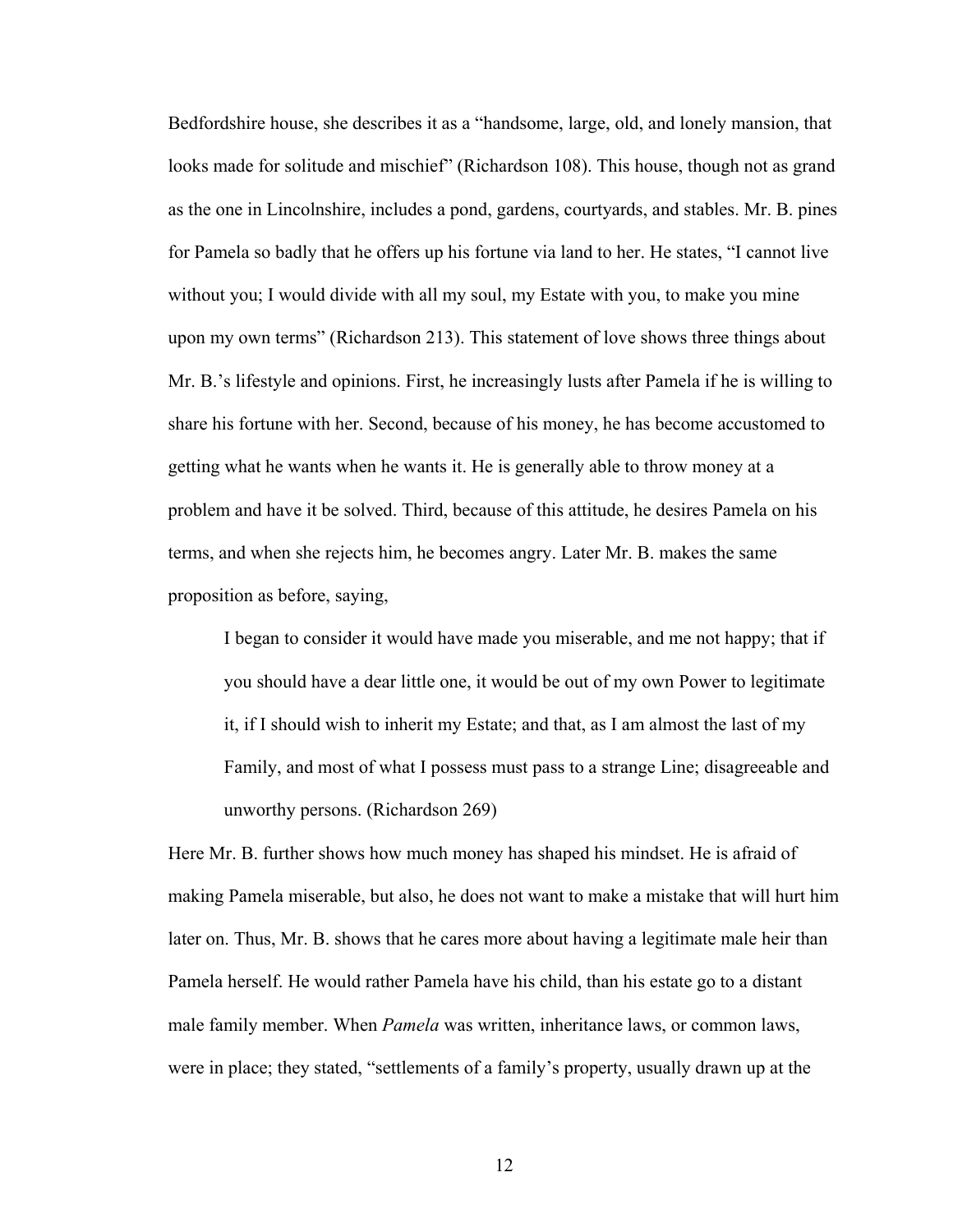time of the eldest son's marriage, both entailed the estate on the first male to be born of that marriage, and specified the amounts of the portions to be given to the younger sons and daughters" (Okin 123). These laws required that if a legitimate male heir was in a household, then that heir would get the bulk of the property and assets of the estate. $8$ Therefore, if Mr. B. has a son with Pamela out of wedlock, there will be no way for that son to inherit his estate. These kinds of laws put Pamela in a double bind. If Mr. B. rapes her and dismisses her services, she will be unable to find employment, and if she marries him and does not produce a male heir and Mr. B. dies, she would likely be thrown back to poverty by a distant male relation. For Pamela, there is no winning scenario, but for Mr. B., Pamela becomes a means to an end. Mr. B's primary concern is his land. If Pamela does not provide a son for him, he can dispose of her and try again with another woman. At the end of the text, the system of patriarchy is reassured: "She made her Spouse happy in numerous and hopeful Progeny" (Richardson 499). Mr. B. gets his wish for an heir, and Pamela gets to live her life in luxury.

Because of his great wealth, Mr. B. often loans or gifts money to Pamela and her parents. He promises her "500 *Guineas*," as well as the "250*l. Per Annum*" which will come from his newly bought Kentish estate, which her parents will live on (Richardson 189). It is this excess of money and land that highlights the biggest power that Mr. B. has over Pamela—that is, his position in society is so much higher than hers. Pamela is fully aware of the dangers of having a relationship with one's master. She states so when Mr. B. first kisses her: "You have taught me to forget myself, and what belongs to me, and

<span id="page-18-0"></span><sup>8</sup> For more on the Patriarchy of eighteenth-century England read "Historicizing Patriarchy: The Emergence of Gender Differences in England, 1660-1760." McKeon, Michael. "Historicizing Patriarchy: The Emergence of Gender Differences in England, 1660-1760." *Eighteenth-Century Studies*, vol. 23, no. 3, Spring 1995, pp. 295-322.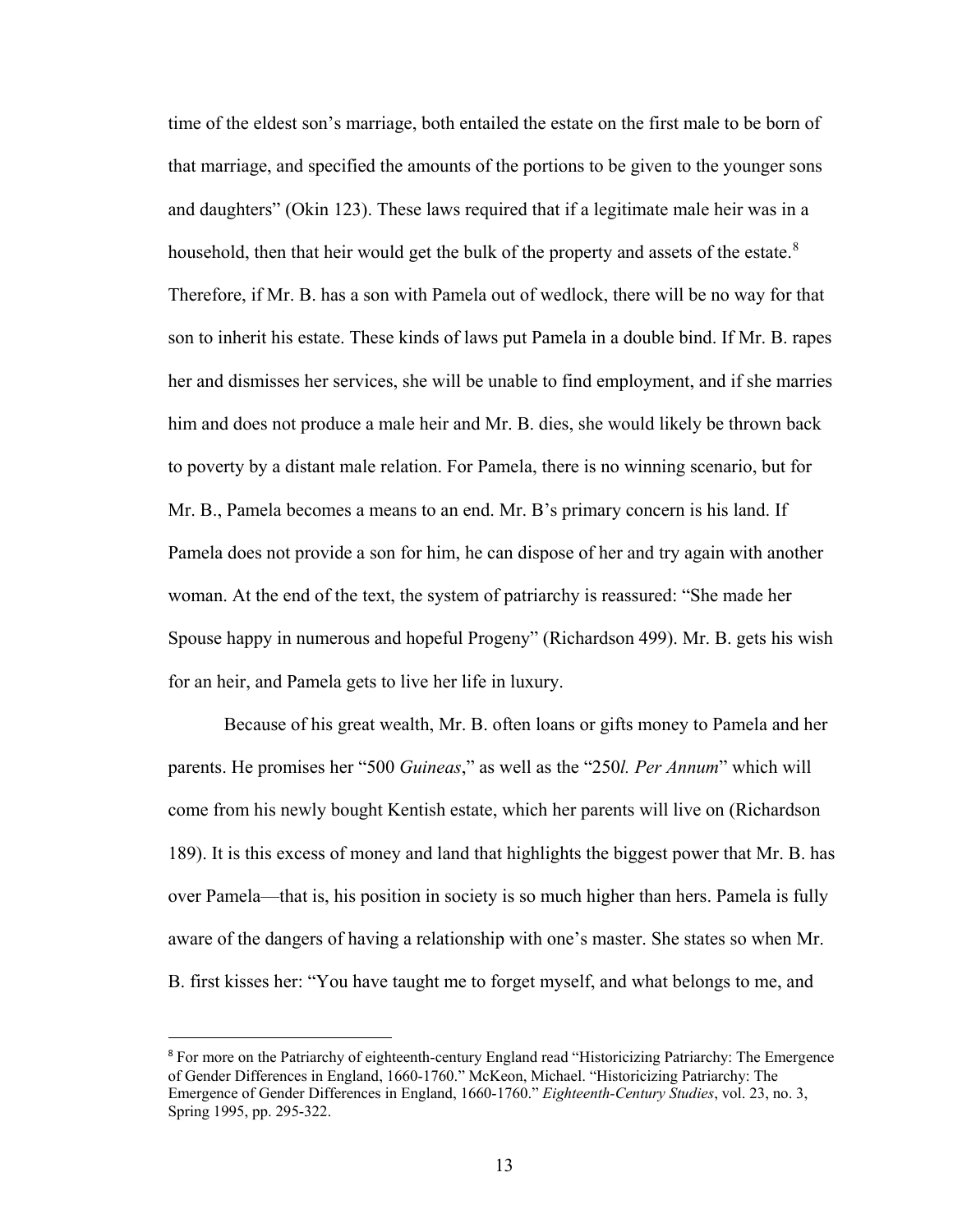have lessen'd the Distance that Fortune has made between us, by demeaning yourself, to be so free to a poor servant" (Richardson 23). Interestingly, Pamela begins this apology by blaming herself for being forgetful, even though Mr. B. is the one who initiated the conversation with a kiss. This further shows how little power she has in this relationship. Pamela cannot risk making Mr. B. mad and being sent away from his service in disgrace. When she becomes more vocal against his advances, he threatens her by saying, "We shall make out between us, before we have done, a pretty Story in Romance, I warrant ye!" (Richardson 32). Here, Mr. B. reduces Pamela down to a picture he can hold. It is because of Mr. B.'s great position that he can abduct Pamela and dismiss any of the servants that took pity on Pamela and her situation. Regis states, "all these actions to deny Pamela her liberty and property are proof of B.'s inability or unwillingness to recognize Pamela as a person with rights. This is fundamentally the real barrier to this marriage" (69). Pamela is not the only one to protest Mr. B.'s advances. Mr. B.'s sister, Lady Danvers, is highly opposed to B.'s interest in Pamela. Lady Danvers reprimands Mr. B. for the stigma he will bring to the family name if he goes through with the marriage to Pamela, noting, "that our's is no up-start Family; but is as ancient as the best in the Kingdom, and, for several Hundreds of Years, it has never been known that the Heir of it have disgraced themselves by unequal Matches" (Richardson 257). In such a hierarchical society, the union between Mr. B. and Pamela would be cause for scandal. Regis quotes Eaves and Kimple, who state that this marriage would be "'distasteful' to many of Richardson's contemporaries (151)" (67). Although their marriage is supposed to cause much uproar in high society, once Pamela and Mr. B. are wed, the only person that has a serious issue with their marriage is Lady Danvers herself. However, after Lady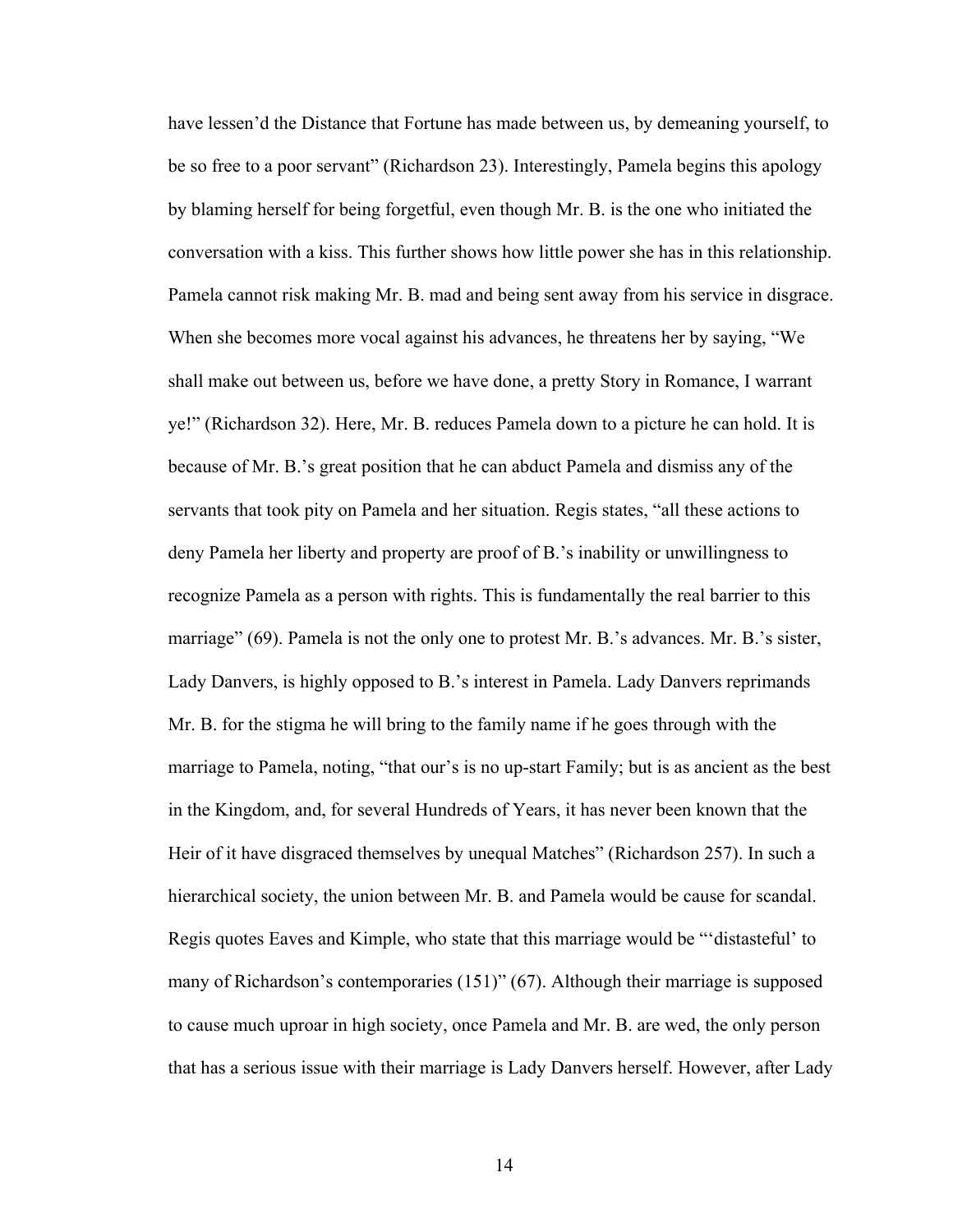Danvers interrogates and witnesses how well Pamela has adjusted to high society, with time, even she regards Pamela as an equal.

Pamela's transition into a higher society than she is accustomed to happens more easily because she is a malleable person. When she is given directions on how to act and dress in high society, she shifts into those behaviors and mannerisms. Richardson simplifies the process of accruing a new identity. He does this as a way to reward Pamela's virtue and perseverance. Once she had made it through the major trials of her ordeal, her life will be easy and restful. When Pamela first meets some of the neighboring landowners, Mrs. Peters and Mrs. Jones discuss Pamela saying, "Did you ever see such Excellence, such Prudence, and Discretion Never in my Life, said the other good Lady. She will adorn, she was pleas'd to say, her Distinction. Ay, said Mrs. *Peters*, she will adorn any Station in Life" (Richardson 287). Although Pamela is accepted by all, even Lady Danvers, at the end of the novel, she pays a high price to achieve the happiness she has obtained. Mr. B. may see Pamela as an independent human by the end of the text, but he spends the majority of the novel inserting himself into her narrative. Pamela's letter writing to her friends and parents is one of the ways that she asserts her autonomy in the novel. At the beginning of the text, Mr. B. takes note that "this Girl is always scribbling; I think she may be better employ'd" (Richardson 22). If Mr. B.'s infatuation with Pamela has set in already, he must know that the writing she produces could be a deterrent to his plans for her. Later in the text, he asks to be given all the letters Pamela has sent to see the narrative she has constructed about his character. He asks kindly to see

what you have written. I long to see the particulars of your Plot… I have a Title to see the Fruits of your Pen. — Besides, says he, there is such a pretty Air of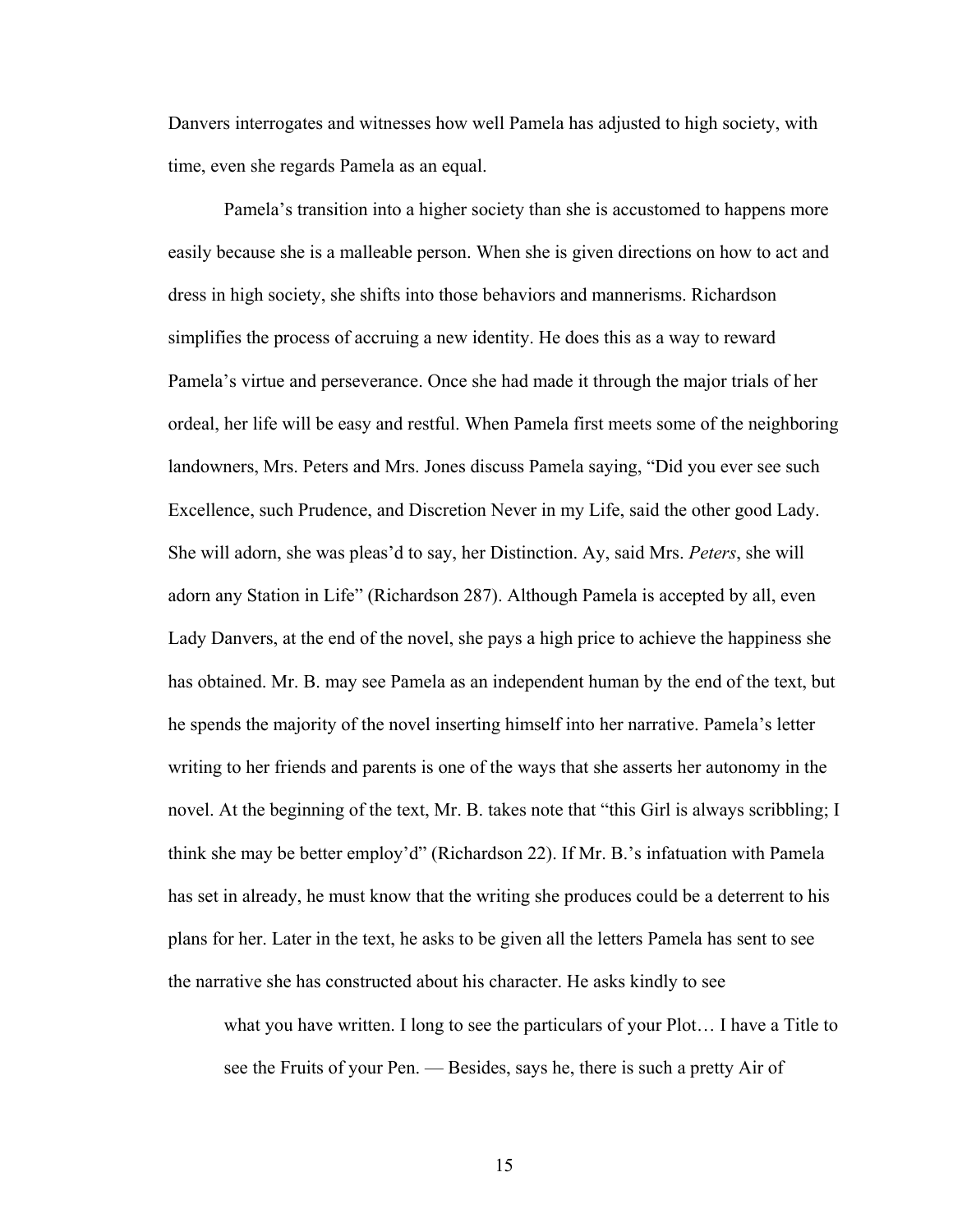Romance, as you relate them in your Plots and my Plots… the Liberties you have taken with my Character, in your Letters, set us upon a Par, at least, in that Respect. (Richardson 232)

Mr. B. is smart enough to know that if his character is maligned and this narrative gets out, he could become the subject of scandal, which he has worked very hard to avoid. In handing over her letters to Mr. B., Pamela, in essence, hands over the last part of her autonomy. To further this idea of stripped autonomy, Pamela has the letters she has about her time in captivity sewn into the lining of her petticoat. Mr. B. threatens to discover them himself, but Pamela insists that she remove the letters in the privacy of her chambers. By threatening to undress Pamela, and forcing her to do so, Mr. B. violates her body autonomy. Jessica Leiman writes, "slowly, through [Mr. B's] own letters and speech, he offers his own competing account of the novel's principal events, spinning a counter-narrative that Pamela diligently transcribes in her journal" (232-33). In doing this, Mr. B. creates a palimpsest of Pamela's original story and character. In submitting her narrative to him, Pamela agrees to become the fine lady he wants her to be. She is no longer the insubordinate "witch" or "sauce-box," but becomes a meek well-mannered gentlewoman (Richardson 40). *Pamela* teaches that only through complete submission can women be happy, and exist in high society.

In some ways, Pamela is subliminally making up for all the gifts, money, and security that Mr. B provides her with. The death of Pamela from the beginning of the novel is secured when she internalizes Mr. B.'s rules for how they will have a happy marriage. Most of these rules involve his image, and his happiness, and require her to submit herself to his ultimate authority. Here are some of the edicts that Pamela must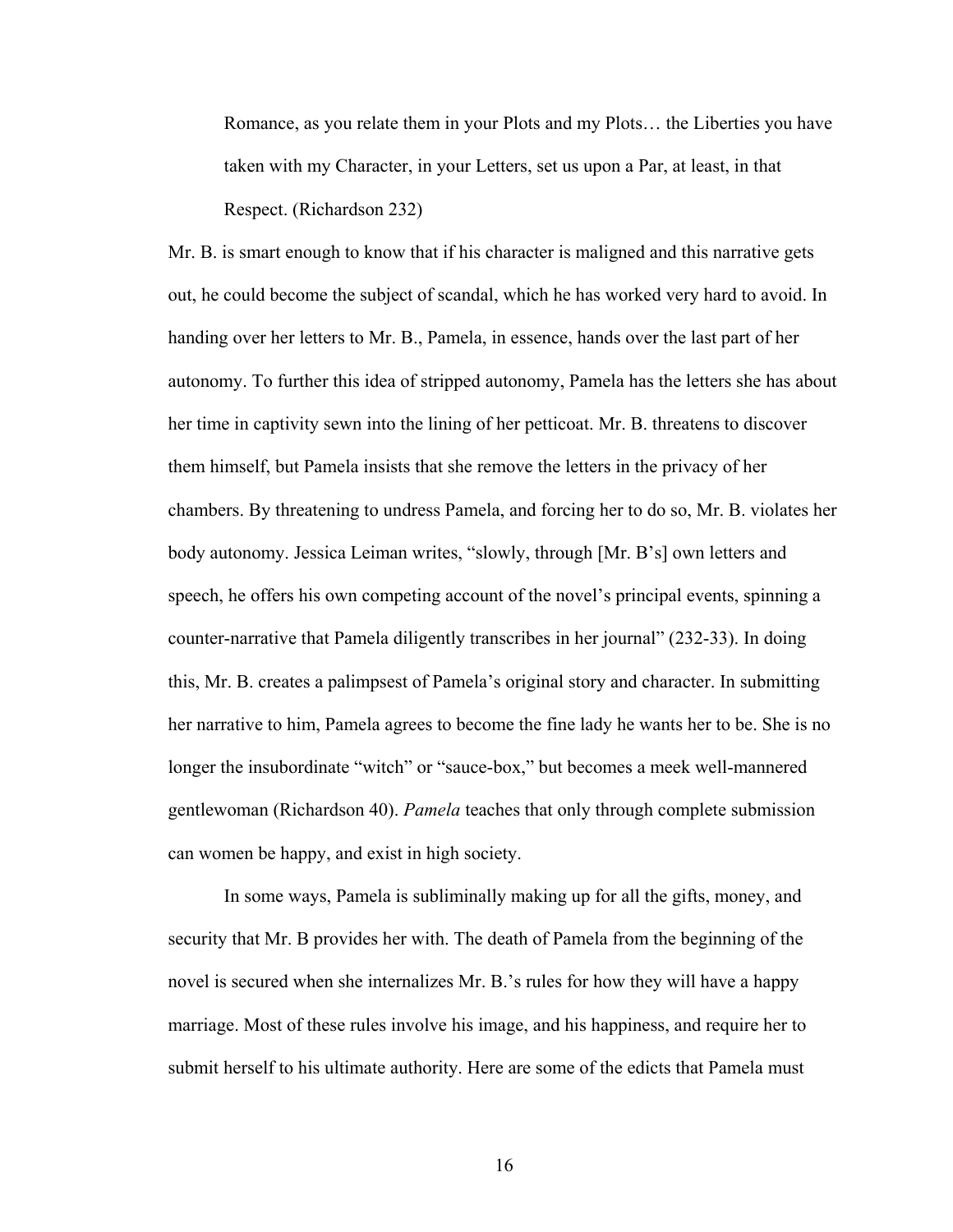follow:

2. That I must think his Displeasure the heaviest thing that can befall me.

4. That I must not make a complement to anybody at his expense.

6. That I must bear with him, even when I find him in the wrong.

20. Some Gentlemen can compromise with their Wives for Quietness-sake; but he can't.

23. That a Woman gives her Husband Reason to think she prefers him before all men. (Richardson 448-9)

Although Pamela writes notes of agreement or disagreement after each of his rules, she never acts against these edicts once he has given them to her. These commands point out how fragile Mr. B.'s ego and reputation are. Pamela may be happily married, and have affective individualism, children, and security in her marriage to Mr. B., but it is no wonder why she feels unable to call him anything more personal than "*Master*… that is a Language I shall never forget. He shall always be my Master; and I shall think myself more and more his Servant" (Richardson 303). Although Pamela has physically entered the landed class, mentally she is still a menial servant-girl.

Written nearly seventy-five years after *Pamela*, *Pride and Prejudice*, by Jane Austen, incorporates many of the same elements as the former does. *Pride and Prejudice*  follows the romance of Elizabeth Bennet, the second oldest daughter of Mr. and Mrs. Bennet, who are middle-class and have five daughters. Elizabeth meets Mr. Darcy at an assembly where a dance is being held. Elizabeth holds such prejudice against Mr. Darcy, while Mr. Darcy is supremely prideful. Elizabeth and Mr. Darcy slowly come to terms with the fact that they love each other. The couple finally understands that they share the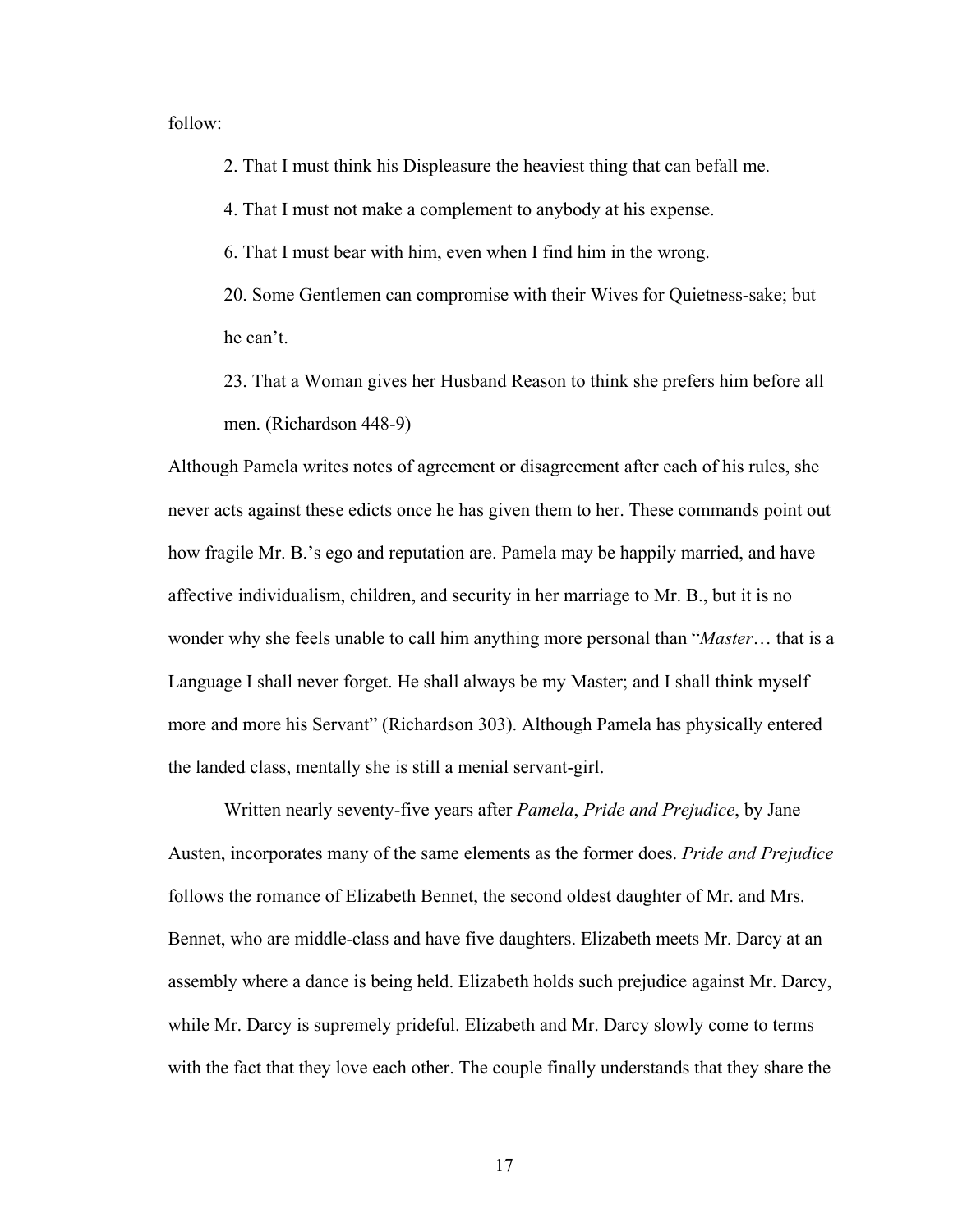same wit, compassion, and vivacity. The novel ends with Mr. and Mrs. Darcy's marriage. There is a significant wealth gap between Mr. Darcy and Elizabeth, and those of the high society originally scorn their marriage. However, Mr. Darcy's process of falling in love and eventually marrying Elizabeth is much less forceful than Mr. B.'s treatment of Pamela. The Bennet family situation is complex. As members of the lower-middle class, with Mr. Bennet making "two thousand a year" from his estate and no male heir to inherit the estate, it is the job of the five daughters to marry men of equal or greater wealth than their own (Austen 29). Mrs. Bennet frequently tries to help with marriage plots, all of which go sour, except for Jane and Mr. Bingley. This situation reflects Mr. B.'s fear of not having a legitimate son to inherit his wealth. The Bennet family is trapped in a situation that makes them required, by law, to hand over their estate to a distant male cousin—Mr. Collins. Mr. Darcy, on the other hand, is handsome and makes "ten thousand a year," which Vivien Jones clarifies makes him one of the four hundred richest men in England" (Austen 12, 382). Although Elizabeth's lack of money is a large barrier for Mr. Darcy, the main issue for the couple is their bad opinions of each other. After Mr. Darcy refuses to dance with many women at an assembly, the community of Meryton, and Elizabeth, agree that "he was discovered to be proud, to be above his company, and above being pleased; and not all his large estate in Derbyshire could save him" from being "the most disagreeable man in the world" (Austen 12-13). This reaction from the town is interesting because they take offense at being slighted by a man who perceives himself well above them. In the case of Pamela, she had no right to scorn Mr. B. for his station in life because she is so beneath him, but here, there is a finer dynamic of elitism and class hostility playing out. This is due to the middle and upper-middle-class nature of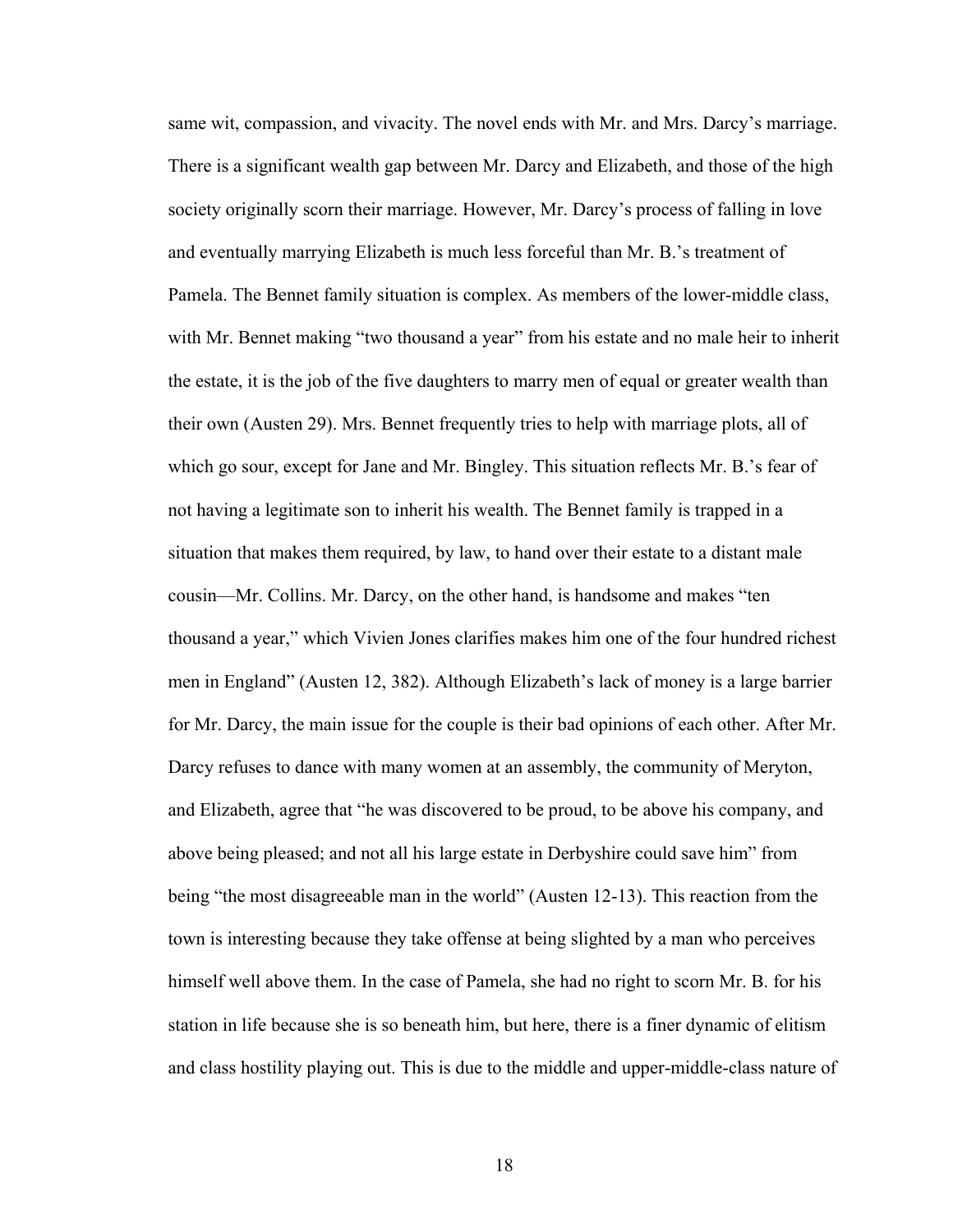the Meryton society. Most of the families in Meryton are not wealthy compared to Mr. Darcy, or Mr. Bingley. Yet certain members of Meryton, mainly Sir William Lucas, see themselves as equal to Mr. Darcy, which is an offense to someone of Mr. Darcy's status (Austen [9](#page-24-0)7). <sup>9</sup> Mr. Darcy's pride and sophistication make him state that the Bennet's low connections "materially lessen their chances of marrying men of any consideration in the world" (Austen 37). Mr. Darcy's prediction turns out to be almost true when Mr. Collins proposes to Elizabeth in a mortifying manner. Elizabeth responds, stating, "I am perfectly serious in my refusal. —You could not make *me* happy, and I am convinced that I am the last woman in the world who would make *you* so" (Austen 105). After multiple refusals, Mr. Collins gives up. Mrs. Bennet is bothered by this because according to her, Mr. Collins would make a fine match, and in marrying him, the family house would stay closer to the Bennet line. Mrs. Bennet is wrong. As Elizabeth states, she would hate being married to Mr. Collins. Elizabeth gets to witness firsthand what being married to Mr. Collins is like later in the text.

After being ashamed because he was rejected by Elizabeth, Mr. Collins goes to stay with the Lucas family. The daughter of Sir William Lucas, Charlotte, is a good friend of Elizabeth's. When Elizabeth finds out that Mr. Collins has proposed to Charlotte, and she has accepted his offer, Elizabeth is crushed. Elizabeth notes, "Charlotte, the wife of Mr. Collins, was a most humiliating picture" (Austen 123). However, Charlotte's approach to marriage, and what would make her happy in a marriage is different from Elizabeth's. Charlotte appears calculated from the start of the

<span id="page-24-0"></span><sup>9</sup> Vivien Jones clarifies in the endnotes of the text, that Sir William Lukas has been knighted in St. James court, but holds a low position. Sir William thinks he is higher in society than he is, and is thus, part of the "pseudo-gentry" (Austen 348).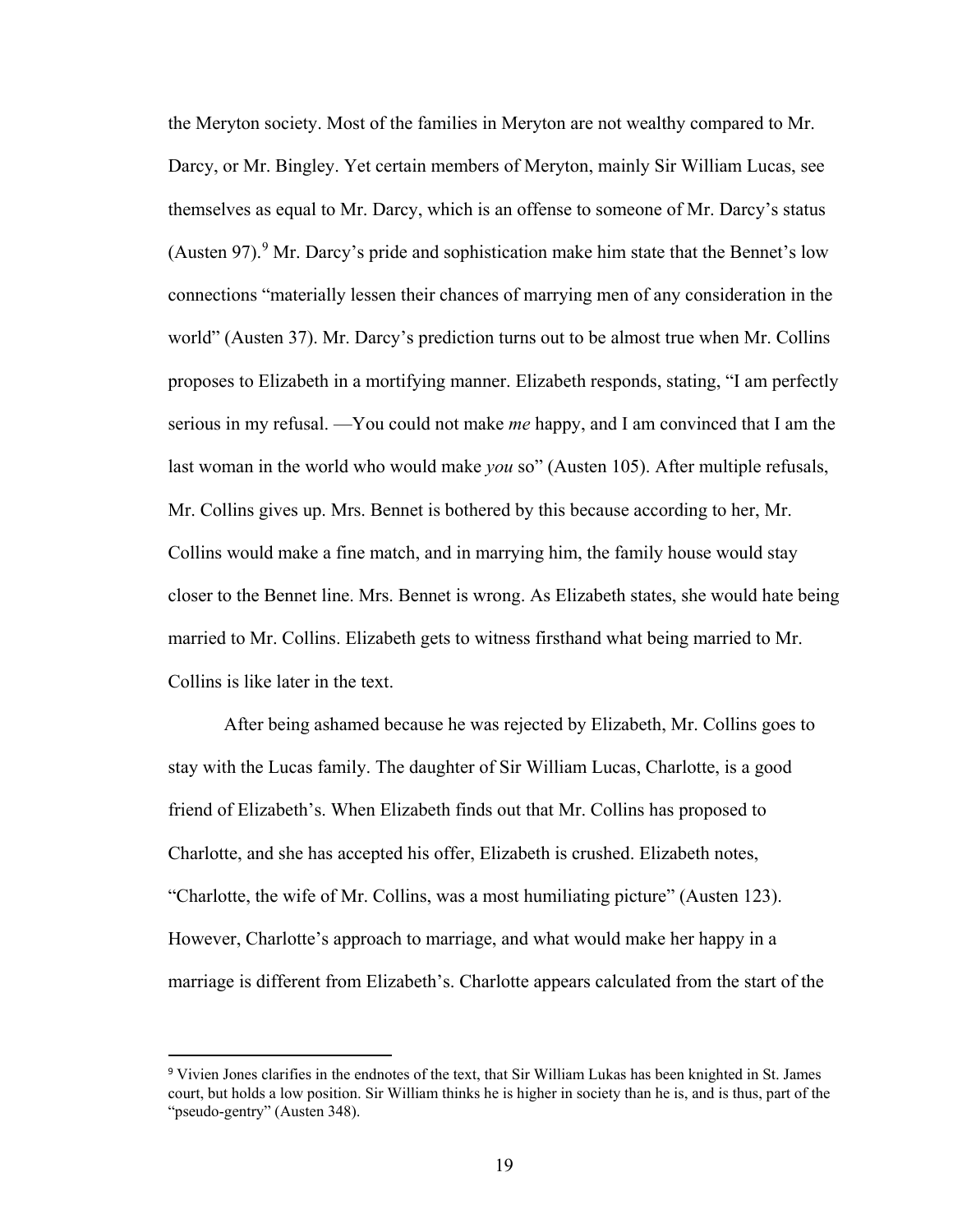text concerning partners. When Mr. Collins asks that she name the date of their union, she thinks,

 And though such a solicitation must be waved for the present, the lady felt no inclination to trifle with his happiness. The stupidity with which he was favored by nature, must guard his courtship from any charm that could make a woman wish for its continuance; and Miss Lucas, who accepted him solely from the pure and disinterested desire of an establishment, cared not how soon that establishment was gained. (Austen 120)

Charlotte's opinions on marriage here are solely dependent on her having a stable livelihood, something that Elizabeth is also concerned with. Charlotte also displays emotional intelligence by knowing that Mr. Collins is so flighty that he might propose to any girl that showed a crumb of affection for him. Thus, Charlotte weighs her odds and accepts Mr. Collins. Although she may not be happy, she knows she will be secure. Regis notes that the eighteenth-century romance novel's barriers often focus on the female protagonist's ability to have affective individualism, security, and love. In the case of Charlotte, she gives up love to obtain the other two qualities of security and individualism. Regis states, "If the romance novel form reflects social changes in its treatment of effective individualism and love, it also highlights problems with the longestablished practice that eliminates, in law, the very distinctions that affective individualism and love between spouses implied" (61). Regis notes that to have love and affective individualism, there had to be some equality in the decision-making of the couple. However, once a woman was married, her husband has all of the control again: "Society granted her autonomy as long as she was an unmarried woman, then removed it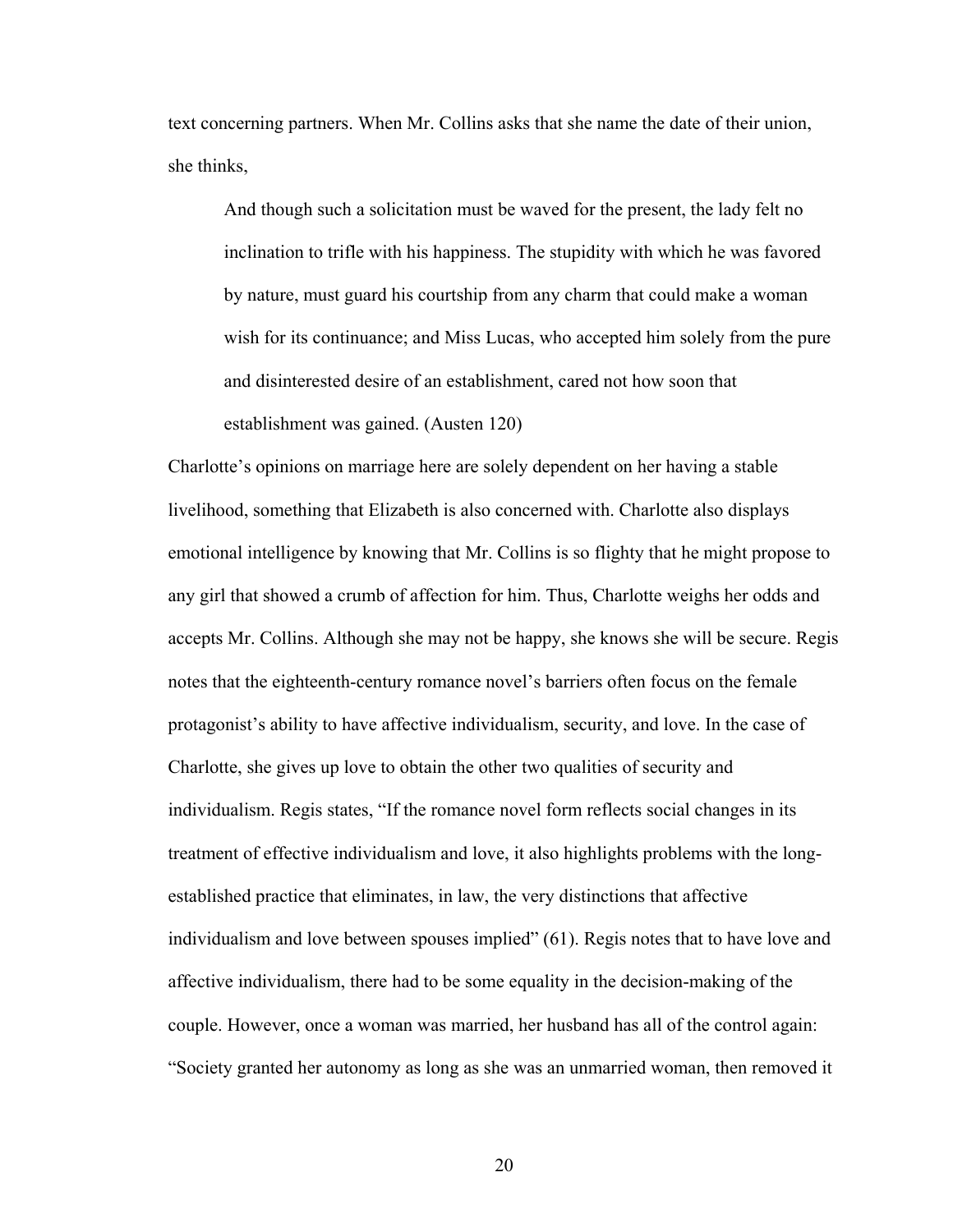the minute she married. No wonder a woman's choice of spouse was so fraught with drama" (Regis 61). Although Charlotte's marriage would seem to limit her affective individualism, because her primary goal is to be secure, she is unbothered by this fact. Also, Mr. Collins is so absorbed by his patroness, the great Lady Catherine de Bourg, that Charlotte often has a good deal of time to herself.

 Elizabeth ends up much happier than Charlotte. Although Mr. Darcy has a great deal of power, he rarely uses his influence for ill. The only time in the novel in which he does so is to discourage his best friend, Mr. Bingley, from pursuing a relationship with the eldest Bennet daughter, Jane. He admits so, to Elizabeth, stating, "I did not wish her to be indifferent because I wished it; —I believed it on impartial conviction, as truly as I wished in its reason. —My objections to the marriage were not merely those, which last night I acknowledged [a lack of connections]" (Austen 192). Mr. Darcy continues for some time insulting Elizabeth's family behaviors, which are discomforting at times. However, after Mr. Darcy realizes the error in this thinking, he confesses the whole plot to Mr. Bingley, and Jane and Mr. Bingley are happily married (Austen 365).<sup>[10](#page-26-0)</sup> When Mr. Darcy realizes he is in love with Elizabeth, despite her family circumstances, he uses his power to save the youngest Bennet sister, Lydia, from scandal. In doing so, he forces the rakish character of Mr. Wickham to marry Lydia (Austen 346). In the end, Mr. Darcy and Elizabeth, though not on the same financial footing, fit well together as an intellectual couple. Mr. Darcy states when he realizes that Elizabeth might accept his second marriage proposal, that, "It taught me to hope, as I scarcely allowed myself to hope before" (Austen 347). Although the misuse of power in this novel is not trivial, unhealthy

<span id="page-26-0"></span><sup>&</sup>lt;sup>10</sup> The book seems to indicate that Elizabeth and Darcy, and Jane and Mr. Bingley have a double wedding, which the BBC's 1995 *Pride and Prejudice* miniseries depicts.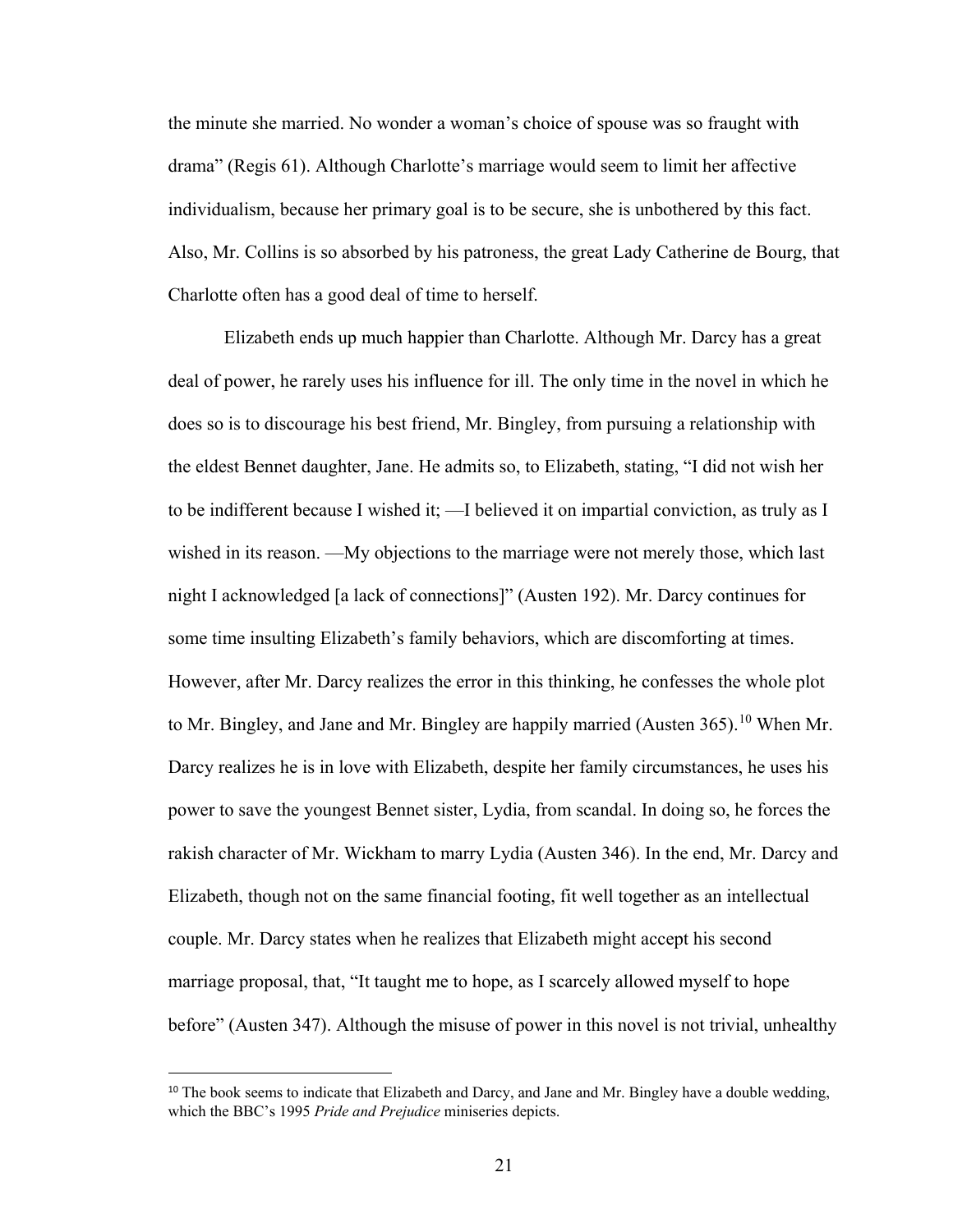power dynamics come back stronger in twenty-first-century novels.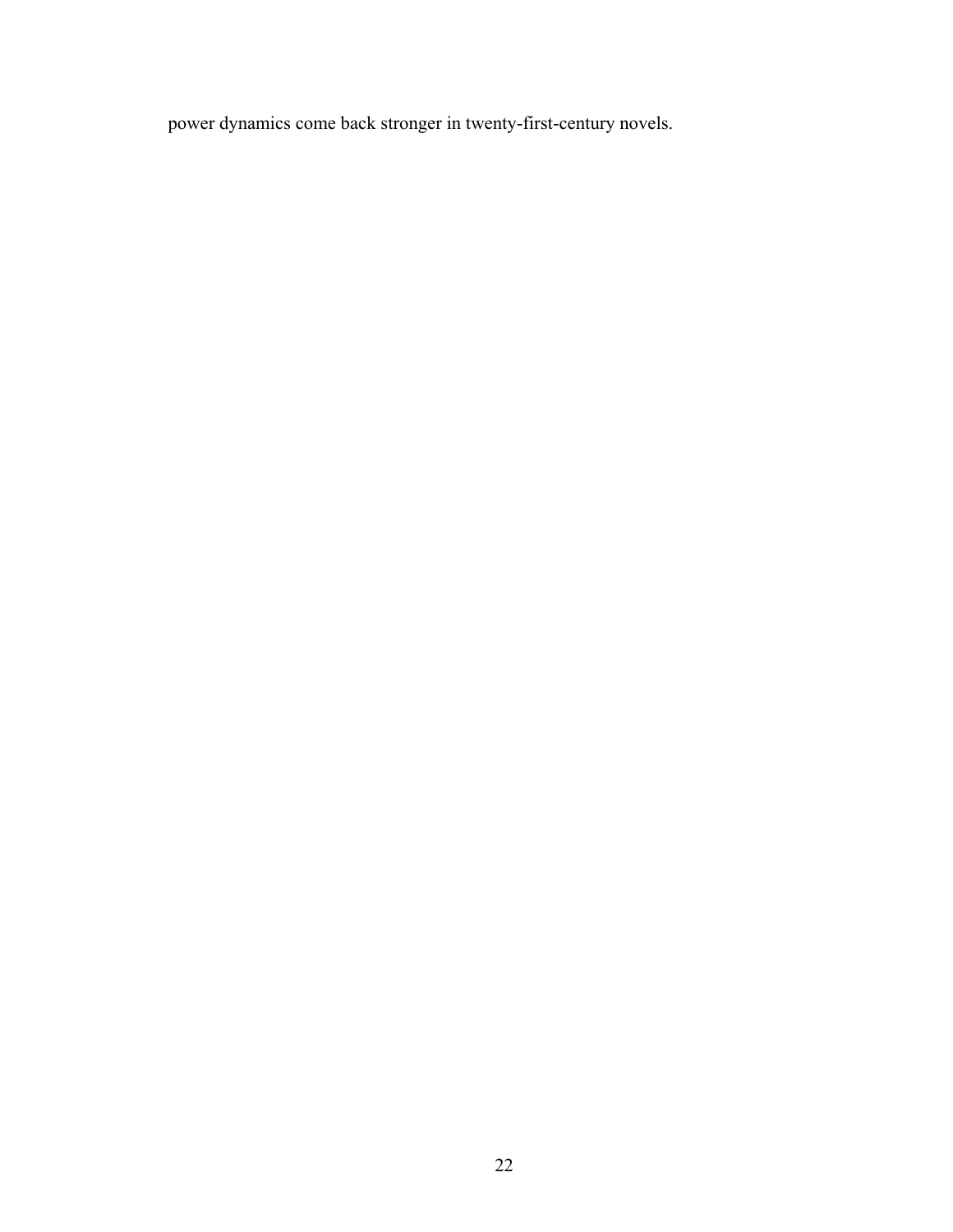### **III. POWER: PRADA, CONSUMERISM, AND LUST IN THE TWENTY FIRST-CENTURY**

*Fifty Shades of Grey*, written by E. L. James, displays capitalism to the extreme. The novel was originally a fanfiction of the paranormal romance tetralogy, *Twilight*, written by Stephanie Meyer. *Fifty Shades of Grey* was originally titled *Master of the Universe*, which indicates how much power dynamics are important to the text. *Fifty Shades of Grey* follows the narrative of enigmatic billionaire Christian Grey, and his whirlwind BDSM romance with the young virginal Anastasia Steele.<sup>[11](#page-28-0)</sup> Christian's tastes lean only to the side of luxury. He gifts Ana a "first edition [copy of] *Tess of the d'Urbervilles*, which is "worth a fortune" (James 54-55). Christian has accumulated his wealth through his international conglomerate company, Grey Enterprises. What exact business he does is unclear, but it is lucrative, to say the least. With his youth and excess wealth, he tells Ana that he will "lavish money on [her]. Let me buy you some clothes" (James 107). And buy her things he does, including underwear, a MacBook Pro, a car, a phone, wine, and the list goes on (James 54-55, 70, 178, 261, 299, 308). Christian's wealth rivals that of Mr. B. and Mr. Darcy. Although Christian may enjoy giving Ana these gifts, she does not enjoy receiving them. At the beginning of their relationship, Ana jokes with her roommate, Kate, that it is "all about the money" (James 85). However, as their relationship develops and Christian gifts her more expensive items, she becomes disturbed at his excessiveness. Later in the text, Ana wants to return the book he gave her at the beginning because "[t]hey're just too much"; she later adds that when he buys her luxury items it "makes me feel cheap" (James 151, 152). However, Christian remains oblivious to her feelings and continues to lavish her with gifts.

<span id="page-28-0"></span><sup>&</sup>lt;sup>11</sup> Later in *Fifty Shades of Grey* Anastasia goes by the name Ana, which I shall call her hereafter.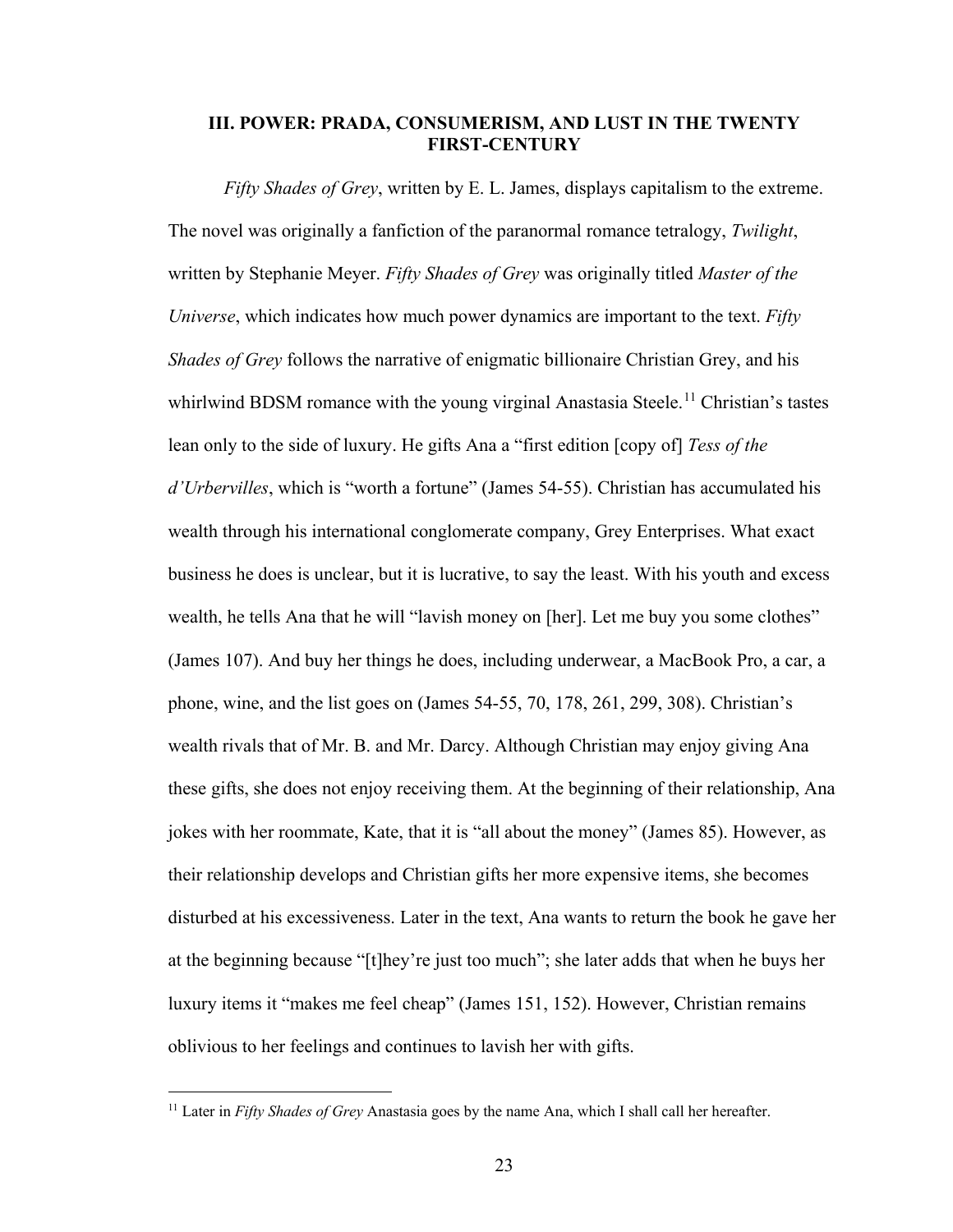Christian's desire for control over Ana is abusive. One of the first ways abusive partners begin relationships is a process called love bombing, where the abusive partner presents the abused partner with gifts to get in the abused partner's good graces. After the abusive relationship has started, it is much harder for the abused party to get out. Ana also subconsciously associates the gifts she is being given with the sexual release she is providing Christian. After they first have sex Ana's subconscious, states, "[He] *wants to make you some kind of kinky sex slave*" (James 126). Ana, like Pamela, may be apprehensive of Christian's wealth at first, but as the trilogy continues, she becomes accustomed to the life of luxury that he can afford her. In Heather Havrilesky's article, "Fifty Shades of Late Capitalism," Havrilesky notes that the BDSM sex that may have drawn readers in becomes "hopelessly repetitive somewhere around the third or fourth novel" (76). With as many options for sexual variance BDSM has to offer, even the first book's sex scenes are unimaginative. Ana's constant utterance of "Oh My," during sex or any other occasion, becomes cliched and vicariously embarrassing quickly. Havrilesky compares the endless supply of brand name items with the endlessly dull sex scenes:

 Soon the numbing parade of luxury brands—Cartier, Cristal, Omega, iPad, iPod, Audi, Gucci—takes on the same dulled impact as endlessly tweaked nipples and bound wrists… the superior quality and enormous cost of each item are mulled in excruciating detail. Just as traditional male-centered pornography seems to feature a particularly clumsy, childish notion of sexiness, the concept of luxury on offer in *Fifty Shades* is remarkably callow. (78)

Havrilesky's assertions also recall Richardson's supposed inability to write about a class above his own. In the introduction to *Pamela*, Thomas Keymer notes that one of the early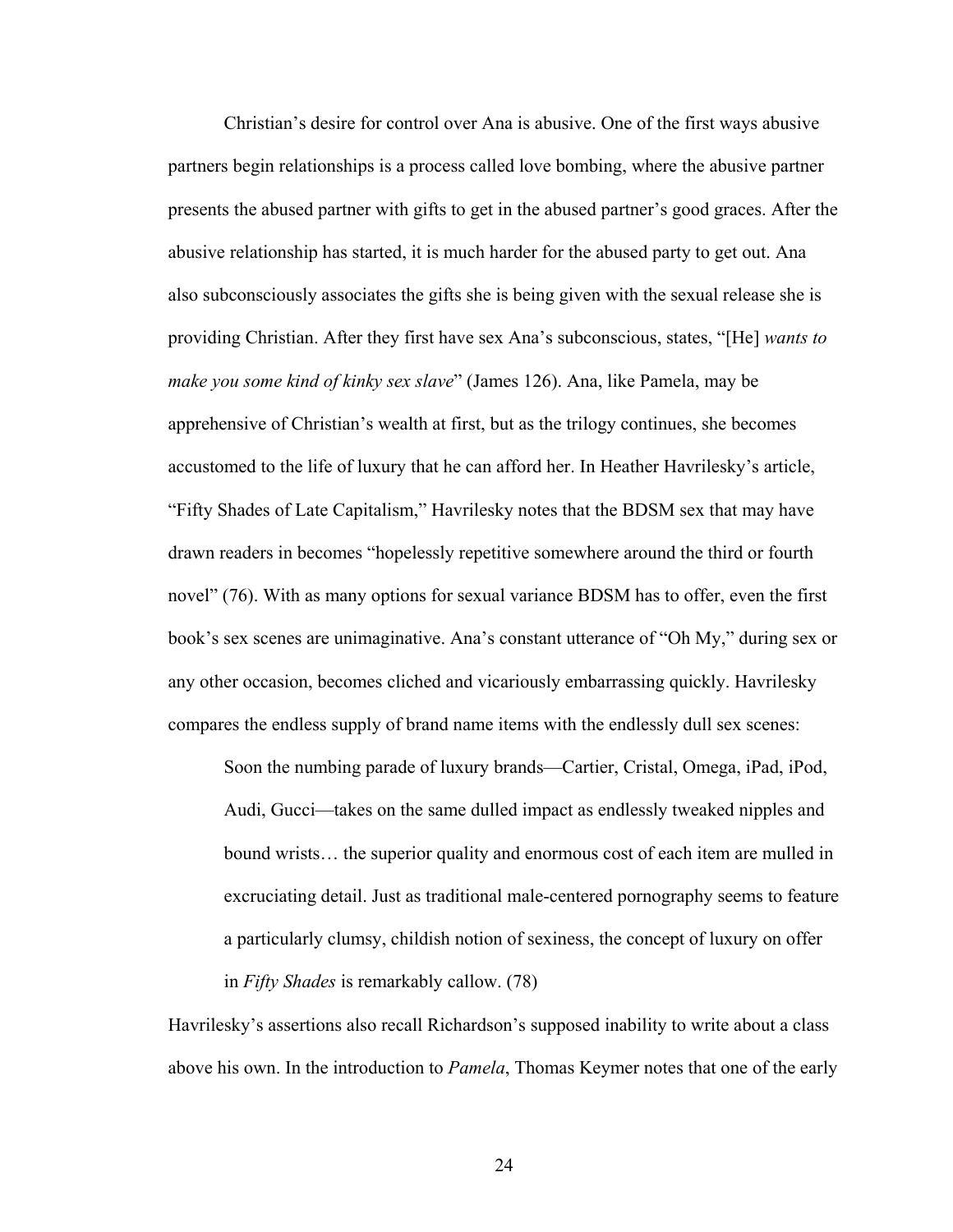criticisms of *Pamela* was that "Richardson failed to grasp the niceties of her [Pamela's] social world, reveling in repeated solecisms about title and rank that he was as much the uncouth *arriviste* as Pamela herself" (xxvi). James's handling of excessive wealth and popular name-brand luxury items that do not show any refinement or finesse in Christian's taste indicates little knowledge of aesthetics, spending habits, or decorum of the upper class he lives in. Havrilesky summarily states that the *Fifty Shades of Gray* trilogy is not about sex, but about Ana's entering the hallowed halls of the one percent (78). Although the sex may be repetitive and boring, it, along with Christian's wealth, is the greatest power he holds over Ana, just as Mr. B.'s land and money are the greatest power over Pamela.

Because Ana is a virgin and oblivious to the culture of BDSM, Christian gets to teach her everything. Ana realizes that there are some questions she would like to ask Kate instead of Christian. However, because Ana has signed a non-disclosure agreement about the type of relationship they will be having, he does not allow her to get her questions answered (James 95). After Ana loses her virginity to Christian, she states, "I knew at that moment I would do anything for this man" (James 142). The concept of BDSM is as new to Ana as sex is. Christian provides her, and all of his Submissives, with his list of rules for the Dominant and Submissives arrangement. This list of rules echoes the rules Mr. B. gives Pamela to ensure they have a happy marriage. These rules of conduct are supposed to be for the safety and pleasure of both the Dominant and the Submissive; however, Christian does such a poor job of explaining them, and Ana does such little research on the topic, that both parties put themselves into a dangerous situation. Some of the major clauses in the contract that cause issues later are these,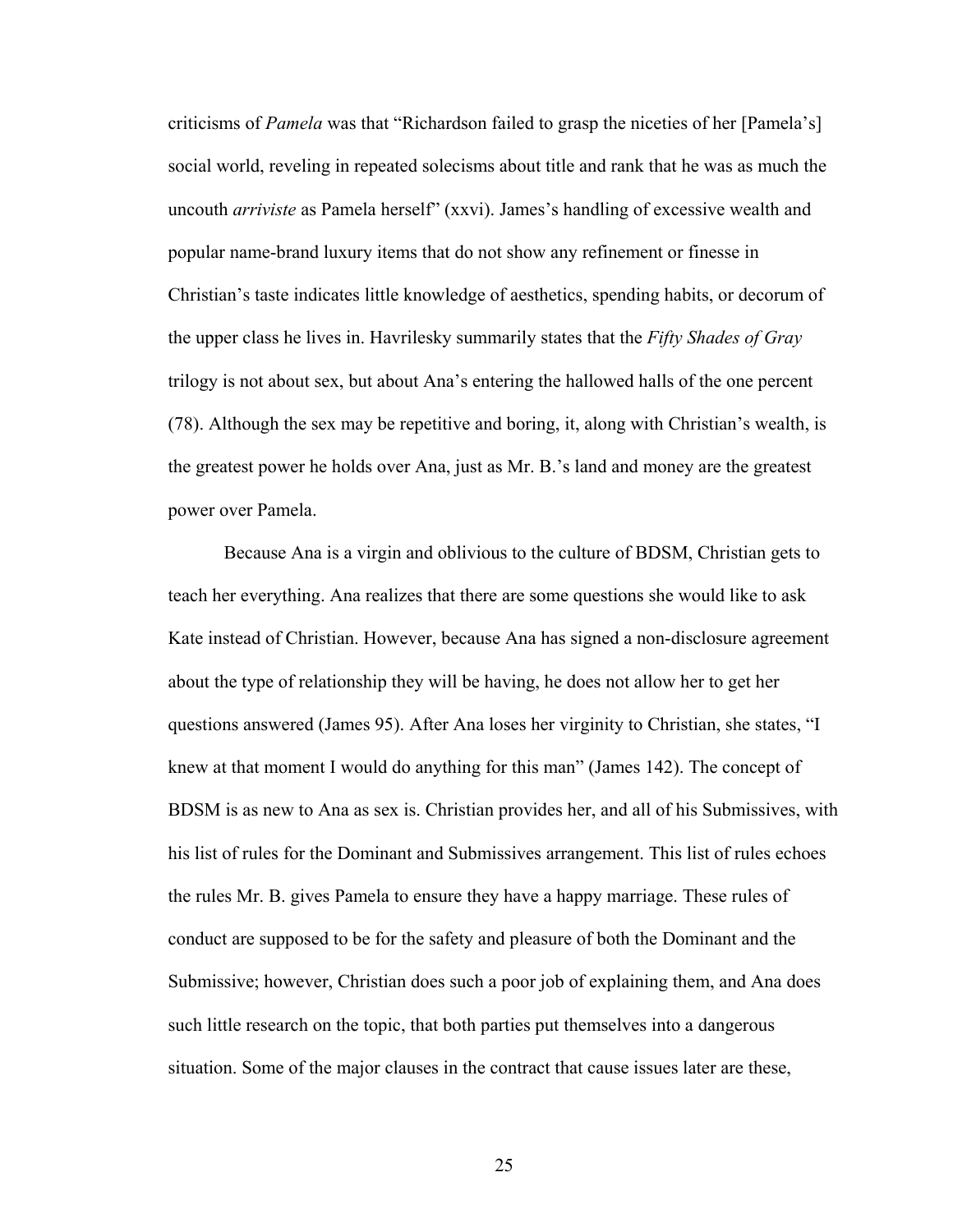#### DOMINANT

15.2 The Dominant accepts the Submissive as his, to own, control, dominate, and discipline during the Term, The Dominant may use the Submissive's body at any time during the allotted times.

15.3 The Dominant shall provide the Submissive with all the necessary training and guidance on how to properly serve the Dominant.

15.5 The Dominant may discipline the Submissive as necessary to ensure the Submissive fully appreciates her role of subservience to the Dominant and discourage unacceptable conduct. (James 168)

The contract also provides the safe words of yellow and red to mean hesitate for yellow, and full stop for red. The core issue with Ana and Christian's relationship is that they want different things from each other. Ana dreams of a relationship like the ones her literary heroines get, while Christian wants a person to dominate (James 260, 168). In the context of the first book, it seems that neither party can get what they want. Christian tries to save the relationship by agreeing to be a *normal* boyfriend to Ana one night a week, on the condition that he can buy her a new car for graduation (James 260-61). Thus, even when he is attempting to do something that she really wants, he must give her something with strings attached. Ana does not want the kind of relationship that Christian desires. However, her sympathetic nature and the intrigue of Christian keep her returning to him. Christian admits that he is glad she is a virgin because "I'm only beginning to understand what it means. Simply put . . . it means that you are mine in every way" (James 293). This also means that Ana will have nothing to compare the sex she is having with any other experience, not even masturbation. Ana finally cracks under the pressure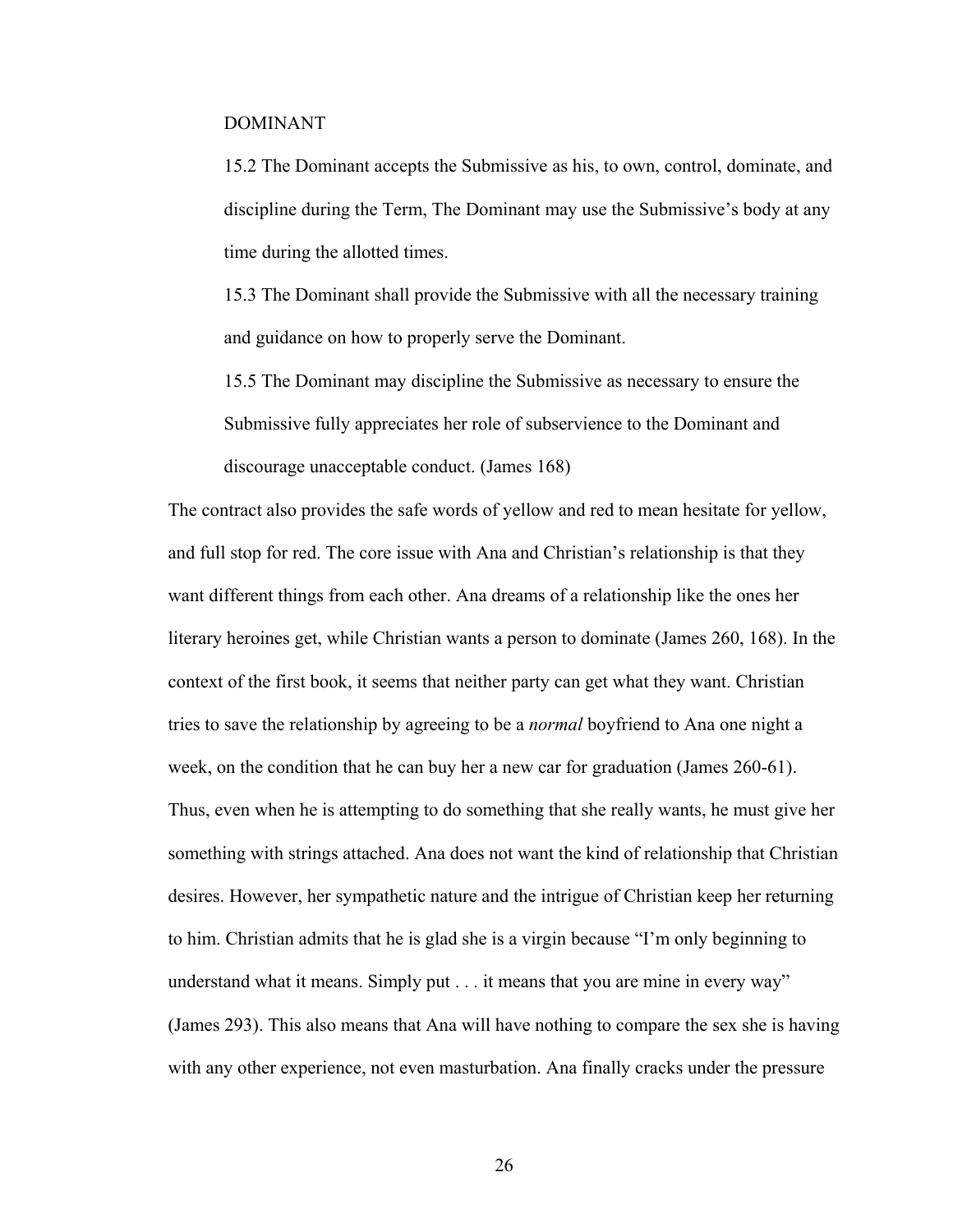of not knowing if she will be able to take whatever punishments Christian may give her, and she intentionally breaks the rules to see how bad the punishment will be. Ana also has an ulterior motive for breaking the rules. She longs to touch Christian on the chest, something that he does not allow due to his trauma in childhood. Ana is hoping that if she can endure Christian's pain and pleasure from BDSM then "maybe he will let me touch him" (James 504). As Ana and Christian have been trying to work around each other's desires, it is no surprise that Ana ends up hating being punished. After being spanked six times Ana thinks, "in this moment I think I hate him" (James 506). Christian attempts to comfort her, but the fact that he did not notice her distress sooner pushes her over the edge and she leaves him, vowing not to come back. This is the novel's point of ritual death. However, it is much more than that. Firstly, Ana completely forgot to use the safe words that would have halted or stopped the punishment altogether. Her desire to see what Christian is like at his worst kills any love she felt for him. Christian also forgets to remind Ana that she can use the safe words anytime. Had the couple been doing anything more intense on the BDSM spectrum, Ana could have been more hurt than she was with the spanking. From many of the kinkier scenes in the book, it is clear that Ana does not enjoy being dominated or being toyed with. The article "Consent Isn't Enough: The Troubling Sex of *Fifty Shades*," written by Emma Green, highlights the many problems with sexual power in the book. Green writes that kink and the consent that is the basic understanding of everyone in the community is not explained well in the book. Therefore,

the problem is that *Fifty Shades* casually associates hot sex with violence, but without any of this context. Sometimes, Ana says yes to sex she's uncomfortable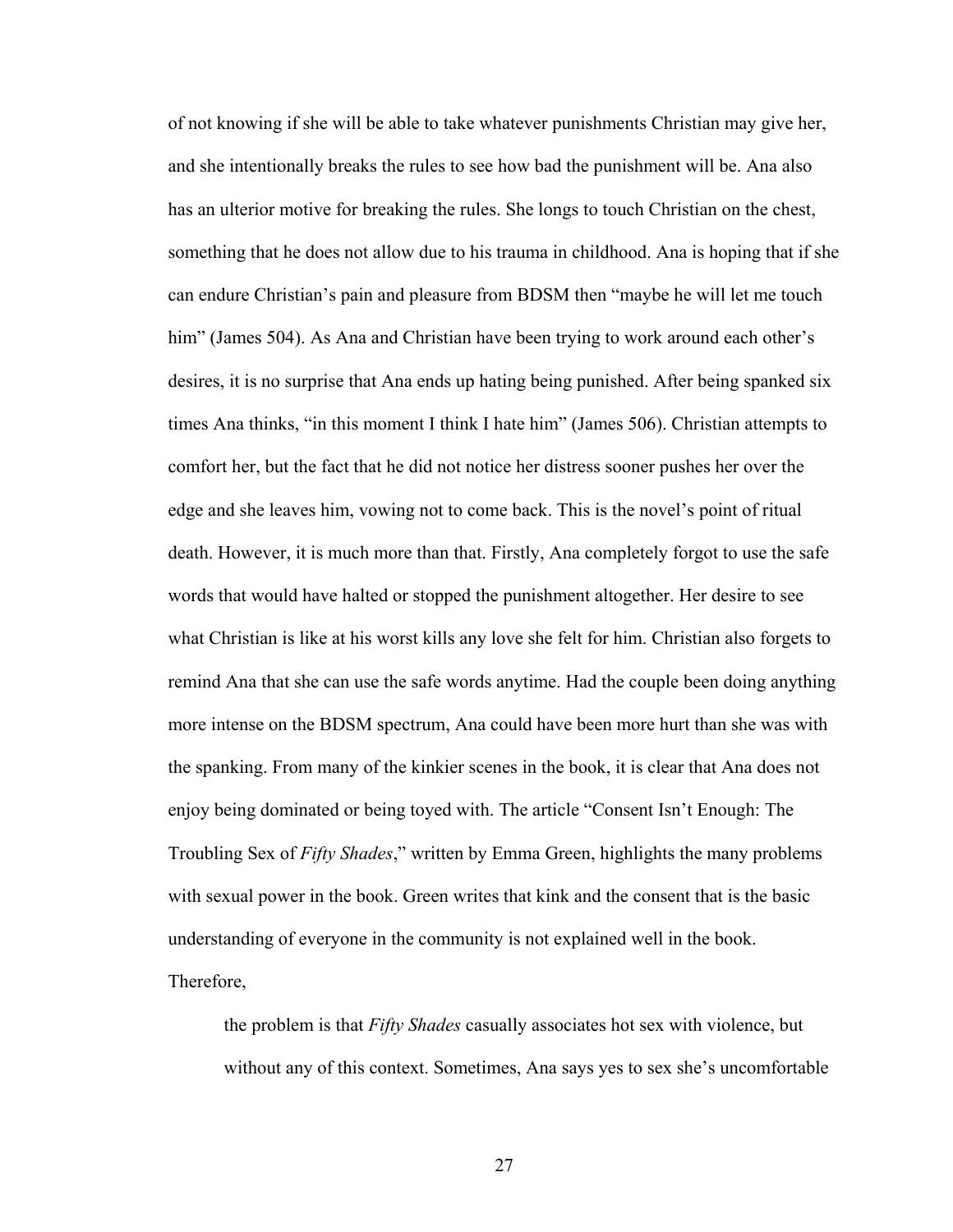with, because she's too shy to speak her mind, or because she's afraid of losing Christian; she gives consent when he wants to inflict pain, yet that doesn't prevent her from being harmed. (Green par. 1)

The BDSM described in the novel breaks many of the normal rules that the kink community follows. James also gets the basic concept of BDSM incorrect, as Christian sees kink as almost a sexuality, instead of a sexual inclination. Green writes, "Sex itself is portrayed as a comprehensive proxy for the emotions involved in their relationship. Although they do talk about their relationship, Ana's too afraid of losing Christian to express the depth of her fears about the kind of sex he's asking her to have" (19-20). Ana's desire for sex is largely left unexplored in the novel. Ana feels some shame related to her virginity, but what she is looking for is glossed over by the fact that Christian is a stand-in for her literary heroes. As can be seen from *Pamela* and *Pride and Prejudice*, what those characters desire is safety and security from a man above their means. Although Christian is certainly above Ana in his class status, the sex they have is not safe, nor is it explicitly consensual in some cases. Furthermore, Christian sees BDSM as a form of therapy to help him get past his traumatic childhood in which he had no control. Ana reflects on this and states, "so it's a form of therapy" (James 437). Instead of asking why Christian has not sought out traditional therapy, Ana agrees to help him via her body and submission because she wants to know more about his past. Christian uses Ana's naiveté for his sexual gratification and manipulates Ana into doing anything he pleases. The punishment scene at the end of the first novel may have been too much for Ana, but she will come running back in no time; which she does quickly in the second book. Her resolve to never see Christian again lasts about a week. By having the contract be such a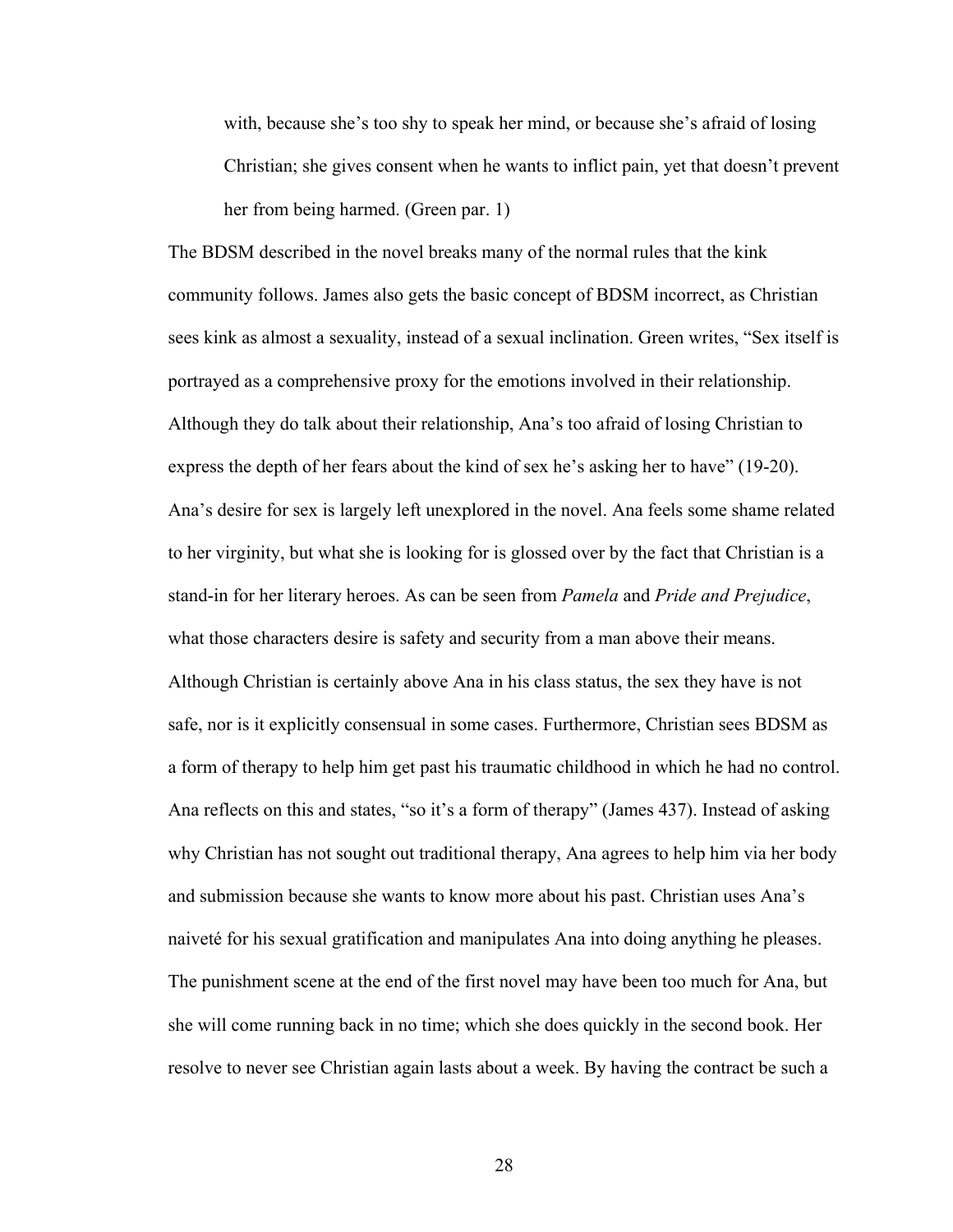point of contention in the book, Christian can possess Ana like an object, just like Mr. B. can possess Pamela.

If personal and corporate greed are not exemplified enough in *Fifty Shades of Grey*, *Gabriel's Inferno*, written by Sylvain Reynard, sells the concept harder. *Gabriel's Inferno* tells the story of Julianne Mitchell and Gabriel Emerson.<sup>[12](#page-34-0)</sup> Julia is a family friend of the Clark family, whom Gabriel is adopted by. One evening while visiting the Clarks, Julia meets Gabriel who has just used cocaine. Gabriel and Julia share an evening and a passionate kiss. Gabriel forgets the encounter, but Julia does not. Years later, Julia is now in Professor Emerson's Dante seminar as a graduate student. The novel follows the professor-student relationship and the couple's attempt to skirt the university's nonfraternization policy. Ana is described as middle-class in *Fifty Shades of Grey*, but Julia is decidedly poor in *Gabriel's Inferno.* The text constantly brings up issues of money and class in tactless and unrealistic ways. Julia is first introduced to Gabriel and she throws "her things into a shabby L. L. Bean knapsack that she had carried since she was a freshman undergraduate" (Reynard 7). Her belongings are old, and she has little money to spend on clothes or accessories. As Gabriel becomes her trust fund later on in the text, the contrast between his style and wealth makes it obvious that Julia and Gabriel come from very different walks of life. Ana was embarrassed about her virginity, but in this novel, Julia is embarrassed about her virginity, and social status. When Julia's father asks if she needs any financial assistance, she replies, "'No, Dad, I have enough to live on with my scholarship if I'm careful'" (Reynard 10). She does not have enough money to live on. She lies to shield her father from her current financial situation because she

<span id="page-34-0"></span><sup>&</sup>lt;sup>12</sup> Julianne generally goes by the name Julia in the novel, so hereafter I will call her Julia. Gabriel is the only one who continues to call her Julianna, even though she asks him not to call her that.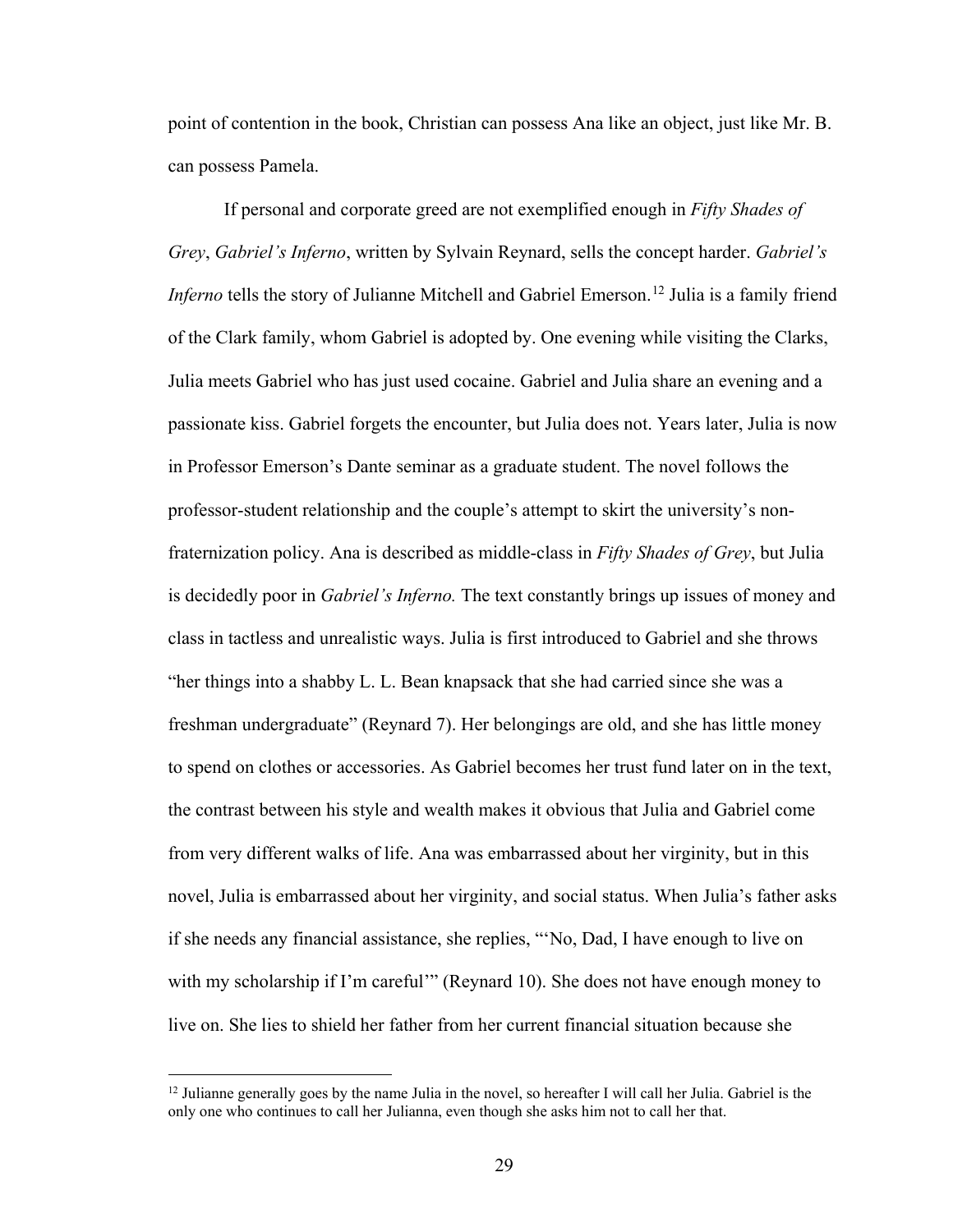knows her father is also living close to poverty. Either way, the shame that Julia feels about her situation is normal. How she gets out of this situation is not.

Gabriel, on the other hand, can spend money on anything he wants. He received his small fortune from his deceased biological father. Julia brings up the question of how Gabriel has so much money; knowing that as a professor he cannot make that much. Gabriel's sister Rachel clarifies that he "'inherited it.' 'Gabriel refused the inheritance at first, but later changed his mind'" (Reynard 126). When Gabriel visits Julia's apartment for the first time, he calls it a dump and notes that it was "smaller than his guest bathroom" (Reynard 26). His rudeness and disdain are evident. Furthermore, he unintentionally refers to Julia as a piece of dirt, as well as bashing displaced people he sees around his apartment (Reynard 24, 26). This behavior lasts the majority of the book until Julia accepts Gabriel's money and status as he becomes her benefactor. Similar to *Fifty Shades of Grey*, Gabriel's affection is mostly shown in the form of money. However, Gabriel does more than Christian than just lavishing gifts on Julia. Due to Julia's financial circumstances, Gabriel's actions seem more degrading.

The first way that Gabriel helps yet degrades Julia, is when she is on the floor of her apartment picking something up and he thinks, "It pained him to see her constantly on her knees, although he couldn't exactly say why" (Reynard 29). The sexual connotation of this statement and Julia's body position are easy to recognize. However, more importantly, Julia being on her knees is a reminder of the subservience of the lower class being crushed by the one percent. It is also a position reminiscent of precarious work that the working class must take on to continue their existence. Jobs such as child care, house cleaning, or sex work are often not glamourous or desirable, yet are services that have to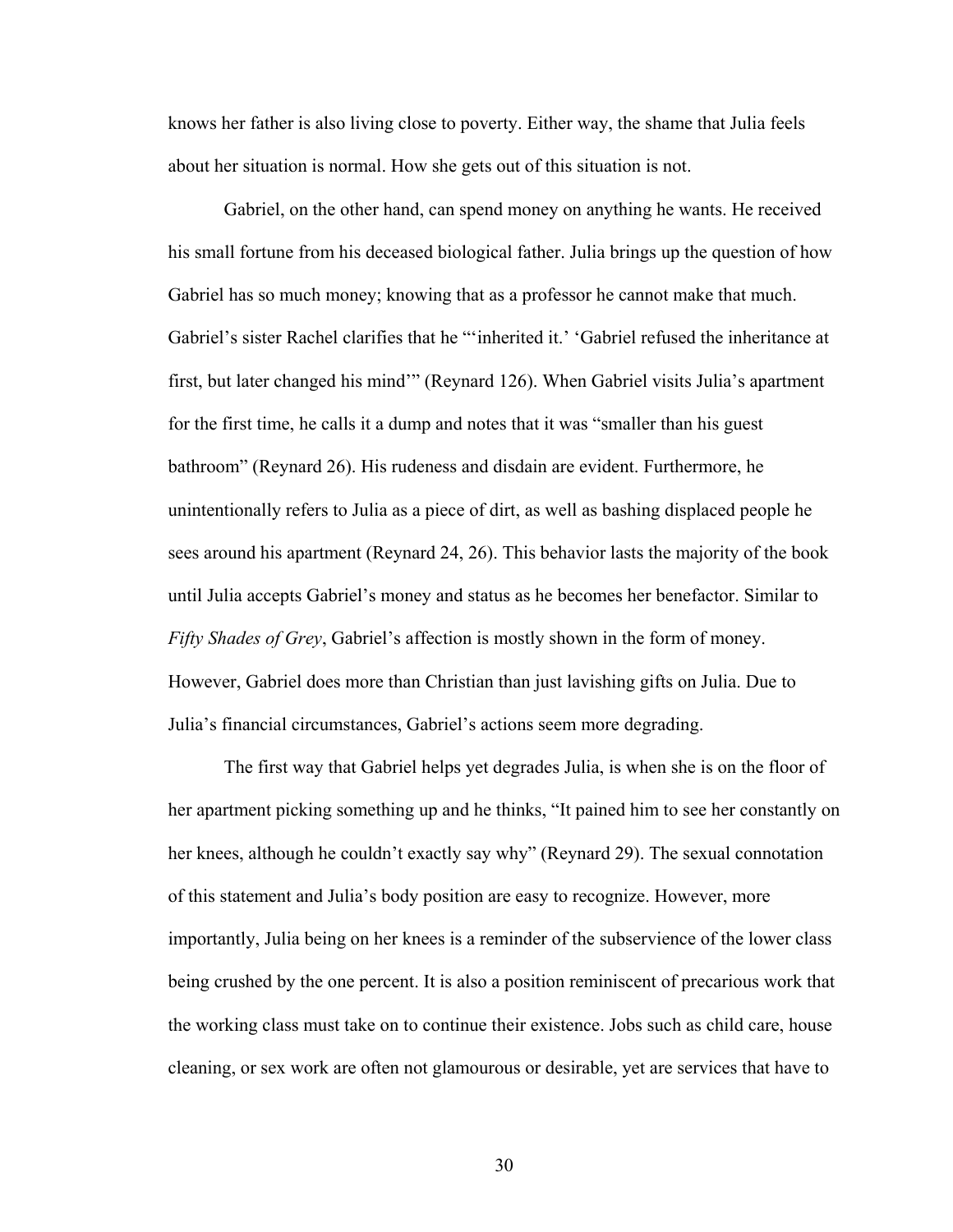exist for the rich to enjoy their lives, and for the poor to live at all. In Marxist thought, the existence of classes is the driving force behind the inequality seen in the world. The class position of Pamela and Julia demonstrates how new class systems arise from older class systems, and those that remain in power continue abusing the working-class (Marx and Engels 474). Just as *Pamela* showed the strained relationship between the high and low classes of England, and the abusive relationship between Mr. B. and Pamela, *Fifty Shades of Grey* and *Gabriel's Inferno* display the same types of class antagonisms and abuse, just in a new context and society. The desire for Julia to get off of her knees is brought up a few more times in the novel in the same light. Given the two-hundred-seventy-one-year gap between the release of *Pamela* and *Gabriel's Inferno*, these kinds of sexually laced classist remarks should be very different. Yet Reynard pulls from a strong tradition of toxic masculinity and elitism that renders the two novels very similar despite the extensive writing gap.

The second way Gabriel pulls Julia from poverty is by feeding her. Because she is so poor and cannot afford proper food, Julia is described as if she is a woman of ill health from the eighteenth century. She is exceedingly pale and thin. When she meets her friend Paul for the first time he observes, "how small her hand was in comparison to his. He could have bruised it just by flexing his palm." (Reynard 6). From this description, Julia could be mistaken for a frail child. Even though this description describes someone that might be suffering from an eating disorder, Julia is later described as the height of femininity and beauty. This description set up a very unrealistic beauty standard. Because Julia is constantly hungry, Gabriel makes it his job to feed her. He begins by taking her out to a steak dinner (Reynard 36). He then insists that if she is ever hungry, she should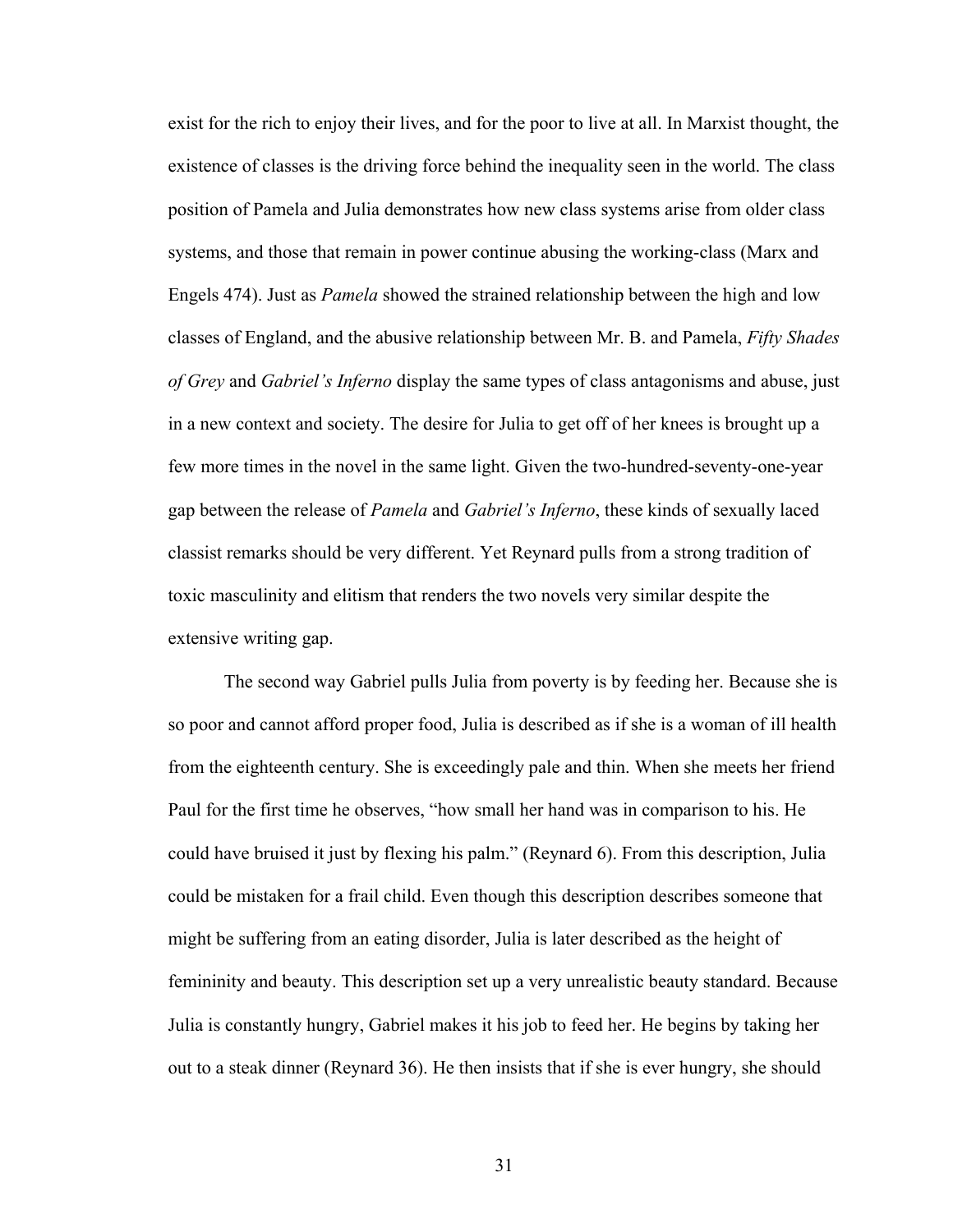come to him and he will buy her food. Julia is slightly offended by this notion. However, once she realizes what Gabriel's lifestyle includes, she acquiesces to his desire to feed her. If Christian wants to lavish money on Ana, then Gabriel wants to feed Julia himself; this is Gabriel's way of lavishing Julia. After the couple gets to know each other better, and Julia has breakfast with him, she "quickly concluded that she was eating better at Gabriel's than she'd ever eaten, outside of Italy" (Reynard 264). In buying, preparing, and feeding Julia, some of her autonomy is stripped away. He could simply give her money to buy groceries, but he wants to oversee the process himself as if she were just a child. This obsession with food is similar to one of Christian's rules, that Ana must eat a certain number of meals each day from a list of only certain foods. This is one of the items that Ana most strongly protests during the course of the book. When Gabriel first asks Julia to let him "feed you," she thinks it is odd but allows him to do so (Reynard 69). The food is so good that it is almost orgasmic for Julia. Later, when Gabriel asks to feed her again, she gladly agrees. When Julia discusses Gabriel's habit of feeding her, this exchange happens, "'Yes. I was hungry and you fed me.' *Twice*, thought Julia. 'You *were* hungry?' Gabriel's voice was rough, horrified, and he stopped dancing immediately"... "'I'll give you my American Express card tonight, for God's sake. I won't have you hungry. I won't'" (Reynard 116). What is unfortunate about Gabriel's responses to Julia's hunger are twofold. The first is that he treats her like a child again. The second is that Gabriel is seemingly unaware of, or inconsiderate of the overall impoverished nature of many of the people surrounding him. He belittles a displaced man that was around his apartment, not realizing that if Julia were seriously injured, she might be in so much debt that she could become that man. The distaste that Julia has for Gabriel's control of her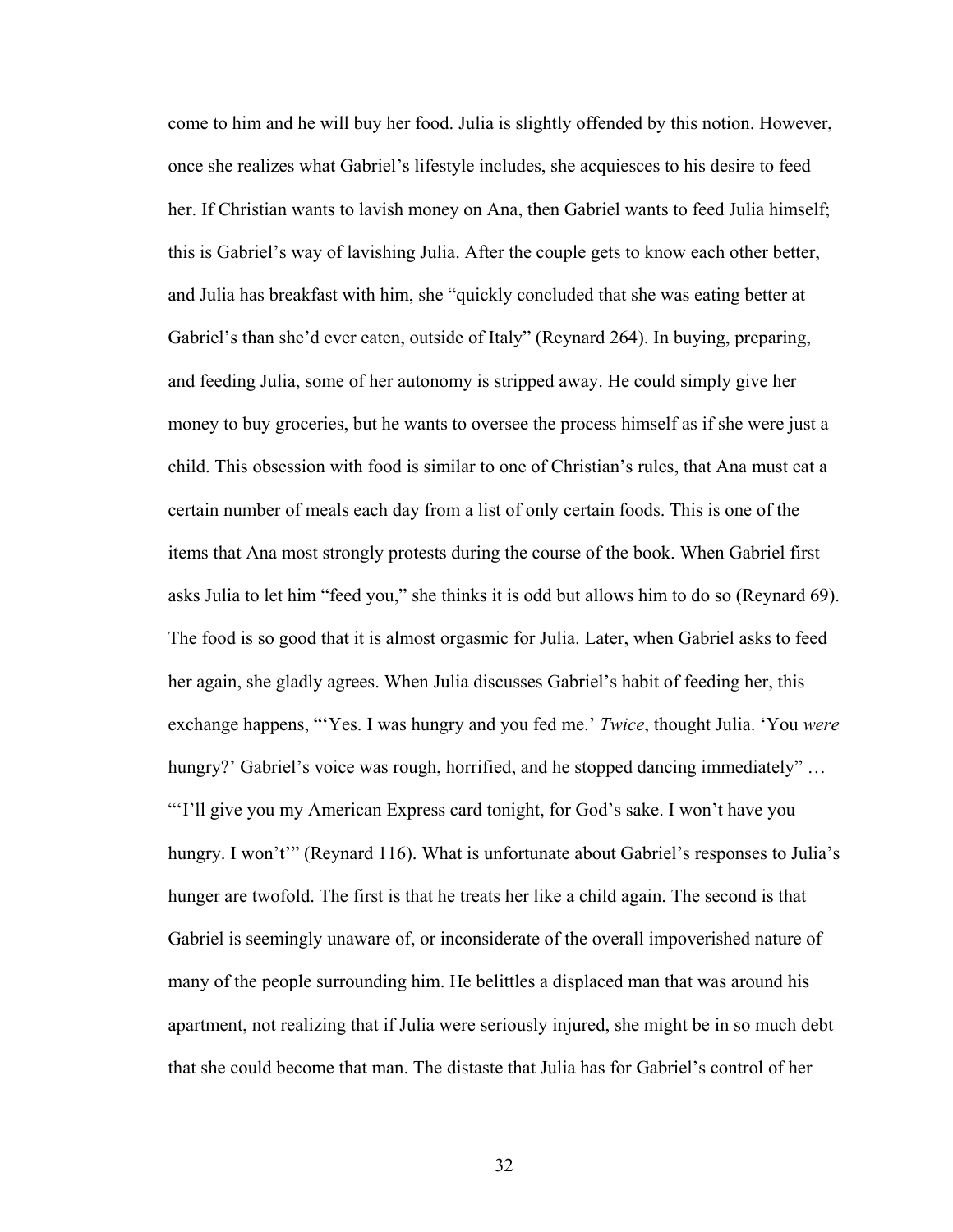quickly dissipates when she sees what she gets for allowing him to own her.

The last way Gabriel uses money as a means of power over Julia is through gifts and physical cash. Gabriel's consumerist greed that feeds his overinflated ego is obvious in his possession of multiple Armani Suits, a Jaguar, a fancy apartment, and the best things that money can buy. He bestows this privilege on Julia by giving her a bursary that amounts to "five thousand dollars per semester, payable on top of her regular graduate stipend" (Reynard 141). This gift from Gabriel is partly out of pity at seeing Julia's apartment and hearing that she had to turn down her acceptance at Harvard due to her financial situation. Gabriel also gives her a hundred-dollar gift card to Starbucks at the same time because one of his fellow students insulted Julia's intelligence and position in the university (Reynard 141). Although it is obvious to Julia that the Starbucks gift card is from Gabriel, he tries to keep the bursary a secret. He does this because he knows that he would put his position as a professor, and her position as a student in jeopardy if the university was to find out about their increasingly romantic relationship. Gabriel is fully aware of this and articulates this thought by saying,

any relationship with Gabriel had the potential of tainting both their careers. Once their connection was discovered, he'd be the gifted professor who'd tapped a piece of ass in one of his seminars… and she would be the young slut who spread her legs to get her degree because she wasn't smart enough to get it any other way. (Reynard 290)

In this scenario, Gabriel still has the upper hand as he would potentially still have his job, but the credibility of Julia and her whole career is at stake if anyone finds out about them. This situation mimics Mr. B. and Pamela's relationship. Whereas sleeping with Pamela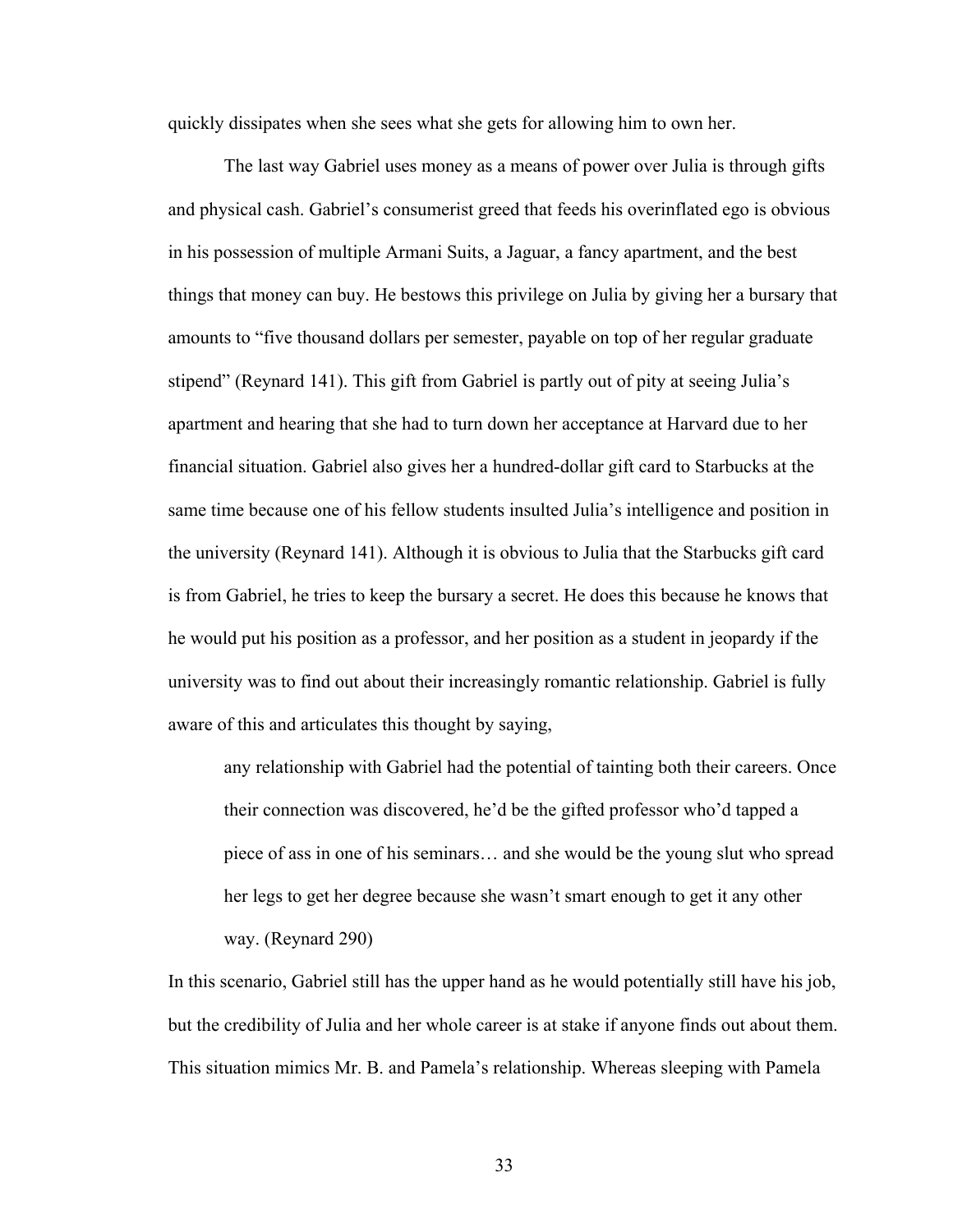might tarnish Mr. B.'s reputation, it would ruin Pamela's life. Multiple times when Julia implies that she wants to take their relationship further Gabriel exclaims "I could get fired for that!" (Reynard 78). Although he is thinking of Julia by not accepting her advances, his spoken words around the subject primarily center around himself and his position in the university. Julia also receives a gift of Prada shoes, a leather bag, and a dress from Gabriel, although Julia believes they are gifts from his late mother. Gabriel does this because he pities Julia and wants to see her "*petals open*" (Reynard 79). This gesture would be kind if it did not sexually benefit him as well. Multiple times in the narrative Gabriel is described as having a foot or shoe fetish. By purchasing Julia shoes, which he knows he will get to see, he is satisfying his sexual desire in the process.

The more gifts Gabriel gives Julia, the less they feel like gifts and the more they seem like bargaining chips. Once Julia finds out all of the money that Gabriel has spent on her, she tries to return the gifts like Pamela and Ana. In doing so, Gabriel responds, "I won't play gift card ping-pong with you all evening" and that the bursary cannot be returned (Reynard 157). Whenever the topic of his money is brought up by Julia, he becomes excessively aggressive and hostile to her. He claims to pity Julia and that he is trying to make "penance" for his early misdeeds in life, but his underlying anger may be a subliminal way of his showing that he has a distaste for her poverty. Julia responds to his demands by saying, "'it looks like you're trying to buy me,'" to which Gabriel responds, "'Buy you? Believe me, Miss Mitchell, nothing could have been further from my mind! I am deeply offended at being so maligned. If I wanted you at all, I certainly wouldn't have to buy you'" (Reynard 157). Gabriel's desire to not be misunderstood is not helped by his ego and vanity. Julia can see that all of the money Gabriel has given her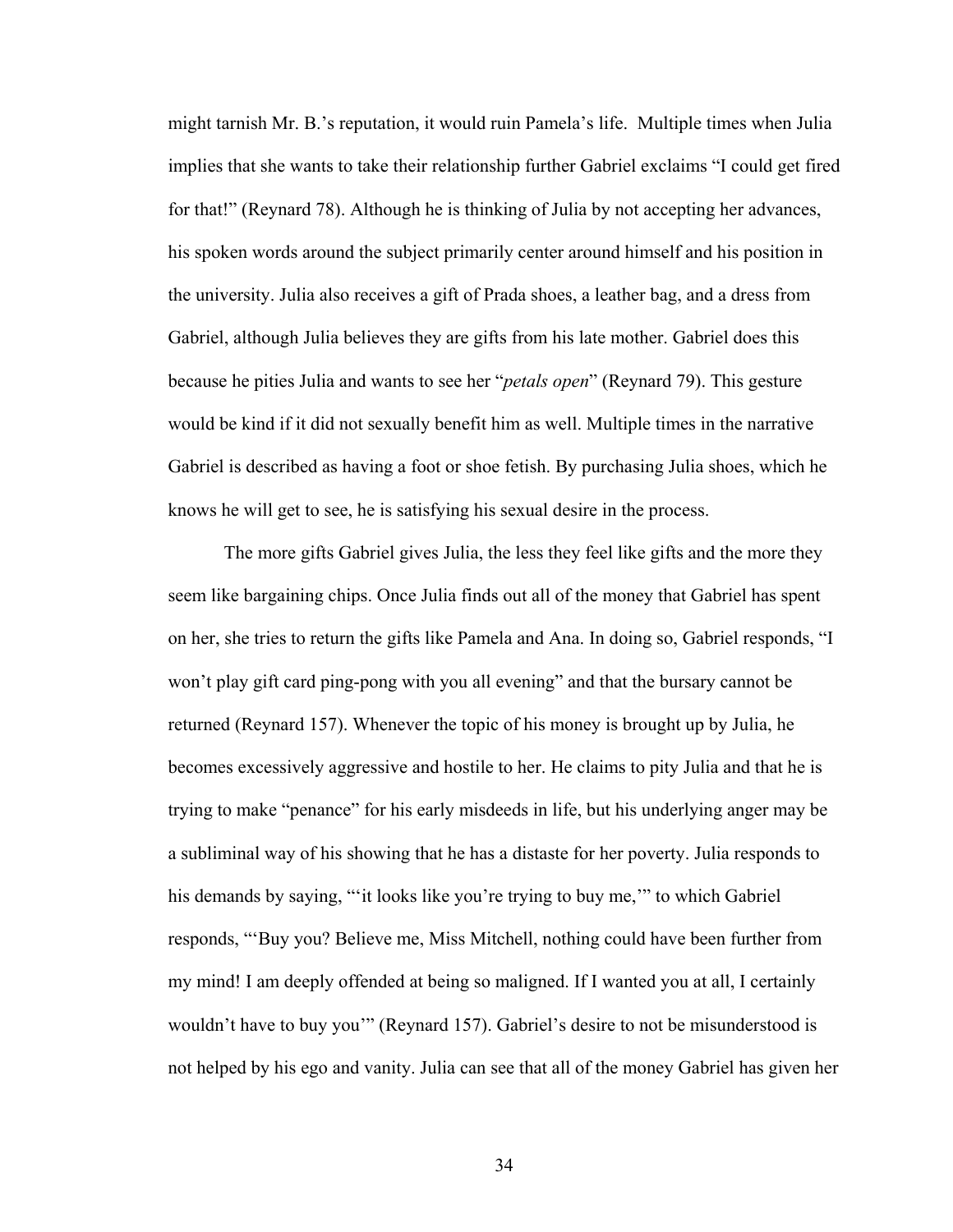looks like it could be the setup for a sexual repayment later on. Gabriel, insulted by this idea states that he could obtain her sexually in other ways. The method he is referring to is not made known, but his statement inherently sounds threatening, and like assault could be involved. Julia, like Ana, becomes part of the upper class when she enters into a formal relationship with Gabriel. Afterward, they fly first-class to Italy, eat at a fabulous restaurant, drink the best champagne at their luxury hotel, and have sex for the first time. Gabriel and Julia are said to be "sated in a large white bed… she fell asleep in his arms, happier than she had ever been. She was loved" (Reynard 545). Julia seems to be fully assimilated into the lap of luxury. She is loved by Gabriel and by his "small fortune" (Reynard 51). It is only in the lap of luxury that female protagonists are finally allowed to be secure in their position in society. Once they have gained enough money, they can begin treating people like their earlier selves, with disdain and contempt. These women replicate the morals and attitudes their male protagonists have.

The last and most prominent power that Gabriel has over Julia is that he is her professor. Gabriel conducts his class like he conducts the rest of his life, in a sullen and overbearing manner. When Julia does not pay attention to him during one of his lectures, he calls her into his office and verbally abuses her. He uses his position of authority flippantly. Instead of having a conversation with Julia about a misunderstanding, he says,

I see that you came here on scholarship to study Dante. I am the only professor in this department that is currently supervising theses in that field. Since this is not going to work, you'll have to change your thesis topic and find another supervisor. Or transfer to another department, or better yet, another university. I'll inform the director of your program of my decision, effective immediately.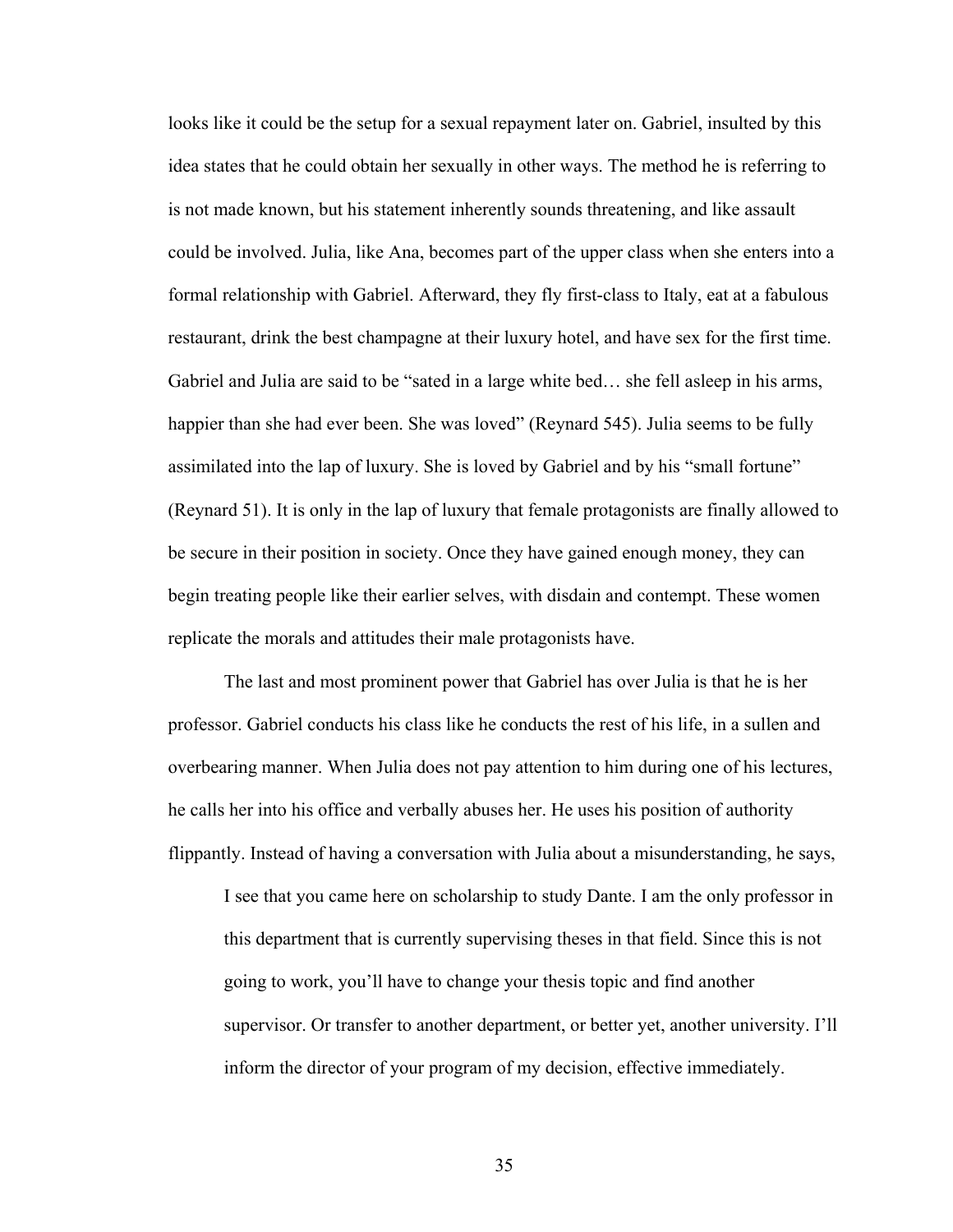## (Reynard 20-21)

Simply because Julia was not paying attention in one class, and because he misunderstood an attempted act of kindness, Gabriel wants her out of his sight, and also the university if possible. Gabriel's temper often gets the best of him. After Julia tries to end her attraction to Gabriel and refuses to answer his incessant calls, he takes the discussion to the lecture hall. He states, "'I've decided that rather than having a normal seminar today, I will deliver a lecture. I will be examining the relationship between Dante and Beatrice. In particular, what transpired between when Dante met Beatrice the second time and she rejected him" (Reynard 222). What follows on the next six pages is an unprofessional lecture pointed at Julia about how she has failed him as a lover. Julia takes the bait and responds to his criticisms. This odd behavior of professor Emerson and Julia goes unnoticed by most of the class. However, Paul, who loves Julia, and Christa, who loves Gabriel, do think, "what in the holy hell just happened to their Dante seminar" (Reynard 226). Gabriel taking his and Julia's private conversation into a public place with so many witnesses that know both of them is further proof of his abusive and possessive behavior. A Gabriel closes out his "lecture" he twists the knife in Julia by saying, "No one was beautiful enough, no one made him feel the way she did. He always wanted her —he just despaired of ever finding her again" (Reynard 228). Gabriel puts all of the blame on Julia and notes that even in their relationship's infancy it was wrong because she was underage and he was not. Due to the manipulative nature of their relationship, Julia becomes emotionally fatigued. When the couple goes to a club for the first time Gabriel senses her hesitation and states, "'Julianna I promise I won't bite. You don't have to be so anxious," to which she responds "even though she knew he was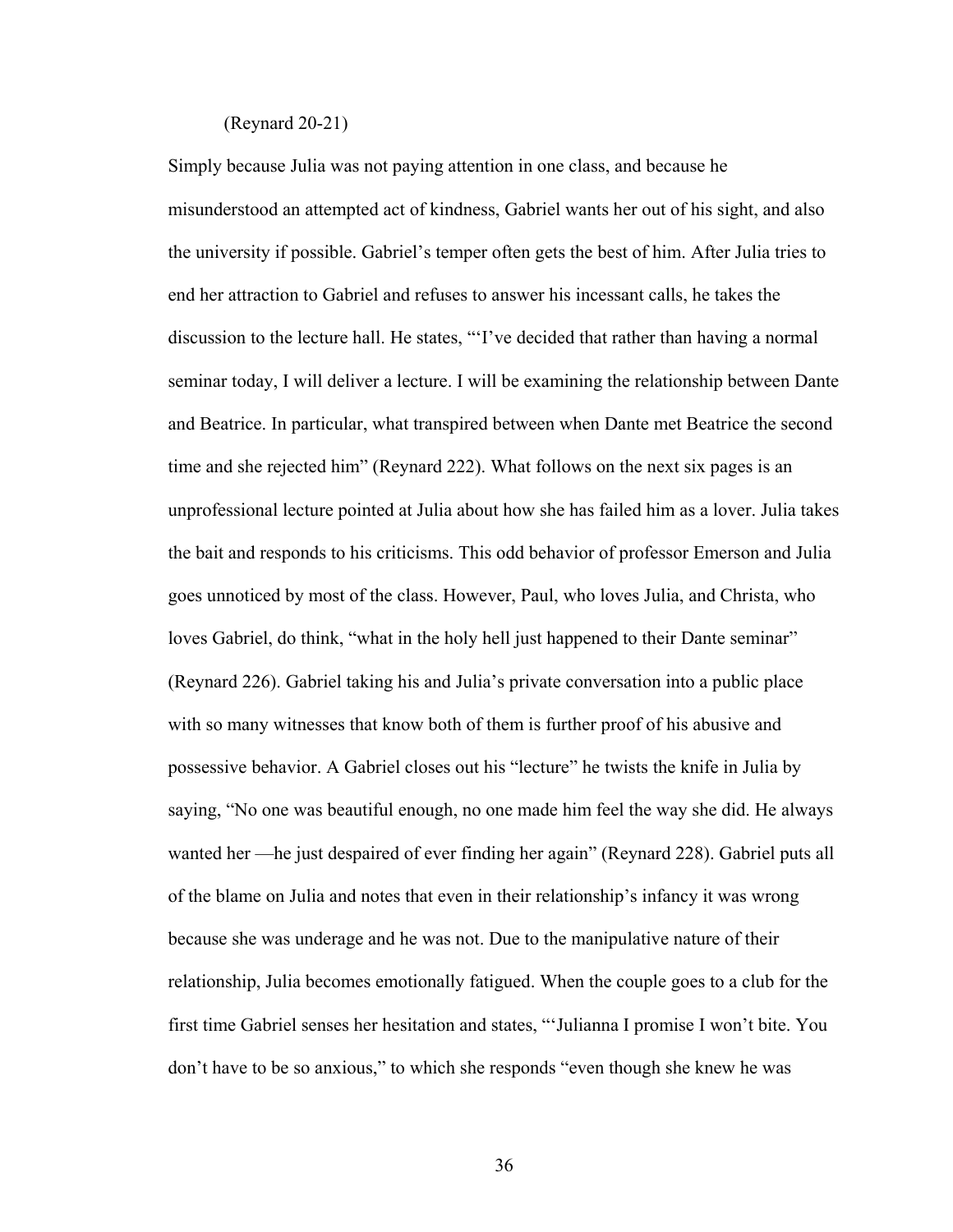trying to put her at ease, he'd upset her countless times, and she was fatigued by it" (Reynard 114). This scene shows emotional exhaustion and the strain that comes with relationships that are imbalanced in one or more ways. Because Gabriel and Julia's relationship is not technically legal, it means they must constantly be on the lookout for those that could expose them. Or they can sequester together in Gabriel's apartment which they often do. Or they can fly to another country, courtesy of Gabriel's money, but even there they are not outside of scrutiny. Gabriel tries to avoid any legal problems by asking his lawyer how to avoid himself and Julia getting caught. His lawyer notes, as has been often noted by Julia, "I need to warn you, if observing the non-fraternization is a term of your employment, you violate it at your peril and the peril of your job" (Reynard 287). The lawyer, John, also asks if Gabriel has slept with Julia and if she is underage, to which Gabriel takes great offense. They parley terms and the conversation ends with John warning Gabriel to stay away from Julia as much as possible, and not to have sex with her during the semester. It is safe to say that the relationship between Gabriel and Julia is on uncertain grounds where the university is concerned.<sup>[13](#page-42-0)</sup> In an effort to be unbiased, Gabriel has someone else grade Julia's papers for the rest of the semester (Reynard 377). Even with that being the case Julia has an advantage over her classmates as she can ask Gabriel specific questions anytime and has access to his office, home, and space in the library which contains valuable research about Dante.

Julia does have one defense against Gabriel in her pocket that she can and does use against Gabriel. She knew him when he was younger, and she knows that at one time he loved her. This is the fiction that Reynard wants their audience to believe. Julia's

 $\overline{a}$ 

<span id="page-42-0"></span><sup>&</sup>lt;sup>13</sup> Although Gabriel and Julia are able to keep their relationship private for the first semester, in the second book, *Gabriel's Rapture*, the major conflict is the university finding out and investigating their relationship.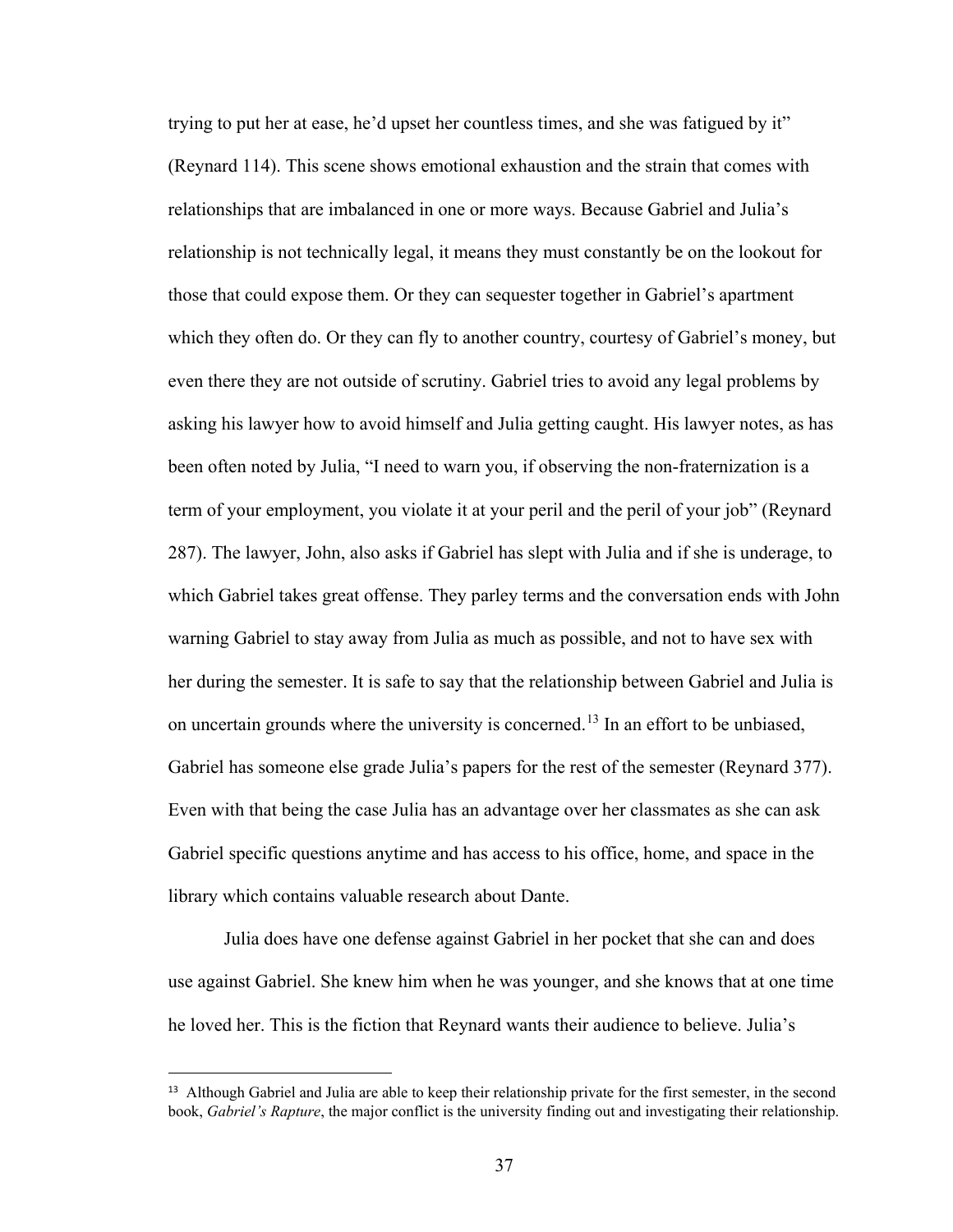secret knowledge, like Pamela's letters, loses its power once it is made known to Gabriel. The audience learns early on that Julia has an obsession with Gabriel. She keeps a picture of him from a long time ago under her pillow; she notes, "their entire relationship was based on a single night" (Reynard 62). This becomes an issue because Julia hopes that Gabriel will remember her from their first romantic encounter, but he does not. Instead of reminding him of who she is she just hopes beyond hope that this knowledge will come to him miraculously. Upon their first meeting, Gabriel had just punched his adopted brother into a glass table sending him to the hospital. Julia goes out to Gabriel and they eventually end up in an apple orchard kissing. They spend the night together and, in the morning, Julia finds herself alone. Julia takes hours to find her way back to the house and leaves before he comes back (Reynard 63-72). The evening was so pure and romantic to Julia that she has not found anyone that could compare to him. Gabriel does remember Julia once more, but he has to get incredibly intoxicated to do so. In this scene, Gabriel calls Julia "Beatrice" because this is how he remembers her from their night long ago (Reynard 188). The fact that Gabriel only remembers who Julia is when he is drunk should be a sign that he is not well mentally. This turns out to be true because once he becomes sober, he has no memory of the night before and blows up in Julia's face. Julia has her hopes crushed because she was sure she was going to be reunited with the man she had loved long ago. She describes this feeling, stating,

 was that the sound of her heart snapping in two? Or just the final nail in the coffin in which her dead love rested, but not in peace? Perhaps it was his tone of voice, angry and commanding. Perhaps it was the fact that in that one question she realized he no longer viewed her as Beatrice, and all her realized hopes and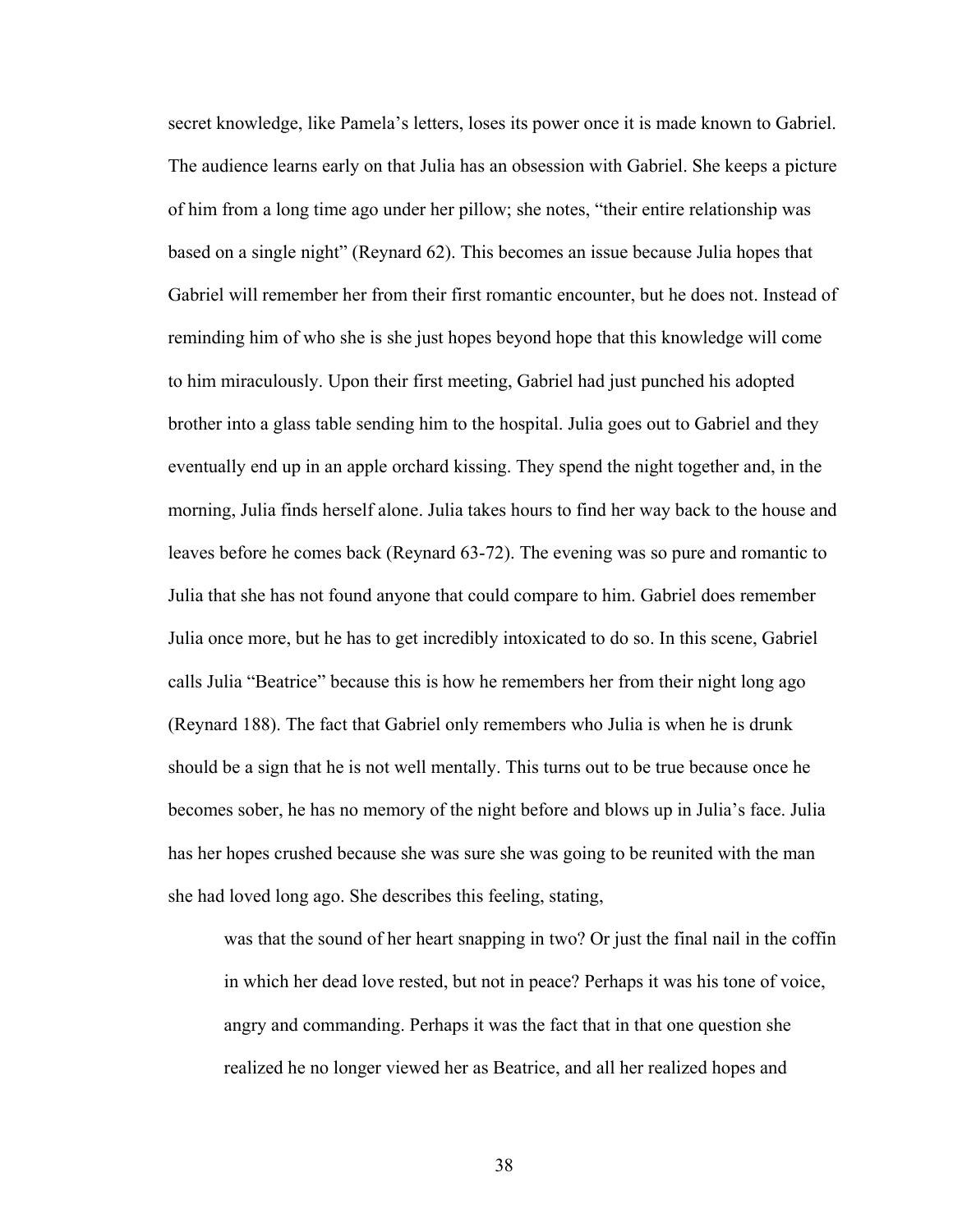dreams just fucking *died* in their infancy. (Reynard 194-195)

Her secret knowledge that she was finally able to share with her lover has been forgotten again. This is her breaking point, and she leaves him just as he remembers who she is. Having Gabriel remember and then forget her is more painful to Julia than him never knowing who she was in the first place. Julia is later told by Gabriel that he did not remember her because he was "hungover and strung out on coke" (Reynard 267). Julia's reaction to this information is similar to when Gabriel did not remember that she was his Beatrice. She thinks, "*Slam*. That was the sound of Julia's fairy tale dream crashing into the unyielding wall of reality. 'I spent the night in the woods, alone, with a twenty-sevenyear-old coke head who was strung out and drunk. What a stupid, stupid girl'" (Reynard 276). This information and reaction reveal a lot about Julia, but also about the repeating structure and themes of the romance novel. The first thing to note is that Julia realizes the image of Gabriel she had in her head was a fantasy. She had a false image of the person she loved a long time ago. Secondly, Julia's secret which gave her power over Gabriel means nothing because their encounter was not at all what she had originally thought. Also, keeping this secret hurt her chances of living the life she wanted with Gabriel. Gabriel brings this up in the odd lecture, stating, "'he waited for her for years. She knew where he lived. She knew his family... why didn't she make an attempt to contact him?" (Reynard 223). Gabriel is correct here. Julia's insistence to wait and see if he would remember her years later makes no sense. Essentially all the autonomy Julia thought she possessed by knowing this secret is ruined by reality. Gabriel also rewrites this fantasy of Julia's by returning to the orchard with her later in the text (Reynard 422-431).

The same pattern of autonomy and secrets being stripped from and changed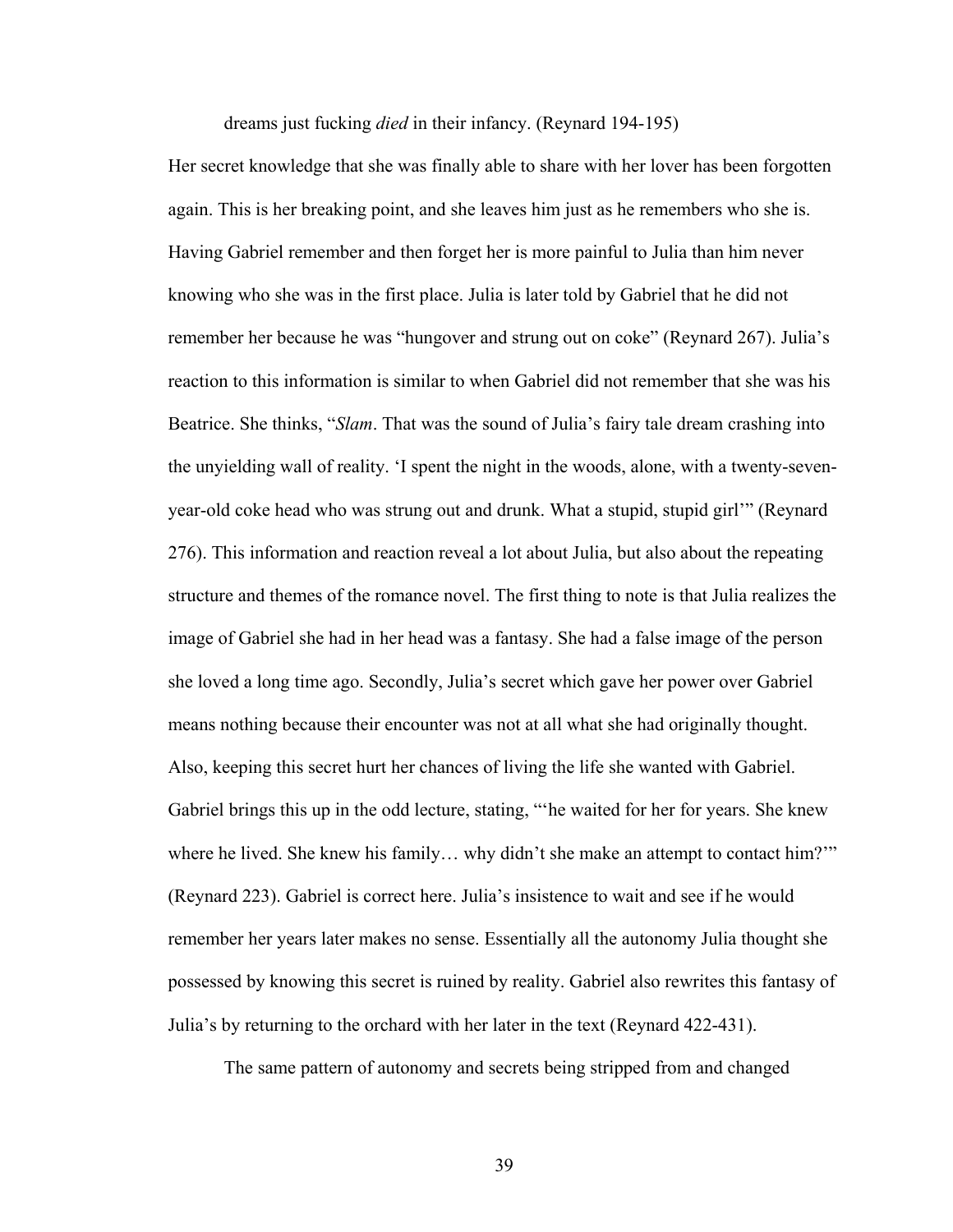happens in *Pamela* as well. Pamela uses her ability to write down her own story, and send letters to her parents for guidance as her only means of taking control of her situation. Even though Pamela thinks her private thoughts are being shared with herself and those whom she would like to see them, she is incorrect. Mr. B. has the horseman, John, share all the letters that he finds. Even though Mr. B. reassures her that his reading was "'not to your Disadvantage, I'll assure you; for they gave me a very high Opinion of your Wit and Innocence'" (Richardson 229). Even though Pamela's letters did not paint her in a bad light, Mr. B., still violated her privacy by reading them. When he finds out that she has more writing that he has not seen he insists on reading those journals and correspondences as well (Richardson 234). Pamela's letters do not hurt her quite like Julia's secret does; however, because Mr. B. is privy to Pamela's inner thoughts he can plan around and stop any ideas Pamela has of escape. Pedro Garcia notes in his essay, "Novel, Romance and Quixotism in Richardson's 'Pamela,'" that Pamela has inflated the tensions between herself, Mrs. Jewkes, and Mr. B. Garcia states, "in the literary universe presented by Pamela, despite its air of authenticity and reality, personal feeling, fears, and desires, become principles of characterization, and this creates the polarization of reality into evil and good which characterizes romance" (309). Julia and her over-involved fantasy about Gabriel mirror Pamela's narrative writing which puts complex characters into neat boxes of villains or heroes.

*Pamela, Fifty Shades of Grey*, and *Gabriel's Inferno* show the process of women giving into male desire, and transforming into elitists: Mr. B. tames and civilizes the wild Pamela; Christian indoctrinates Ana as his pseudo sex slave / idol, and Gabriel lifts the impoverished Julia into his domain. These men's lines of control are secure, as all of their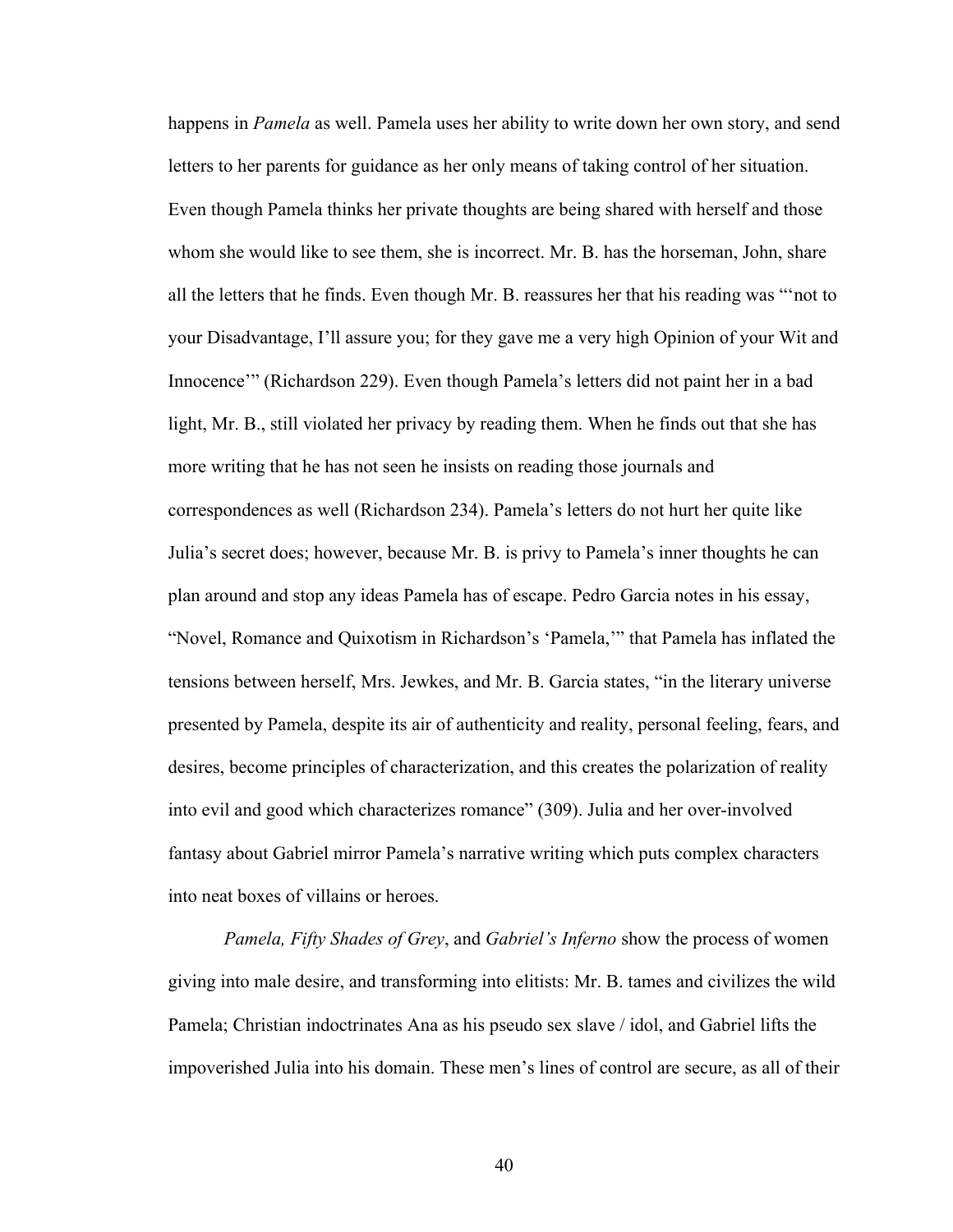wives end up having children to take the reins of power after these men are gone. The ideals for men and women that these novels set up are wholly unrealistic. Readers may gravitate toward this genre not only to live out their romantic fantasies, but also the fantasy of homeownership, a steady job, access to money, and overall security in their lives. These novels bring up the question of what love and romantic relationships would look like outside of the realm of Capitalism.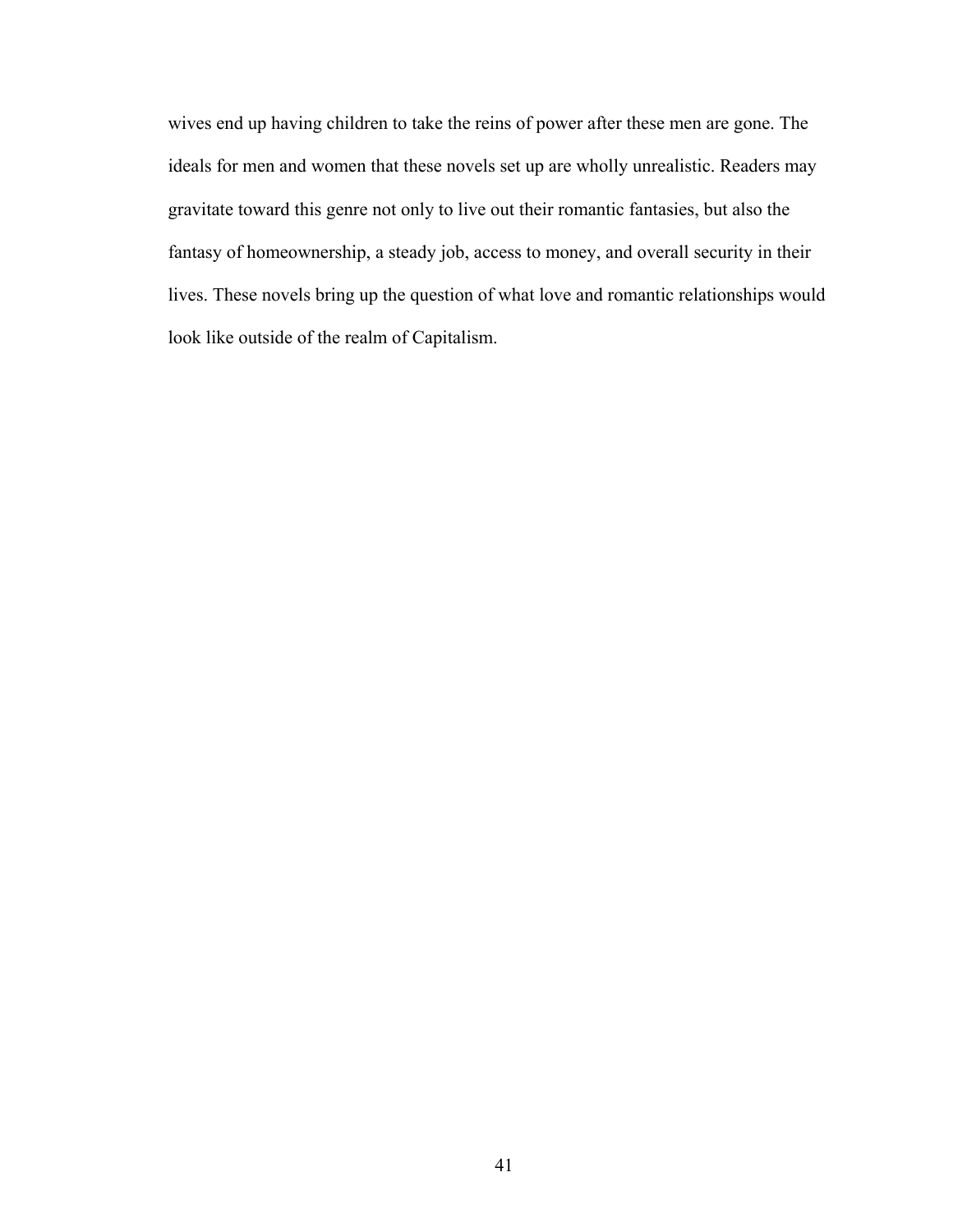## **IV. ABUSE, ASSAULT, AND TRAUMA**

In modern romance novels, male lovers are often depicted as tall, dark, and mysterious. They must have an air of intrigue or some dirty secret that they must keep from the world. This is part of their allure to the women who pursue them. Ana, Julia, and Samantha find that Christian, Gabriel, and Clay are emotionally unavailable, fascinating, and make it part of the women's mission to find out what secrets lie beneath their perfect exteriors. These men often have more than one secret, but it is the original trauma that these men have endured that has made them silent to the world. In *Fifty Shades of Grey*  Christian tells Ana "'the woman who brought me into this world was a crack whore'" (James 367). Along with this, Christian has circular burn marks from cigarettes on his chest. The consequence of physical and emotional abuse that these men endured has long-lasting and devastating consequences for the women in their lives. For Christian, his trauma manifests further when he is fifteen, when "one of [his] mother's friends seduced [him]"; she was a Dominant and he was her Submissive for "six years" (James 154). This leads to Christian only having BDSM relationships and not ever entering into romantic relationships, that is until he meets Ana. Throughout the novel, Christian refuses to admit that this pedophilic relationship with the older woman, whom Ana titles "Mrs. Robinson," was problematic. Instead, he insists that he learned a lot of things from her and that she is a good friend. His continued relationship with this woman is a constant barrier for Ana, as she sees clearly how Mrs. Robinson has affected Christian. The adverse effects of prolonged trauma manifest for Christian in an inability to keep stable relationships, even with his own family. Christian's choice to remain closed off to the world upsets Ana. When Ana wants more information about his childhood and how he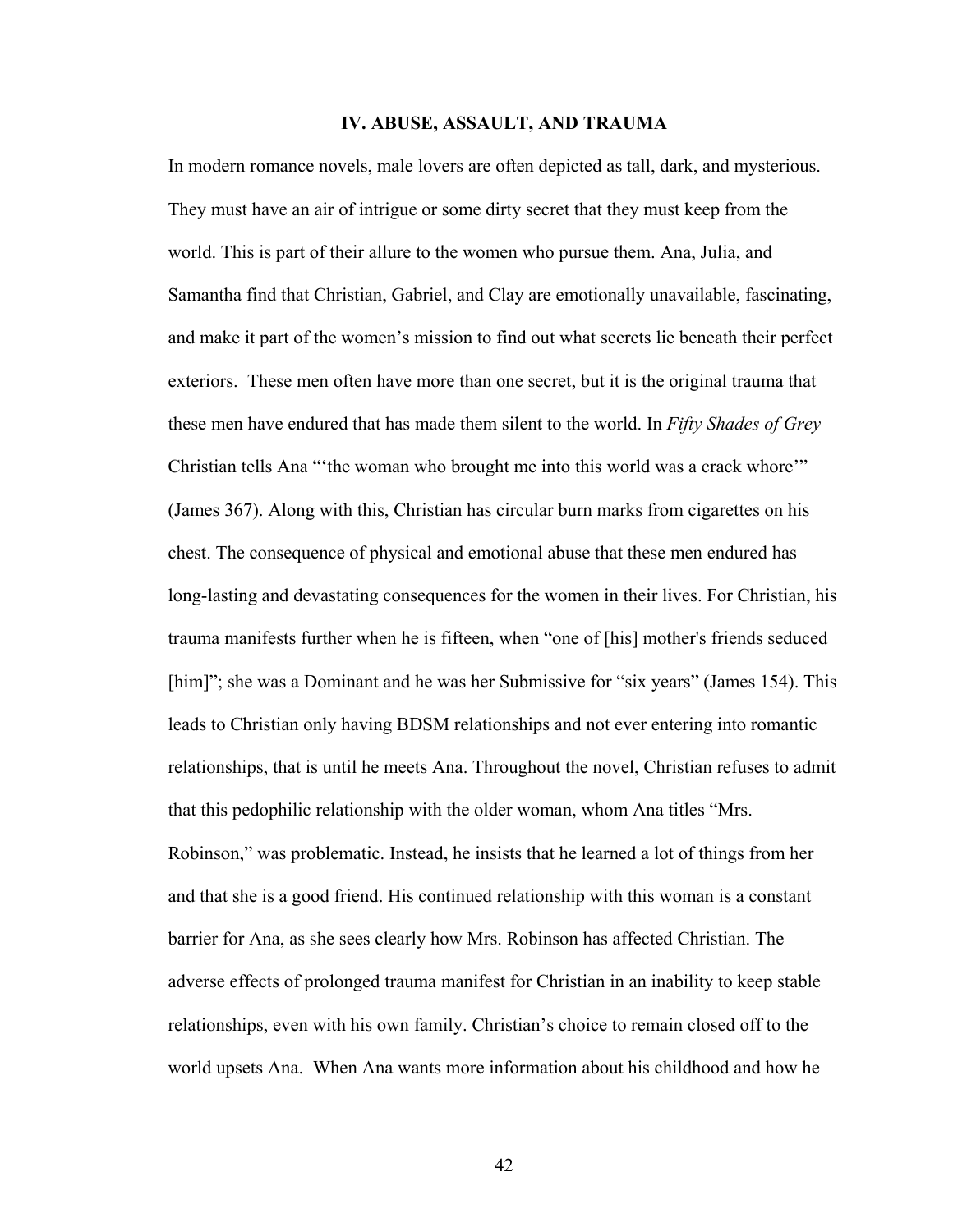got his scars, she has to pay a price to get it. Ana resorts to bargaining with Christian, and he notes that she is "always so keen and eager for information" (James 361). The bargain is a bad one, as Ana participates in some BDSM activity, and by the time they are finished she is almost too exhausted to stay awake and hear Christian. Although, before she goes to sleep, Christian does provide a snippet of information, saying, his biological mother is dead, but was a prostitute and addicted to drugs (James 167). Ana may end up enjoying the kinky sex she has to get this information, but kink is not her idea of a relationship. She resorts to this method as a last chance effort. This scene shows three pieces of information about Ana's desire for information about Christian's past. Firstly, it shows how unwilling Christian is to be open with his partner, even though he expects to know and dominate everything about her life and body. Secondly, Christian uses sex as a coping mechanism for his trauma. Lastly, Christian intentionally tires Ana, physically and mentally so she cannot ask him more questions once he has given her the information he is comfortable with divulging. Ana's roommate previously stated that Christian "uses sex as a weapon," but he not only uses it as a weapon but as a shield as well (James 201). Another manifestation of Christian's trauma is his fear of losing people. Christian's hold on Ana is solidified because of the contract Ana has to sign to become his Submissive. In the section of the contract under availability, the document states, "The Submissive will make herself available to the Dominant from Friday evenings through to Sunday afternoons each week during the agreed Term at times to be specified by the Dominant" (James 167). Due to the contract, Ana is obligated to spend time alone with Christian, or if he so chooses, they can go out and do things, but he makes all of those choices for Ana. Even if it is not the weekend, Ana spends the majority of her time with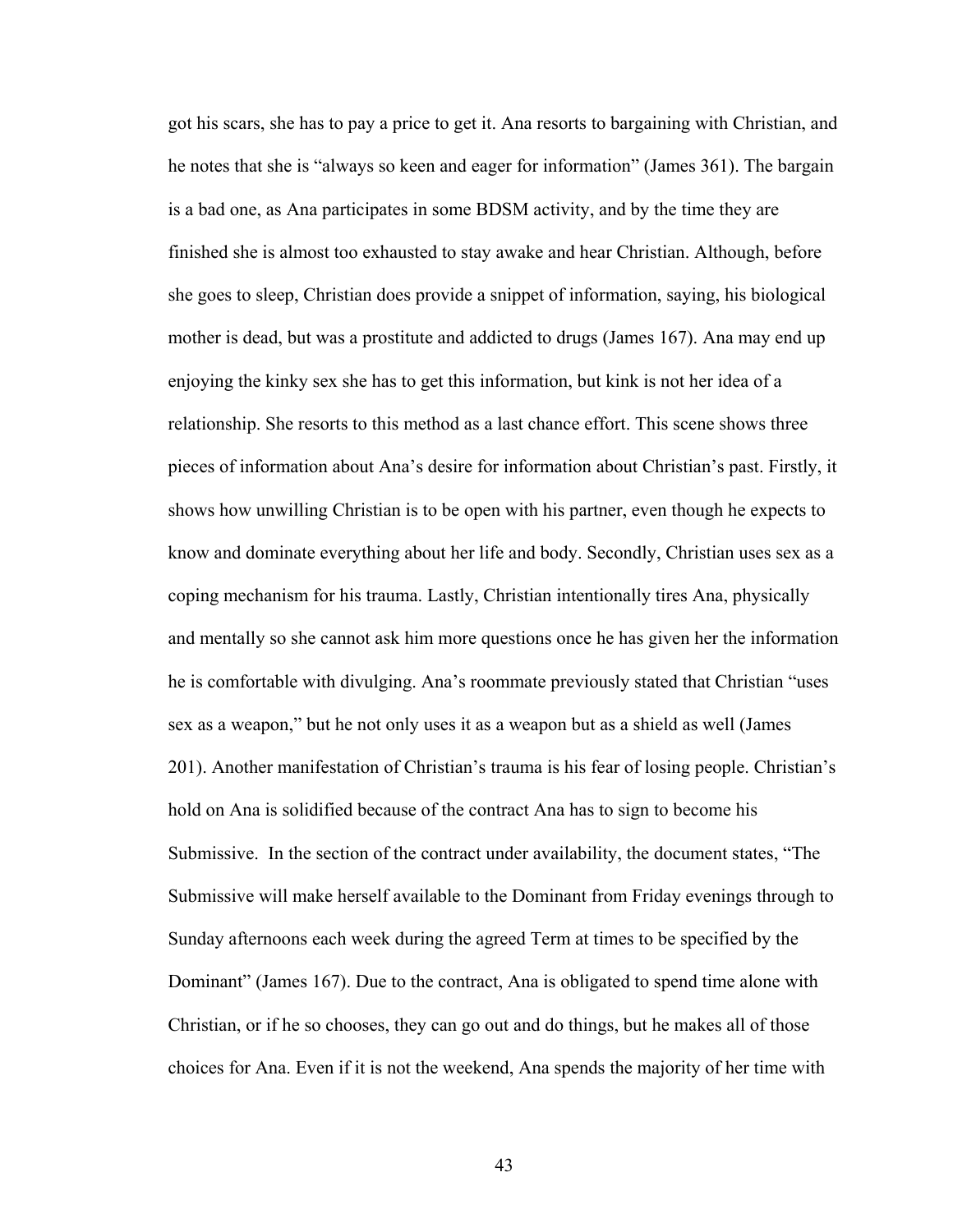Christian anyway because he stalks her every move. He even admits to tracking her cellphone to keep an eye out for her (James 62). This situation happens early in the book before Christian has even shown that much interest in her. Apart from being very possessive and also illegally tracing her location, Christian forms an unhealthy and possessive attachment to Ana. When Ana is with her friends, specifically Kate, she is reminded that Christian's behavior is bad and suspect. Even without knowing that he is a Dominant, Kate is the one who astutely points out that Christian "uses sex as a weapon," and "fuck[s] you into submission" (James 201). Kate is also very observant because she does not know anything about the nature of Ana's sexual relationship. Kate also often mentions that she feels off about Christian, that something is wrong with him. In one instance when Christian has sex with Ana as a means of controlling her, Kate notes, "'Ana, I don't understand, you just let him make love to you,"" "No Kate, we don't make love – we fuck – Christian's terminology. He doesn't do the love thing'"; Kate responds adeptly, "'I knew there was something weird about him. He has commitment issues" (James 202). Kate knows the type of relationship that Ana is desiring, and she recommends continuing the relationship with caution regarding Christian. However, Ana is too hypnotized by her whirlwind romance and ignores Kate and continues seeing Christian. Lastly, Christian has a closed-off relationship with his adoptive parents and siblings because he has to hide his BDSM lifestyle from them. After Ana is introduced to Christian's mother, he admits that he has "never introduced a woman to my mother" and later his family confirms that they assumed he was gay because he never brings girls home (James 153, 352). The tone in which these comments are made is rude. Christian's siblings use the possibility of Christian being gay as a joke.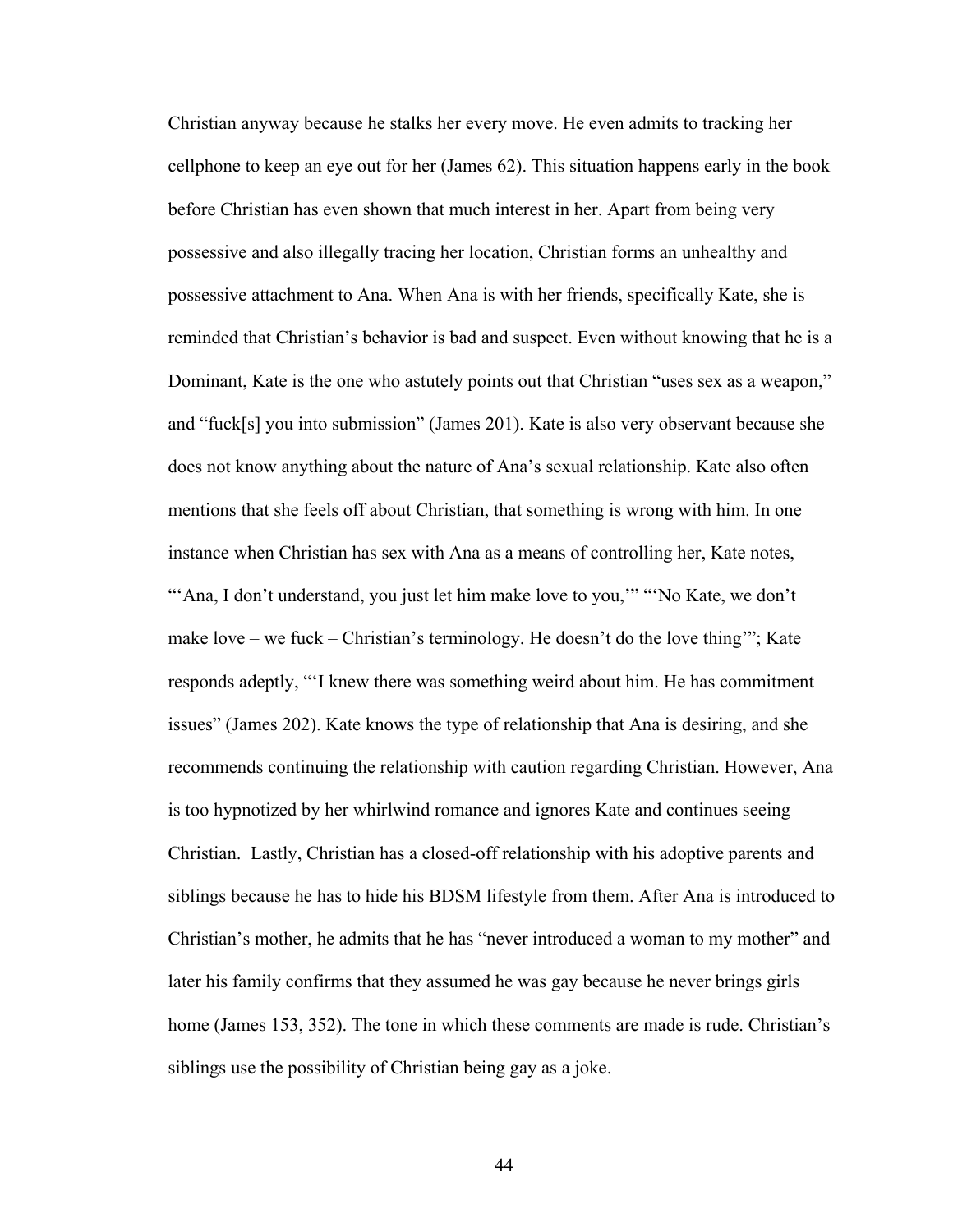Romance novels also always have to have a rival lover, even though they do not stand a chance against the male protagonist. *Fifty Shades of Grey'*s man that fills that role is José, who is a friend of Kate and Ana's. At a bar, José asks Ana to be his girlfriend, and she responds, "'José, no,' *I don't want this*. You are my friend" (James 59). When José does not take no for an answer and tries to kiss Ana, Christian steps in and saves her. Christian reflects on this interaction by saying, "What is his problem [Christian's]? Apart from a silly drunken girl calling him in the middle of the night so he thinks she needs rescuing. And it turns out she does from her over-amorous friend" (James 63). This scene is significant because José is one of the only people of color represented in the text, and he fills in the role of the villain. It should be noted that José is not the only one who falls head over heels for Ana. In Ana's case, almost every man in this book falls instantly in love with her, and therefore Christian sees it fit to not allow her to interact with anybody.

The male protagonist, in *Dirty, Sexy, Saint*, Clay, experiences similar abuse to that experienced by Christian. *Dirty, Sexy, Saint,* written by Erika Wilde and Carly Phillips, follows the story of Samantha Jamieson, daughter of a billionaire. When Samantha finds out that her father is planning an arranged marriage with her current boyfriend to form a merger of the two families' companies, Samantha decides to forge her own path. Ditching her luxury life, car, and cell phone, she ends up at Clay Kincaid's bar. At the end of the night, Samantha's credit card is declined, and she has to rely on Clay to help her. Samantha ends up living and working for Clay, and the unlikely couple starts falling in love. Because Clay grew up in such a toxic environment, he and his brothers were regularly abused. Clay tells Samantha about his past and states that he is the "bastard child of a crack whore" (Phillips and Wilde 166). Also, like Christian, Clay was burned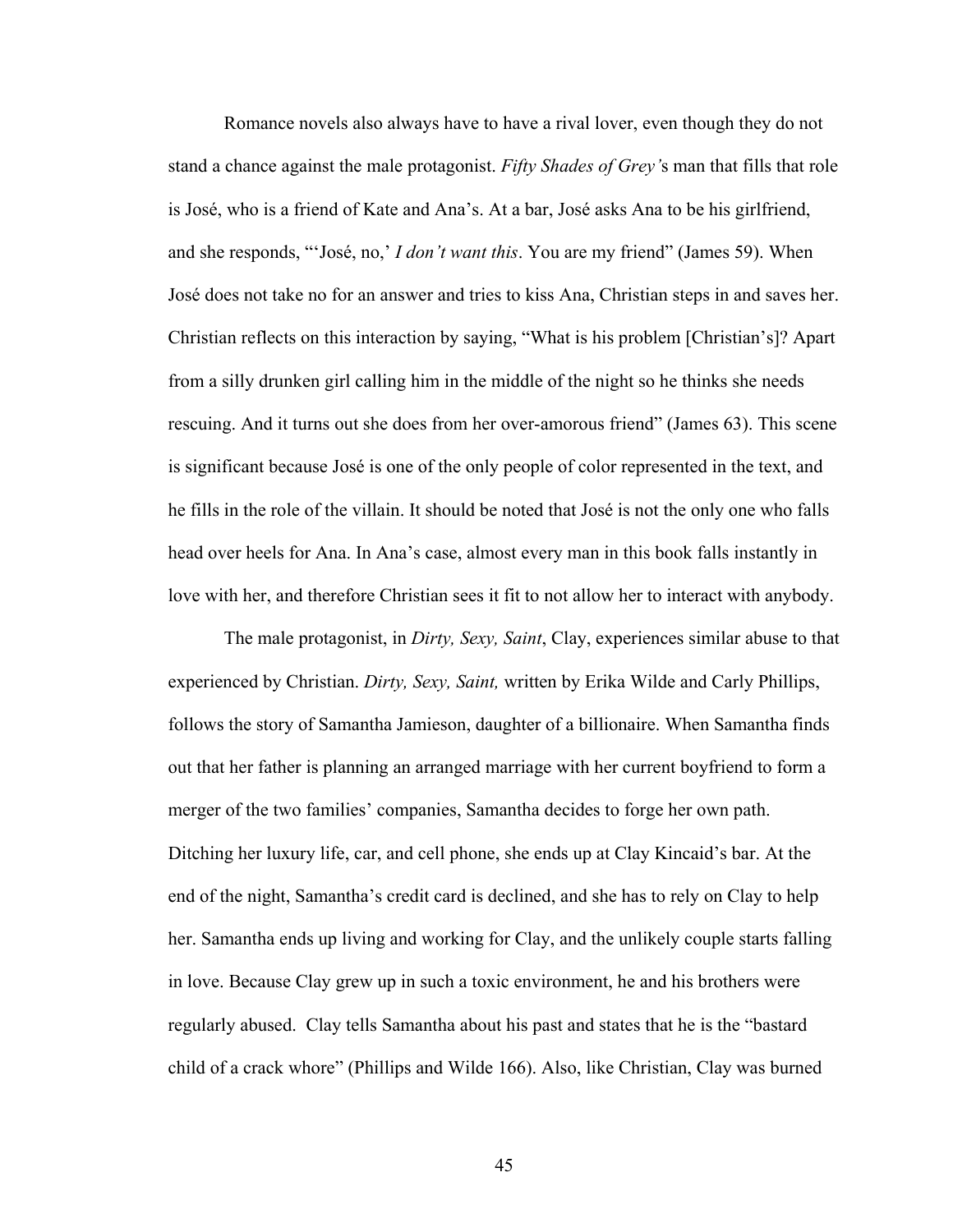with cigarettes. He describes this to Samantha when he states, "one of the things [his step-father] Wyatt like to do the most to assert his authority was to pin me down on the floor and press the burning ends of his cigarettes against my back" (Phillips and Wilde 212). For Clay, his sexual trauma manifests similarly to Christian as he only seeks onenight stands with women and refuses to enter into romantic relationships with anyone until he meets Samantha. Clay's sexual appetites are also similar to Christian's, as Clay prefers rough sex. Clay highlights the struggles with interpersonal relationships when he states he is

undoubtedly jaded when it came to women. He wasn't amused by them, and he didn't laugh with them much, either. He didn't do relationships, romance, or dating. Normally, the extent of his interaction with a woman was serving one drink at the bar or hooking up for a quick fuck. (Phillip and Wilde 26)

Because of Clay's views, his experience in life is lonely, as if he does not want relationships, but does not want friends either. The only genuinely positive relationships he has at the beginning of the novel are with his employees, whom he is trying to help. Thus, he gets his nickname "Saint." This quote also displays the arrogance that Clay has toward women, who seem, inferior from his perspective. Even, if Clay wanted to be in a relationship with a woman, this attitude would drive them away. His lingering resentment for his mother's inability to step in and stop the abuse he endured has ruined his chances of a happy life.

What is interesting about the similarities between the description of abuse by Christian and Clay, is that in most cases, the mothers seem to be blamed for the abuse that the child endured. Both of the fathers that were responsible for helping create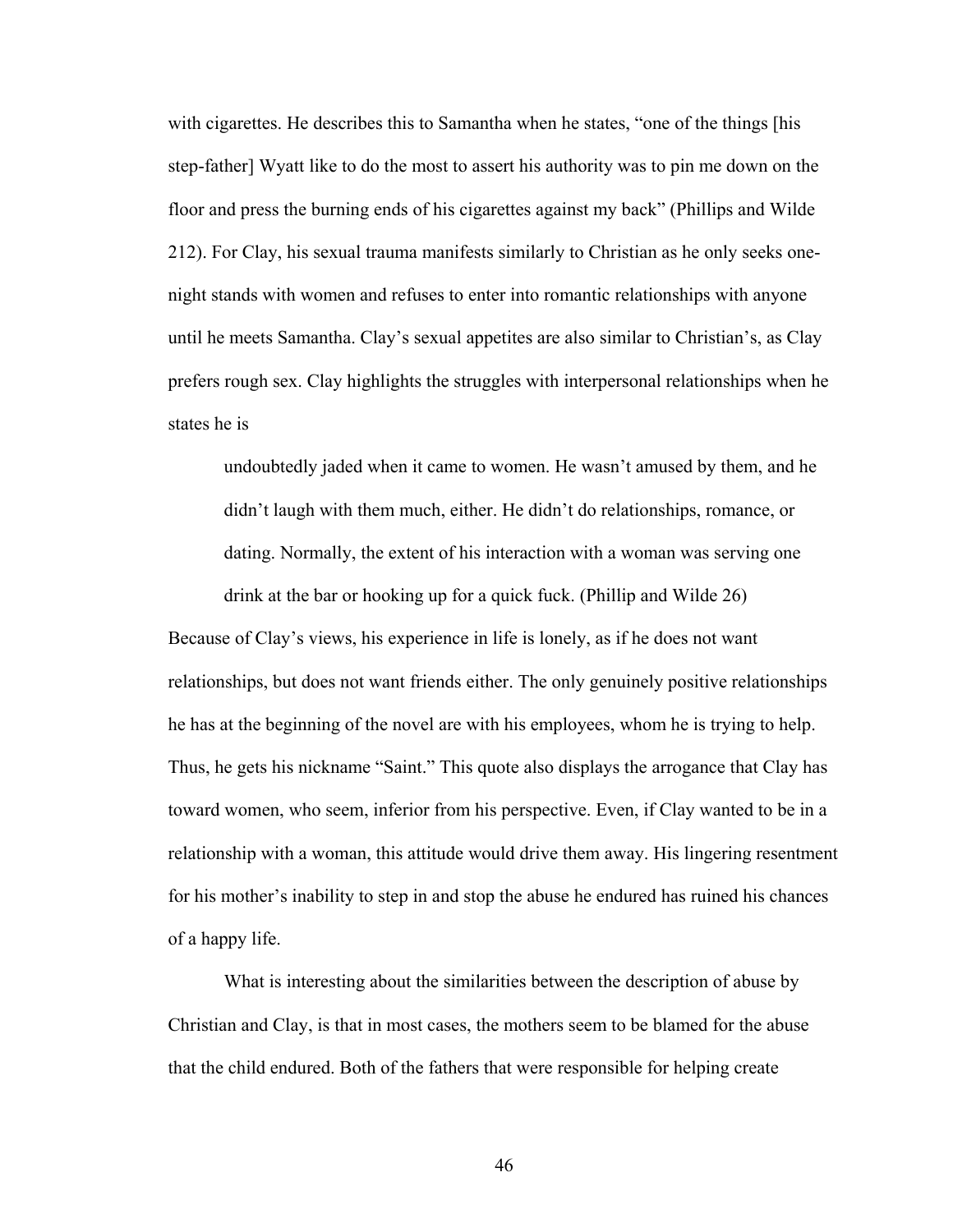Christian and Clay are dead or gone. In the father's place, abusive men come into Christian and Clay's lives. Although Christian and Clay endure physical abuse from the men in their lives, what seems to make them more ashamed is the fact that their mothers were sex workers and not the fact that they endured abuse. The abuse and the fact that Christian and Clay's mothers were sex workers are correlated. However, Christian and Clay are willing to discuss the abuse, but unwilling to admit early on the profession their mothers held. Christian and Clay fear the reactions that this knowledge will cause Ana and Samantha. In a way, they are blaming their mothers for the majority of the abuse they endured. It is difficult to forgive when one is suffering; however, this does not mean that the mothers were not also victims of abuse, as their drug addictions forced them into precarious work — primarily sex work to support themselves. From this pattern in modern romance novels, it seems the mothers are to blame for the formative problems of men, and is other women's desire to fix these broken men, to learn, and forgive their mistakes along the way.

One correlation between all of the twenty-first-century male protagonists, or at least the ones discussed herein, is that they are all adopted.<sup>14</sup> Christian and Clay work past some of the abuse they endured after being adopted. However, Gabriel struggles with being adopted. Despite being abused before adoption, Gabriel lashes out at his adoptive family by abusing drugs and people during his colligate years. Gabriel's dark secret is that in college he accidentally got his on-and-off-again girlfriend pregnant. He went away on a bender and when he returned, he fell asleep. Once he was sobered up, he discovered his girlfriend, Paulina, had tried to commit suicide. Although Paulina did not

 $\overline{a}$ 

<span id="page-52-0"></span><sup>&</sup>lt;sup>14</sup> Clay is not regally adopted by anyone; however, technically he was adopted by the previous owner of the Kincaid bar which Clay now owns.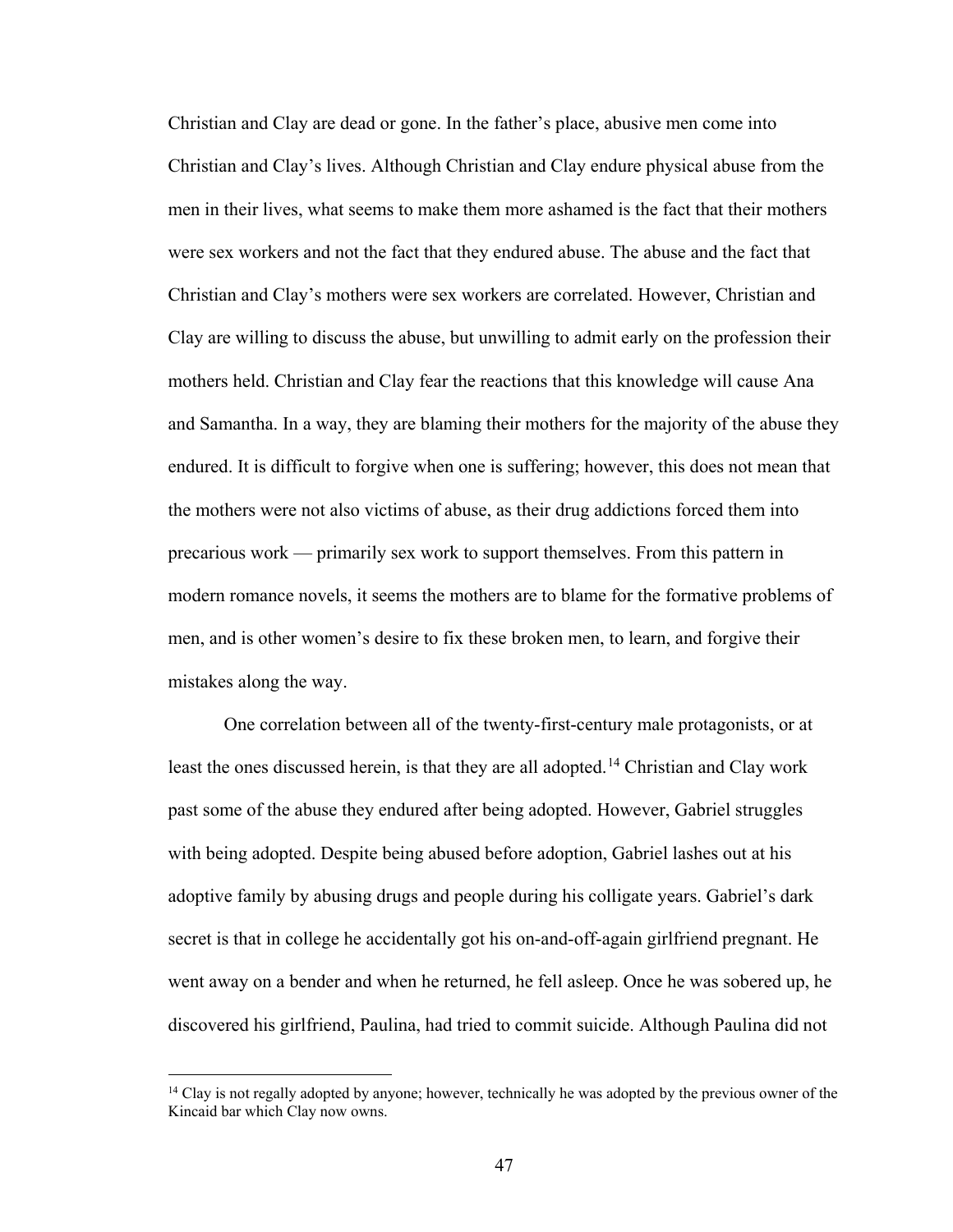die, their child did. In a moment of anger and self-hatred, Gabriel admits to Julia that he is a "murderer. A drug-addicted murderer" (Reynard 493). One side effect of Gabriel's trauma is his inability to control his emotions. Gabriel provides an example of the struggle with emotional regulation, as he gets angry at anything that annoys or inconveniences him. One instance of this is when Julia is waxing poetic about Gabriel's deceased adopted mother and he interrupts her and says, "'If you think I do things out of pity for you, then you don't know me very well. I am a selfish, self-absorbed bastard who barely notices the concerns of other human beings. Damn your little speech, damn your low self-esteem, and damn the program" (Reynard 120). Gabriel is self-aware enough to admit his fault of selfishness. However, he did not need to retaliate by taking down his student at the same time. This interaction also shows how vulnerable he becomes when thinking of his mother. Gabriel's emotions rise, often and uncontrollably towards anger, and they take out anyone near him. Another instance of Gabriel's anger springing up out of the blue is when he sees Julia with her friend Paul and he thinks, "'*Angelfucker*,' the expletive sprang to his mind unbidden and uncensored" (Reynard 74). This jealousy is supposed to be romantic and make the audience realize that he is jealous of Paul. However, it speaks more to how Gabriel's emotions can change from calm to enraged unprompted. At one point Julia also reflects on his anger and thinks, "although she was positive that her Gabriel would never, ever strike her, she had no idea what Professor Emerson would do when provoked" (Reynard 198). This seems more like a line from a horror novel than a romance novel. From this quote, Julia sees two distinct personalities in Gabriel. As a professor, he is cruel, uptight, and rigid, but when they are not in the classroom, he can be calm, kind, and sensitive. Much of the contrast in character that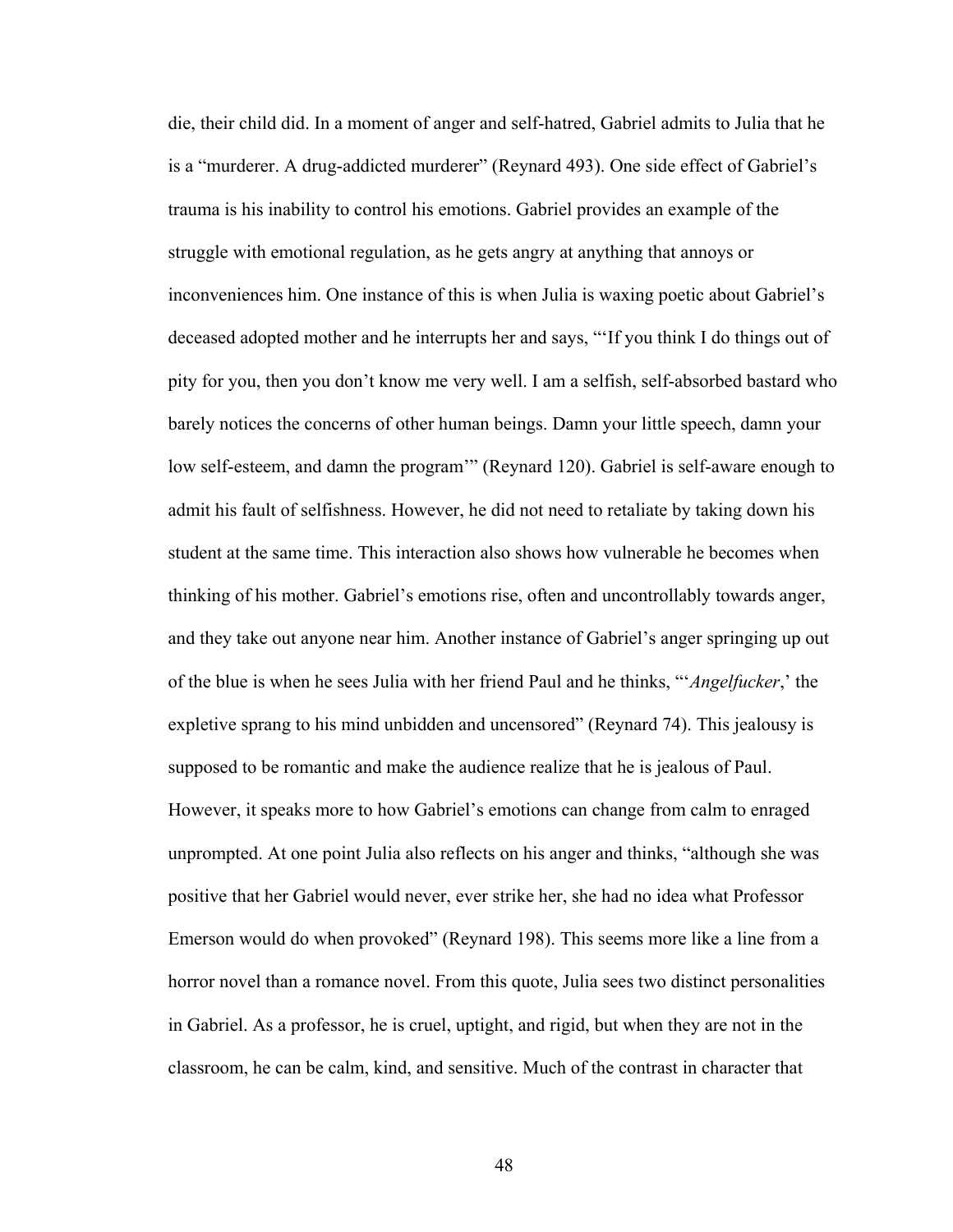Julia sees is because of her memories of Gabriel she had as a child. When she was young, Gabriel was kind, loving, and affectionate, but as a professor, she sees none of those qualities. Gabriel is a pitiable character, as his mood swings are related to the trauma he has endured as a young adult; however, other innocent people should not have to bear the brunt of his anger as Julia does. Because she is such a selfless person, when Gabriel states he would have been nicer to her, she replies, "and then found some other student to rip apart? If that's the case, then I'm glad your anger was directed at me. Then you couldn't take it out on anyone else" (Reynard 59). Although Julia has been infatuated with Gabriel for years, when they are reintroduced, he emotionally manipulates her into becoming his punching bag.

Gabriel, like Christian, keeps Julia isolated from the outside world. It is clear that Gabriel feels threatened by other men and any other friends Julia has because she could fall in love with another man, or someone might point out how irresponsible and toxic their relationship is. Due to this fact, Gabriel isolates and emotionally manipulates Julia into spending most of her time with him, or alone in her apartment. When she states that she is lonely, Gabriel asks if he can buy her a "kitten or a rabbit," which she does not appreciate (Reynard 359). Animals are great, but she indicated that she wanted human companionship, and making that offer to buy her a pet is a mockery of her loneliness. Julia and Gabriel also argue all of the time, which drains Julia of energy. She states after a fight that "he'd upset her countless times, and she was fatigued by it" (Reynard 368). Gabriel often uses her empathy against her by asking her to make decisions that he knows she may not like. However, he knows Julia will agree because he knows he will be hurt if she says no. And she does not like to see him hurting. One such example is when Julia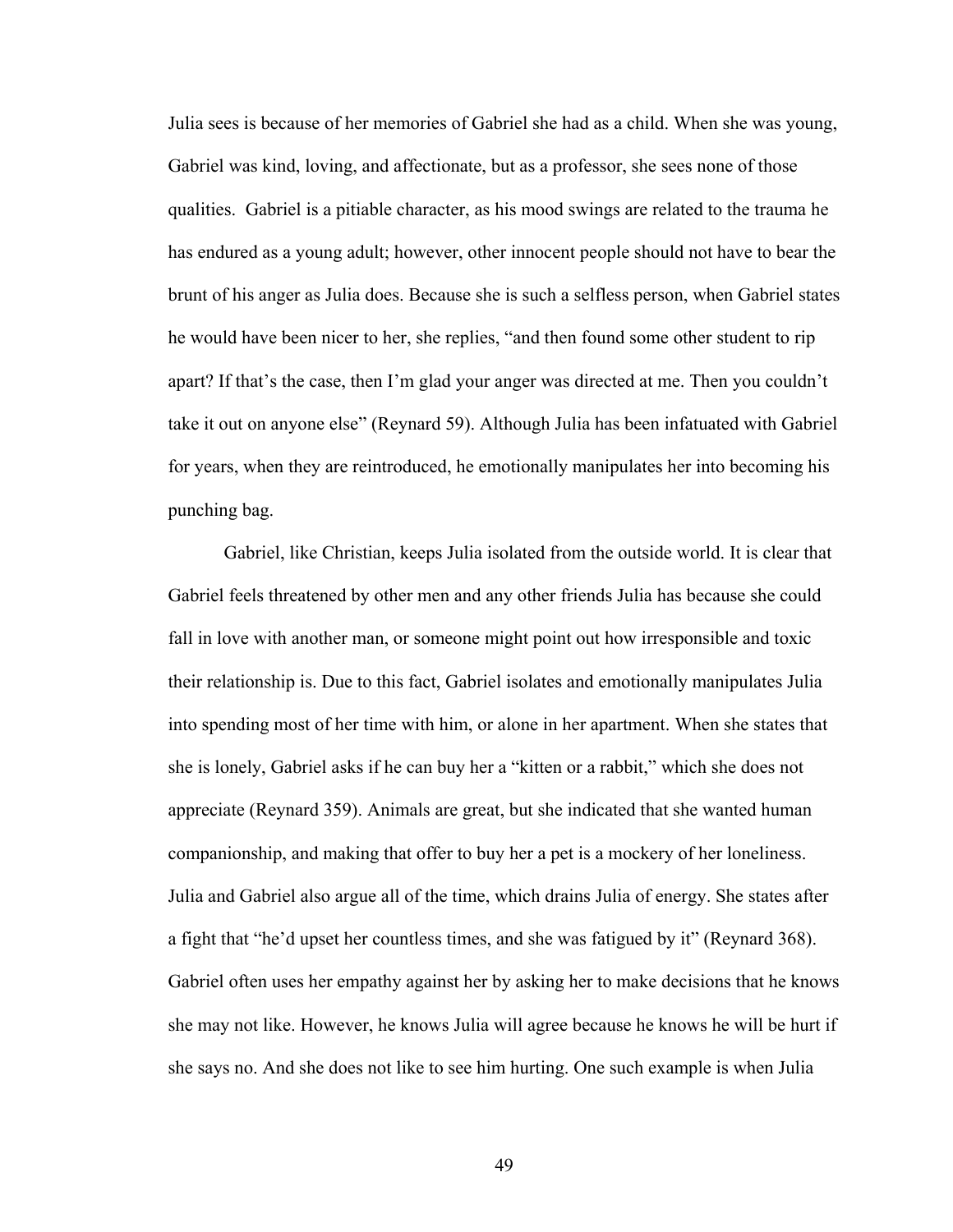requests that he return an expensive book he bought her. After this conversation, he walks off silently, and she reflects

on the one hand, she wanted to be independent and not play the part of the poor helpless bird with the broken wing. On the other hand, she had a kind heart and did not like to cause creatures' pain. She had seen Gabriel's eyes. Behind his sudden show of temper, he was hurt. Deeply. (Reynard 368)

Julia's description of herself as a bird with a broken wing and Gabriel as a poor sad creature shows how involved she has become in playing the role of a heroine in her own fantasy. Gabriel will help and heal her, and she will comfort him. What Julia seems to be oblivious of is that Gabriel is a grown man with a fortune. He does not need her help. After this encounter, Julia keeps the book. The manipulation and gaslighting that happen in this relationship are abusive, and thus the cycle continues anew.

The longer-lasting effects of the abuse Christian, Clay, and Gabriel endured continue to manifest as they develop into men. Christian becomes a Dominant, instead of the Submissive he originally was groomed as, and Gabriel, Clay, and Mr. B. enjoy sexual flings instead of relationships. Gabriel, Christian, and Clay are distanced from their biological or adoptive families as well. In the study, "Childhood Abuse Affects Emotional Closeness with Family in Mid- and Later Life," writers Tina Slava, Karen Roberto, Ana Jaramillo-Sierra, Laura Gambrel, Hassan Karimi, and Mitchell Butner describe some of the adverse effects that the trauma from early childhood can bring. These effects are "a variety of social and psychological problems including detached relationships with parents, interpersonal difficulties … and impairment of emotional regulation" (Slava et al. 389). These effects are persisting and long-lasting and can be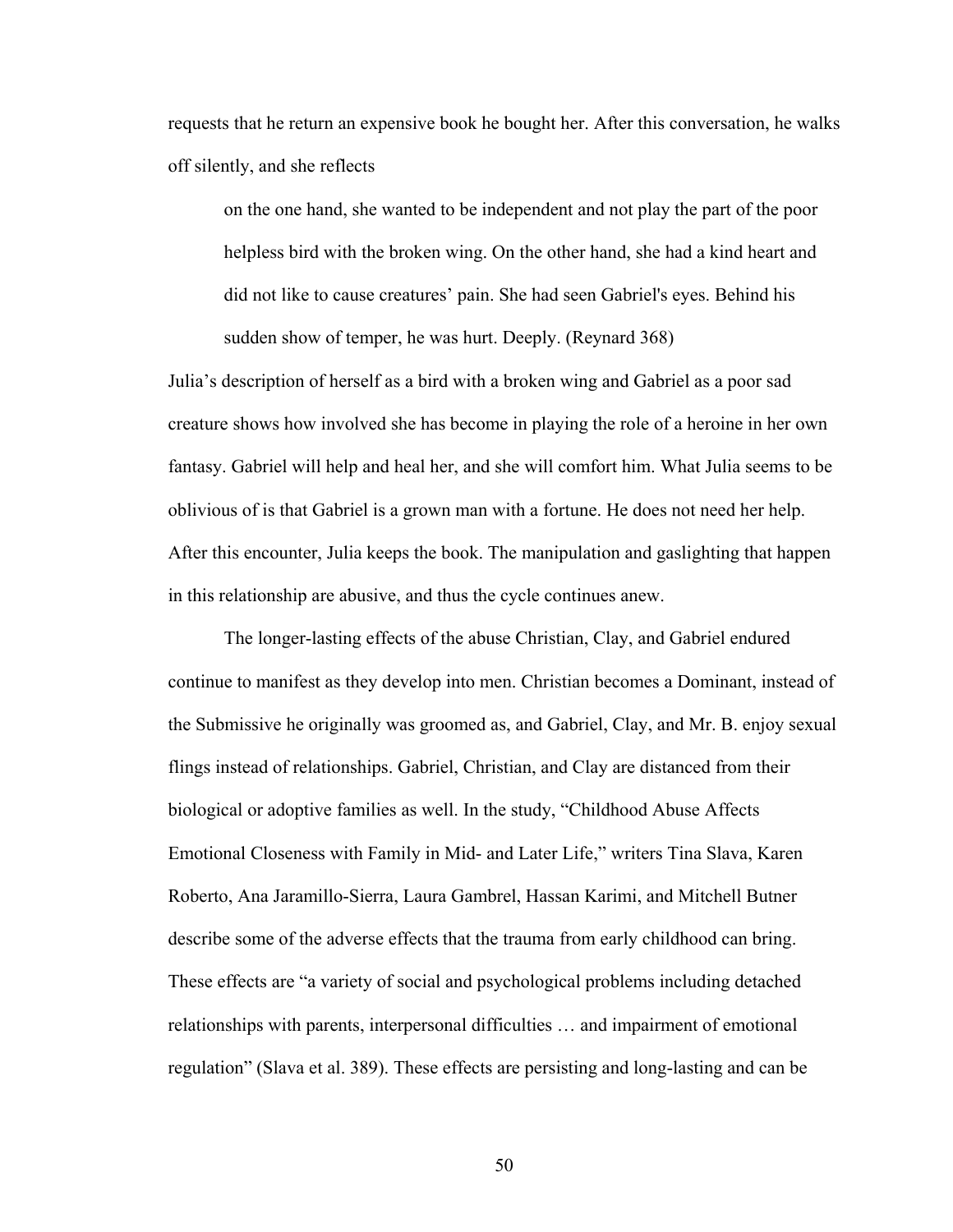seen in all of the male protagonists in *Fifty Shades of Grey, Gabriel's Inferno*, and *Dirty, Sexy, Saint*. Thus, the trauma that these men have endured affected them when they were young, but also throughout their adult lives.

Modern romance novels take the conflicts in relationships between the male and female protagonists to an extreme. However, older romance novels did the same thing. For example, Pamela discovers that Mr. B. has a dark past. It is not until after Mr. B. and Pamela's marriage that she learns about Sally Godfrey. Mr. B, during his years as a rake, had sex with Sally Godfrey and they continued to sleep together at "*Godstow* often, at *Woodstock,* and every neighboring place to *Oxford*; where he was then studying, as it prov'd, guilty lessons, instead of improving ones" (Richardson 481). Due to this, Sally Godfrey became pregnant. When she almost dies in childbirth, the young lady chooses to not stay in England and face her shame and moves to Jamaica instead (Richardson 481- 483). Also similar to the isolation of Ana and Julia, Mr. B., takes it to the next level when he kidnaps Pamela and forces her to stay at his Lincolnshire estate when all she has asked for was to be returned to her parent's care. When Pamela writes to her parents about her "captivity," she assumes that her master will take her virginity and be finished with her. However, Mr. B. clarifies why he has forced her to his other estate in a letter, saying,

*Dear* Pamela, The passion I have for you, and your Obstinacy, have constrained me to act by you in a manner that I know will occasion you great Trouble and Fatigue, both of Mind and Body Yet, forgive me, my dear girl… I do assure you, that the house you are going to, shall be so much at your Command, that even I myself will not approach it without Leave from you. (Richardson 104)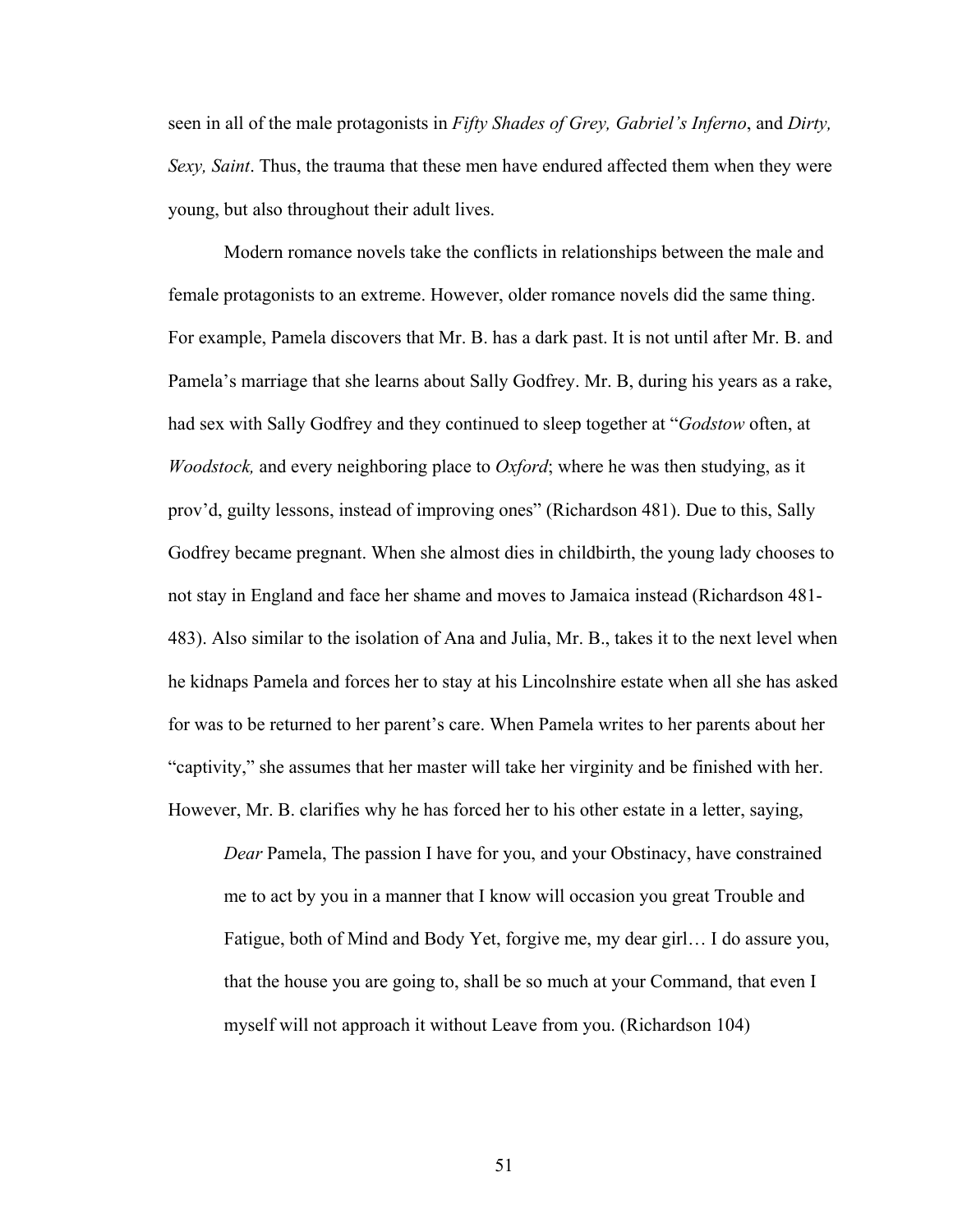Mr. B. knows that this kidnapping will horrify Pamela, yet he does not care that he has manipulated the servants that work for him, or imprisoned Pamela. He also asks for forgiveness and knowing that Pamela loved his late mother so much, takes advantage of her Christian beliefs in loving-kindness and forgiveness. He assures her that she will be at liberty in her new home, yet she is watched like a hawk by Mrs. Jewkes, the housekeeper. Lastly, Mr. B. breaks his promise to Pamela, by saying that he would not come to the house unless she asks him to. At an early stage of her imprisonment, Mr. B. comes and later tries to assault her (Richardson 63). Although Pamela is not allowed to leave the estate, she does meet a parson, Williams, whom she enlists for help in escaping. At the prospect of making a friend, and the possibility of escape, she writes, "I now think I am beginning to be happy. I should be sorry you should suffer on my Account; but I hope it will be made up an hundred-fold, by that God whom you so faithfully serve" (Richardson 129). As Pamela's escape attempts continue to get foiled by the servants that are loyal to Mr. B., Parson Williams' relationship with Pamela shifts. In one of his later letters, Parson Williams writes the only way he can see her escaping this situation is "that of Marriage with some Person that could make you happy in your Approbation. As for my own part, it would be as Things stand, my apparent Ruin; and, worse still I should involve you in Misery too" (Richardson 144). So, just like the modern romances, the friend becomes a rival lover. Sequestered away, abused, and almost assaulted, Pamela is forced to comply with the demands of her master. In the case of these novels, other men pose a threat, or barrier, as Regis would say, to the budding romance unfolding around the protagonists. This scenario is similar to Gabriel's, not so much that both the mother and child almost die literally, as in *Gabriel's Inferno*, but that if Sally Godfrey should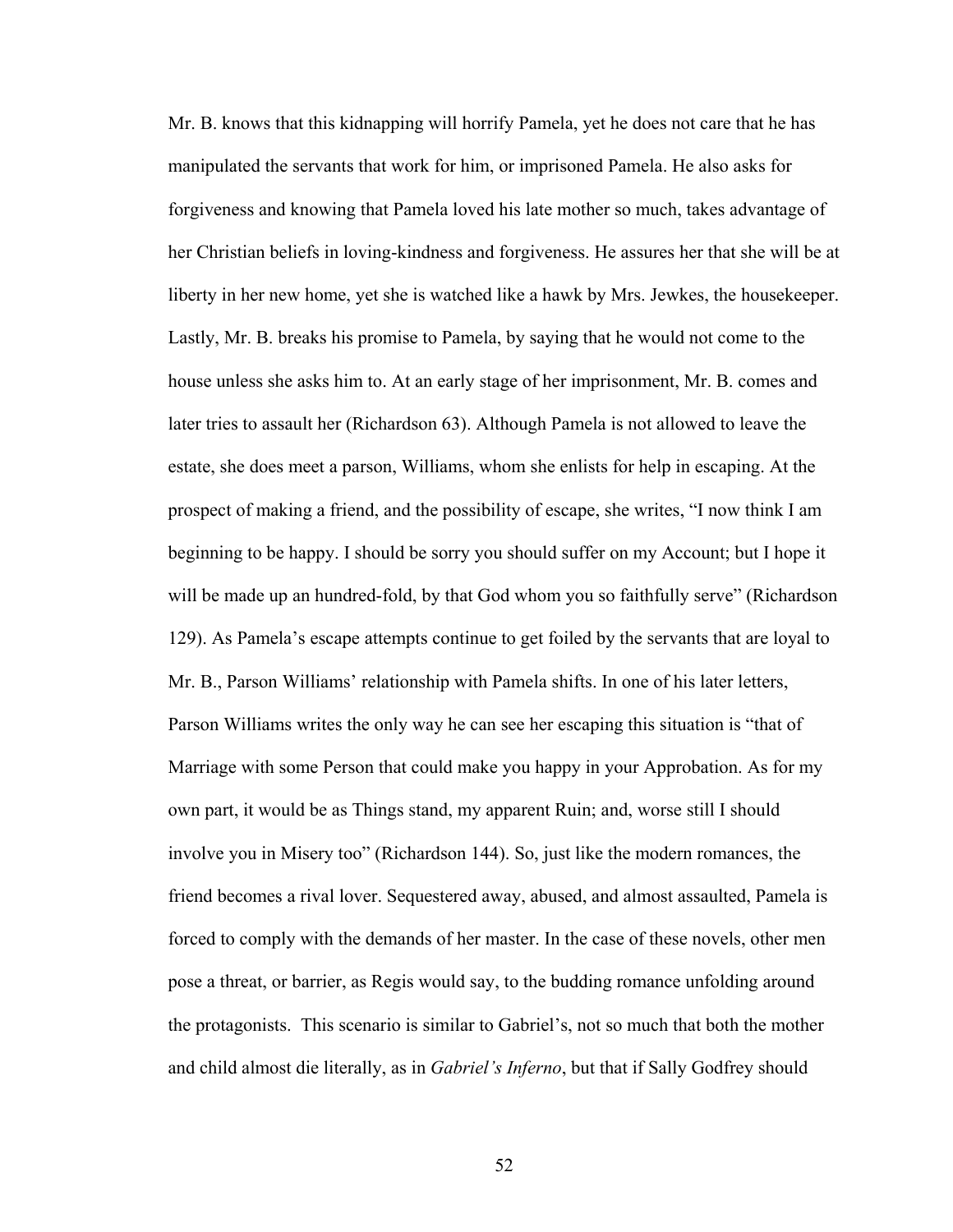stay behind in England and her secret was made known, she would be dead to polite society. This is where the central concern of stability and safety comes into the frame. A similar situation nearly befalls Mr. Darcy's sister, Georgiana, when she elopes with Mr. Wickham at the age of fifteen. Mr. Darcy swoops to the rescue as her guardian and saves both Georgiana and his reputation from scandal, though he has to pay Wickham a high price to keep silent.

Now that the traumas of sexual, physical, and emotional abuse and their effects have been exposed, I will explain how the women come to know their lovers' secrets, and how they heal them of their pain. In the case of *Dirty, Sexy, Saint,* and *Fifty Shades of Grey,* the answer is through sex. After the men have had sex with their partners, they open up about the trauma they have endured. Nowhere is this trend clearer or more disturbing than when Samantha states, "despite his attempts to push her away, there was no mistaking he wanted her. And if the only outlet she could give him was a physical one, she'd grant him the permission to use her body to slake his emotional needs" (Phillips and Wilde 203). Samantha is physically allowing her body to be the conduit for Clay's trauma. Clay reflects on Samantha's sacrifice and says that she

had gotten him through one of the worst days in recent memory... [that] she'd surrendered everything to him, and allowed him to slake his primal need inside her, to release all the pain he'd kept buried since he was a kid because he didn't know jack shit about how to deal with his emotions. It had been so much easier to suppress the pain and misery, despite the dark memories lingering just below the surface, always there, silently festering, just waiting for the one trigger to cause an eruption when the past resurfaced again. (Phillips and Wilde 208-9)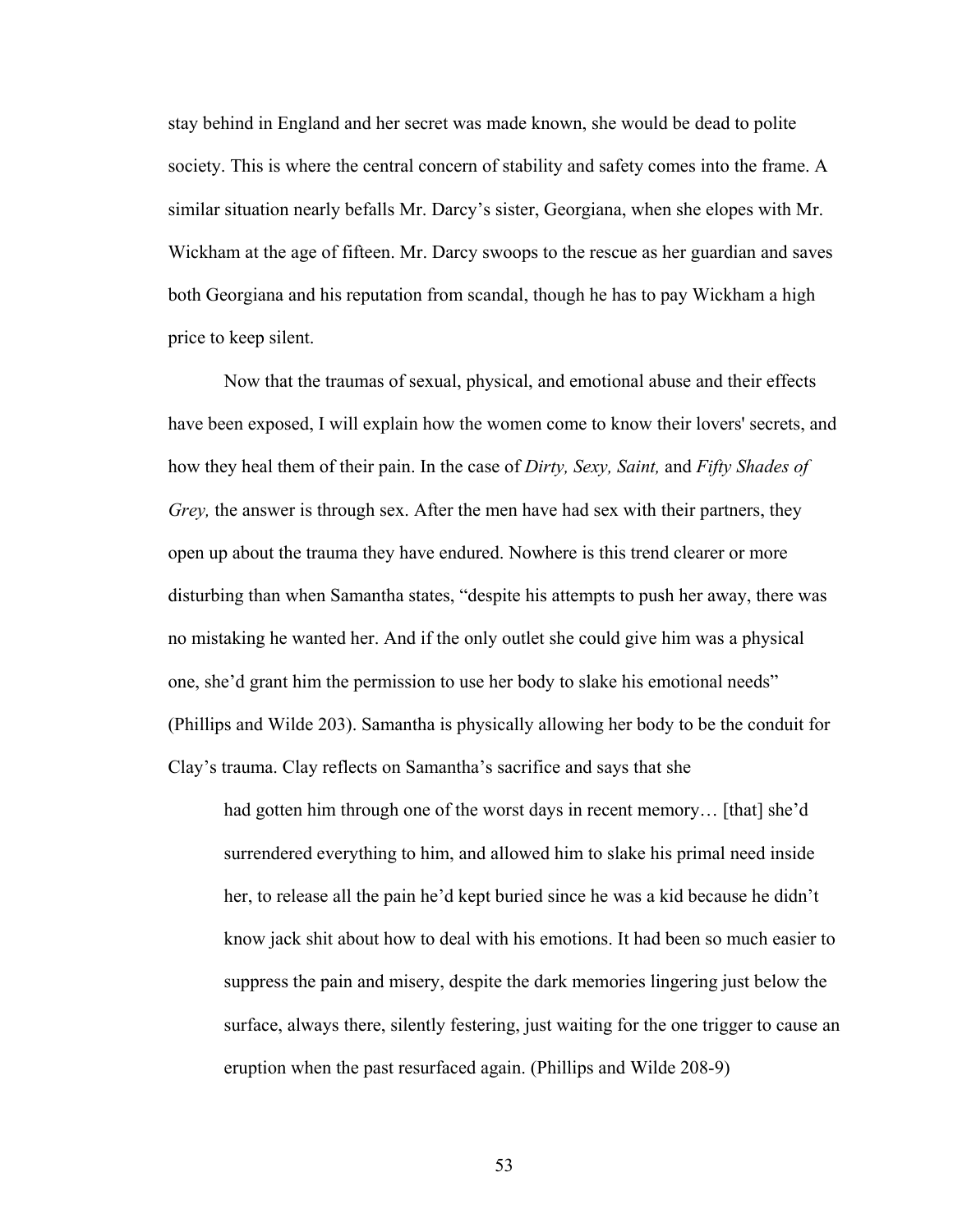After this sexual encounter, Clay is finally able to open up about the abuse he endured as a child and relates it to Samantha, who encourages and supports him as he tells the story. This interaction provides two pieces of information about trauma in romance novels. The first is that women have to be ready to sacrifice their bodies for the sake of a lover's mental health and take that responsibility on themselves. Second, not all women can perform this job, only the soulmate of a man can give them the proper comfort and care they ask for. In essence, it is a woman's job to fix her man's mental health and find out his secrets.

Men in modern society are told how they should act and respond to certain situations. Showing emotions and opening up about difficult experiences is still something that society has not prompted a lot in men, though there are more attempts and openness now than there were ten years ago. Kate Dvorkin notes in her article, "Working with Men in Therapy," how men are reticent about admitting emotional weakness. However, Dvorkin lays out a plan to help men work through these weaknesses without humiliating them. She notes,

Vulnerability, intimacy, and closeness are not traits valued by most men. Men are more likely to aspire to competency, risk taking, leadership, teamwork, problem solving, and stoicism. I use these values in the service of therapeutic work. Characteristics typical of men that can be valuable in therapeutic work include masculine camaraderie, discipline, rationality, and aggression. My goal is to support these qualities and apply them in facing covert fear or depression. (Dvorkin 224)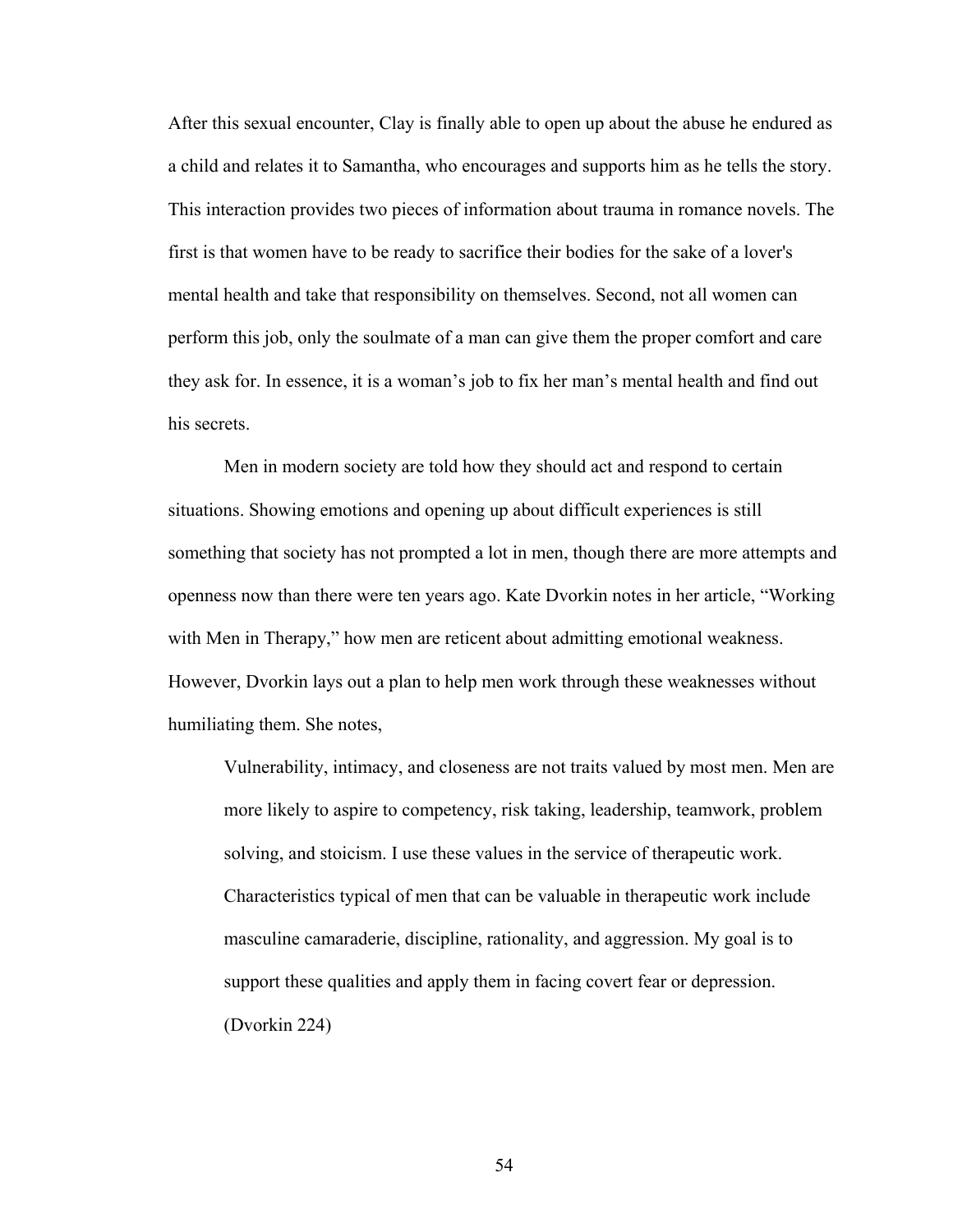Through this type of uplifting therapeutic work, help for men to connect and overcome emotional hesitation is possible, something that may not have been available more than a few years ago. However, what James, Reynard, Phillips and Wilde do is create trauma and abuse as plot points in their novels. They capitalize on this abuse and make it a quirky and dark characteristic for their male lovers. This feels like a mockery to those who have suffered similar situations. Due to the trauma these men (and women) endure, there is a kind of role reversal where the men become domineering in their careers and attain financial stability but lack emotional security, and on the opposite side, women lose control of their physical security and gain control of emotional security. Women still suffer more in this bargain, as they must rely on men to support them financially, while they support those men emotionally. Women are expected to handle this task alone. Meanwhile, the men are free to sate their sexual desires on women they deem only worthy of a one-night-stand.

Sally Godfrey was a casualty of Mr. B's desire, as Paulina and her child are casualties of Gabriel's. Christian also has a list of fifteen ex-Submissives, some of whom are obsessed with him and do dangerous and reckless things to make him notice them again. These new women, Pamela, Samantha, Ana, and Julia are on a long list of women who came before them. Sally Godfrey, Paulina, and Christian's ex-Submissives were destroyed by these men, and society has taught Pamela, Julia, and Ana that it is these new women's job to resolve the male protagonist's issues and provide sexual comfort and excitement for them. These men need therapy, not women.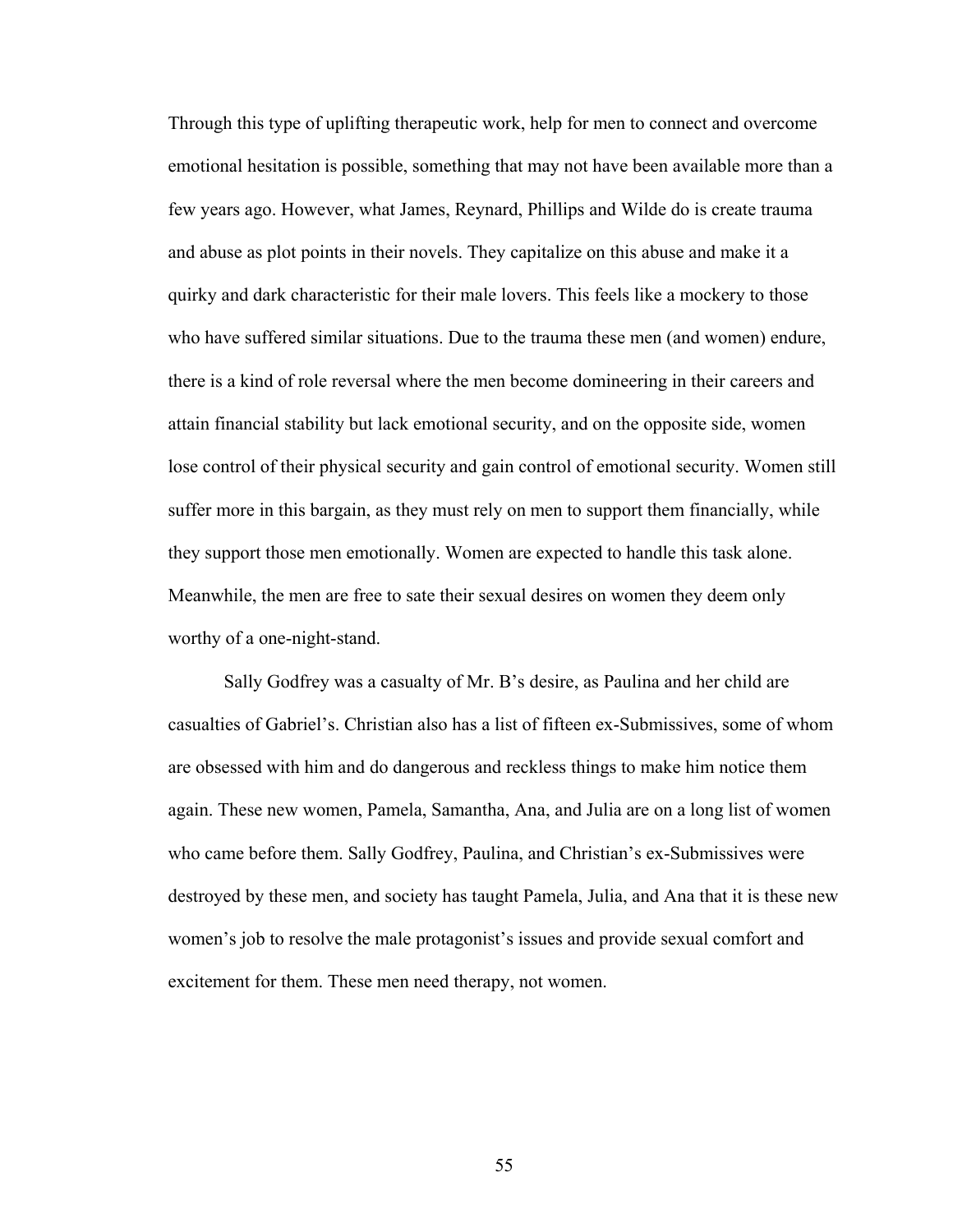## **V. THE CULT OF VIRGINITY**

Romance novels have had a fascination with virginal women since the genre's inception. It remains a fixture even in twenty-first-century novels when the stigma of a woman losing their virginity before marriage is less frowned upon. This trope has made purity culture mainstream and pushes back against the progressivism of third and fourthwave feminism as well as the progress in the LGBTQ+ community. Romance novels, especially those that fall within the forbidden romance trope, are fantasies that hurt the women reading them.

*Pamela*'s subtitle is *Or, Virtue Rewarded*. What is this virtue, and what exactly is the reward? Pamela is described in a note from the editor as a young woman, "having a taste of Easy and Plenty in a higher Sphere of Life than what she was born and first brought into, resolve to return to her primitive Poverty, rather than give up her Innocence" (Richardson 8). Now virtue and innocence are linked together. Although Pamela does have a flaw, which is that she was "too early debauched by pernicious *Novels*," which Mr. B. clarifies to be romance novels later in the text (Richardson 9). This means that Pamela has based her ideas about romance on tales of romantic exploits, and her expectations for love may be very high. In a letter that Pamela writes about the advances her master has made toward her, her parents respond with this, "Yes, my dear child, we fear—you should be *too* grateful, —and reward him with that Jewel, your Virtue, which no Riches, nor Favour, nor anything in this Life, can make up to you" (Richardson 14). Here it is more plainly implied that virtue equals virginity. There is great emphasis on the fact that Pamela should stay a virgin, and on no account should she give up that quality. Pamela's parents remind her that all the earthly things she abstains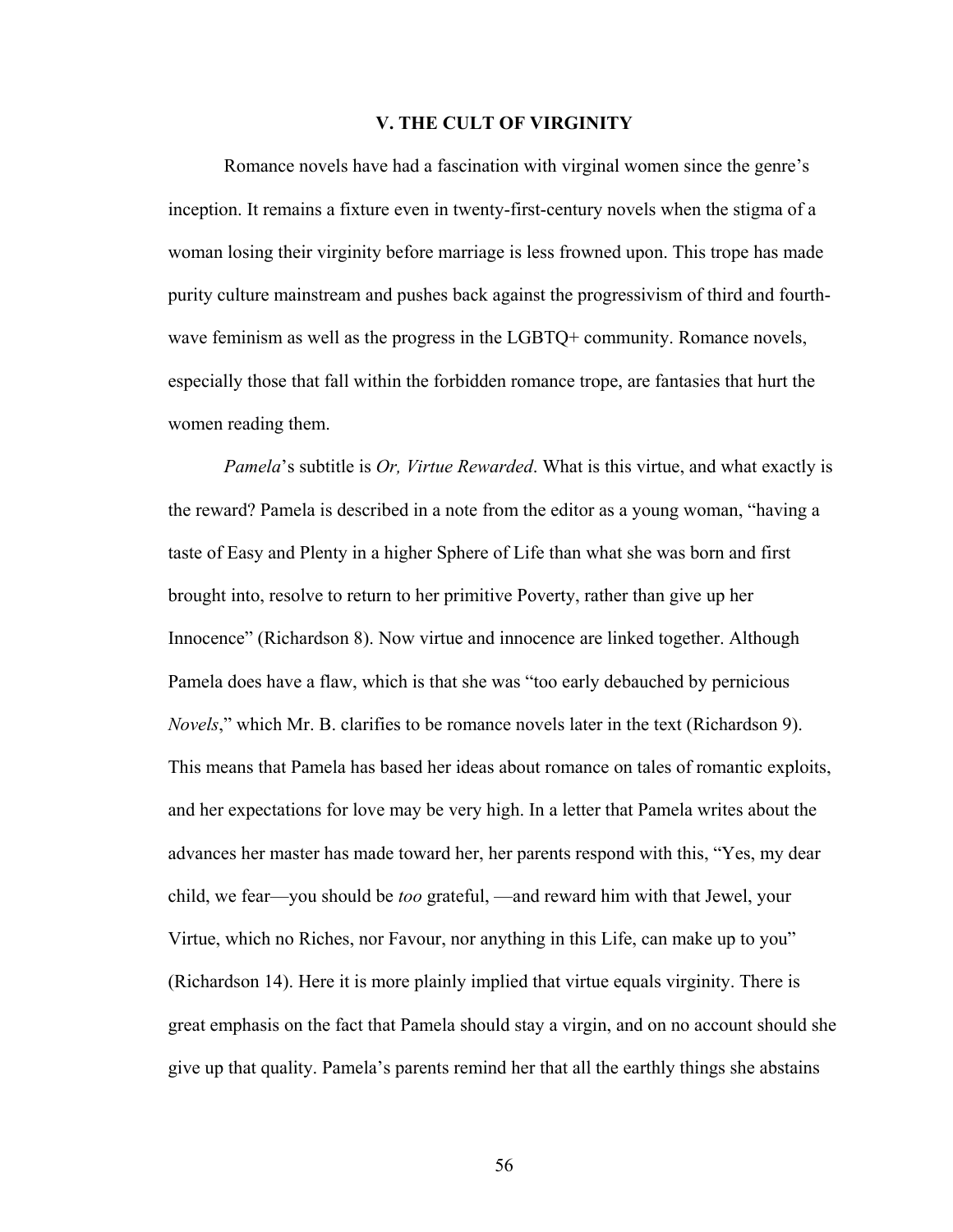from in this life will be rewarded to her in some way in heaven. What will matter is if she has stayed pure and followed the lessons from the Bible.<sup>[15](#page-62-0)</sup> Pamela responds to this letter by noting, "I will die a thousand Deaths, rather than be dishonest in any way" (Richardson 15). She takes her virtue, virginity, purity, and innocence very seriously. In the modern context this devotion to purity is extreme, but for a woman of Pamela's rank and socio-economic level, being seen as "damaged goods" would have serious repercussions. One of the barriers, Pamela's persistence in keeping her virtue drives the narrative to its climax. Mr. B. becomes more frustrated the more she resists him, he becomes more attracted to her the more she resists. In one such case, Mr. B. takes action and states,

*Because* you're a little Fool, and know not what's good for yourself. I tell you, I will make a Gentlewoman of you, if you be obliging, and don't stand in your own

Light; and so saying, he put his Arm about me, and kiss'd me! (Richardson 23) Pamela is horrified and begins to cry as she normally does on these occasions. Pamela reflects on this scene and why she will not accept this kind of treatment. She first thinks of her virtue, which is the first barrier in the novel. Secondly, she thinks of how inappropriate the relationship between a landed gentleman with a poor maidservant is. When Pamela brings these issues up with Mr. B. he shouts, "Who would have you otherwise you foolish Slut!" (Richardson 24). Mr. B. brings up an important point, which is if he has sex with her, she will not be viewed as pure or useful. It will be hard for her to find work and shame will tarnish her reputation as a servant that slept with their master.

 $\overline{a}$ 

<span id="page-62-0"></span><sup>&</sup>lt;sup>15</sup> The Bible makes many references to marriage and virginity. The following verses would be a small sampling of what Pamela was taught as a young woman: Hebrews 13:4 "Let marriage be held in honor among all, and let the marriage bed be undefiled, for God will judge the sexually immoral and adulterous" (ESV), Leviticus 21: 13 "And he shall take a wife in her virginity" (ESV).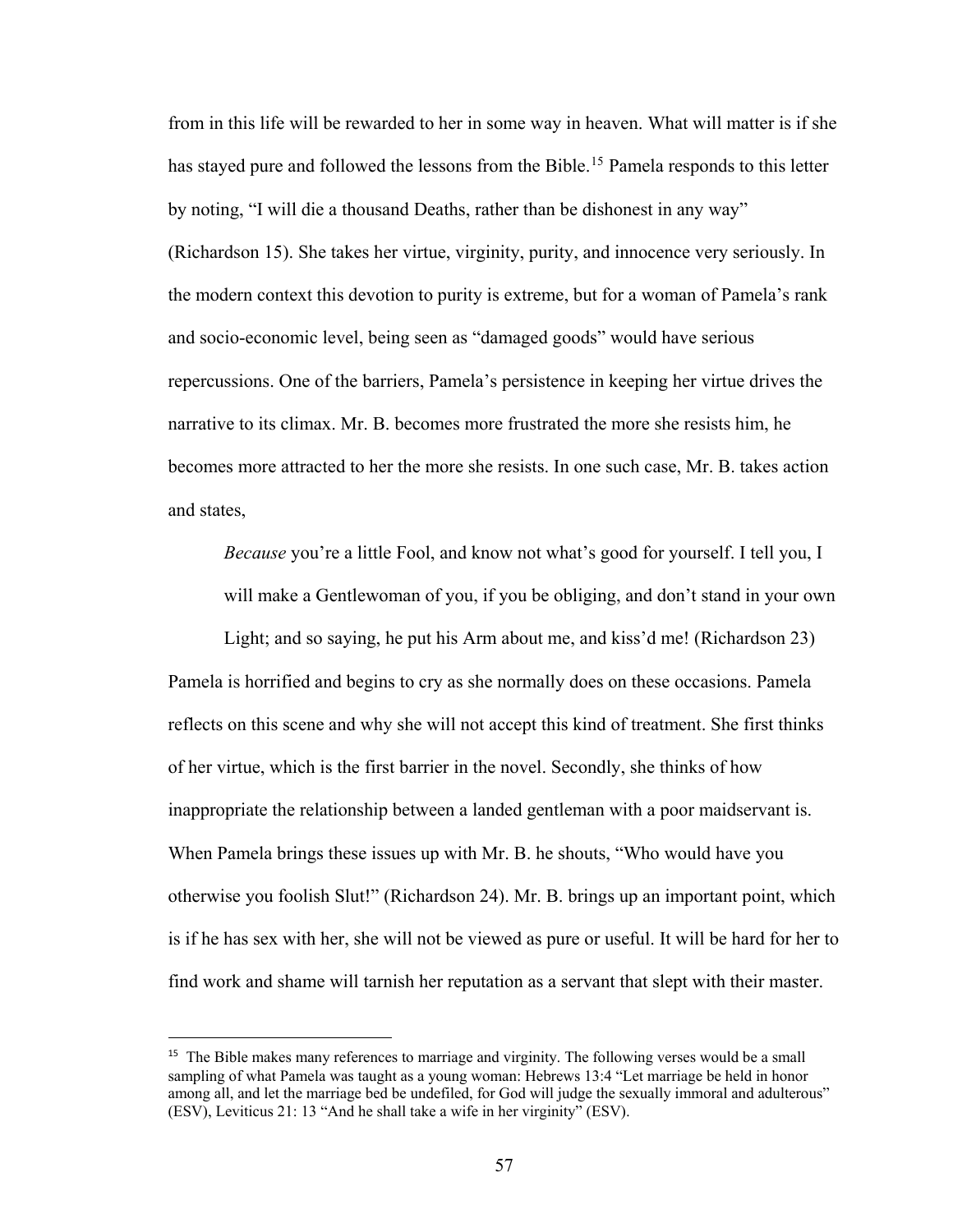This is why Pamela is so adamant about returning home where she will be poor, but safe. Pamela does not get her wish, as she is kidnapped by Mr. B. Pamela sees the risk to her virtue as so great that she considers drowning herself in the lake (Richard 172-77). Pamela is reminded, however, that she has no right to end her own life, according to the Christian doctrines of the time, and thus she does not go through with that plan. During her entrapment, Mr. B. tries to assault her. The scene is described this way:

But he kissed me with a frightful Vehemence; and then his voice broke upon me like a Clap of Thunder. Now. *Pamela,* said he, is the dreadful time of Reckoning come, that I have threaten'd. — I scream'd out in such a manner, as never my body heard the like. But there was nobody to help me. (Richardson 203)

This scene represents the point of ritual death, as Pamela physically faints away into a death-like stupor. This stops Mr. B. from assaulting Pamela and is the turning point in the novel. He realizes he is first, concerned for Pamela's well-being, and secondly, that using any kind of force will not work in attaining Pamela. He then sets out in transforming his character with the help of Pamela's virtue. Although many trials happen before their marriage, eventually the two are wed, and Pamela writes about it thusly:

 And thus, my dearest Parents, it is your happy, happy, thrice happy *Pamela*, at last, marry'd; and to who? — Why, to her beloved, gracious Master! the Lord of her Wishes, — And thus the dear, once naughty Assailer of her Innocence, by a blessed turn of providence, is become the kind, the generous Protector and Rewarder of it. (Richardson 345)

This novel teaches readers that a woman's virtue is the jewel of her purity, and giving it up to the wrong man will ruin them forever. Pamela's disdain for Mr. B. changes quickly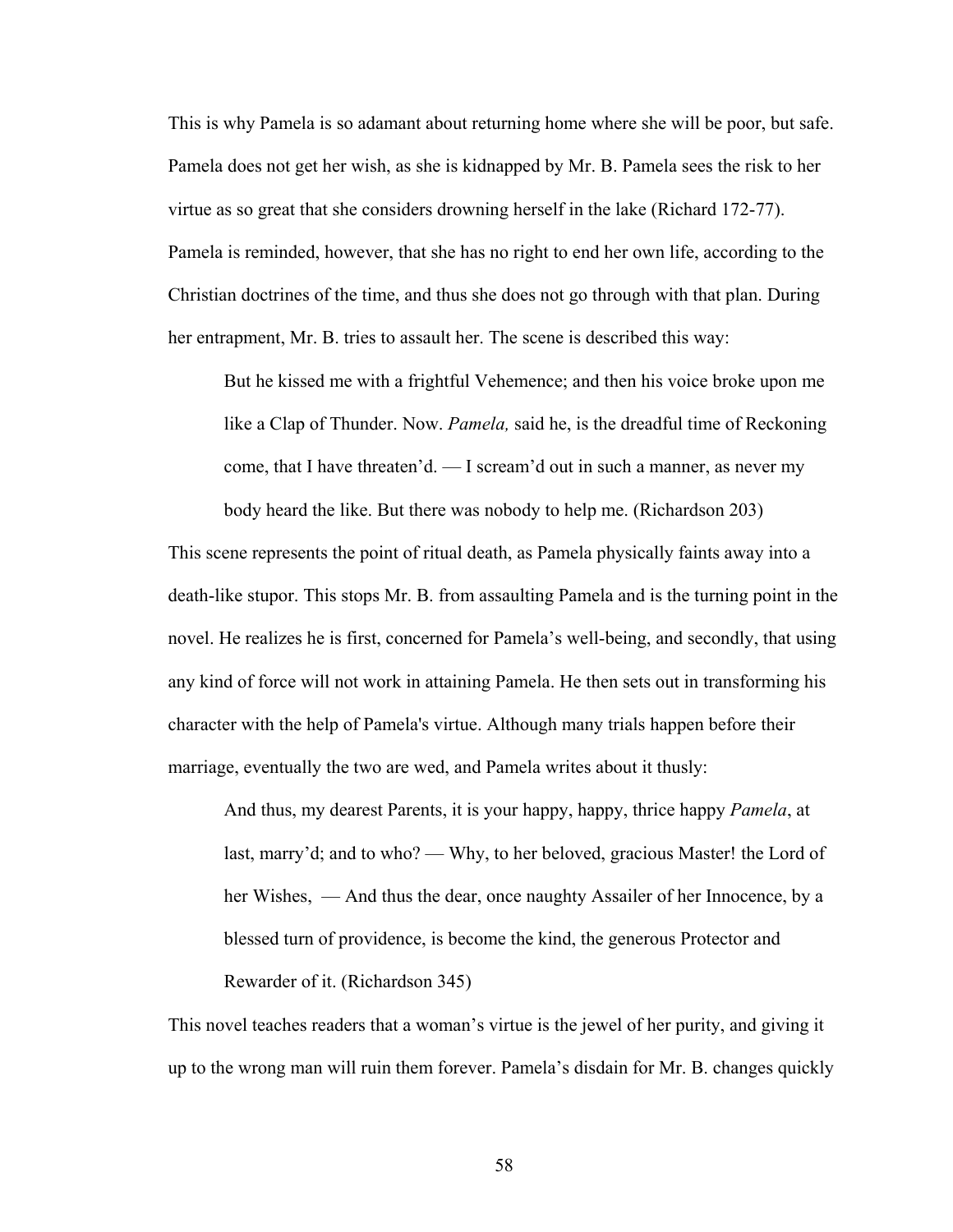as she realizes he cannot help himself and love her as he does. With this realization, Pamela makes it her goal to reform the rake. In this context, Richardson sees Mr. B.'s reformation and Pamela's moral lessons to him as admirable changes in both characters. However, there is a quick turnaround time between Pamela being willing to die to save her virtue and then going on to marry the man that would have ruined her to society. Richardson realized the irony of this situation. However, some of his readers were less aware. There are accounts that when the issue with the wedding scene was released, various groups went to the church and rang the church bell to celebrate the union (Regis 64). So, when returning to the question what is virtue, and what is the reward for it? *Pamela* makes it clear that virtue is virginity and purity, and the reward for maintaining one's virtue is to be married to a man above your status and live in security and happiness for the rest of your life. However, something more sinister is at the root of this marriage. Looking at the last quote provided, the control that Mr. B. had over Pamela is continued once they get married. Firstly, Pamela continues to call him "Master," even after their union. She does this because she feels unworthy of calling him his first name, which is never revealed. Secondly, she notes how large a shift Mr. B. has made over the course of the novel, and at the end, he was become "the generous Protector and Rewarder" of her virtue, which sounds like he has total control over her mind (Richardson 345). Mr. B. is the model for the eighteenth-century rake<sup>[16](#page-64-0)</sup>. Therefore, it is Pamela's job to reform him and teach him lessons on virtue.

*Pamela* sold incredibly well and sparked many responses. There are accounts of ministers preaching about *Pamela* to their congregations and what a good example the

 $\overline{a}$ 

<span id="page-64-0"></span><sup>16</sup> *The Oxford English Dictionary* defines a rake as "A fashionable or stylish man of dissolute or promiscuous habits." A common synonym at the time for rake was a libertine.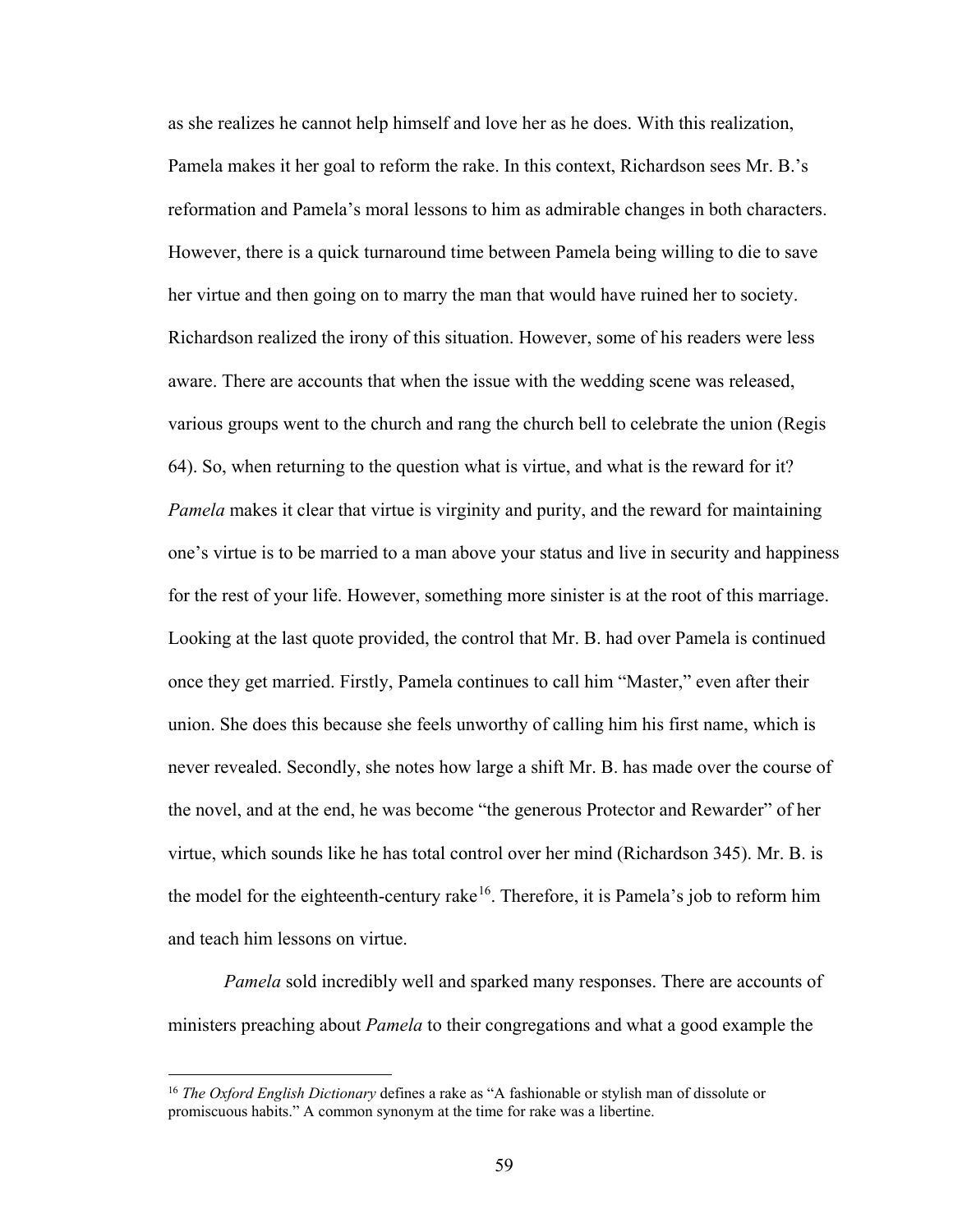protagonist is of virtue. Although Keymer notes that the minister that made the endorsement from the pulpit may have been in debt to Richardson at the time of his sermon (xxiv). Others saw the irony in the novel and wrote spin-offs using satire to the extreme. Particularly, Henry Fielding with this novel titled *Shamela*. Whatever side one was on, Pamelists or Anti-Pamelists, it is hard not to see the impact of *Pamela* in society and other novels of the time. This is troubling because *Pamela* created a blueprint for the trope of the reformed rake, as well as romanticized Stockholm syndrome, described as when a captive person becomes attracted to their captor. These qualities are glorified and put in a romantic light. These problematic tropes continue in romance novels to the present day.

The unrealistic nature of *Pamela* is obvious to modern readers. However, earlier writers took on the issue of love and virtue in as equally an unrealistic nature, but with more realistic outcomes for the protagonists. Examining Eliza Haywood's *Fantomina; or Love in a Maze* reveals how fickle men are, and how desiring a lasting relationship with a man can ruin a woman's reputation. This novel focuses on two people who are in high society. Unlike Pamela and Mr. B., Fantomina is left to her own devices, and her parents are not seen until the end of the novel. This trope of young women being unsupervised and unsupported by their parents is common in modern romance as well. Fantomina starts out going to an opera and sees many young noblemen soliciting prostitutes for later in the evening, instead of mingling with the women of higher society. Fantomina reflects on this and states, "the greater was her Wonder that Men, some of whom she knew were accounted to have Wit, should have Tastes so very Depraved" (Haywood 24). This leads Fantomina to put on a costume and pretend to be a prostitute herself. One thing Haywood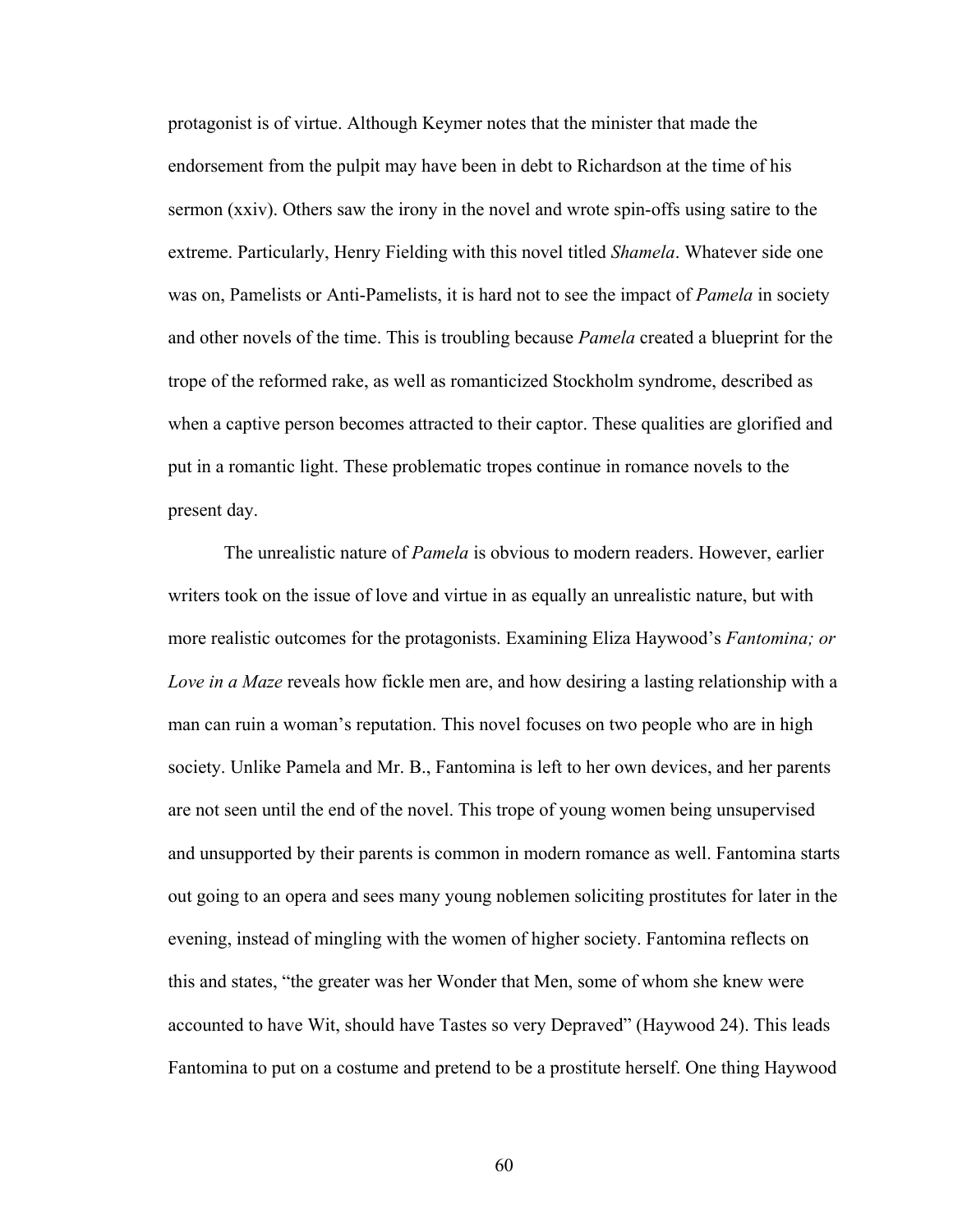points out often is the stupidity of the men in this book. Haywood displays this early on when Fantomina makes her appearance as a prostitute and a man says, "Gad, she is mighty like my fine Lady Such-a-one, — naming her own Name" (25). This indicates two things about Fantomina and the men she solicits. Firstly, Fantomina may not be that adept at creating costumes that significantly change her appearance. Secondly, the men that she is soliciting may be too drunk or oblivious that this prostitute would be the woman of high society that they are claiming she looks like. Either way, Fantomina's poor disguise, or the men's poor judgment proves that none of these gentlemen or gentlewomen are good at making decisions. It is at this gathering that Fantomina meets Beauplaisir. After speaking, he admits that "the Passion he profess'd was not of that humble nature which can be contented with distant Admirations: — He resolv'd not to part from her without the Gratifications of those Desires she had inspir'd" (Haywood 27). Fantomina is frightened at the prospect of her virtue being tarnished; however, her desire for Beauplaisir encourages her to meet him again. Right before their second meeting, Fantomina reminds herself to "depend on the Strength of her virtue to bear her safe thro' Trials more dangerous than she apprehended" (Haywood 29). Pamela similarly relies on her virtue to get her through difficult situations. Fantomina's hope to stay pure works for the couple's second meeting. However, on their third meeting, her hopes are dashed. In this third meeting, her final defense to try and protect her honor is to tell Beauplaisir that she is a virgin. But he does not care about her reputation and he deflowers her. This scene is described in this way:

 But that he little regarded, or if he had, would have been far from obliging him to desist; — nay, in the present burning eagerness of Desire, 'tis probable that had he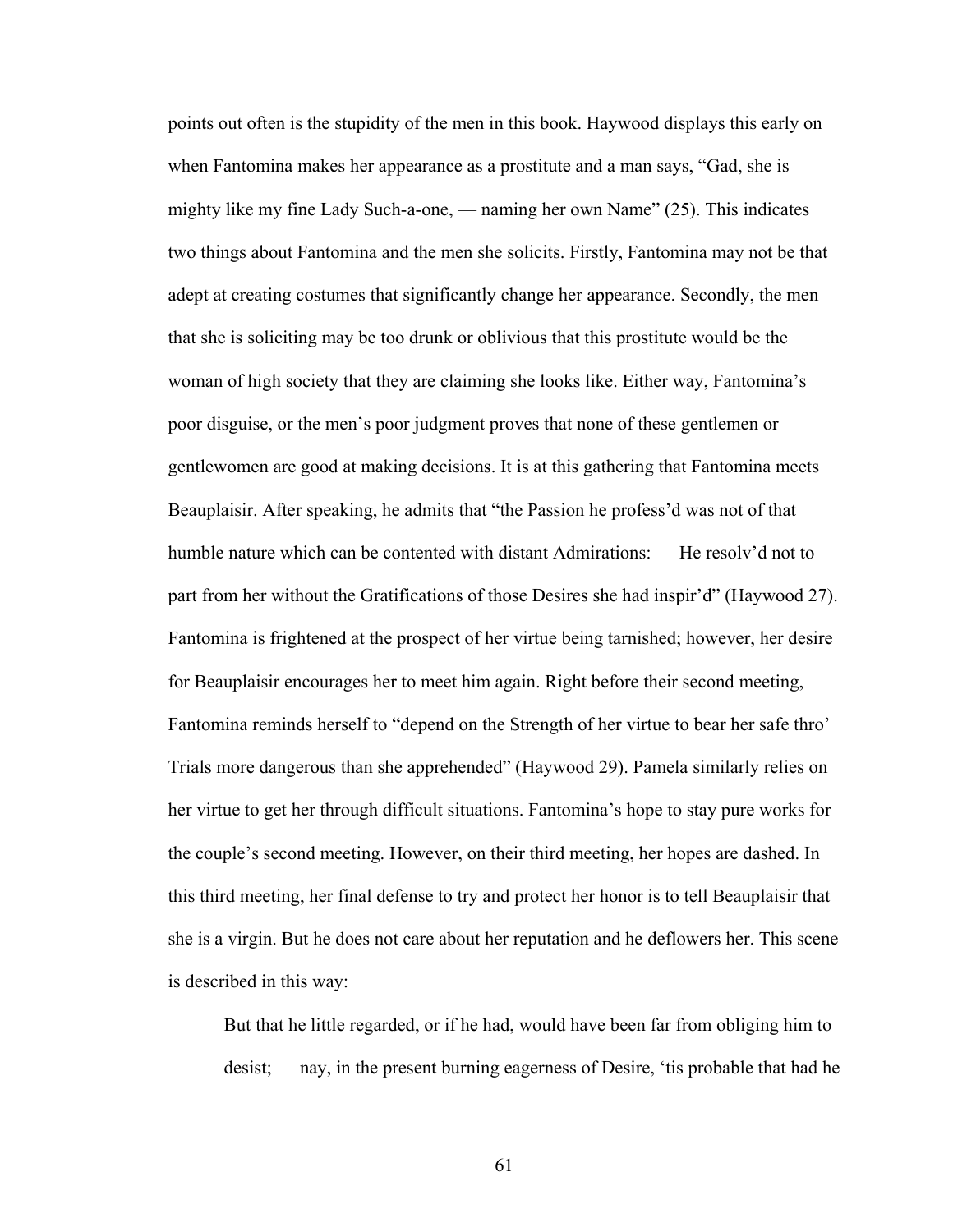been acquainted both with who and what she really was, the knowledge of her Birth would not have influen'd him with Respect sufficient to have curb'd the wild Exuberance of his luxurious Wishes, or made him in that longing, — that impatient Moment, change the form of his Addresses. In fine, she was undone. (Haywood 32)

Here Beauplaisir is a more accurate representation of a rake. First, he does not care that she is a virgin. Secondly, his desire for her is so great that even if he knew who she was, he would still have sex with her. In the introduction to the text, Sarah Creel, Bethany Qualls, and Anna Sagal wonder if this scene is a description of rape, and describe the "act of penetration… is implied to be involuntary" and that "Fantomina 'struggled all she could'" (Haywood 8, 32). It is because Pamela faints away that stops Mr. B. the first time, and her virtue continues to stall him throughout the text. Here Haywood portrays a more accurate picture of a rake by showing how far they are willing to go for their desires, as well as how much of a conquest male protagonists take sex to be.

Fantomina realizes that her virtue may now be lacking, but she can still receive love from Beauplaisir, or so she hopes. She notes, "if he is really the faithful, the constant Lover he has sworn to be, how charming will be our Amour?" (Haywood 39). This quote indicates Fantomina's youth, naiveté, and inexperience in society. Beauplaisir soliciting prostitutes at the start of the text shows him to be a fickle man. However, Fantomina is unaware of this, and as her first lover, she wants to stay with him. She does not get her wish. As Beauplaisir, continues his relationship with Fantomina, he grows increasingly bored with her. Haywood again typifies the rake, stating, "he varied not much from his Sex, as to prolong Desire to any great Length after Possession: The rifled charms of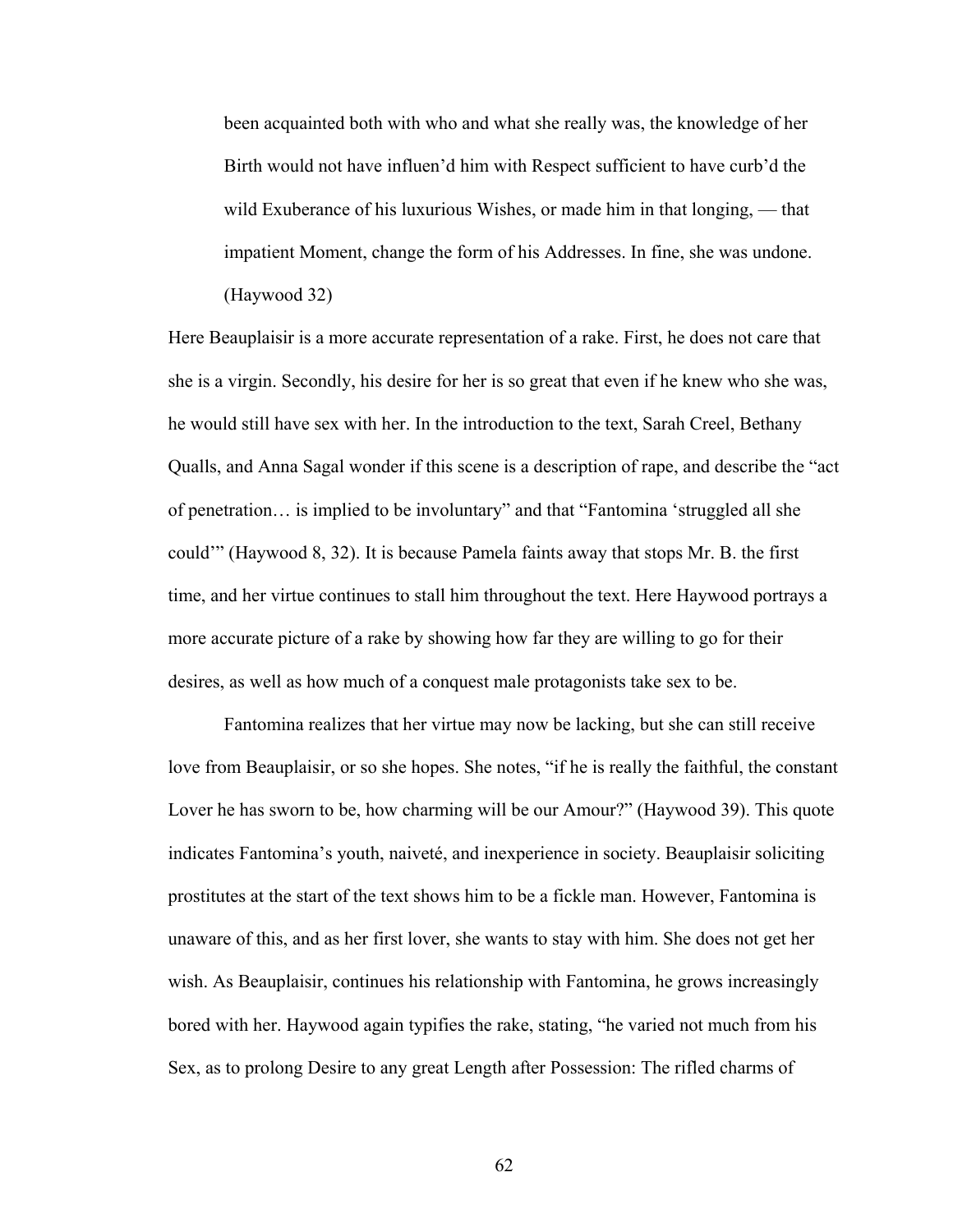Fantomina soon lost their Poignancy and grew tasteless and insipid" (39-40). This quote indicates the idea that Beauplaisir, after having sex with Fantomina, seems to own her and can get rid of her as he pleases. This may be because that Fantomina was posing as a prostitute, so he thinks of her as a lesser person. That idea in itself shows that Beauplaisir sees himself above other working-class people. Furthermore, Haywood admits when the couple first have sex, that even if Beauplaisir knew with whom he was sleeping, he would most likely proceed to the same end. Therefore, Fantomina realizes as many women do, that men do not always stick around, even if their partner loves them.

Fantomina, already being acquainted with fooling Beauplaisir with her costumes, follows him to the country and takes on the persona of a servant-maid named Celia (Haywood 41-44). For a month they have a pleasant time, but again he grows tired of this "new" woman and returns to the city. Fantomina takes two last disguises, The Widow Bloomer, and later in the text, Incognita, both of which Beauplaisir falls in love with again. Haywood repeats her mocking tone from the beginning of the text when none of the rich men were able to identify Fantomina as a gentlewoman at the opera by stating, "it may, perhaps, seem strange that Beauplaisir should in such near intimacies continue, still deceiv'd: I know men who swear it an Impossibility, and that no disguise could hinder them from knowing a Woman they had once enjoy'd"; Haywood follows up to state that Fantomina may have fooled Beauplaisir due to her being an excellent actress (51). The irony of this is that Beauplaisir would have seen private areas of Fantomina's body, and interacted with those parts of her body four times at least, which no acting or disguise would be able to cover or hide. Fantomina does a fantastic job of keeping her personalities separate and untraceable to her. However, her exploits get the best of her.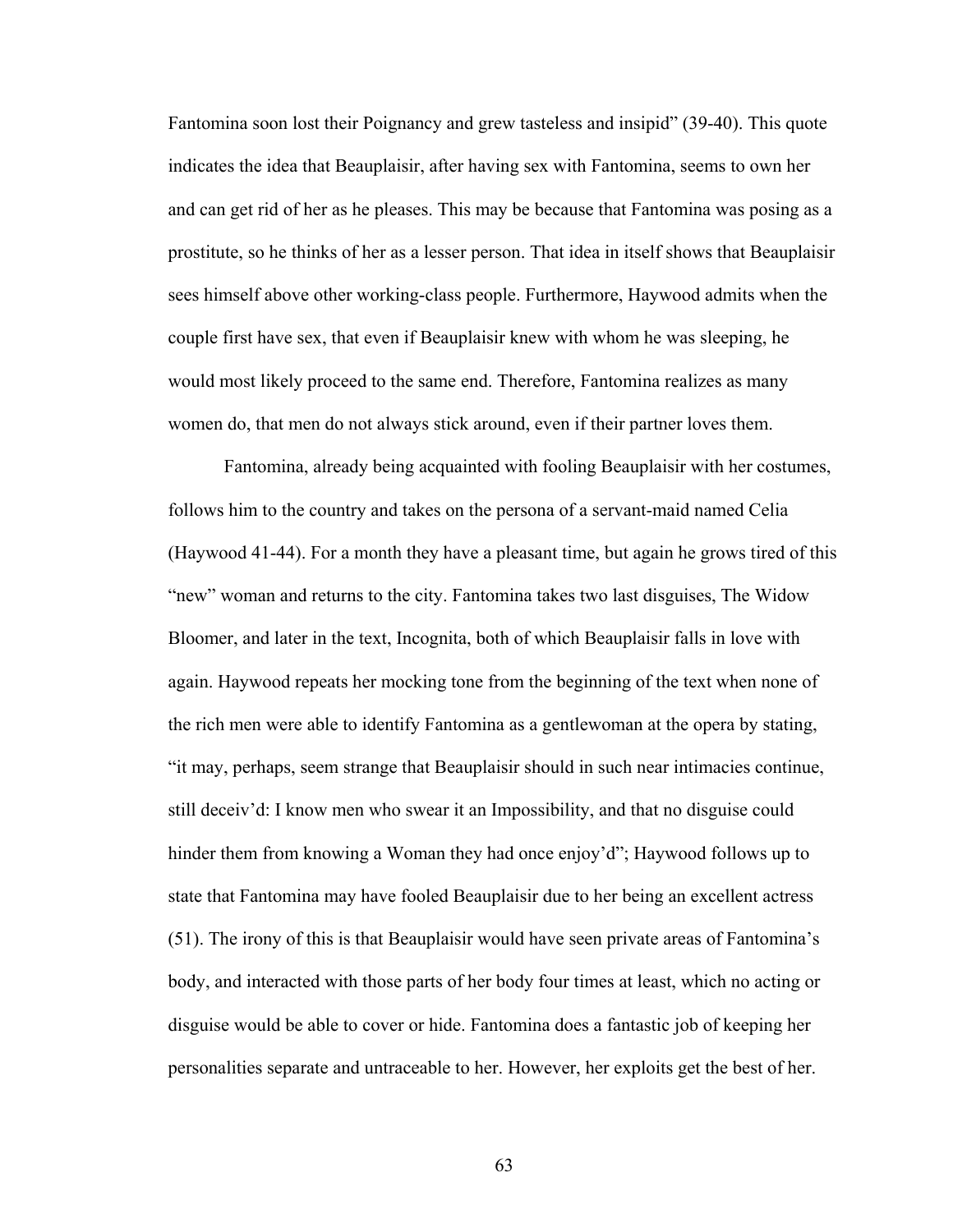The point of ritual death, which is never resolved, comes when "she found the consequences of her amorous Follies would be, without almost a Miracle, impossible to be concealed: — She was with Child" (Haywood 71-72). This pregnancy is a deviation from most modern romance novels where the couples have prolific sex lives, and rarely have children until later in the protagonist's stories. The presence of Fantomina's pregnancy suddenly thrusts the reader into the reality that women do become pregnant, even if they do not wish to be, and men can lose interest and move on if they wish. The narrative ends with Fantomina's mother finding out her daughter's situation, and who made it this way, and dragging Beauplaisir in for an interrogation. Once the whole truth of the matter is made known to the mother and Beauplaisir, and the mother demands he marries her daughter, he responds: "The blame is wholly hers, and I have nothing to request further of you than that you will not divulge the distracted Folly she has been guilty of" (Haywood 76-77). Instead of taking responsibility after knowing that he is the father of this child, he chooses his pleasure and the ability he had to continue being a rake instead of taking care of Fantomina and his child. Fantomina is punished for her actions by being forced to live out the rest of her days in France (Haywood 77). To those who read this without context, this punishment may seem like a terrible situation; however, the introduction clarifies that "enclosed Catholic spaces like monasteries and convents were frequently associated with excessive sexuality and lax behavior among eighteenth century English readers due in no small part to anti-Catholic sentiment and a prevailing discomfort with single-sex institutions" (Creel et. al., 15). This move at the end of the text, which gives Fantomina a chance to start another life in France is due to her high class. Had Fantomina been a character of Pamela's station, her career and social life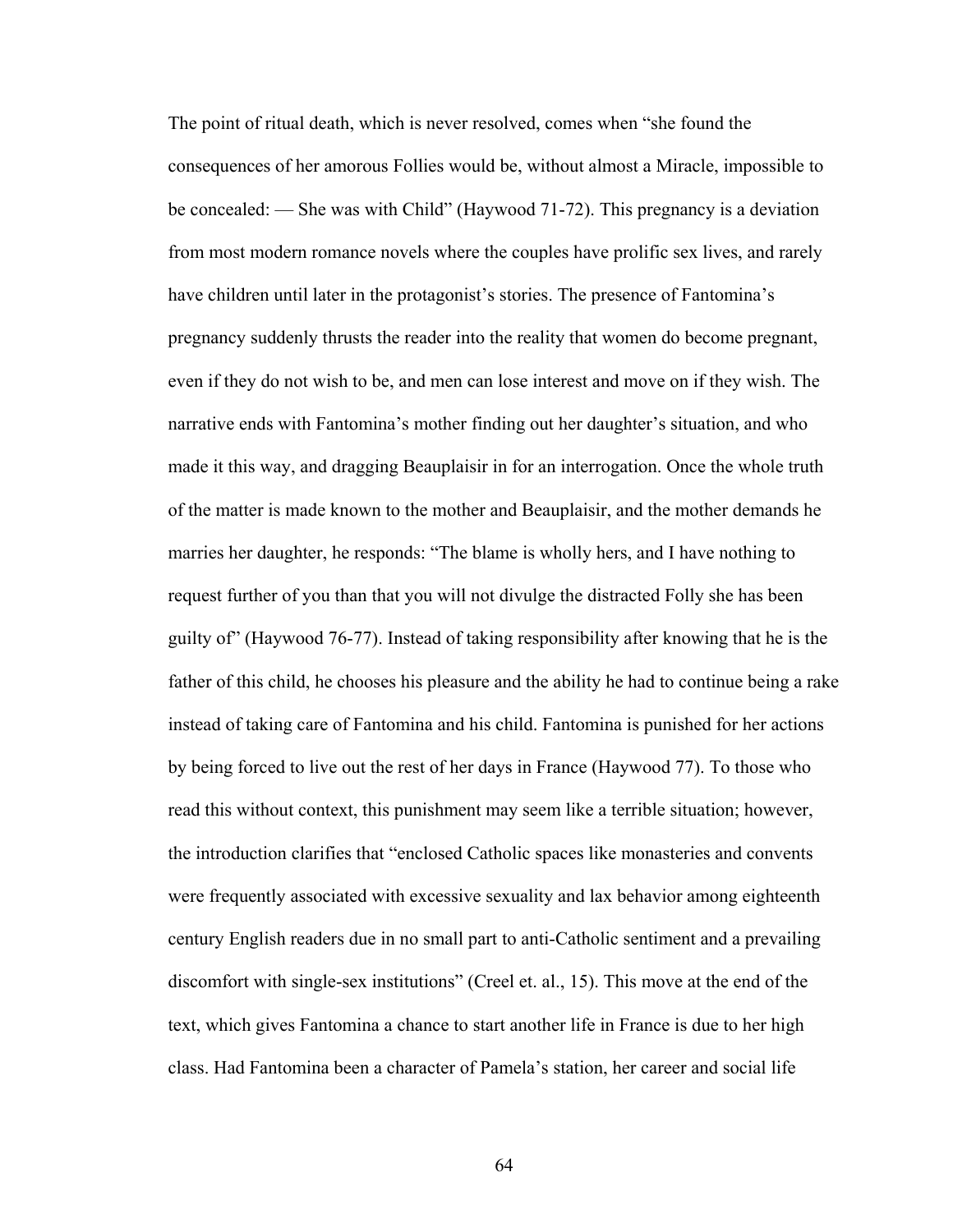would have ended once she was found out to be pregnant. This is an important distinction between the two texts. In *Fantomina*, Fantomina is of a high class and is still somewhat punished for the loss of her reputation and virtue, while in *Pamela*, Pamela is hardly ever blamed for continuing and eventually marrying a man far above her station. Thus, Fantomina portrays a more realistic society with relevant consequences to the action that sex and love had at the time.

*Fifty Shades of Grey* and *Gabriel's Inferno* treat this topic in a similar way that *Pamela* does. *Fifty Shades of Grey* uses Ana's virginity as one of the first of many barriers in the novel. Christian is asking Ana about her hard limits for the contract, right after showing her his BDSM room. She takes a long time to respond and Christian assumes she has restrictive limits. However, when Ana admits the truth that "I haven't had sex before, so I don't know"; Christian becomes irate (James 108). Christian's anger stems from the fact that she did not reveal this information to him sooner, and that he had just revealed the type of sex he enjoys in the Red Room of Pain.<sup>[17](#page-70-0)</sup> Either way, Christian's anger highlights the questionability of his character. When he inquires why she had never had sex before, she admits, "no one's really, you know...' Come up to scratch, only you. And you turn out to be some kind of monster" (James 110). Ana's standards are impossible to meet because her romantic heroes are Mr. Darcy and Mr. Rochester. This love of literary heroes is reminiscent of Pamela and her love of romance novels. Both of these women are looking for something unobtainable, and therefore their ideas of love are twisted around a fantasy. Christian wants Ana as his Submissive and he states, "we're going to rectify the situation right now"; when Ana does not understand what he means,

 $\overline{a}$ 

<span id="page-70-0"></span><sup>&</sup>lt;sup>17</sup> This is what Ana calls Christian's sex dungeon.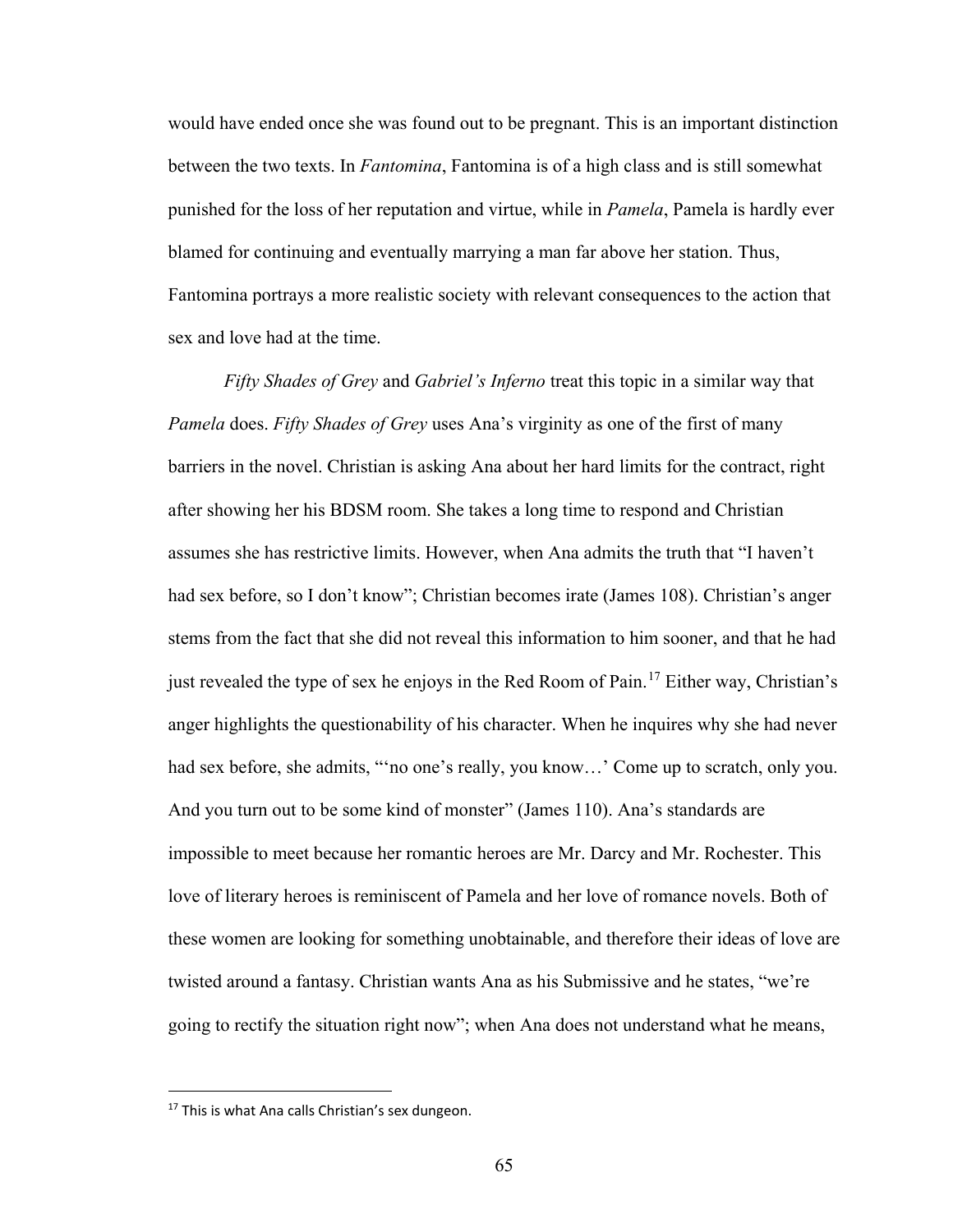he clarifies, "I am going to make love to you now" (James 110). Christian is very clear with his intentions, although he breaks some of his self-imposed rules to have sex with Ana. The sex scene that follows is not graphic for a romance novel. However, the circumstances and end of the sex act are unlikely. First, Ana being in this circumstance at all is unlikely, as she met Christian by coincidence. The fact that she would have sex with him, even though she has many doubts about his character and has known him only for a few days amplifies the fantasy of this scenario. Secondly, before they begin to have intercourse Christian states, "'you are mine,' he whispers. 'Only mine. Don't forget it" (James 119). Here Christian already sounds like she is his submissive, even though this is her first time having sex, and she has not signed the contract yet. The desire for ownership he wants over her is troubling. The last absurdity of the scene is that Ana feels no pain during sex, even though it is a lively affair. She experiences pure bliss the whole time.

Christian taking Ana's virginity does fix one of the barriers to their relationship, but it also opens the door to many other unforeseen problems. Unlike the eighteenthcentury texts, Ana's virginity is seen as a deterrent, not a virtue. However, the significance of her giving her virginity to Christian proves that he is the type of man she has dreamed of, even though he does not turn out to be what she wants at the end of the first book. The fast-paced nature of having sex with someone Ana has known for only a short time is similar to *Fantomina*, but Ana is less hesitant about the proposal of sex and going through with it. Christian fits the stereotype which Regis would call the "bad boy" or the "alpha male,' or the twenty-first-century equivalent to a rake. Therefore, Christian and Mr. B. are more alike than Ana is to Pamela or Fantomina. Christian admits that he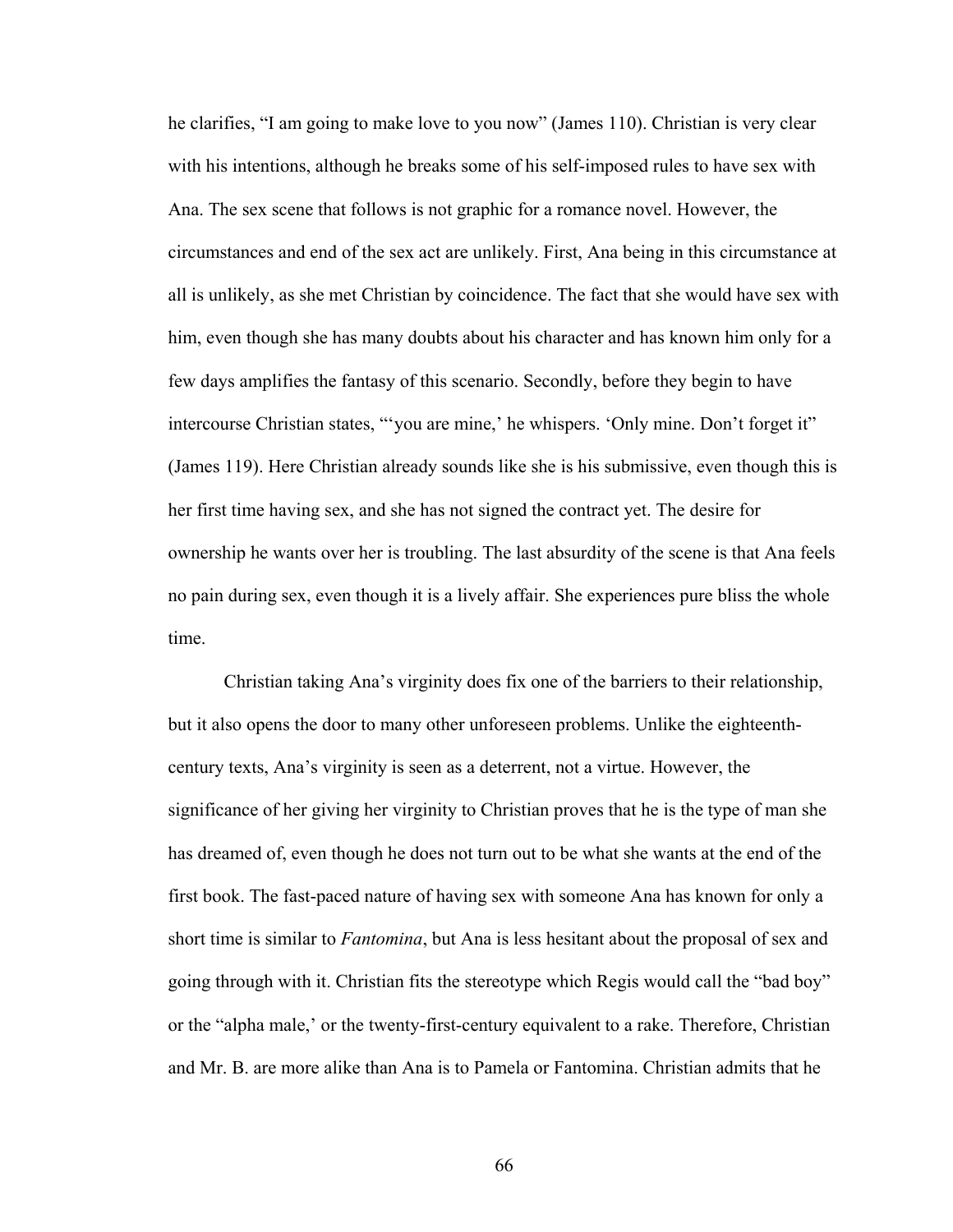has had fifteen Submissives before Ana, but she was the first woman he "has slept with" or "had sex in my bed" with (James 153). Because of this, Christian considers this time sleeping with Ana as his first real loss of virginity as well, at least as a normal person and not a Dominant. As Christian starts to learn how to express his love more for Ana, which starts happening in the second book, Christian then realizes how significant her letting him take her virginity is. So, in this text virginity is not seen as a sign of purity, however, it does bring up many problems for later sexual interactions.

 Among the modern romance novels mentioned in this paper, *Gabriel's Inferno* is the closest to *Pamela,* because Gabriel is similarly obsessed with Julia's virginity. The morality element of this book is because Gabriel, as the title suggests, is a Dante-like figure trying to sort out his sinful past. Gabriel is led through hell by his own pure and virginal Beatrice, Julia. Although this Dante storyline is merely an extended allusion, Reynard makes an obvious deviation from the original text. In the *Divine Comedy*, because Beatrice is saved from hell, she is not allowed to guide him through the first nine circles of hell. Instead, Virgil leads Dante through hell until Beatrice meets Dante in Purgatory. Whatever the case may be, Gabriel takes a lot of time in the book obsessing over Julia. Early on in the text, he notes that she "was not purely attractive; she was beautiful like an angel or a muse. And she wasn't merely beautiful; she was sensual and hypnotic, but also innocent. Her pretty eyes reflected a depth of feeling and radiated purity that he had never noticed before" (Reynard 37). At first, Gabriel is simply intrigued by this quality in his student, but as the romance progresses, he realizes he wants to partake in her purity as atonement for his sins. A majority of the morality comes from the Catholic poet, Dante, whom Julia is researching. When Julia reflects on her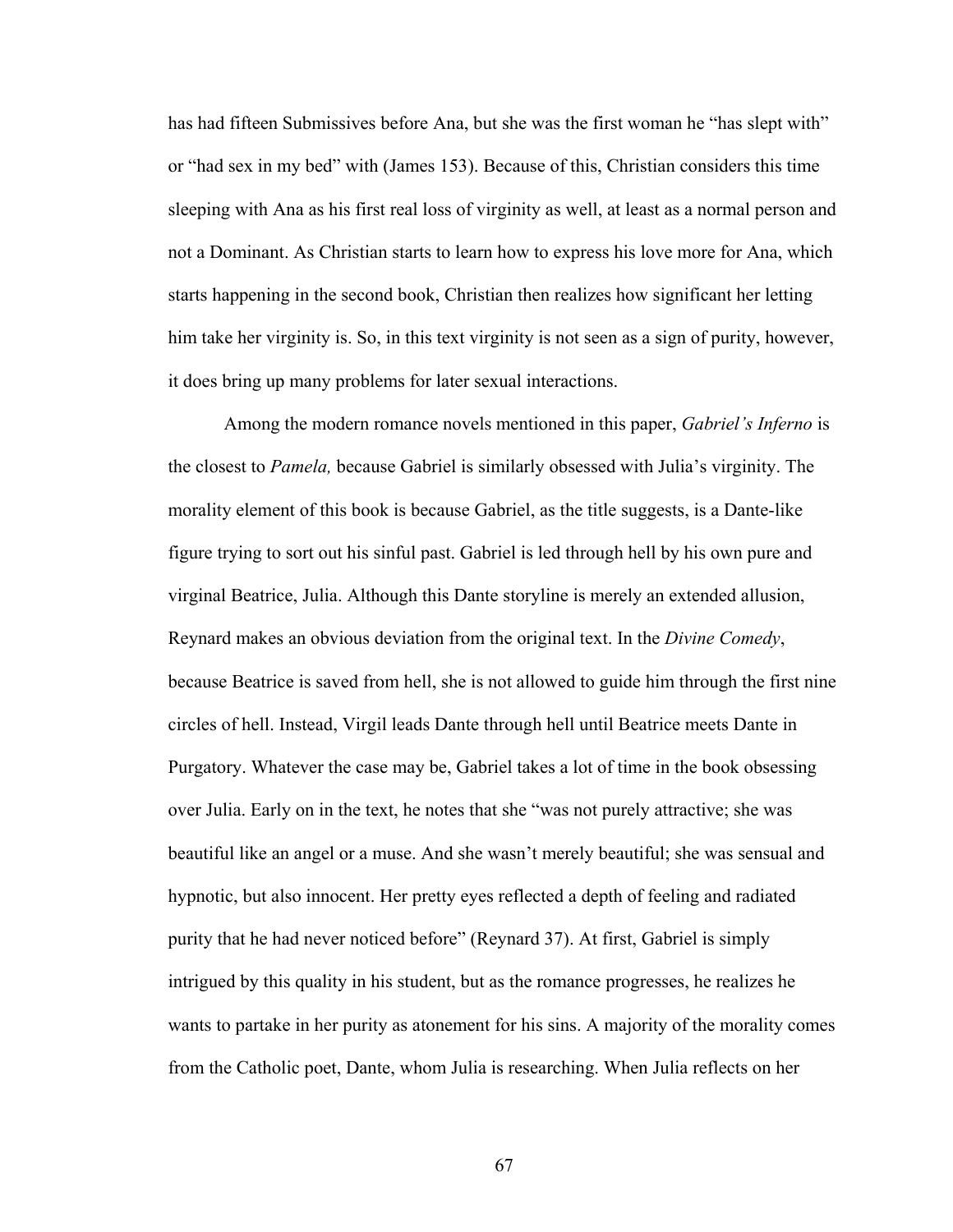virginity, she says, "She wanted to be loved. She would have forsworn sex forever if she thought it would guarantee her the kind of love that was the stuff of poetry and myth" (Reynard 62). Here Julia mimics Pamela and Ana, who were also swept away by literary romantic heroes. Julia's fascination with Dante and Beatrice is not hindered by the fact that when Dante and Beatrice met, Dante was significantly older than the underage Beatrice. As it turns out, that was also the scenario with Julia and Gabriel's first meeting. It is at this meeting that Julia falls irrevocably in love with Gabriel (Reynard 62). If he is obsessed with her purity, then she is similarly obsessed with his every mood and movement. Julia's virginity does become a deterrent to their relationship in a few ways, but Gabriel relishes taking it at the end of the novel. One of these instances happens when Gabriel, his sister, and Julia are at a bar together, and Gabriel rudely comments, "You're smiling like a teenager, Julianne. And I can sense your innocence. It's more than obvious that you're still a virgin" (Reynard 104). This is after he has had a few drinks and another man has made a pass at Julia. This interaction indicates multiple internal struggles with Gabriel. First, he sees Julia being happy for being admired and feels the need to knock down her ego so he feels better. Secondly, he does not sleep with virgins because he does not "make love," rather, he "fucks." Third, he is very attracted to her in this scene, and thus he uses her virginity as a way for him to stop himself from pursuing her. Lastly, although he is trying to stop himself from falling in love with her, he does not want her to be with anyone else; if he cannot have her, no one can. Although Gabriel is very possessive, and Julia does not enjoy his possessive nature, she is similarly possessive with him. Gabriel gives Paul the moniker of "*Angelfucker*," and Julia coins the term "*Emerson Whore*" to any woman who tries to catch his attention (Reynard 98,151, 137).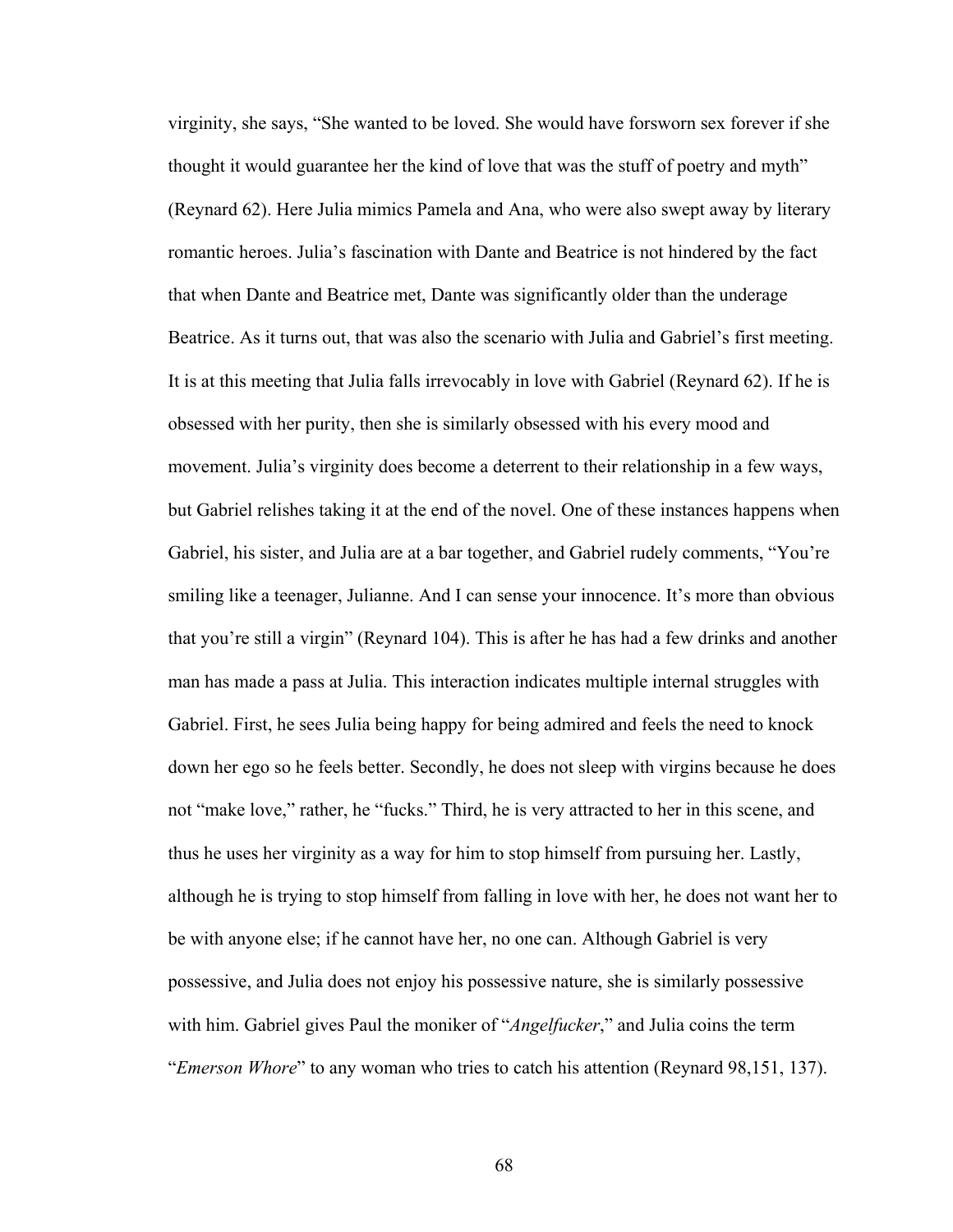Gabriel's and Julia's idiosyncrasies do make them aligned with each other in some ways.

 After Gabriel's rude insinuation about Julia's sexual life, she becomes annoyed with Gabriel (Reynard 111). As both parties calm down, and Gabriel starts liking Julia more romantically, he attempts to make amends for his blunder at the nightclub. He begins by covering her "provocative" shoulder, and according to Julia this is "an intimate act, but very chaste; he *covered* her" and in this way "Virgil was honoring her" and "Julia believed that he would not mind that she was a virgin. And that upon knowing, his acceptance would cover her gently" (Reynard 135). The fact that Julia has started to internalize that her virginity, as something that needs to be covered, specifically by Gabriel, is reminiscent of Pamela and Mr. B. Julia seems to have developed the same kind of Stockholm syndrome as Pamela, even though her body has not physically been taken captive. Both women have allowed an internalized concept, virginity, to be externalized and taken over by men who do what they wish with that power. Later, Gabriel continues to applaud Julia's virginity when he sends her irises, which were "a symbol of Mary in the Middle Ages and so it became associated with virginity. In giving her irises, Gabriel was saluting her purity" (Reynard 264). One idea that does show some growth between the men in the eighteenth-century texts, and Gabriel, is that he states to Julia, "you would be a virgin even if he had forced you. You would be a virgin to me" (Reynard 277). This is right after Julia admits she was assaulted by her former boyfriend but not vaginally. Gabriel, as a modern man, understands that assault is not a choice. Whereas society in the eighteenth century may understand that, but would not want to associate with a woman that has been sexually used. What Julia wants is for someone to listen to her and empathize with her, and take her as she is. Instead, Gabriel makes this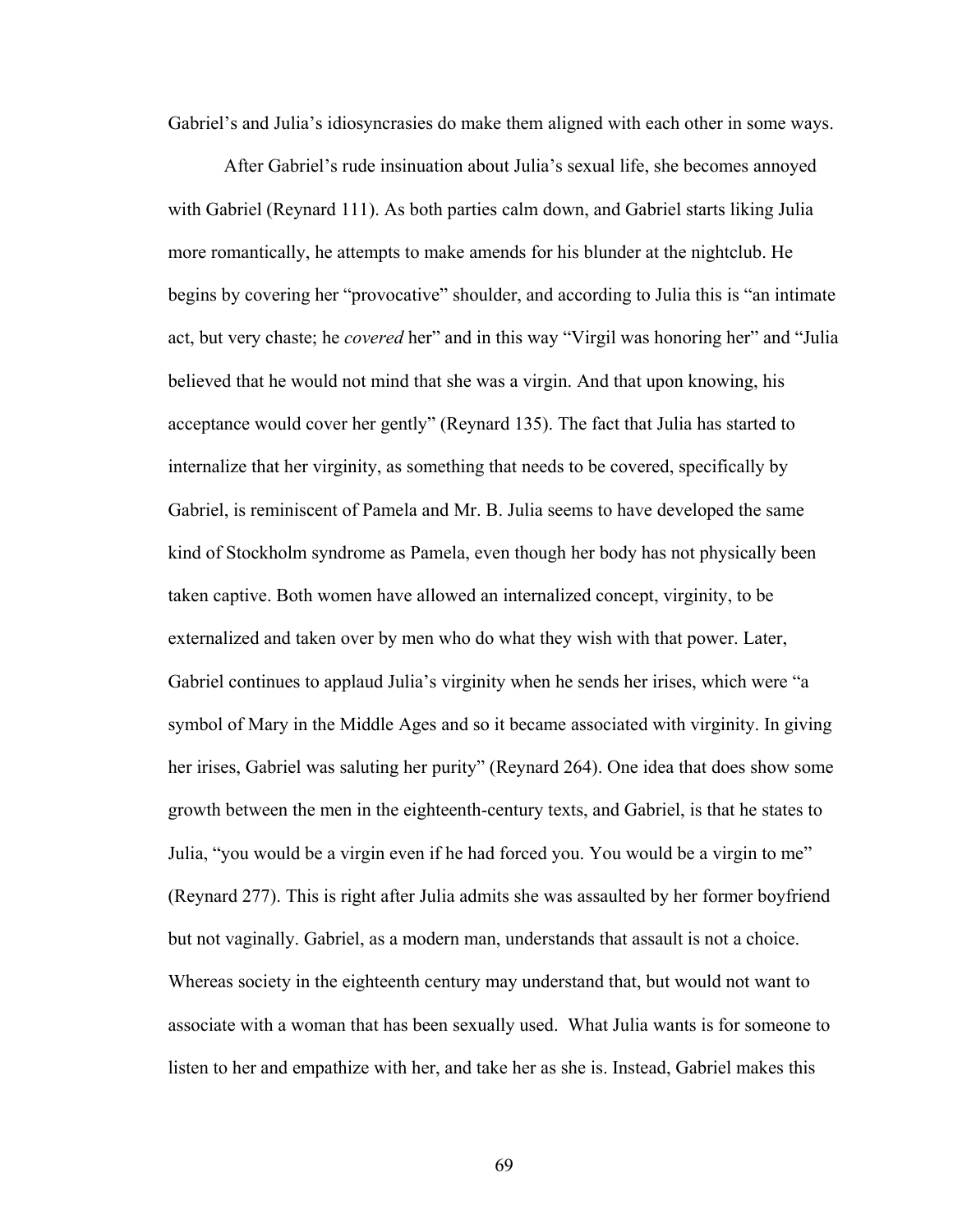situation about something that did not happen and turns the light on himself, and says that he would still see her as a virgin if she was forced to have sex with her ex-boyfriend. He is not listening to her experience at all.

As with *Pamela*, *Fifty Shades of Grey*, and *Dirty, Sexy, Saint*, Gabriel becomes monogamous once he realizes that Julia is the only woman for him. He tries to regain his chastity by not "fucking" other women, and thus "his Chastity made it all the more virtuous because of the strength and desperation of his desire" (Reynard 322). In all the modern romance books, as well as *Fantomina*, the men do not associate love and sex, or love and "fucking". Meanwhile, the women who are virgins associate sex with love. This disparity in thinking makes it difficult for the women to always understand where the male protagonists are coming from in their previous relationships. Julia does understand, however, that Gabriel is making a sacrifice for her, and that he is waiting for her to be ready to have sex with him even though he wants to have sex with her anytime he sees her. This is similar to Mr. B. forsaking his rakish nature to be with Pamela. In the last section of the text, Gabriel and Julia overcome multiple barriers of family, former enemies, and the most significant barrier, that she is his student. After the semester is over, they travel to Italy together and consummate their relationship. Before they have sex, Gabriel thinks about how Julia had taken his "emotional virginity" and that she had done it "patiently and gently. He would give her nothing less" than the same treatment (Reynard 525). This sex scene is more realistic than *Fifty Shades of Grey's* first sex scene, as Julia experiences slight discomfort, and the couple takes the process much slower (Reynard 537-43). The symbolism of this sex scene is closer to *Pamela* marrying Mr. B. That is, once Gabriel has sex with her, she is totally his. She notes this when she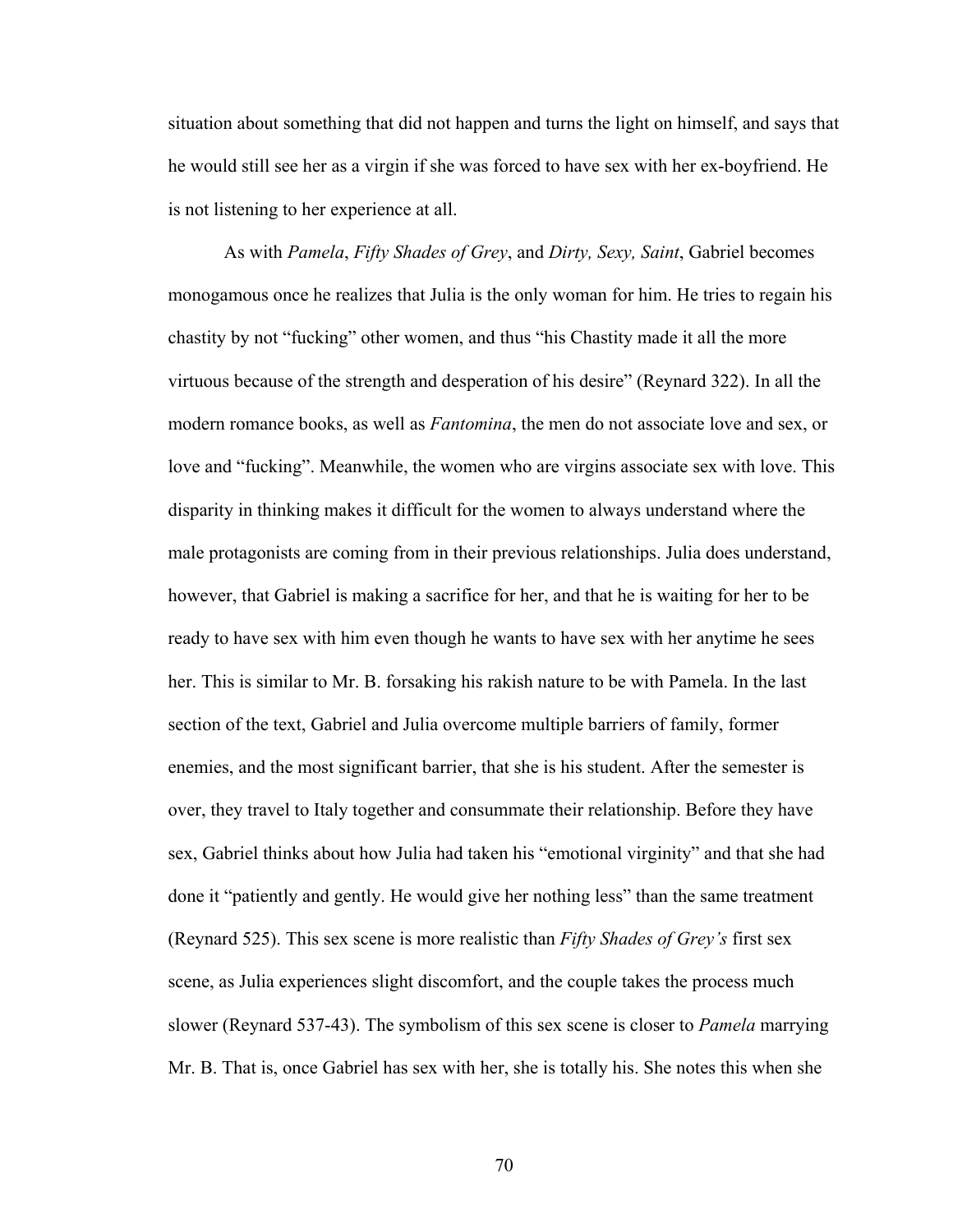says he "owns her, body and soul" (Reynard 507). With Julia and Gabriel's relationship, Gabriel is fascinated by her purity and goodness. He relies on and insists that she "*look for him in Hell*," which she does (Reynard 204). And it is her responsibility to drag him into the light. Julia, like Pamela, holds the superior morality which she gives away as a gift to Gabriel at the end of the text. Therefore, it is not an evenly balanced sexual relationship. In fact, nothing in their relationship is evenly balanced, except for how possessive they are of each other.

*Pamela* and *Gabriel's Inferno* also share a religiosity that impacts the tone of sexual awakening and gratification at the loss of purity. In *Pamela,* the religious elements are seen with one of the main characters being Parson Williams, Pamela, and her parents who quote scripture and the Daily Book of Prayer to each other via their letters. Pamela's purity is rooted in Christian ideology. *Gabriel's Inferno's* religious elements are rooted more in toxic purity culture rather than any denomination of faith. However, at one point Gabriel reminds Julia that he was raised Episcopalian (Reynard 362). The evidence that indicates purity culture in the text is, first, that Julia waits until she finds the perfect man to have sex with. Second, Gabriel constantly covers Julia when he thinks she is inappropriately dressed or tells her that she should change because she looks indecent. This may be a holdover from the fact that *Gabriel's Inferno* is *Twilight* fanfiction, and Stephanie Meyer wrote *Twilight* from a strict Mormon perspective.

 Romance novels provide a double standard between men and women not only in regards to virginity but the expectations for what women and men will do after they have become a couple. As stated before, male protagonists are womanizers who relish onenight-stands and the power to control their own money and businesses, while women are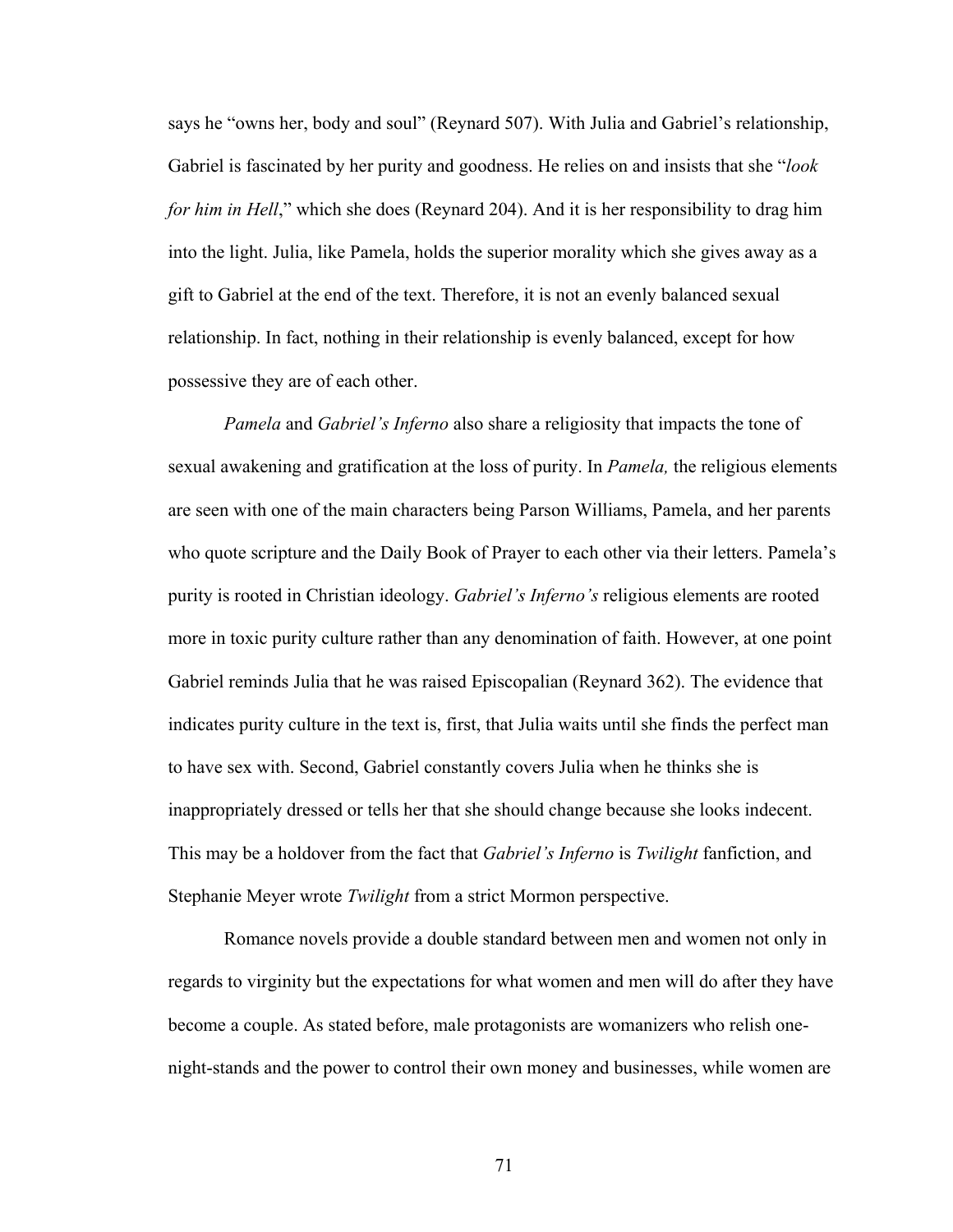mostly expected to remain virginal and rely on their male partners' money to help sustain them. Once the betrothal scene happens, and the couples are ensured to stay together, those standards change again. Women continue to rely on men's money, but now they have the added pressure to have children with their lovers, even if Christian and Gabriel do not explicitly state this fact outright.

 In *Pamela*, the need for children makes sense, as Mr. B. fears that his estate will be entailed away to a distant relation. In the epilogue to the text, Pamela is described as making, "her beloved Spouse happy in a numerous and hopeful Progeny" (Richardson 499). The need for multiple children was important in the eighteenth century, as the rate of children dying during childbirth or in their early years was more common at the time, due to poor medical knowledge and practices. This is seen in Mr. B.'s previous relationship with Sally Godfrey. Mr. B. briefly describes the pregnancy of his mistress being one where Sally "suffer'd so much in childbed, that nobody expected her Life; and this, when she was up, made such an Impression upon her, that she dreaded nothing so much as the Thoughts of returning to her Fault" (Richardson 482). Sally Godfrey almost dying in childbirth proves how dangerous pregnancy could be during this time. It was such a harrowing experience for Sally that she refused to return to Mr. B. or her newborn daughter and instead fled to Madagascar. With this in mind, every time Pamela has a child for Mr. B., she puts her own life on the line for the sake of his happiness. That is a big sacrifice to make. The text does describe Pamela continuing to live to old age and being happy, but she is still required to serve Mr. B. with her body.

 In *Gabriel's Inferno*, the issue of having children comes up once Gabriel's and Julia's relationship has been more solidified. Once the couple has decided to have sex,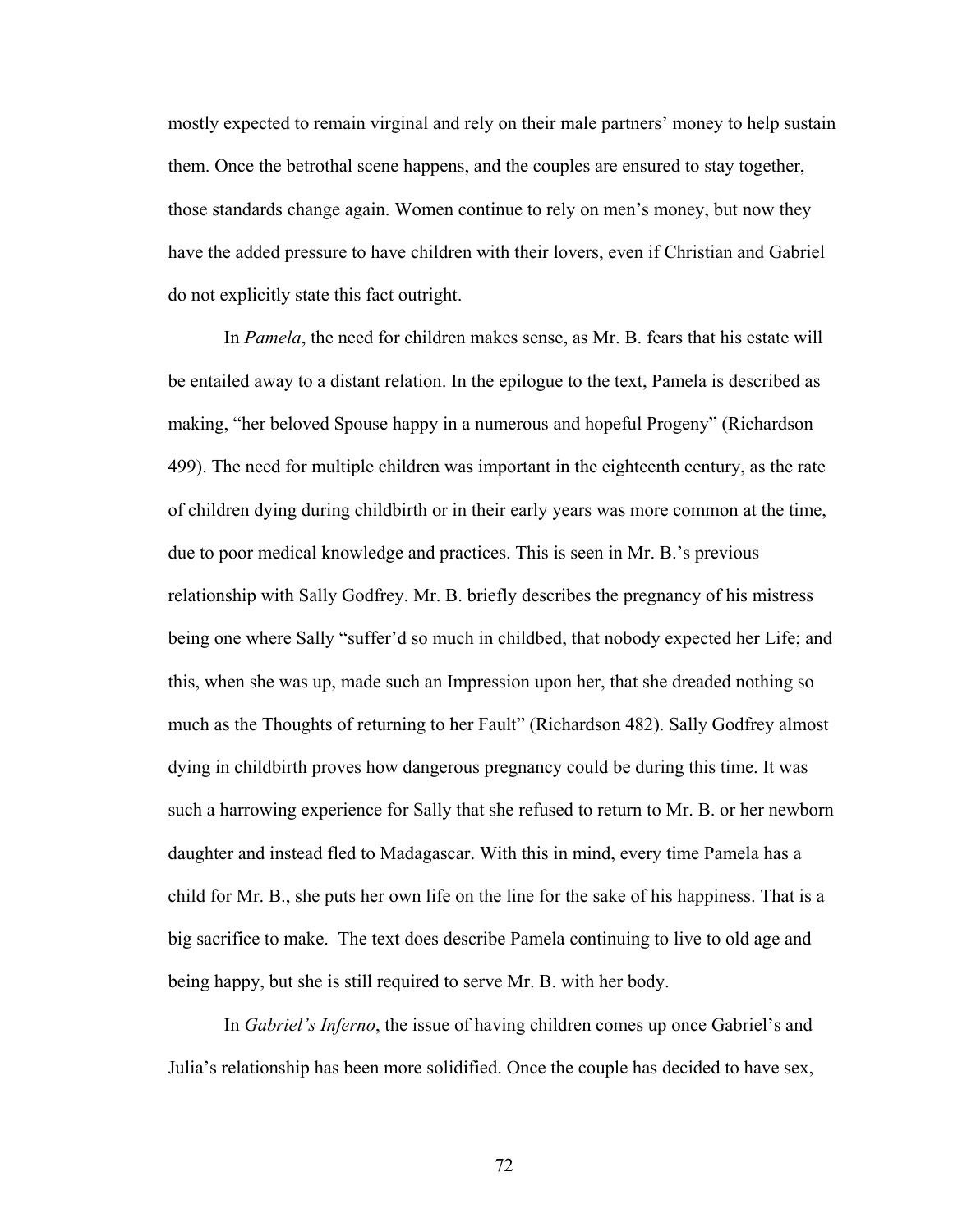the need for contraception comes up. Gabriel tells Julia that this will not be an issue for them because "I can't have children, Julianne" (Reynard 429). The idea of wanting children is a concern that Gabriel had never had before because he had never equated having sex to making love before. Sex was simply an outlet for his anger and repressed trauma. Gabriel clarifies that he has had a vasectomy because "someone like me shouldn't reproduce. The language that Gabriel uses to explain his infertility is very base. Words such as "sterilization" and "reproduce" demonstrate the disdain he has for the idea of children. It is also a sign that he views himself with these terms as well. It is not until the fourth book in the *Gabriel's Inferno* series that Julia and Gabriel have a daughter, Claire. Much drama surrounds this choice and it leads to a multitude of fights in that book.<sup>18</sup> Although it takes longer than usual for the protagonists to have a child, Gabriel and Julia fall into one of the normal tropes of the forbidden romance genre: that the family line must be continued, often to the detriment of the women having the male protagonist's children.

 $\overline{a}$ 

<span id="page-78-0"></span><sup>18</sup> *Gabriel's Inferno* differs from many of the novels and other romance series which have already been completed as Reynard is still adding to the series and seems like they have no intention of stopping. Therefore, any events that happen in the series can be changed or given a different interpretation in future novels.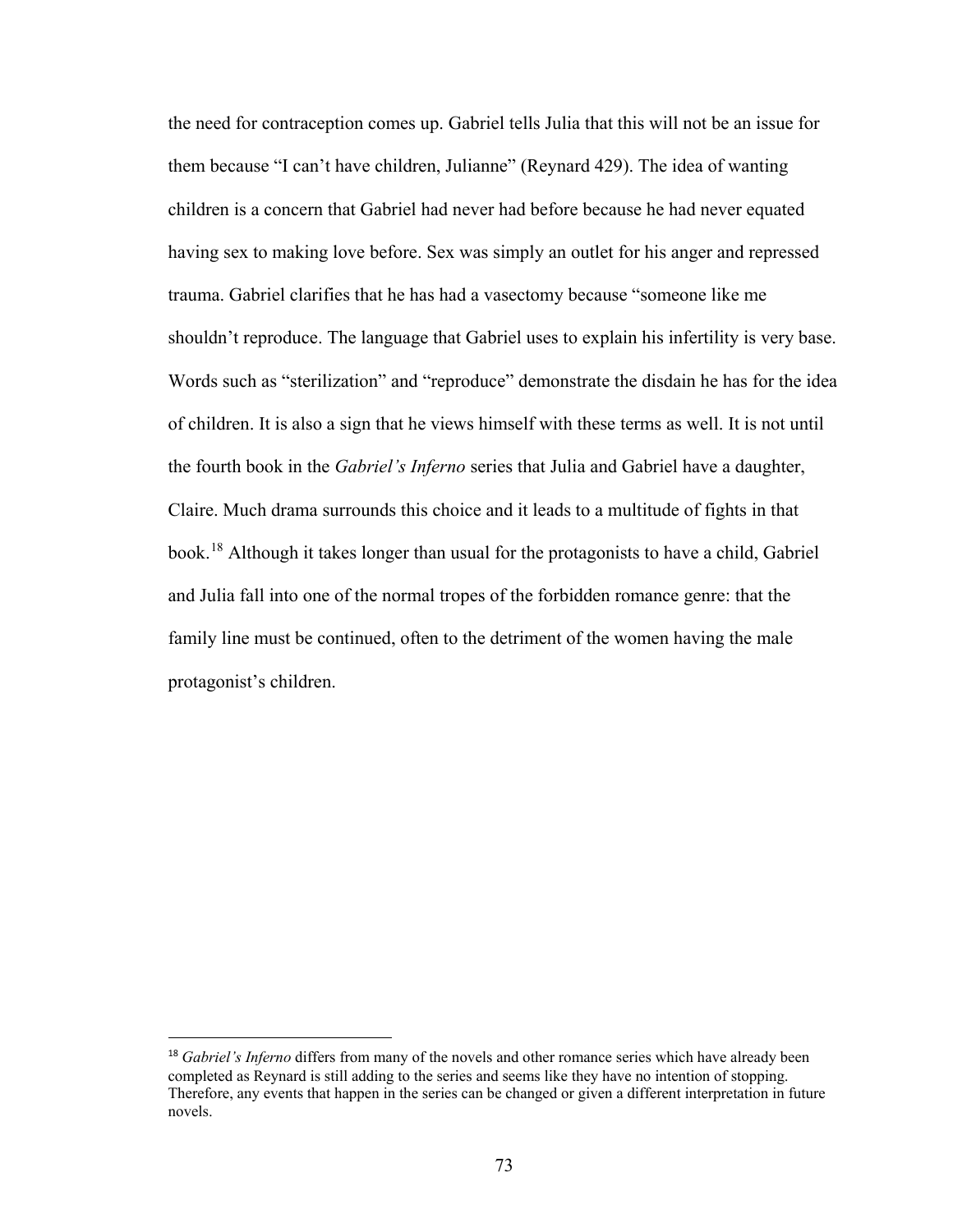# **VI. CONCLUSION: LOOKING FORWARD TO A HEALTHIER ROMANCE GENRE**

*"You will never be able to make both of them good for anything. Take your choice, but you must be satisfied with only one. There is but such a quality of merit between them;* 

*just enough to make one good sort of man*" Jane Austen<sup>[19](#page-79-0)</sup>

 Romance novels from the eighteenth century to the twenty-first century hold such striking dichotomies within them. Stories of love, loss, and reconciliation also uphold harmful structures of power, such as patriarchy and classism. By shedding light on the moments of sincerity and kindness in the texts, as well as providing more inclusive characters and scenarios, the genre can become a vessel for change and revolution. To see how positive change can be made in the genre, taking a step back and looking at the subgenre of the forbidden romance as a whole is needed. Looking at *Pamela*, Richardson propagates and popularizes the master-servant love plot. Richardson also places virginity and purity on a pedestal. Fantomina satirizes these concepts by creating a gentleman, Beauplaisir, who is so stupid that he cannot recognize Fantomina in her multiple disguises, even though he has sex with her each time Fantomina creates a new version of herself. Thus, Fantomina becomes a libertine woman, breaking the stereotype of purity and virginity. However, Fantomina becomes pregnant and is forced to move to France. The consequences of her reality catch up with her, which rarely happens in romance novels. This renders *Fantomina*, not a romance, as there is no betrothal or marriage between Beauplaisir and Fantomina. If Fantomina had not been punished for her sexual activity, she would be a model of a liberated woman. Had *Fantomina* ended with her not

 $\overline{a}$ 

<span id="page-79-0"></span><sup>19</sup> Austen, Jane. *Pride and Prejudice*. Puffin Books, 1813. Penguin Classics, 2003.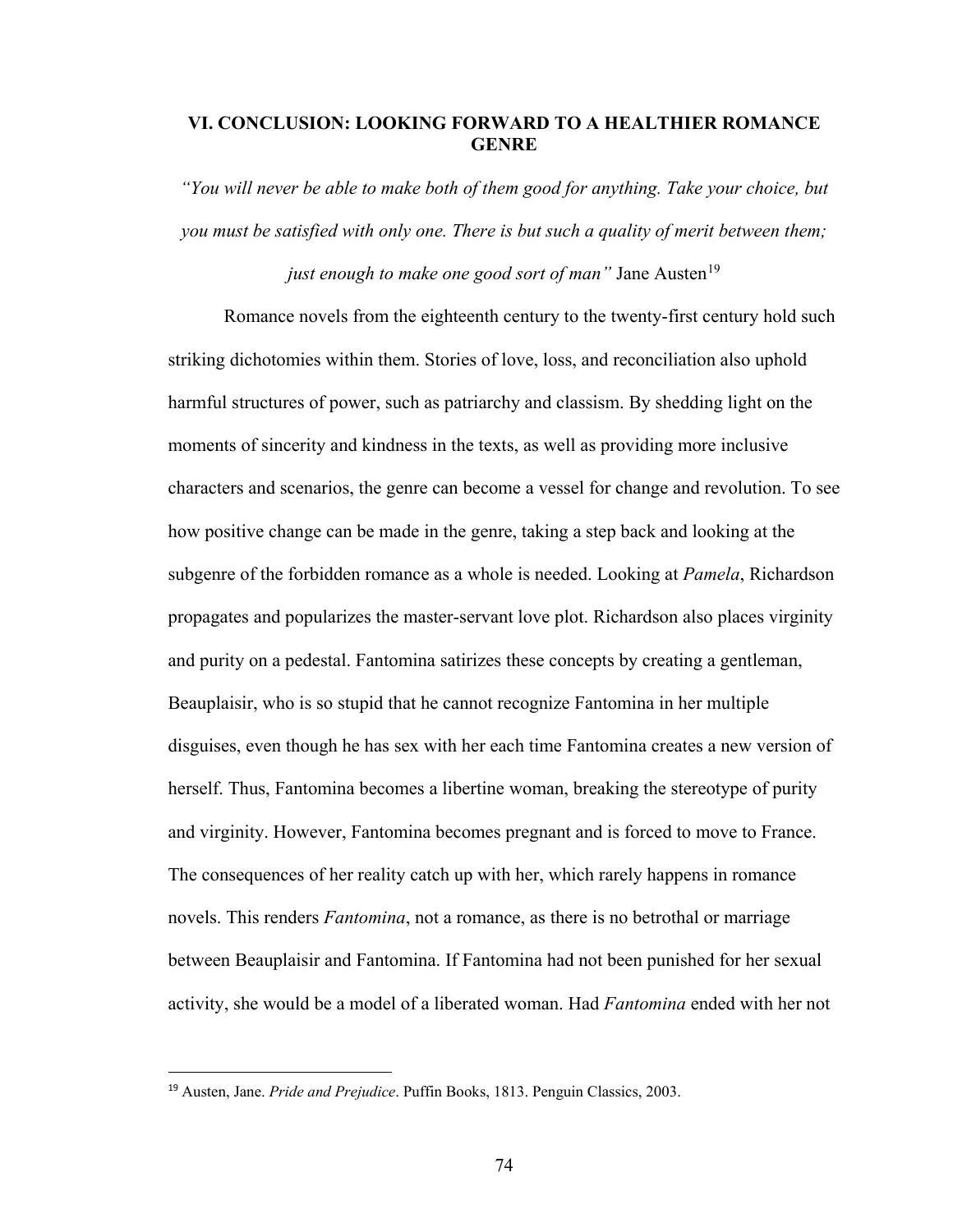being punished, a counter-narrative to the regular restrictions on womanhood would be provided. Austen's *Pride and Prejudice* continues the wealth gap relationship trope that *Pamela* popularized. However, Elizabeth and Mr. Darcy are on more equal footing because Elizabeth is not Mr. Darcy's servant. Twenty-first-century romance novels continue these tropes as *Gabriel's Inferno* relies on the trope of the student-professor relationship, as well as the wealth gap relationship. *Gabriel's Inferno* also highlight's Julia's virginity. *Fifty Shades of Grey* focuses on the Dominant-Submissive trope and the trope of virginity. Lastly *Dirty, Sexy, Saint* focuses on the employer-employee relationship and a wealth gap relationship.

Because of the imbalanced power dynamics in forbidden romance novels, the heroines are often put in unnecessary danger to heighten the suspense of the novels. The scene of Pamela almost being assaulted by Mr. B, and Ana almost being assaulted by Jose are examples of this trope (Richardson 203 and James 59). Women are repeatedly placed in dangerous situations and rely on men to help them. The damsel in distress may never rest. Because the heroines are often low to middle-class, they rely on their male lovers' money and status for existence and thus take on a lesser role than their male counterparts. Clay and Samantha exemplify this trope, as Samantha has to beg Clay if she "'can stay here until I can figure things out?'" (Phillips and Wilde 47). Samantha was supposed to play the role of the independent risk-taker, going against her family's wishes. Just like *Fantomina*. Instead, she has to rely on Clay to survive outside her wealthy bubble. Lastly, money makes up the most interesting part of the lovers' relationships. Gifts are constantly given instead of quality time or words or affirmation. Because the men are the group giving gifts to their female counterparts, some of the women associate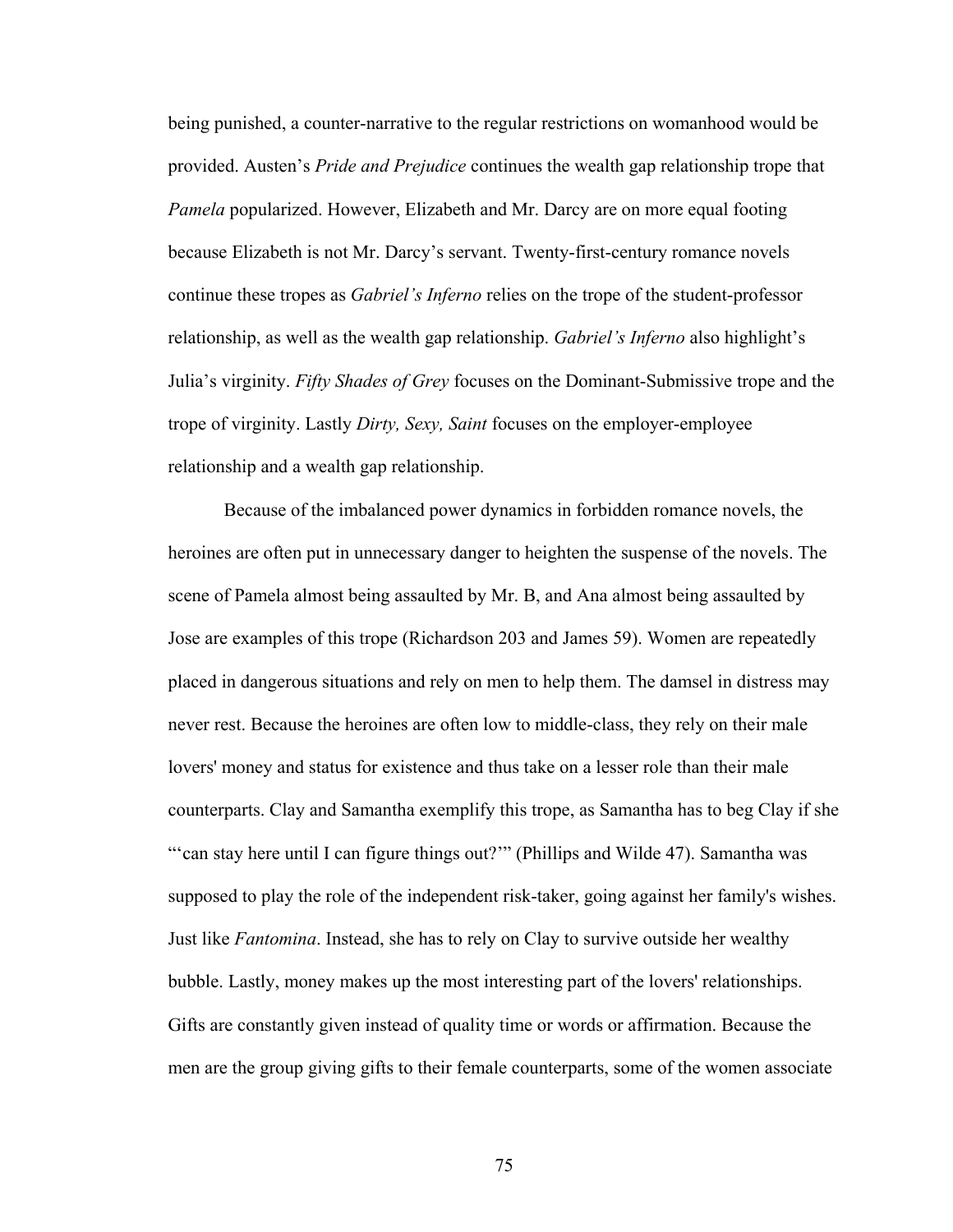these gifts with owning their male lovers' sex. This can be seen when Julia states, "'it looks like you're trying to buy me'" (Reynard 157). Whenever Julia, Ana, or Samantha attempt to return the expensive gifts they have been given, Christian, Gabriel, and Clay, become angry. In one case when Ana attempts to pay for a meal, Christian states, "Are you trying to emasculate me?" (James 459). Christian, Gabriel, and Clay see money as being intertwined with their masculinity. Because Julia and Ana have significantly less money, they are presented as hyperfeminine and weak.

 In contrast to these moments of despair and inequality, these novels provide a few scenes that counter the normal, toxic tropes of the forbidden romance genre. In *Pamela*, once Mr. B. has finally allowed Pamela to return to her parents, he falls into a fit of illness at her loss. This is an equivalent point of ritual death for Mr. B. When Pamela returns to him, it is out of genuine care for his well-being. When she arrives, he states, "'I cannot be ill, said he, while you are with me'" (Richardson 255). Pamela returning and curing Mr. B. is the ultimate role reversal, as Mr. B. coming and attempting to assault Pamela caused the first point of ritual death. *Pride and Prejudice* demonstrate how Mr. Darcy uses his power to unite Lydia and Mr. Wickham, when earlier in the text he used his power to split up Mr. Bingley and Jane. Once Lydia returns to Meryton she lets slip that "'[Mr. Darcy] was to come there with Wickham, you know. But gracious me! I quite forgot! I ought not to say a word about it. I promised them so faithfully'" (Austen 302). Because of this knowledge, Elizabeth realizes how much her family is in debt to Mr. Darcy. She thanks him later for his generosity, but he states that it was for her alone that he helped Lydia (Austen 346-7).

Finding moments of unadulterated affection in *Gabriel's Inferno, Fifty Shades of*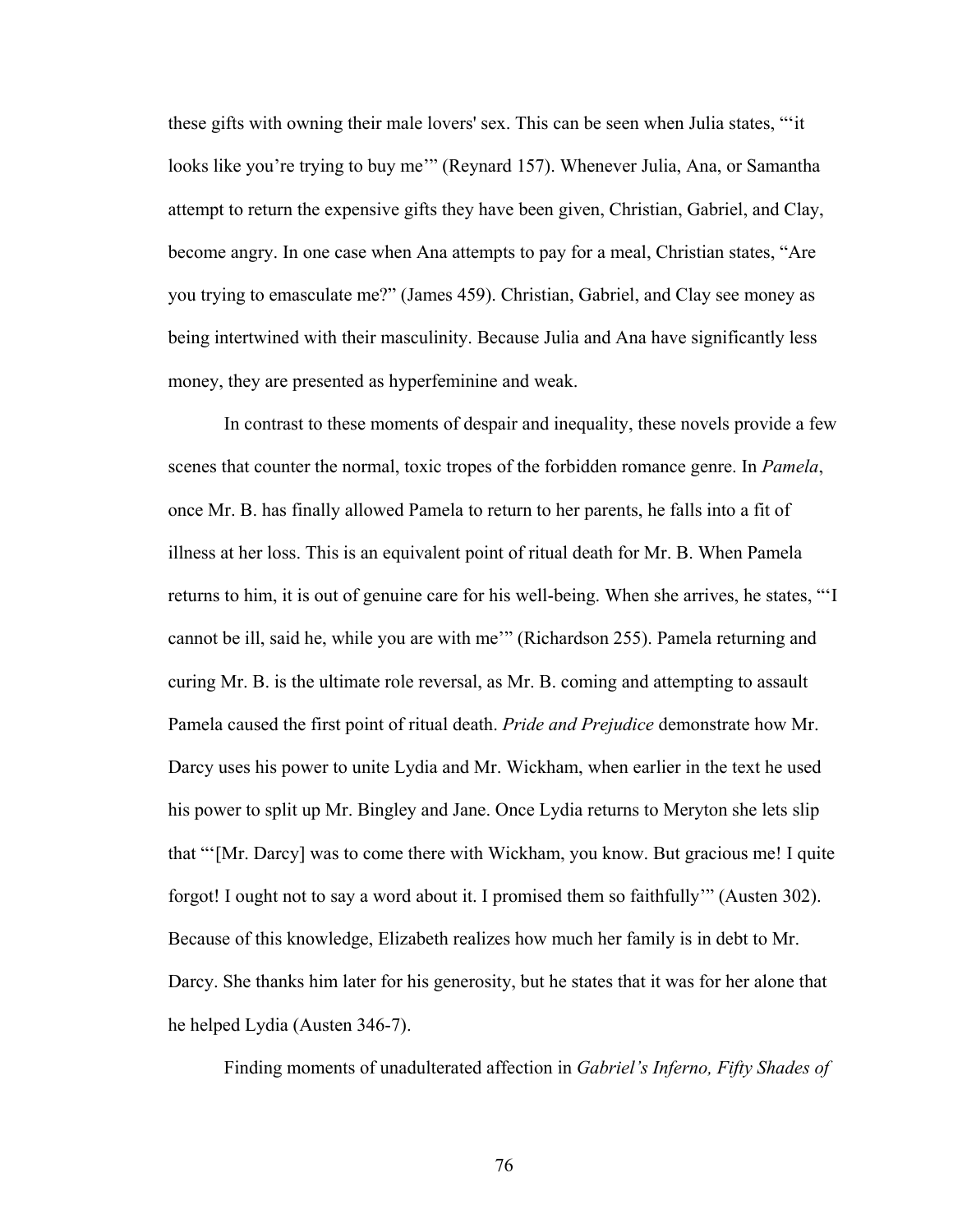*Grey*, and *Dirty, Sexy, Saint* is more difficult, as all of the scenarios and references being made are common to a modern reader. The abuse that takes place occurs in a recognizable society. It is as if twenty-first-century romance novelists have regressed their morals past those of the eighteenth century. Just as Elizabeth states to Jane in the epigraph of this chapter, it would take a combination of all the good bits of the eighteenth and twenty-first-century forbidden romance novels to make one good novel. It will take more work than simply emotionally abusing the men as much as the women are abused in these texts to make the genre more progressive. Equality need to derive from the raising of women's standards of living, and a less emotionally and physically abusive past for the male and female protagonists. Both Regis and Roach take a different approach to concluding their studies of the romance novel. Roach notes that the genre is lacking in more diverse love alternatives;

It's not that the novel insists on heterosexual love, as romance storytelling is admirably open to sexual diversity. The problem is that the genre places so much insistence on pair-bonded romantic love as a necessity for maturity and happiness. Students… cry in my office about the pressure to find One True Love" which excludes those in queer, polyamorous, or aromantic communities (194).

The forbidden romance novel takes a stronger stance against queer relationships as no characters in any of the books discussed in this project are part of the LGBTQ+ community. This lack of diversity will continue to exclude romance readers. Regis notes that the romance novel, which is scrutinized by the academic community, "is to discount and perhaps even deny, the most personal hopes of millions of women around the world (207). Given the survey of the six romance novels given in this thesis, much work needs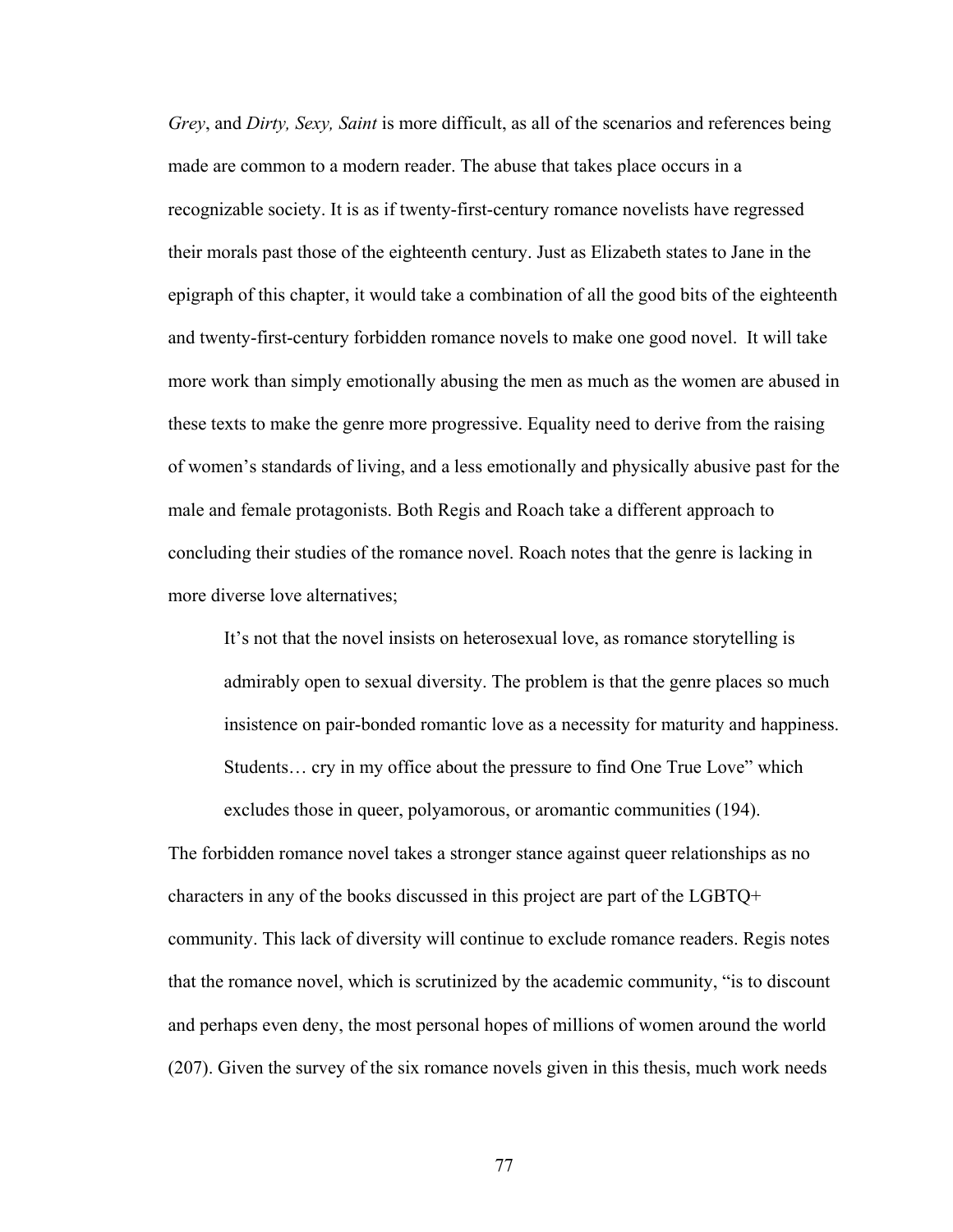to be done in the twenty-first-century forbidden romance genre. *Gabriel's Inferno*, *Fifty Shades of Grey*, and *Dirty, Sexy, Saint*, fit more into Regis's conclusion that romance is a fantasy in which harmful power dynamics are placed in a romantic light. If the forbidden romance genre provided informed stories of BDSM, or the realities of poverty and the struggles to overcome them, as *Fifty Shades of Grey* and *Gabriel's Inferno* fail to do, then women would see themselves represented and empowered. If Samantha became an independent baker, separated from the multi-million-dollar Jamieson name, instead of wholly relying on Clay for money and housing, then women would see independence and strong-willed female leads attaining their goals. Not everybody wants to read a self-help book on starting a business. Many women, and men, want to read romance. As Roach points out,

*Love matters.* Romance fiction raises critical questions for the reader about self and society. As is true of high literary fiction, genre romance has the ability to provoke reflections about the culture, to hold up a screen or mirror that allows up to see and judge ourselves, (194)

If what is seen in the mirror is a straight, white, beautiful, and conservative couple, the genre of forbidden romance is failing to represent people today.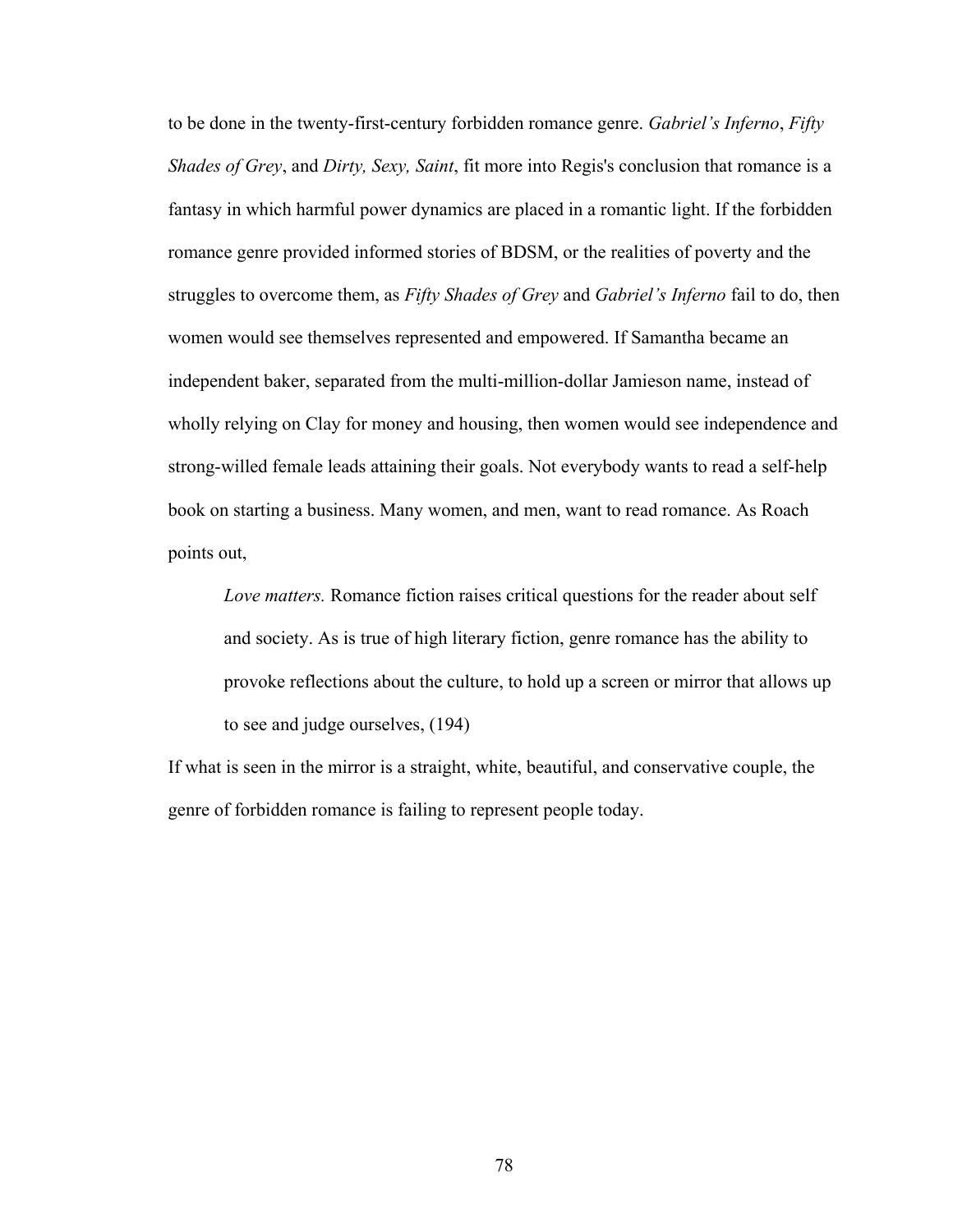### **APPENDIX SECTION**

## **Chronology**

1725 Eliza Haywood: *Fantomina; Or Love in a Maze*

1740 Samuel Richardson: *Pamela; or Virtue Rewarded*

1813 Jane Austen: *Pride and Prejudice*

2010 Sylvain Reynard [Fanfiction]: *The University of Edward Mason[20](#page-84-0)*

2013 E. L. James [Fanfiction]: *Master of the Universe*

Sylvain Reynard 2011: *Gabriel's Inferno*

E. L. James 2011: *Fifty Shades of Grey*:

Carly Phillips and Erika Wilde 2016: *Dirty, Sexy, Saint* 

## **Glossary of Relevant Terminology**

*Archive of Our Own / AO3*: The preeminent site for sharing fanfiction.

*Canon*: Does the content of the fanfiction match the source martial accurately.

*Fanfiction*: Fiction written by a fan of a book, show, movie, or any other form of media.

Typically written online for free.

 $\overline{a}$ 

*Fanfiction.net*: An earlier and less advanced fanfiction publishing website.

<span id="page-84-0"></span> $20$  Fanfiction is a genre that is often serialized. Authors will post weekly or monthly updates to a current work in progress, as Reynard did with the *The University of Edward Mason.* The First and last dates of publication are unknown. Also, Reynard posted under a different pseudonym at the time, Sebastian Robichaud.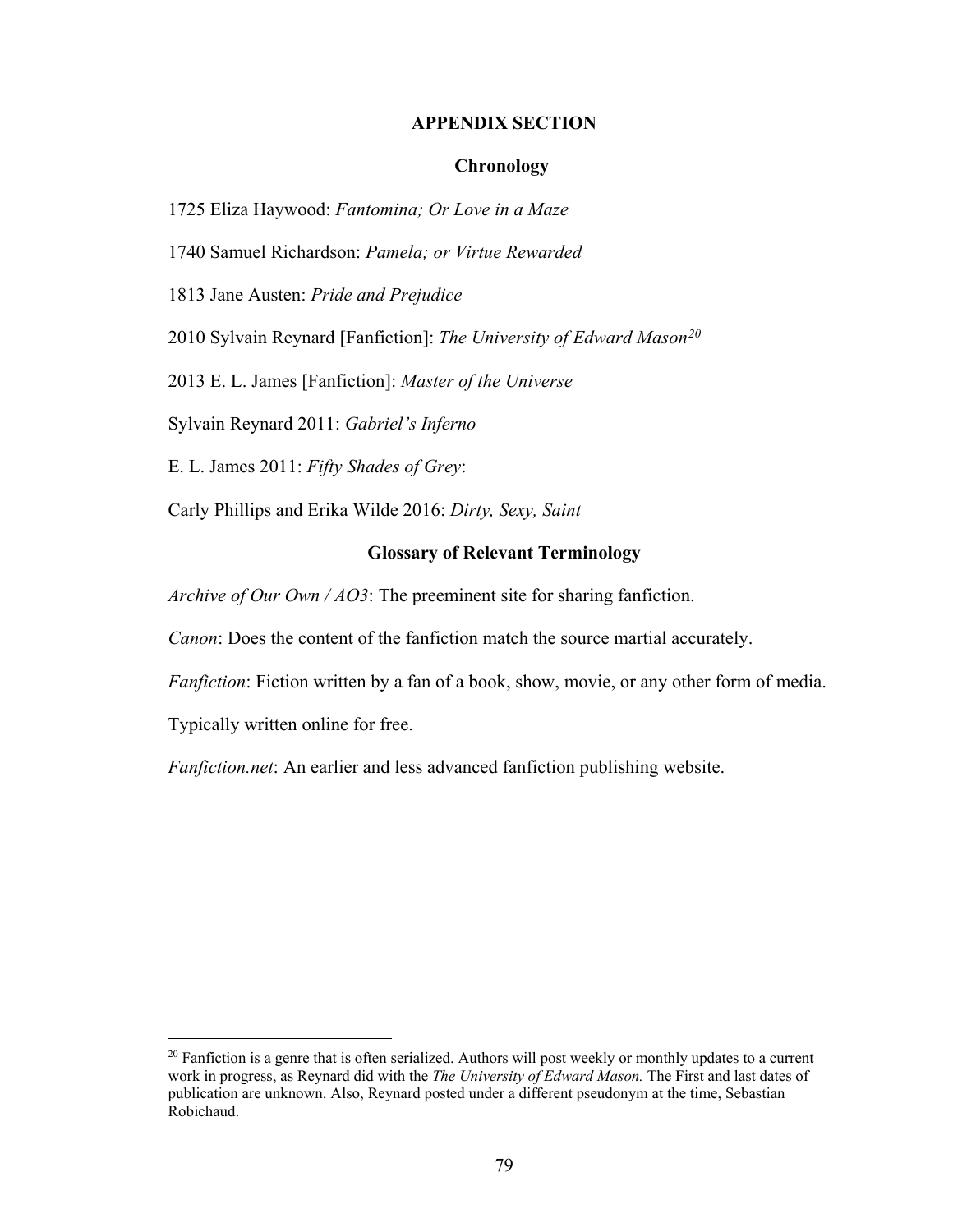#### **LITERATURE CITED**

Austen, Jane. *Pride and Prejudice*. Puffin Books, 1813. Penguin Classics, 2003.

- Dvorkin, Kate. "Men in Therapy." *Group*, vol 39, no. 3, Eastern Group Psychotherapy Society, Fall 2015, pp, 241-250.
- Flood, Alison. "Fifty Shades of Grey Trilogy has sold 100m Worldwide." *The Guardian*, February 2014, par, 1.
- García, Pedro. "Novel, Romance, and Quixotism in Ricardson's 'Pamala.'" Atlantis: Revista dela Asociación Española de Estudios Anglo-Norteamericanos, vol. 18. no. 1 / 2,AEDEAN: Asociacíon española de estudios anglo-americans, December 1996. pp. 306-336.
- Green, Emma. "Consent Isn't Enough: The Troubling Sex of *Fifty Shades*." *The Atlantic*, February 2015. [https://www.theatlantic.com/culture/archive/2015/02/consent-isnt](https://www.theatlantic.com/culture/archive/2015/02/consent-isnt-enough-in-fifty-shades-of-grey/385267/)[enough-in-fifty-shades-of-grey/385267/](https://www.theatlantic.com/culture/archive/2015/02/consent-isnt-enough-in-fifty-shades-of-grey/385267/)
- Greenberg, Emmanuella. "Explaining 'Fifty Shades' Wild Success." *CNN*, February 2017.

Haywood, Eliza. *Fantomina: or, Love in a Maze*.1725. Renard Press Ltd, 2021.

- Havrilesky, Heather. "Fifty Shades of Late Capitalism." The Baffler. no. 22, 2013, pp 76-81.
- Holderness, B. A. "The English Land Market in the Eighteenth Century: The Case of Lincolnshire." *The Economic History Review*, vol. 27, no. 4, November 1947, pp. 557-576.
- James. E. L. *Fifty Shades of Grey*. Bloom Books. April 2012.
- Laver, James. *Costume*. Illustrated by John Mansbridge, B. T. Batsford LTD. 1956.